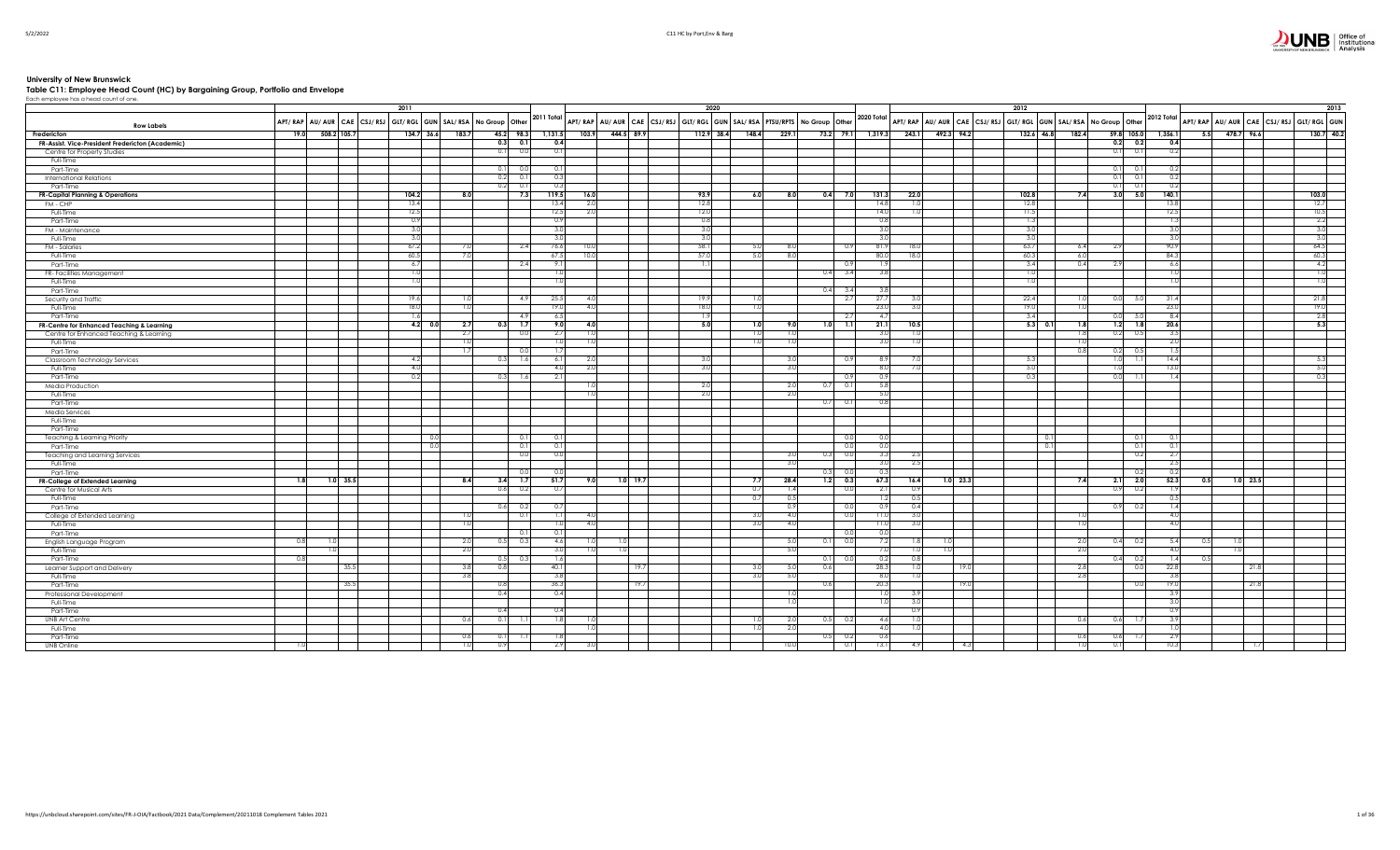## $\sum_{\text{M}}$  UNB  $\sum_{\text{Antivsis}}^{\text{Office of}}$

### **University of New Brunswick Table C11: Employee Head Count (HC) by Bargaining Group, Portf**

| Table CTT: Employee Head Count (HC) by Bargaining Group, Form |  |
|---------------------------------------------------------------|--|
| Each employee has a head count of one.                        |  |

|                                                  |            |                   |                |                |             |            |         |            |            |                         | 2014       |       |                   |                |       |            |         |
|--------------------------------------------------|------------|-------------------|----------------|----------------|-------------|------------|---------|------------|------------|-------------------------|------------|-------|-------------------|----------------|-------|------------|---------|
| <b>Row Labels</b>                                |            | SAL/RSA PTSU/RPTS | No Group Other |                |             | 2013 Total | APT/RAP | AU/AUR     |            | CAE CSJ/RSJ GLT/RGL GUN |            |       | SAL/RSA PTSU/RPTS | No Group Other |       | 2014 Total | APT/RAP |
| Fredericton                                      | 181.8      | 186.5             |                | 64.0 113.4 0.8 |             | 1,298.1    | 131.8   | 383.2      | 95.9       |                         | 132.8 42.6 | 185.4 | 224.2             | 66.1           | 105.2 | 1,367.3    | 1.9     |
| FR-Assist. Vice-President Fredericton (Academic) |            | 1.0               | 0.8            | 0.2            |             | 2.0        |         |            |            |                         |            |       | 1.0               |                | 0.2   | 1.2        |         |
| Centre for Property Studies                      |            | 1.0               |                | 0.1            |             | 1.1        |         |            |            |                         |            |       | 1.0               |                | 0.1   | 1.1        |         |
| Full-Time                                        |            | 1.0               |                |                |             | 1.0        |         |            |            |                         |            |       | 1.0               |                |       | 1.0        |         |
| Part-Time                                        |            |                   |                | 0.1            |             | 0.1        |         |            |            |                         |            |       |                   |                | 0.1   | 0.1        |         |
| <b>International Relations</b>                   |            |                   | 0.8            | 0.1            |             | 0.9        |         |            |            |                         |            |       |                   |                | 0.1   | 0.1        |         |
| Part-Time                                        |            |                   | 0.8            | 0.1            |             | 0.9        |         |            |            |                         |            |       |                   |                | 0.1   | 0.1        |         |
| <b>FR-Capital Planning &amp; Operations</b>      | 8.1        | 9.0               | 0.8            | 5.2            |             | 126.2      | 16.2    |            |            | 103.5                   |            | 7.1   | 10.0              | 1.0            | 5.6   | 143.4      |         |
| FM - CHP                                         |            |                   |                |                |             | 12.7       | 1.0     |            |            | 13.5                    |            |       |                   |                |       | 14.5       |         |
| Full-Time                                        |            |                   |                |                |             | 10.5       | 1.0     |            |            | 12.5                    |            |       |                   |                |       | 13.5       |         |
| Part-Time                                        |            |                   |                |                |             | 2.2        |         |            |            | 1.0                     |            |       |                   |                |       | 1.0        |         |
| FM - Maintenance                                 |            |                   |                |                |             | 3.0        |         |            |            | 3.0                     |            |       |                   |                |       | 3.0        |         |
| Full-Time                                        |            |                   |                |                |             | 3.0        |         |            |            | 3.0                     |            |       |                   |                |       | 3.0        |         |
| <b>FM - Salaries</b>                             | 7.1        | 9.0               | 0.8            | 1.6            |             | 83.0       | 11.0    |            |            | 63.9                    |            | 6.1   | 10.0              | 0.2            | 2.5   | 93.8       |         |
| Full-Time                                        | 7.0        | 9.0               |                |                |             | 76.3       | 11.0    |            |            | 59.3                    |            | 6.0   | 10.0              |                |       | 86.3       |         |
| Part-Time                                        | 0.1        |                   | 0.8            | 1.6            |             | 6.7        |         |            |            | 4.6                     |            | 0.1   |                   | 0.2            | 2.5   | 7.5        |         |
| FR- Facilities Management                        |            |                   |                |                |             | 1.0        |         |            |            | 1.0                     |            |       |                   |                |       | 1.0        |         |
| Full-Time                                        |            |                   |                |                |             | 1.0        |         |            |            | 1.0                     |            |       |                   |                |       | 1.0        |         |
| Part-Time                                        |            |                   |                |                |             |            |         |            |            |                         |            |       |                   |                |       |            |         |
| Security and Traffic                             | 1.0        |                   | 0.0            | 3.7            |             | 26.5       | 4.2     |            |            | 22.0                    |            | 1.0   |                   | 0.8            | 3.1   | 31.1       |         |
| Full-Time                                        | 1.0        |                   |                |                |             | 20.0       | 4.0     |            |            | 20.0                    |            | 1.0   |                   |                |       | 25.0       |         |
| Part-Time                                        |            |                   | 0.0            | 3.7            |             | 6.5        | 0.2     |            |            | 2.0                     |            |       |                   | 0.8            | 3.1   | 6.1        |         |
| FR-Centre for Enhanced Teaching & Learning       | 1.0        | 7.0               | 0.1            | 3.9            |             | 17.3       | 3.0     |            |            | 3.0                     |            | 1.8   | 9.0               | 0.0            | 1.6   | 18.4       |         |
| Centre for Enhanced Teaching & Learning          | 1.0        | 1.0               | 0.0            | 0.2            |             | 2.2        | 1.0     |            |            |                         |            | 1.8   | 2.0               |                | 0.4   | 5.2        |         |
| Full-Time                                        | 1.0        | 1.0               |                |                |             | 2.0        | 1.0     |            |            |                         |            | 1.0   | 2.0               |                |       | 4.0        |         |
| Part-Time                                        |            |                   | 0.0            | 0.2            |             | 0.2        |         |            |            |                         |            | 0.8   |                   |                | 0.4   | 1.2        |         |
| Classroom Technology Services                    |            | 3.0               | 0.1            | 3.4            |             | 11.8       | 2.0     |            |            | 3.0                     |            |       | 3.0               | 0.0            | 1.0   | 9.0        |         |
| Full-Time                                        |            | 3.0               |                | 1.0            |             | 9.0        | 2.0     |            |            | 3.0                     |            |       | 3.0               |                |       | 8.0        |         |
| Part-Time                                        |            |                   | 0.1            | 2.4            |             | 2.8        |         |            |            | 0.0                     |            |       |                   | 0.0            | 1.0   | 1.0        |         |
| Media Production                                 |            |                   |                |                |             |            |         |            |            |                         |            |       |                   |                |       |            |         |
| Full-Time                                        |            |                   |                |                |             |            |         |            |            |                         |            |       |                   |                |       |            |         |
| Part-Time                                        |            |                   |                |                |             |            |         |            |            |                         |            |       |                   |                |       |            |         |
|                                                  |            |                   |                |                |             |            |         |            |            |                         |            |       |                   |                |       |            |         |
| Media Services<br>Full-Time                      |            |                   |                |                |             |            |         |            |            |                         |            |       |                   |                |       |            |         |
| Part-Time                                        |            |                   |                |                |             |            |         |            |            |                         |            |       |                   |                |       |            |         |
|                                                  |            |                   |                | 0.0            |             | 0.0        |         |            |            |                         |            |       |                   |                |       |            |         |
| Teaching & Learning Priority<br>Part-Time        |            |                   |                | 0.0            |             | 0.0        |         |            |            |                         |            |       |                   |                |       |            |         |
|                                                  |            | 3.0               |                | 0.3            |             | 3.3        |         |            |            |                         |            |       | 4.0               |                | 0.2   | 4.2        |         |
| Teaching and Learning Services<br>Full-Time      |            | 3.0               |                |                |             | 3.0        |         |            |            |                         |            |       | 4.0               |                |       | 4.0        |         |
| Part-Time                                        |            |                   |                | 0.3            |             | 0.3        |         |            |            |                         |            |       |                   |                | 0.2   | 0.2        |         |
|                                                  | 8.8        | 22.6              | 1.5            |                | 2.5 0.3     | 60.6       | 11.5    |            | $1.0$ 24.9 |                         |            | 8.0   | 26.6              | 5.0            | 2.0   | 78.9       |         |
| FR-College of Extended Learning                  |            | 0.4               | 1.1            | 0.4            |             | 1.8        | 0.5     |            |            |                         |            |       | 1.0               | 0.1            | 0.3   | 1.9        |         |
| Centre for Musical Arts<br>Full-Time             |            |                   | 0.7            |                |             | 0.7        | 0.5     |            |            |                         |            |       | 0.7               |                |       | 1.2        |         |
|                                                  |            | 0.4               | 0.4            | 0.4            |             | 1.1        |         |            |            |                         |            |       | 0.4               | 0.1            | 0.3   | 0.7        |         |
| Part-Time                                        | 1.0        | 4.0               |                | 0.5            |             | 5.5        | 6.0     |            |            |                         |            | 1.0   | 5.0               |                | 0.4   | 12.4       |         |
| College of Extended Learning                     |            | 4.0               |                |                |             |            |         |            |            |                         |            |       |                   |                |       | 12.0       |         |
| Full-Time                                        | 1.0        |                   |                | 0.5            |             | 5.0<br>0.5 | 6.0     |            |            |                         |            | 1.0   | 5.0               |                | 0.4   | 0.4        |         |
| Part-Time                                        |            |                   |                |                |             |            |         |            |            |                         |            |       |                   |                |       | 8.7        |         |
| English Language Program                         | 2.0<br>2.0 | 4.6<br>4.6        |                |                | $0.1 \ 0.3$ | 8.5        | 1.0     | 1.0<br>1.0 |            |                         |            | 2.0   | 4.0<br>4.0        | 0.7            |       | 8.0        |         |
| Full-Time                                        |            |                   |                |                |             | 7.6        | 1.0     |            |            |                         |            | 2.0   |                   |                |       |            |         |
| Part-Time                                        |            |                   |                |                | $0.1$ 0.3   | 0.9        |         |            |            |                         |            |       |                   | 0.7            |       | 0.7        |         |
| Learner Support and Delivery                     | 2.8        | 1.0               | 0.0            | 0.1            |             | 25.7       | 1.0     |            | 24.9       |                         |            | 2.0   | 2.0               | 0.0            | 0.3   | 30.2       |         |
| Full-Time                                        | 2.8        | 1.0               |                |                |             | 3.8        | 1.0     |            |            |                         |            | 2.0   | 2.0               |                |       | 5.0        |         |
| Part-Time                                        |            |                   | 0.0            | 0.1            |             | 21.9       |         |            | 24.9       |                         |            |       |                   | 0.0            | 0.3   | 25.2       |         |
| Professional Development                         |            | 5.0               | 0.0            |                |             | 5.0        | 2.0     |            |            |                         |            | 2.0   | 7.0               | 1.1            |       | 12.1       |         |
| Full-Time                                        |            | 5.0               |                |                |             | 5.0        | 2.0     |            |            |                         |            | 2.0   | 7.0               | 1.0            |       | 12.0       |         |
| Part-Time                                        |            |                   | 0.0            |                |             | 0.0        |         |            |            |                         |            |       |                   | 0.1            |       | 0.1        |         |
| <b>UNB Art Centre</b>                            | 1.0        | 2.6               | 0.2            | 1.4            |             | 5.2        | 1.0     |            |            |                         |            | 1.0   | 2.6               | 2.5            | 0.9   | 8.0        |         |
| Full-Time                                        | 1.0        | 2.0               |                |                |             | 3.0        | 1.0     |            |            |                         |            | 1.0   | 2.0               | 1.0            |       | 5.0        |         |
| Part-Time                                        |            | 0.6               | 0.2            | 1.4            |             | 2.2        |         |            |            |                         |            |       | 0.6               | 1.5            | 0.9   | 3.0        |         |
| <b>UNB Online</b>                                | 2.0        | 5.0               | 0.1            | 0.0            |             | 8.8        |         |            |            |                         |            |       | 5.0               | 0.6            | 0.0   | 5.6        |         |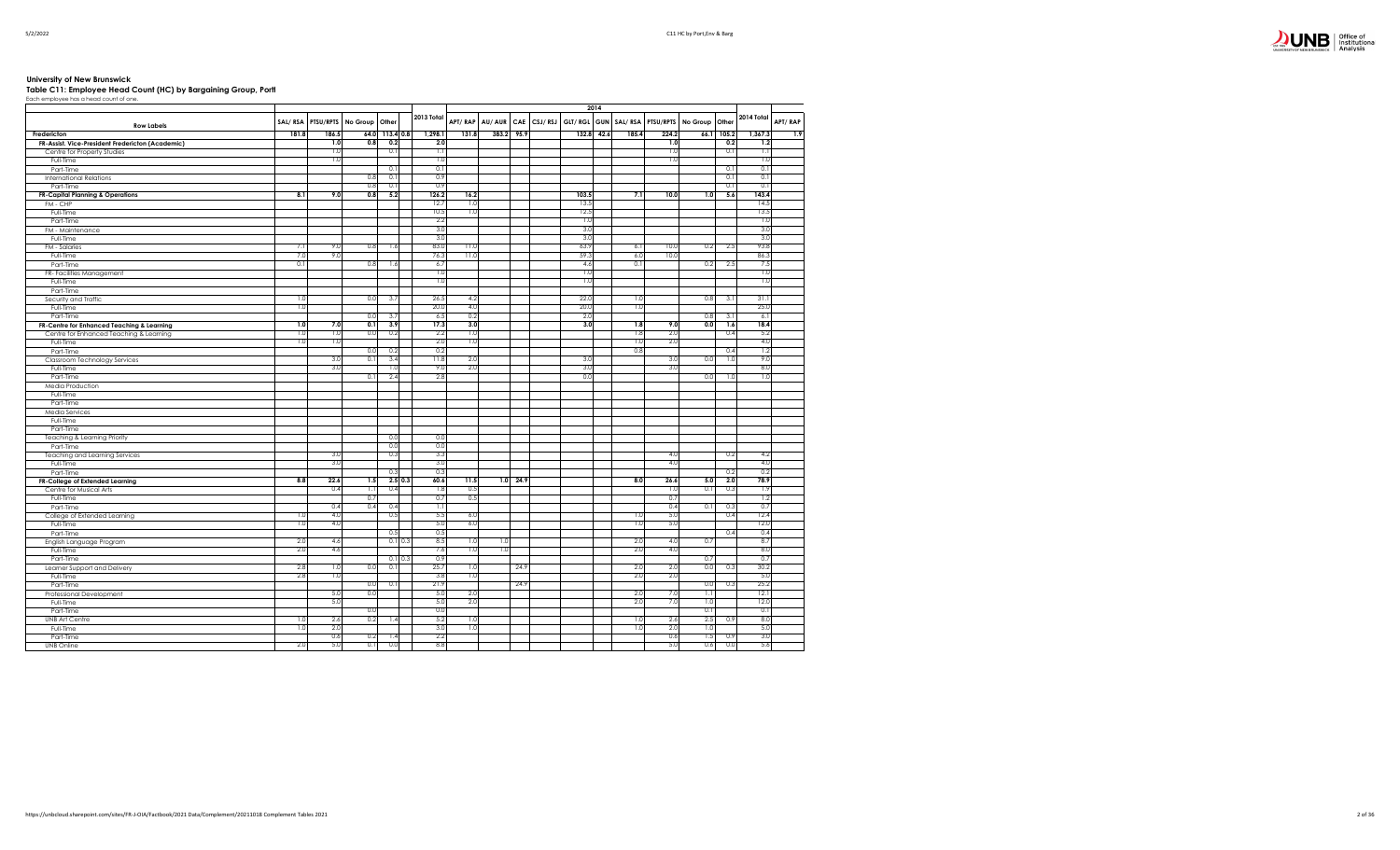## $\sum_{\text{Gibm} \text{C}} \prod_{\text{Gibm} \text{C}} \prod_{\text{B}} \prod_{\text{B}} \prod_{\text{C}} \text{C}} \prod_{\text{A}} \text{C}}$

University of New Brunswick<br>Table C11: Employee Head Count (HC) by Bargaining Group, Portl<br>Each employee has a head count of one.

|                                                         |                                                                     | 2015              |       |                  |                        |                |                                                                         |     |      | 2016                |                |            |                   |                                 |            |      | 2017                                                                                                                                                                                    |       |                |                         |                                          |             |  |
|---------------------------------------------------------|---------------------------------------------------------------------|-------------------|-------|------------------|------------------------|----------------|-------------------------------------------------------------------------|-----|------|---------------------|----------------|------------|-------------------|---------------------------------|------------|------|-----------------------------------------------------------------------------------------------------------------------------------------------------------------------------------------|-------|----------------|-------------------------|------------------------------------------|-------------|--|
| <b>Row Labels</b>                                       | AU/ AUR CAE CSJ/ RSJ GLT/ RGL GUN SAL/ RSA PTSU/RPTS No Group Other |                   |       |                  |                        | 2015 Total     | APT/RAP AU/AUR CAE CSJ/RSJ GLT/RGL GUN SAL/RSA PTSU/RPTS No Group Other |     |      |                     |                |            |                   |                                 |            |      | $\vert$ 2016 Total $\vert$ APT/ RAP $\vert$ AU/ AUR $\vert$ CAE $\vert$ CSJ/ RSJ $\vert$ GLT/ RGL $\vert$ GUN $\vert$ SAL/ RSA $\vert$ PTSU/RPTS $\vert$ No Group $\vert$ Other $\vert$ |       |                |                         | 2017 Total<br>APT/RAP AU/AUR CAE CSJ/RSJ |             |  |
| Fredericton                                             | 476.7 89.7                                                          | 129.5 40.0        | 182.1 | 224.0            | 68.7 100.4 0.4 1,313.3 |                | 5.8 473.7 66.7                                                          |     |      | 129.4 40.8<br>178.7 | 228.3          |            |                   | $52.9$ 105.1 0.1 1,281.3<br>3.7 | 471.8 86.1 |      | 128.7 74.6                                                                                                                                                                              | 174.2 | 201.6          | 66.0 100.6 0.4 1,307.7  | 5.5                                      | 468.5 120.6 |  |
| FR-Assist. Vice-President Fredericton (Academic)        |                                                                     |                   |       |                  | 0.1                    | 0.1            |                                                                         |     |      |                     |                |            |                   |                                 |            |      |                                                                                                                                                                                         |       |                |                         |                                          |             |  |
| Centre for Property Studies                             |                                                                     |                   |       |                  |                        |                |                                                                         |     |      |                     |                |            |                   |                                 |            |      |                                                                                                                                                                                         |       |                |                         |                                          |             |  |
| Full-Time                                               |                                                                     |                   |       |                  |                        |                |                                                                         |     |      |                     |                |            |                   |                                 |            |      |                                                                                                                                                                                         |       |                |                         |                                          |             |  |
| Part-Time                                               |                                                                     |                   |       |                  |                        | 0.             |                                                                         |     |      |                     |                |            |                   |                                 |            |      |                                                                                                                                                                                         |       |                |                         |                                          |             |  |
| <b>International Relations</b>                          |                                                                     |                   |       |                  | 0.1                    | $\overline{0}$ |                                                                         |     |      |                     |                |            |                   |                                 |            |      |                                                                                                                                                                                         |       |                |                         |                                          |             |  |
| Part-Time                                               |                                                                     | 97.8              | -8.   | 10.0             | 0.11<br>4.7<br>3.4     | 123.9          |                                                                         |     | 96.9 | 8.0                 | 10.0           | 3.3        | 3.8               | 122.0                           |            |      | 97.1                                                                                                                                                                                    | 8.0   | 8.0            | $0.1$ 7.9               | 121.1                                    |             |  |
| <b>FR-Capital Planning &amp; Operations</b><br>FM - CHP |                                                                     | 13.1              |       |                  |                        | 13.1           |                                                                         |     | 12.8 |                     |                |            |                   | 12.8                            |            |      | 13.4                                                                                                                                                                                    |       |                |                         | 13.4                                     |             |  |
| Full-Time                                               |                                                                     | 11.5              |       |                  |                        | 11.5           |                                                                         |     | 11.5 |                     |                |            |                   | 11.5                            |            |      | 11.5                                                                                                                                                                                    |       |                |                         | 11.5                                     |             |  |
| Part-Time                                               |                                                                     | 1.6               |       |                  |                        | 1.6            |                                                                         |     | 1.3  |                     |                |            |                   | -13                             |            |      | 1.9                                                                                                                                                                                     |       |                |                         | 1.9                                      |             |  |
| FM - Maintenance                                        |                                                                     | 3.0               |       |                  |                        | - 3.0          |                                                                         |     | 3.0  |                     |                |            |                   | 3.0                             |            |      | 3.0                                                                                                                                                                                     |       |                |                         | 3.0                                      |             |  |
| Full-Time                                               |                                                                     | 3.0               |       |                  |                        | 3.0            |                                                                         |     | 3.0  |                     |                |            |                   | 3.0                             |            |      | 3.0                                                                                                                                                                                     |       |                |                         | 3.0                                      |             |  |
| FM - Salaries                                           |                                                                     | 61.3              |       | 10.0             | 0.9<br>2.4             | 81.6           |                                                                         |     | 61.8 | 7.0                 | 10.0           | 0.6        | 2.7               | 82.2                            |            |      | 61.3                                                                                                                                                                                    |       | 8 <sub>c</sub> | 3.3<br>0.11             | 79.7                                     |             |  |
| Full-Time                                               |                                                                     | 57.3              |       | 10.0             |                        | 74.3           |                                                                         |     | 58.3 | 7.0                 | 10.0           |            |                   | 75.3                            |            |      | 56.5                                                                                                                                                                                    |       | 8.0            |                         | 71.5                                     |             |  |
| Part-Time                                               |                                                                     | 4.0               |       |                  | 0.9 2.4                |                |                                                                         |     | 3.5  |                     |                | 0.6        | 2.7               | 6.9                             |            |      | 4.8                                                                                                                                                                                     |       |                | $0.1$ 3.3               | 8.2                                      |             |  |
| FR- Facilities Management                               |                                                                     | 0.4               |       |                  |                        | 0.4            |                                                                         |     |      |                     |                |            |                   |                                 |            |      | 0.2                                                                                                                                                                                     |       |                |                         | 0.2                                      |             |  |
| Full-Time                                               |                                                                     | 0.4               |       |                  |                        | 0.4            |                                                                         |     |      |                     |                |            |                   |                                 |            |      | 0.2                                                                                                                                                                                     |       |                |                         | 0.2                                      |             |  |
| Part-Time                                               |                                                                     |                   |       |                  |                        |                |                                                                         |     |      |                     |                |            |                   |                                 |            |      |                                                                                                                                                                                         |       |                |                         |                                          |             |  |
| Security and Traffic                                    |                                                                     | 20.0              |       |                  | 3.8<br>1.0             | 25.7           |                                                                         |     | 19.2 | 1.0                 |                | 2.7        | 1.1               | 24.0                            |            |      | 19.2                                                                                                                                                                                    |       |                | 4.6<br>0.0              | 24.8                                     |             |  |
| Full-Time                                               |                                                                     | 17.0              |       |                  |                        | 18.0           |                                                                         |     | 15.0 | 1.01                |                | 2.7        |                   | 16.0<br>8.0                     |            |      | 18.0                                                                                                                                                                                    |       |                |                         | 19.0                                     |             |  |
| Part-Time                                               |                                                                     | 3.0<br>$3.0\ 0.1$ |       | 9.0              | 3.8<br>1.0             | 14.1           |                                                                         |     | 4.2  | $3.0\quad 0.0$      | 8.0            | 0.6        | 1.11<br>2.3       | 14.8                            |            |      | 1.2<br>$3.0\begin{array}{ c } 0.2 \end{array}$                                                                                                                                          |       |                | 0.0<br>4.6<br>$0.4$ 1.5 | 5.8<br>13.1                              |             |  |
| FR-Centre for Enhanced Teaching & Learning              |                                                                     |                   |       | -2.0             | 1.0<br>0.2             | -3.2           |                                                                         |     |      | 1.0<br>1.0          | 1.0            |            | 1.0               | 3.0                             |            |      |                                                                                                                                                                                         |       | 7.0<br>1.01    |                         | -2.0                                     |             |  |
| Centre for Enhanced Teaching & Learning<br>Full-Time    |                                                                     |                   |       | 2.0              |                        | $\overline{3}$ |                                                                         |     |      | 1.0                 | 1.0            |            | 1.0               | 3.0                             |            |      |                                                                                                                                                                                         |       | 1.0            |                         | 2.0                                      |             |  |
| Part-Time                                               |                                                                     |                   |       |                  | 0.2                    | 0.2            |                                                                         |     |      |                     |                |            | 0.0               | 0.0                             |            |      |                                                                                                                                                                                         |       |                |                         |                                          |             |  |
| Classroom Technology Services                           |                                                                     | 3.0               |       | 3.1              | 0.9                    | 6.9            |                                                                         |     | 3.0  |                     | 30             |            | 1.1               | 71                              |            |      | 3.0                                                                                                                                                                                     |       | 3 <sub>0</sub> | 1.3                     | 7.3                                      |             |  |
| Full-Time                                               |                                                                     | 3.0               |       | -3.0             |                        | -6.0           |                                                                         |     | 3.0  |                     | 3.0            |            |                   | 6.0                             |            |      | 3.0                                                                                                                                                                                     |       | 3.C            |                         | 6.0                                      |             |  |
| Part-Time                                               |                                                                     |                   |       |                  | 0.9                    | 0.9            |                                                                         |     |      |                     |                |            | $\overline{1.11}$ | 1.11                            |            |      |                                                                                                                                                                                         |       |                | 1.3                     | 1.3                                      |             |  |
| Media Production                                        |                                                                     |                   |       |                  |                        |                |                                                                         |     |      |                     |                |            |                   |                                 |            |      |                                                                                                                                                                                         |       |                |                         |                                          |             |  |
| Full-Time                                               |                                                                     |                   |       |                  |                        |                |                                                                         |     |      |                     |                |            |                   |                                 |            |      |                                                                                                                                                                                         |       |                |                         |                                          |             |  |
| Part-Time                                               |                                                                     |                   |       |                  |                        |                |                                                                         |     |      |                     |                |            |                   |                                 |            |      |                                                                                                                                                                                         |       |                |                         |                                          |             |  |
| Media Services                                          |                                                                     |                   |       |                  |                        |                |                                                                         |     |      |                     |                |            |                   |                                 |            |      |                                                                                                                                                                                         |       |                |                         |                                          |             |  |
| Full-Time                                               |                                                                     |                   |       |                  |                        |                |                                                                         |     |      |                     |                |            |                   |                                 |            |      |                                                                                                                                                                                         |       |                |                         |                                          |             |  |
| Part-Time                                               |                                                                     |                   |       |                  |                        |                |                                                                         |     |      |                     |                |            |                   |                                 |            |      |                                                                                                                                                                                         |       |                |                         |                                          |             |  |
| <b>Teaching &amp; Learning Priority</b>                 |                                                                     | 0.1               |       |                  |                        | 0.             |                                                                         |     |      |                     |                | 0.6        |                   | 0.6                             |            |      | 0.2                                                                                                                                                                                     |       |                | 0.3                     | 0.5                                      |             |  |
| Part-Time                                               |                                                                     | 0.1               |       | -4.              |                        | $\Omega$       |                                                                         |     |      |                     | 4.0            | 0.61       |                   | 0.6<br>4.2                      |            |      | 0.2                                                                                                                                                                                     |       |                | 0.31                    | 0.5<br>3.4                               |             |  |
| Teaching and Learning Services<br>Full-Time             |                                                                     |                   |       | 4.0              |                        | 4.0            |                                                                         |     |      |                     | 4.0            |            | 0.2               | 4.0                             |            |      |                                                                                                                                                                                         |       | 3.U<br>3.0     | 0.2<br>0.2              | 3.0                                      |             |  |
| Part-Time                                               |                                                                     |                   |       |                  |                        |                |                                                                         |     |      |                     |                |            | 0.2               | 0.2                             |            |      |                                                                                                                                                                                         |       |                | $0.2$ 0.2               | 0.4                                      |             |  |
| FR-College of Extended Learning                         | $1.0$ 19.9                                                          |                   |       | 31.3             | $2.7$ 2.2              | 64.0           | $1.0 - 4.7$                                                             |     |      | 9.0                 | 31.7           | 3.3        | 2.2               | 52.0                            | $1.0$ 18.5 |      |                                                                                                                                                                                         | 8.0   | 23.3           | $3.4$ 2.4               | 56.5                                     | $1.0$ 21.3  |  |
| Centre for Musical Arts                                 |                                                                     |                   |       | 0.7              | 0.2<br>0.4             |                |                                                                         |     |      |                     | 2.1            | 0.1        | 0.0               | 2.3                             |            |      |                                                                                                                                                                                         |       | 0.7            | 0.0 0.4                 | 1.1                                      |             |  |
| Full-Time                                               |                                                                     |                   |       | $\overline{0}$ . |                        | 0.             |                                                                         |     |      |                     | $\overline{1}$ |            |                   |                                 |            |      |                                                                                                                                                                                         |       | 0.7            |                         | 0.7                                      |             |  |
| Part-Time                                               |                                                                     |                   |       |                  | $0.2\qquad 0.4$        | 0.6            |                                                                         |     |      |                     | 0.8            | 0.1        | 0.0               | 0.9                             |            |      |                                                                                                                                                                                         |       |                | $0.0$ 0.4               | 0.4                                      |             |  |
| College of Extended Learning                            |                                                                     |                   |       | 4.0              | 0.11                   | 5.1            |                                                                         |     |      | 2.0                 | 4.0            |            | 0.0               | 6.0                             |            |      |                                                                                                                                                                                         | -2.0  | 4.0            | $0.2$ 0.1               | 6.2                                      |             |  |
| Full-Time                                               |                                                                     |                   |       | 4.0              |                        | -5.0           |                                                                         |     |      | 2.0                 | 4.0            |            |                   | 6.0                             |            |      |                                                                                                                                                                                         | -2.0  | 4.0            |                         | 6.0                                      |             |  |
| Part-Time                                               |                                                                     |                   |       |                  | 0.11                   | 0.1            |                                                                         |     |      |                     |                |            | 0.01              | 0.0                             |            |      |                                                                                                                                                                                         |       |                | $0.2\qquad 0.1$         | 0.2                                      |             |  |
| English Language Program                                |                                                                     |                   |       |                  | 0.0<br>0.7             | 7.             | 1.0                                                                     |     |      | 1.0                 | 5.0            |            | 0.1               | 7.5                             |            |      |                                                                                                                                                                                         |       | 5.0            | 0.3<br>0.0              | 7.3                                      | 1.0         |  |
| Full-Time                                               | 1.0                                                                 |                   |       | 5.0              |                        | 7.U            | 1.0                                                                     |     |      | 1.0                 | 5.0            |            |                   | 7.0                             |            |      |                                                                                                                                                                                         |       | 5.0            |                         | 7.0                                      | 1.0         |  |
| Part-Time                                               |                                                                     |                   |       |                  | 0.7<br>0.0             | $\overline{0}$ |                                                                         |     |      |                     |                | 0.3        | 0.1               | 0.5                             |            |      |                                                                                                                                                                                         |       |                | $0.3$ 0.0               | 0.3                                      |             |  |
| Learner Support and Delivery                            | 19.9                                                                |                   |       | 4.1              | 0.1<br>0.4             | 26.3           |                                                                         | 4.7 |      | 3.0                 | 4.0            | 0.4        | 0.6               | 12.7                            |            | 18.5 |                                                                                                                                                                                         |       |                | 0.5<br>0.2              | 24.1                                     | 21.3        |  |
| Full-Time                                               |                                                                     |                   | -2.   | 4.0              |                        | 6.0            |                                                                         |     |      | 3.0                 | 4.0            |            |                   | 7.0                             |            |      |                                                                                                                                                                                         | -2.0  | 3.0            |                         | 5.0                                      |             |  |
| Part-Time                                               | 19.9                                                                |                   |       |                  | 0.11<br>0.4            | 20.3<br>11.0   |                                                                         | 4.7 |      |                     |                | 0.4<br>0.6 | 0.6               | 5.7                             |            | 18.5 |                                                                                                                                                                                         |       |                | $0.5$ 0.2               | 19.1                                     | 21.3        |  |
| Professional Development<br>Full-Time                   |                                                                     |                   | 2.0   | У.<br>9.0        |                        | 11.0           |                                                                         |     |      | 2.0<br>2.0          | 9.0<br>9.0     |            |                   | 11.6<br>11.0                    |            |      |                                                                                                                                                                                         |       | -3.0<br>3.0    | 0.0<br>0.1              | 3.1<br>3.0                               |             |  |
| Part-Time                                               |                                                                     |                   |       |                  |                        |                |                                                                         |     |      |                     |                | 0.6        |                   | 0.6                             |            |      |                                                                                                                                                                                         |       |                | 0.0<br>0.1              | 0.1                                      |             |  |
| <b>UNB Art Centre</b>                                   |                                                                     |                   |       | 3.6              | 1.71<br>-1.2           | -73            |                                                                         |     |      | 1.0                 | 3.6            | 1.9        | 1.4               | 7.9                             |            |      |                                                                                                                                                                                         |       | 2.6            | 1.9<br>1.6              | 7.1                                      |             |  |
| Full-Time                                               |                                                                     |                   |       | 3.0              |                        | 4.0            |                                                                         |     |      | 1.0                 | 3.0            |            |                   | 4.0                             |            |      |                                                                                                                                                                                         |       | 2.0            |                         | 3.0                                      |             |  |
| Part-Time                                               |                                                                     |                   |       | 0.6              | 1.7<br>1.2             | 3.5            |                                                                         |     |      |                     | 0.6            | 1.9        | 1.4               | 3.9                             |            |      |                                                                                                                                                                                         |       | 0.6            | 1.6<br>1.91             | 4.1                                      |             |  |
| <b>UNB Online</b>                                       |                                                                     |                   |       |                  | 0.1<br>0.01            |                |                                                                         |     |      |                     | 4.0            |            |                   | 4.0                             |            |      |                                                                                                                                                                                         |       |                |                         |                                          |             |  |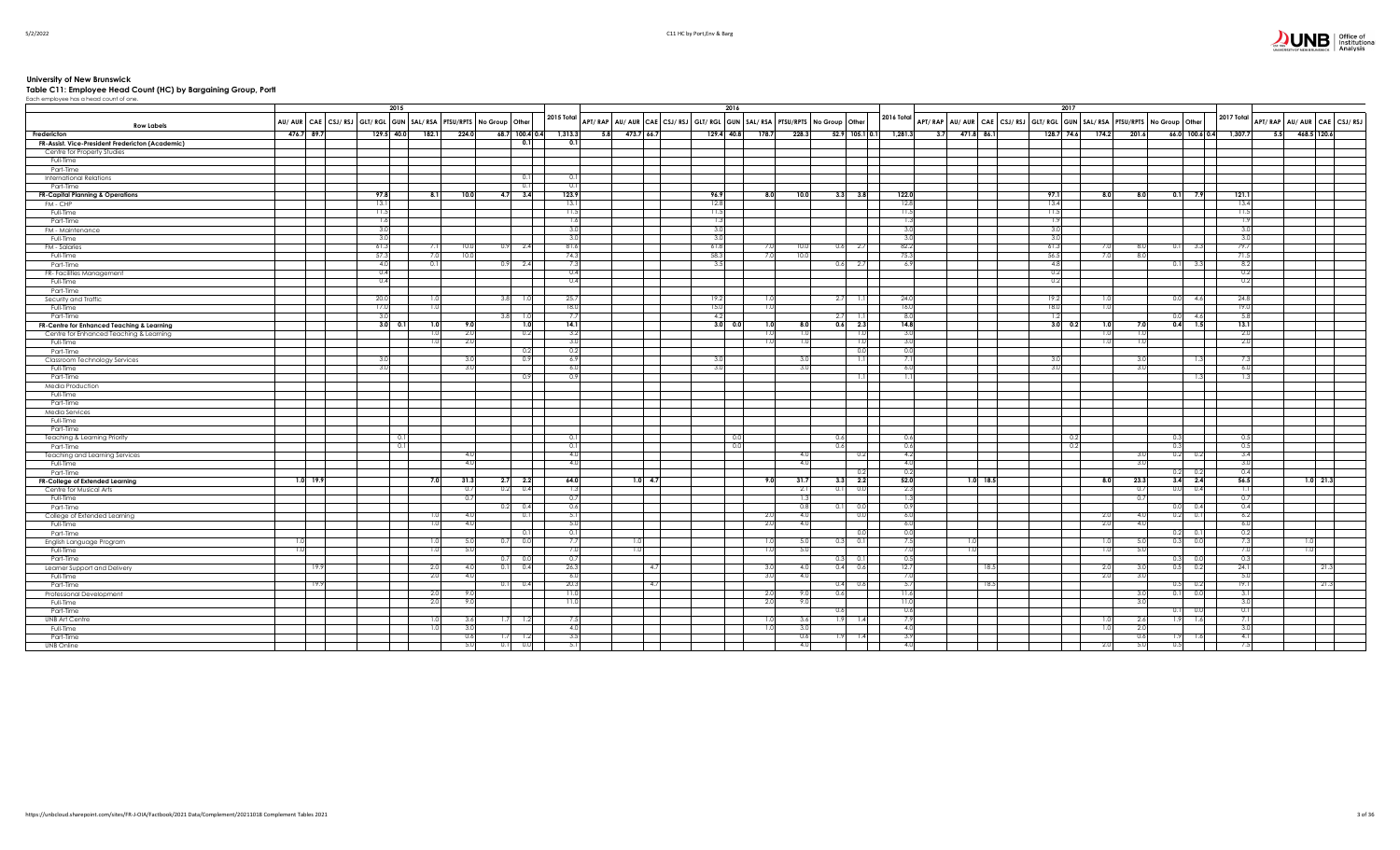# University of New Brunswick<br>Table C11: Employee Head Count (HC) by Bargaining Group, Portl<br>Each employee has a head count of one.

|                                                  | 2018       |       |       |                                                        |                |     |     |            |      | 2019                                                                    |       |                |                 |     |            |                                        |                 | 2021                |                                  |                |                     |
|--------------------------------------------------|------------|-------|-------|--------------------------------------------------------|----------------|-----|-----|------------|------|-------------------------------------------------------------------------|-------|----------------|-----------------|-----|------------|----------------------------------------|-----------------|---------------------|----------------------------------|----------------|---------------------|
| <b>Row Labels</b>                                |            |       |       | GLT/ RGL GUN   SAL/ RSA   PTSU/RPTS   No Group   Other | 2018 Total     |     |     |            |      | APT/RAP AU/AUR CAE CSJ/RSJ GLT/RGL GUN SAL/RSA PTSU/RPTS No Group Other |       |                | 2019 Total      |     |            | APT/RAP AU/AUR CAE CSJ/RSJ GLT/RGL GUN |                 |                     | SAL/RSA PTSU/RPTS No Group Other |                | 2021 Total          |
| Fredericton                                      | 129.6 40.4 | 174.5 | 214.6 | 63.1 108.7                                             | 1,325.3        |     | 5.5 | 457.4 80.3 |      | 132.1 44.1<br>166.9                                                     | 229.1 | 83.7 118.0 0.0 | 1,317.2<br>99.4 |     | 434.5 86.5 |                                        |                 | 105.1 39.8<br>144.6 | 248.6                            | 74.0           | $68.3 0.0 $ 1,300.7 |
| FR-Assist. Vice-President Fredericton (Academic) |            |       |       |                                                        |                |     |     |            |      |                                                                         |       |                |                 |     |            |                                        |                 |                     |                                  |                |                     |
| Centre for Property Studies                      |            |       |       |                                                        |                |     |     |            |      |                                                                         |       |                |                 |     |            |                                        |                 |                     |                                  |                |                     |
| Full-Time                                        |            |       |       |                                                        |                |     |     |            |      |                                                                         |       |                |                 |     |            |                                        |                 |                     |                                  |                |                     |
| Part-Time                                        |            |       |       |                                                        |                |     |     |            |      |                                                                         |       |                |                 |     |            |                                        |                 |                     |                                  |                |                     |
| <b>International Relations</b>                   |            |       |       |                                                        |                |     |     |            |      |                                                                         |       |                |                 |     |            |                                        |                 |                     |                                  |                |                     |
| Part-Time                                        |            |       |       |                                                        |                |     |     |            |      |                                                                         |       |                |                 |     |            |                                        |                 |                     |                                  |                |                     |
| <b>FR-Capital Planning &amp; Operations</b>      | 97.7       | 8.0   | 7.0   | $1.6$ 5.9                                              | 120.1          |     |     |            | 99.4 | 7.0                                                                     | 8.0   | $0.2$ 9.2      | 123.8<br>16.0   |     |            |                                        | 87.8            | 7.0                 | 9.0                              | 2.3<br>5.9     | 128.0               |
| FM - CHP                                         | 11.8       |       |       |                                                        | 11.8           |     |     |            | 12.5 |                                                                         |       |                | 12.5<br>2.0     |     |            |                                        | 12.0            |                     |                                  |                | 14.0                |
| Full-Time                                        | 9.5        |       |       |                                                        | 9.5            |     |     |            | 12.0 |                                                                         |       |                | 12.0<br>2.0     |     |            |                                        | 11.0            |                     |                                  |                | 13.0                |
| Part-Time                                        | 2.3        |       |       |                                                        | 2.3            |     |     |            | 0.5  |                                                                         |       |                | 0.5             |     |            |                                        | 1.0             |                     |                                  |                | $\overline{1.0}$    |
| FM - Maintenance                                 | 3.0        |       |       |                                                        | 3 <sub>c</sub> |     |     |            | 2.0  |                                                                         |       |                | 2.0             |     |            |                                        | 2.0             |                     |                                  |                | 2.0                 |
| Full-Time                                        | 3.0        |       |       |                                                        | 3.0            |     |     |            | 2.0  |                                                                         |       |                | 2.0             |     |            |                                        | -2.0            |                     |                                  |                | 2.0                 |
| FM - Salaries                                    | 64.1       | 7.0   | 7.0   | 1.6<br>-1.5                                            | 81.3           |     |     |            | 65.2 | 6.0                                                                     | 8.0   | 0.2<br>2.6     | 82.0<br>10.0    |     |            |                                        | 55.3            | 6.0                 | 9.0                              | 2.1            | 82.3                |
| Full-Time                                        | 61.5       | 7.0   | 7.0   |                                                        | 75.5           |     |     |            | 64.0 | 6.0                                                                     | 8.0   |                | 78.0<br>10.0    |     |            |                                        | 55.0            | 6.0                 | 9.0                              |                | 80.0                |
| Part-Time                                        | 2.6        |       |       | 1.6                                                    | 5.8            |     |     |            | 1.2  |                                                                         |       | 2.6<br>0.2     | 4.0             |     |            |                                        | 0.3             |                     |                                  | 2.1            | 2.3                 |
| FR- Facilities Management                        |            |       |       |                                                        |                |     |     |            |      |                                                                         |       | 1.9            | 1.9             |     |            |                                        |                 |                     |                                  | 3.3<br>2.3     | 5.6                 |
| Full-Time                                        |            |       |       |                                                        |                |     |     |            |      |                                                                         |       |                |                 |     |            |                                        |                 |                     |                                  |                |                     |
| Part-Time                                        |            |       |       |                                                        |                |     |     |            |      |                                                                         |       | 1.9            | 1.9             |     |            |                                        |                 |                     |                                  | 2.3<br>3.3     | -5.6                |
| Security and Traffic                             | 18.7       | 1.0   |       | 4.3                                                    | 24.1           |     |     |            | 19.8 | 1.0                                                                     |       | 4.6            | 25.3<br>4.0     |     |            |                                        | 18.5            |                     |                                  | 0.5            | 24.0                |
| Full-Time                                        | 18.0       | 1.0   |       |                                                        | 19(            |     |     |            | 18.0 | 1.0                                                                     |       |                | 19.0<br>4.0     |     |            |                                        | 17.0            | 1 <sup>c</sup>      |                                  |                | 22.0                |
| Part-Time                                        | 0.7        |       |       | $\overline{4}$                                         | 5.1            |     |     |            | 1.8  |                                                                         |       | 4.6            | 6.3             |     |            |                                        | 1.5             |                     |                                  | 0.5            | 2.0                 |
| FR-Centre for Enhanced Teaching & Learning       | 5.0        | 1.0   | 10.0  | 0.7<br>1.9                                             | 18.7           |     |     |            | 5.0  | 1.0                                                                     | 9.0   | 2.1<br>1.0     | 18.1<br>4.0     |     |            |                                        | 2.8             | 1.0                 | 9.0                              | 7.5<br>1.2     | 19.5                |
| Centre for Enhanced Teaching & Learning          |            | -1.0  | 1.0   |                                                        | 2.0            |     |     |            |      | 1.0                                                                     | 1.0   |                | 2.0<br>1.0      |     |            |                                        |                 | 10                  | 1.0                              |                | 3.0                 |
| Full-Time                                        |            | 1.0   | 1.0   |                                                        | 2.0            |     |     |            |      | 1.0                                                                     | 1.0   |                | 2.0<br>1.0      |     |            |                                        |                 | 1 <sup>c</sup>      | 1.0                              |                | 3.0                 |
| Part-Time                                        |            |       |       |                                                        |                |     |     |            |      |                                                                         |       |                |                 |     |            |                                        |                 |                     |                                  |                |                     |
| Classroom Technology Services                    | 3.0        |       | 3.0   |                                                        | 7.3            |     |     |            | 3.0  |                                                                         | 3.0   | 1.5            | 7.5<br>2.0      |     |            |                                        | -1.0            |                     | 2.0                              | 1.4            | 6.4                 |
| Full-Time                                        | 3.0        |       | 3.0   |                                                        | 6.0            |     |     |            | 3.0  |                                                                         | 3.0   |                | 6.0<br>2.0      |     |            |                                        | $\overline{10}$ |                     | 2.0                              |                | 5.0                 |
| Part-Time                                        |            |       |       | -1.3                                                   |                | 1.3 |     |            |      |                                                                         |       | 1.5            | 1.5             |     |            |                                        |                 |                     |                                  | 1.4            | 1.4                 |
| Media Production                                 | 2.0        |       | 2.0   | 0.2<br>0.7                                             | 4.9            |     |     |            | 2.0  |                                                                         | 2.0   | 0.4<br>1.0     | 5.5<br>1.0      |     |            |                                        | -1.0            |                     | 2.0                              | 0.2            | 4.2                 |
| Full-Time                                        | 2.0        |       | 2.0   |                                                        | 4.0            |     |     |            | 2.0  |                                                                         | 2.0   |                | 4.0<br>1.0      |     |            |                                        | 1.0             |                     | -2.0                             |                | 4.0                 |
| Part-Time                                        |            |       |       | 0.7<br>- 0.2                                           | 0.9            |     |     |            |      |                                                                         |       | 0.4<br>1.0     | 1.5             |     |            |                                        |                 |                     |                                  | 0.2            | 0.2                 |
| Media Services                                   |            |       |       |                                                        |                |     |     |            |      |                                                                         |       |                |                 |     |            |                                        | 0.8             |                     | $\overline{1.0}$                 | 0.0            | 7.9                 |
| Full-Time                                        |            |       |       |                                                        |                |     |     |            |      |                                                                         |       |                |                 |     |            |                                        |                 |                     |                                  |                | $\overline{1.0}$    |
| Part-Time                                        |            |       |       |                                                        |                |     |     |            |      |                                                                         |       |                |                 |     |            |                                        | 0.8             |                     |                                  | 0.0            | 0.9                 |
| Teaching & Learning Priority                     |            |       |       | 0.4                                                    | 0.4            |     |     |            |      |                                                                         |       | 0.1            | 0.1             |     |            |                                        |                 |                     |                                  | 0.0            | 0.0                 |
| Part-Time                                        |            |       |       | 0.4                                                    | 0.4            |     |     |            |      |                                                                         |       | 0.1            | 0.1             |     |            |                                        |                 |                     |                                  | 0.0            |                     |
| Teaching and Learning Services                   |            |       | 4.0   | $\Omega$                                               | 4.1            |     |     |            |      |                                                                         | 3.0   | 0.1            | 3.1             |     |            |                                        |                 |                     | 3.0                              | 0.0            | $0.0$<br>4.0        |
| Full-Time                                        |            |       | 4.0   |                                                        | 4.0            |     |     |            |      |                                                                         | 3.0   |                | 3.0             |     |            |                                        |                 |                     | 3.0                              |                | 4.0                 |
| Part-Time                                        |            |       |       | -0.                                                    | 0.1            |     |     |            |      |                                                                         |       | 0.1            | 0.1             |     |            |                                        |                 |                     |                                  | 0.0            | 0.0                 |
| FR-College of Extended Learning                  |            | 8.0   | 27.1  | 5.0 2.0                                                | 64.4           |     |     | $1.0$ 17.8 |      | 8.7                                                                     | 25.2  | 3.3<br>7.7     | 57.7<br>9.0     |     | $1.0$ 19.8 |                                        |                 | 7.7                 | 30.5                             | 2.6<br>0.2     | 70.8                |
| Centre for Musical Arts                          |            |       | 2.1   | 0.0<br>0.5                                             | 2.6            |     |     |            |      | 0.7                                                                     | 1.4   | 0.5            | 2.6             |     |            |                                        |                 | 0.7                 | 1.5                              | 0.2            | 2.4                 |
| Full-Time                                        |            |       | 1.2   |                                                        |                | 1.2 |     |            |      | 0.7                                                                     | 0.5   |                | 1.2             |     |            |                                        |                 | 0.7                 | 1.5                              |                | 2.2                 |
| Part-Time                                        |            |       | 0.9   | 0.0<br>0.5                                             |                | 1.4 |     |            |      |                                                                         | 0.9   | 0.5            | 1.5             |     |            |                                        |                 |                     |                                  | 0.2            | 0.2                 |
| College of Extended Learning                     |            | 2.0   | 6.0   | 0.6<br>0.5                                             | 9.0            |     |     |            |      | 2.0                                                                     | 5.0   | 0.5            | 7.5<br>4.0      |     |            |                                        |                 | 2.0                 | 5.5                              |                | 11.5                |
| Full-Time                                        |            | 2.0   | 6.0   |                                                        | 8.0            |     |     |            |      | 2.0                                                                     | 5.0   |                | 7.0<br>4.0      |     |            |                                        |                 | 2.0                 | 5.5                              |                | 11.5                |
| Part-Time                                        |            |       |       | 0.6<br>0.5                                             | 1 <sup>c</sup> |     |     |            |      |                                                                         |       | 0.5            | 0.5             |     |            |                                        |                 |                     |                                  |                |                     |
| English Language Program                         |            |       | 4.0   | 0.3<br>0.0                                             | 5.3            |     |     |            |      |                                                                         | 5.0   | 0.3<br>0.1     | 6.4<br>1.0      | 1.0 |            |                                        |                 |                     | 3.5                              |                | 5.5                 |
| Full-Time                                        |            |       | 4.0   |                                                        | 5.0            |     | 1.0 |            |      |                                                                         | -5.0  |                | 6.0<br>1.01     | 1.0 |            |                                        |                 |                     | 3.5                              |                | 5.5                 |
| Part-Time                                        |            |       |       | 0.3<br>- 0.0                                           | 0.3            |     |     |            |      |                                                                         |       | 0.3<br>0.11    | 0.4             |     |            |                                        |                 |                     |                                  |                |                     |
| Learner Support and Delivery                     |            | 3.0   | 4.0   | 1.4<br>0.0                                             | 29.7           |     |     | 17.8       |      | 3.0                                                                     | 5.0   | 0.5<br>0.0     | 26.3            |     | 19.8       |                                        |                 | 3.0                 | 4.0                              | 0 <sup>0</sup> | 26.8                |
| Full-Time                                        |            | 3.0   | 4.0   | 1.0                                                    | 8.0            |     |     |            |      | 3.0                                                                     | - 5.0 |                | 8.0             |     |            |                                        |                 | 3.0                 | 4.0                              |                | 7.0                 |
| Part-Time                                        |            |       |       | 0.4<br>0.                                              | 21.7           |     |     | 17.8       |      |                                                                         |       | 0.5<br>0.0     | 18.3            |     | 19.8       |                                        |                 |                     |                                  | 0.0            | 19.8                |
| Professional Development                         |            |       | 1.0   |                                                        | $\mathbf{1}$   |     |     |            |      |                                                                         |       |                | 2.0             |     |            |                                        |                 | 1.0                 | 10.0                             |                | 13.0                |
| Full-Time                                        |            |       | 1.0   |                                                        | 1.0            |     |     |            |      |                                                                         |       |                | 2.0             |     |            |                                        |                 | 1 <sup>C</sup>      | 10.0                             |                | 13.0                |
| Part-Time                                        |            |       |       |                                                        |                |     |     |            |      |                                                                         |       |                |                 |     |            |                                        |                 |                     |                                  |                |                     |
| <b>UNB Art Centre</b>                            |            | 1.0   | 2.0   | 2.7<br>1.0                                             | 6.8            |     |     |            |      | 1.0                                                                     | 1.8   | 2.5<br>0.6     | 5.9<br>1.0      |     |            |                                        |                 | 1.0                 | 2.0                              | 0.2<br>2.4     | 6.6                 |
| Full-Time                                        |            | 1.0   | 2.0   |                                                        | 3.0            |     |     |            |      | 1.01                                                                    | 1.8   |                | 2.8<br>1.0      |     |            |                                        |                 | $\overline{10}$     | 2.0                              |                | 4.0                 |
| Part-Time                                        |            |       |       | 2.7<br>-1.0                                            | 3.8            |     |     |            |      |                                                                         |       | 2.5<br>0.6     | 3.1             |     |            |                                        |                 |                     |                                  | 0.2<br>2.4     | 2.6                 |
| UNB Online                                       |            | 2.0   | 8.0   |                                                        | 10.0           |     |     |            |      | 2.0                                                                     | 7.0   |                | 9.0<br>1.0      |     |            |                                        |                 |                     | 4.0                              |                | 5.0                 |
|                                                  |            |       |       |                                                        |                |     |     |            |      |                                                                         |       |                |                 |     |            |                                        |                 |                     |                                  |                |                     |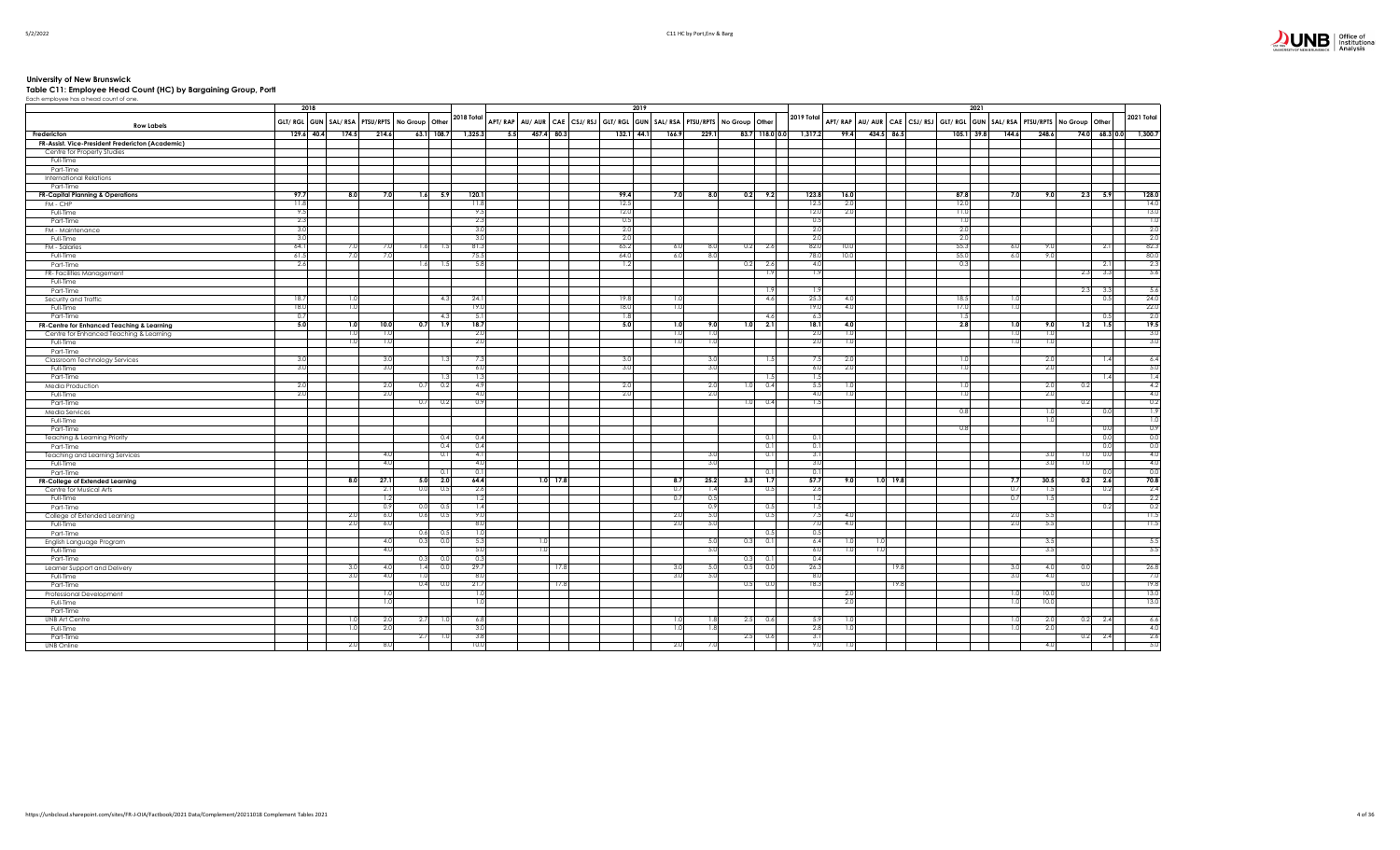|                                                                |                          | 2011                                                                          |                 |                 |              |                    |      | 2020      |                 |                  |     |                  |             |          |                    |            | 2012                                                                                                                                                       |                 |             |             |                        | 2013                                   |
|----------------------------------------------------------------|--------------------------|-------------------------------------------------------------------------------|-----------------|-----------------|--------------|--------------------|------|-----------|-----------------|------------------|-----|------------------|-------------|----------|--------------------|------------|------------------------------------------------------------------------------------------------------------------------------------------------------------|-----------------|-------------|-------------|------------------------|----------------------------------------|
| <b>Row Labels</b>                                              |                          | APT/RAP   AU/AUR   CAE   CSJ/RSJ   GLT/RGL   GUN   SAL/RSA   No Group   Other |                 |                 | 2011 Total   |                    |      |           |                 |                  |     |                  |             |          |                    |            | AFT/ RAP AU/ AUR CAE CSJ/ RSJ GLT/ RGL GUN SAL/ RSA PTSU/RFTS No Group Other 2020 Total AFT/ RAP AU/ AUR CAE CSJ/ RSJ GLT/ RGL GUN SAL/ RSA No Group Other |                 |             | 2012 Total  |                        | APT/RAP AU/AUR CAE CSJ/RSJ GLT/RGL GUN |
| Full-Time                                                      |                          |                                                                               |                 |                 | 2.0          |                    |      |           |                 |                  |     |                  | 13.0        | $\Delta$ |                    |            |                                                                                                                                                            |                 |             |             |                        |                                        |
| Part-Time                                                      |                          |                                                                               |                 |                 |              |                    |      |           |                 |                  |     | 0.1              | 0.1         |          |                    | 4.3        |                                                                                                                                                            |                 |             | 5.3         |                        |                                        |
| FR-Faculty of Arts                                             | 100.6 23.0               | 9.8                                                                           | 17.9            | $2.2$ 4.7       | 158.2        | $91.7$ 28.9<br>4.3 |      | $0.8$ 9.6 | 19.2            | 14.3             |     | $6.4\quad 6.1$   | 181.3       | 9.8      | 97.6 27.8          |            | 10.4<br>18.3                                                                                                                                               | $4.5$ $8.2$     |             | 176.5       | $102.1$ 28.3           | 9.1                                    |
| Anthropology                                                   | $5.5\ 0.8$               | 0.1                                                                           |                 | $0.4$ 0.1       | 7.9          | $5.0\ 0.3$         |      |           | $\overline{1}$  |                  |     | $0.4$ 0.2        | 7.0         |          | $6.5\qquad 0.3$    |            | 0.2                                                                                                                                                        | 0.4             |             | 8.4         | $7.0\quad 0.$          |                                        |
| Full-Time                                                      | 5.5<br>0.8               | 0.1                                                                           |                 | $0.4$ 0.1       | 6.5<br>1.4   | 5.0<br>0.3         |      |           |                 |                  |     | $0.4$ 0.2        | 6.0<br>1.0  |          | 6.5                | 0.3        | 0.2                                                                                                                                                        | 0.4             |             | 7.5<br>0.9  | 6.5<br>$0.5\qquad 0.3$ |                                        |
| Part-Time                                                      |                          |                                                                               |                 |                 |              |                    |      | 0.11      |                 |                  | 0.1 |                  | 0.2         |          |                    |            |                                                                                                                                                            |                 |             |             |                        |                                        |
| Atlantic Canada Studies Centre<br>Part-Time                    |                          |                                                                               |                 |                 |              |                    |      | 0.1       |                 |                  | 0.1 |                  | 0.2         |          |                    |            |                                                                                                                                                            |                 |             |             |                        |                                        |
| Classics & Ancient History                                     | $3.3\qquad 0.8$          | 0.2                                                                           |                 | 0.3             | 5.7          | $3.0$ 1.0          |      | 0.2       |                 |                  |     | 0.5              | 5.2         |          | 3.3                | 1.7        | 0.4                                                                                                                                                        |                 | 0.7         | 6.5         | $4.0$ 1.               |                                        |
| Full-Time                                                      | 3.3                      |                                                                               | 1.0             |                 | 4.3          | 3.0                |      |           | 0.5             |                  |     |                  | 3.5         |          | 3.3                |            | 0.                                                                                                                                                         |                 |             | 3.8         | 4.0                    |                                        |
| Part-Time                                                      | 0.8                      | 0.2                                                                           |                 | - 0.3           | 1.3          |                    | 1.0  | 0.2       |                 |                  |     | 0.5              | 1.7         |          |                    | -1.7       | 0.4                                                                                                                                                        |                 | 0.7         | 2.7         |                        |                                        |
| Culture & Media Studies                                        | $8.0\qquad 3.6$          |                                                                               |                 | 0.1             | 12.7         | $6.0\qquad 5.8$    |      |           |                 |                  |     | $0.1$ 1.1        | 14.9        | 0.       | 8.0                | 6.1        | 0.0                                                                                                                                                        |                 | 0.2         | 15.9        | $8.0\quad 6.0$         |                                        |
| Full-Time                                                      | 8.0                      |                                                                               | π               |                 | 9.0          | 6.0                |      |           | $\overline{13}$ | 0.5              |     |                  | 7.8         | 0.5      | 8.0                |            |                                                                                                                                                            |                 |             | 9.5         | 8.0                    |                                        |
| Part-Time                                                      | 3.6                      |                                                                               |                 |                 | 3.7          |                    | 5.8  |           |                 |                  | 0.1 | 1.1              | 7.1         |          |                    | 6.1        |                                                                                                                                                            |                 | 0.2         | 6.4         | $\overline{6}$         |                                        |
| Economics                                                      | 10.0 2.2                 | 0.5                                                                           |                 |                 | 13.7         | $10.0$ 1.3         |      | 0.6       |                 |                  | 1.0 | 0.7              | 14.7        |          | 10.0               | 2.5        | -0.7                                                                                                                                                       |                 |             | 15.2        | $10.5 - 2.$            | 0.6                                    |
| Full-Time                                                      | 10.0                     |                                                                               | 1.0             |                 | 11.0         | 10.0               |      |           |                 |                  | 1.0 |                  | 12.0        |          | 10.0               |            |                                                                                                                                                            |                 |             | 12.0        | 10.5                   |                                        |
| Part-Time                                                      | 2.2                      | - 0.5<br>0.3                                                                  | 2.8             |                 | -2.7         |                    | -1.3 | 0.6       | 3.2             |                  | 0.0 | 0.7              | 2.7<br>22.5 |          |                    | 2.5        | - 0.7                                                                                                                                                      |                 |             | 3.2<br>21.8 | 2.2                    | 0.6<br>$^{0.4}$                        |
| English<br>Full-Time                                           | $14.2$ 3.8<br>14.2       |                                                                               | 2.0             | 0.0 0.6         | 21.7<br>16.2 | $12.7$ 4.7<br>12.7 |      | 1.0       | 2.5             | $\overline{1.0}$ |     | 0.0              | 16.2        |          | $14.2$ 3.5<br>14.2 |            | 0.9                                                                                                                                                        | $0.2\qquad 0.3$ |             | 16.2        | $14.0$ 4.3<br>14.0     |                                        |
| Part-Time                                                      | - 3.8                    | - 0.                                                                          | 0.8             | 0.0<br>0.6      | 5.5          | - 4.7              |      | 1.0       | 0.7             |                  |     | - 0.0            | 6.4         |          |                    | -3.5       | 0.9                                                                                                                                                        | 0.21            | -0.3        | 5.7         | $\Delta$               | 0.4                                    |
| Faculty of Arts                                                | $1.2$ 2.8                | 6.4                                                                           |                 | 1.0<br>0.4      | 12.7         | $1.7 - 8.0$        |      | 2.0       |                 |                  | 2.1 | 0.1              | 23.9        | -6.      | 1.2                | 2.9        | - 5.7                                                                                                                                                      | 2.0             | 1.0         | 19.8        | $1.2\frac{6}{6}$       | $-4.3$                                 |
| Full-Time                                                      | 1.2                      |                                                                               |                 | 1.0             | 3.2          | 1.7                |      |           |                 | -8.0             | 1.0 |                  | 12.7        | -6.0     | 1.2                |            |                                                                                                                                                            | 2.0             |             | 10.2        | 1.2                    |                                        |
| Part-Time                                                      | 2.8                      | - 6.4                                                                         |                 | 0.4             | 9.6          | 8.0                |      | - 2.0     |                 |                  |     | $1.1 \qquad 0.1$ | 11.2        |          |                    | - 2.9      | - 5.7                                                                                                                                                      |                 | - 1.0       | 9.6         | - 6.                   | $-4.3$                                 |
| rench                                                          | $6.0$ 1.0                |                                                                               |                 | 0.6             | 7.6          | $5.0$ 1.2          |      | 0.0       | 2.0             |                  |     | 0.2              | 8.4         |          | 7.0                | 0.8        |                                                                                                                                                            |                 | - 0.9       | 9.8         | $7.0\ 0.5$             | $\overline{\phantom{a}}$               |
| Full-Time                                                      | 6.0                      |                                                                               |                 |                 | 6.0          | 5.0                |      |           | 2(              |                  |     |                  | 7.0         |          | 7.0                |            |                                                                                                                                                            |                 |             | 8.0         | 7.0                    |                                        |
| Part-Time                                                      | $\overline{1.0}$         |                                                                               |                 | 0.6             | 1.6          | 1.2                |      | 0.0       |                 |                  |     | 0.2              | 1.4         |          |                    | 0.8        |                                                                                                                                                            |                 | 0.9         | 1.8         | - 0.5                  | $\overline{\phantom{0}}$ 0.3           |
| History                                                        | $12.0$ 1.7               | 0.2                                                                           | 31              | $\Omega$        | 16.9         | $9.4$ 2.2          |      | 1.2       | 2.5             |                  |     | 0.4              | 16.7        |          | 11.0               | 0.8        | 0.4                                                                                                                                                        |                 |             | 16.3        | $12.0 \ 0.$            | $\overline{\phantom{a}}$               |
| Full-Time                                                      | 12.0                     |                                                                               | 3(              |                 | 15.0         | 9.4                |      |           | 2.5             |                  |     |                  | 12.9        |          | 11.0               |            |                                                                                                                                                            |                 |             | 15.0        | 12.0                   |                                        |
| Part-Time                                                      | - 1.7                    | - 0.2                                                                         |                 | 0.1             | 1.9          | 2.2<br>0.5         |      | 1.2       |                 |                  |     | 0.4<br>0.3       | 3.8<br>0.8  |          |                    | 0.8<br>0.5 | 0.4                                                                                                                                                        |                 |             | 1.3<br>0.5  | $\cap$<br>$\bigcap$    | - 1.0<br>0.1                           |
| <b>Interdisciplinary Studies</b><br>Part-Time                  | 0.7<br>0.7               | 0.1<br>0.1                                                                    |                 |                 | 0.8<br>0.8   | 0.5                |      |           |                 |                  |     | 0.3              | 0.8         |          |                    | 0.5        | 0.0<br>0.0                                                                                                                                                 |                 |             | 0.5         | $\sim$                 | $\overline{0}$ .                       |
| M McQueen Fergusson Family Centre for Family Violence Research | 1.5                      | 0.2                                                                           |                 | 0.4             | 2.0          |                    |      | 0.1       |                 |                  |     | 0.4 0.0          | 2.3         |          |                    |            | 0.1                                                                                                                                                        | 0.1             | 0.2         | 1.9         | 0.5                    | $\overline{0}$ .                       |
| Full-Time                                                      | 1.5                      |                                                                               |                 |                 | 1.5          |                    |      |           |                 |                  |     |                  | 1.8         |          | 1.5                |            |                                                                                                                                                            |                 |             | 1.5         | 0.5                    |                                        |
| Part-Time                                                      |                          | 0.2                                                                           |                 | 0.4             | 0.5          |                    |      | 0.1       |                 |                  | 0.4 | 0.0              | 0.6         |          |                    |            | 0.1                                                                                                                                                        | 0.1             | 0.2         | 0.4         |                        |                                        |
| Media Services                                                 |                          |                                                                               |                 |                 |              |                    | 0.8  |           |                 |                  |     | 0.0              | 1.9         |          |                    |            |                                                                                                                                                            |                 |             |             |                        |                                        |
| Full-Time                                                      |                          |                                                                               |                 |                 |              |                    |      |           |                 |                  |     |                  | 1.0         |          |                    |            |                                                                                                                                                            |                 |             |             |                        |                                        |
| Part-Time                                                      |                          |                                                                               |                 |                 |              |                    | 0.8  |           |                 |                  |     | 0.0              | 0.9         |          |                    |            |                                                                                                                                                            |                 |             |             |                        |                                        |
| Philosophy                                                     | $5.4$ 1.2                |                                                                               |                 | 0.5             | 8.1          | $4.4$ 0.7          |      |           |                 |                  |     | 0.2              | 5.7         |          | $4.4$ 1.7          |            | 0.                                                                                                                                                         |                 | 0.2         | -6.7        | $4.4$ 0.               |                                        |
| Full-Time                                                      | 5.4                      |                                                                               | $\overline{10}$ |                 | 6.4          | 4.4                |      |           | 0.5             |                  |     |                  | 4.9         |          | 4.4                |            | $\Omega$                                                                                                                                                   |                 |             | 4.9         | 4.4                    |                                        |
| Part-Time                                                      | -1.2                     |                                                                               |                 |                 |              | 0.7                |      |           |                 |                  |     | 0.2              | 0.8         |          |                    | -1.2       |                                                                                                                                                            |                 | 0.2         | 1.8         |                        |                                        |
| Political Science                                              | $6.5\qquad 0.8$          | 0.                                                                            |                 | 0.2             | 8.6          | 6.3<br>1.0         |      | 0.1       |                 |                  |     |                  | 8.4         |          | 6.5                | 0.5        | 0.4                                                                                                                                                        |                 | 0.7         | 9.1         | 6.5                    | 0.2                                    |
| Full-Time                                                      | 6.5<br>0.8               | 0.1                                                                           | 1.0             |                 | 7.5<br>1.1   | 6.3                |      |           |                 |                  |     |                  | 7.3         |          | 6.5                |            |                                                                                                                                                            |                 | 0.7         | 7.5         | 6.5                    | 0.2                                    |
| Part-Time                                                      |                          |                                                                               | 0.              | 0.2             | 0.1          |                    | 1.0  | 0.1       |                 |                  |     | 0.3              | 1.1<br>1.0  |          |                    | 0.5        | 0.4                                                                                                                                                        |                 |             | 1.6<br>0.5  |                        | 0.1                                    |
| Psychological Wellness Centre<br>Part-Time                     |                          |                                                                               | $\overline{0}$  |                 | 0.11         |                    |      |           | 0.7             |                  |     | 0.3              | 1.01        |          |                    |            | 04                                                                                                                                                         | 01              |             | 0.5         |                        | $\overline{0}$ .                       |
| <sup>2</sup> sychology                                         | 15.0<br>1.2              | 0.                                                                            | 2(              | 0.1             | 19.3         | $15.5$ 1.5         |      | 1.3       | 2.0             |                  | 1.2 | 1.4              | 22.9        |          | $14.0$ 2.2         |            | 0.5                                                                                                                                                        | 0.3             |             | 22.2        | $15.0$ 2.              | $\overline{\phantom{0}}$ 0.3           |
| Full-Time                                                      | 15.0                     |                                                                               | 2.0             |                 | 17.0         | 15.5               |      |           | 2.0             |                  |     |                  | 17.5        |          | 14.0               |            |                                                                                                                                                            |                 |             | 16.0        | 15.0                   |                                        |
| Part-Time                                                      | - 1.2                    | -0.3                                                                          |                 | 0.1<br>- 0.7    | 2.3          | - 1.5              |      | 1.3       |                 |                  |     | $1.2$ 1.4        | 5.4         |          |                    | 2.2        | 0.5                                                                                                                                                        | 0.3             | - 3.0       | 6.2         | - 2.                   | 0.3                                    |
| sociology                                                      | 2.3<br>11.0              | ┑,                                                                            |                 | $0.4\qquad 0.2$ | 17.4         | $11.0 - 0.7$       |      | 3.1       |                 |                  |     | $0.9$ 0.5        | 22.5        |          |                    | 4.3        | - 0.9                                                                                                                                                      | 0.4             |             | 17.6        | $11.0$ 2.              | $\mathbb{R}$                           |
| Full-Time                                                      | 11.0                     |                                                                               | 2(              |                 | 13.0         | 11.0<br>-3.0       |      |           | 2.0             |                  |     |                  | 17.0        |          | 9.0                |            |                                                                                                                                                            |                 |             | 11.0        | 11.0                   |                                        |
| Part-Time                                                      | 2.3                      | 1.5                                                                           |                 | $0.4\qquad 0.2$ | 4.4          | 0.3                | 0.7  | 3.1       |                 |                  |     | $0.9$ 0.5        | 5.5         |          |                    | 4.3        | 0.9                                                                                                                                                        | 0.4             |             | 6.6         | - 2.                   | $\overline{\phantom{a}}$               |
| The Gregg Centre                                               | 1.0                      |                                                                               | 1.0             | 0.3<br>0.5      | 2.8          | 1.8                |      | 0.0       | 0.5             |                  |     | 0.0              | 2.3         |          |                    |            | 0.1                                                                                                                                                        | 0.9             | 0.0         | 4.1         | 1.0                    | $-0.5$                                 |
| Full-Time                                                      | 1.0                      |                                                                               |                 |                 | 2.0          | 1.0                |      |           |                 |                  |     |                  | 1.0         |          |                    |            |                                                                                                                                                            |                 |             | 3.0         | 1.0                    |                                        |
| Part-Time                                                      |                          |                                                                               |                 | 0.3<br>0.5      | 0.8          | 0.8                |      | 0.0       | 0.5             |                  |     | 0.0              | 1.3         |          |                    |            | 0.1                                                                                                                                                        | 0.9             | 0.0         | 1.1         |                        | 0.5                                    |
| The Hellenic Centre                                            | 0.2                      |                                                                               |                 |                 | 0.2          |                    |      |           |                 |                  |     |                  |             |          |                    |            |                                                                                                                                                            |                 |             |             |                        |                                        |
| Part-Time<br>FR-Faculty of Computer Science                    | 0.2<br>0.5<br>$20.3$ 0.2 | 1.8                                                                           | 3.0             | $0.6$ 2.7       | 0.2<br>29.1  | $22.5$ 1.3<br>2.0  |      | 3.2       | 3.0             | 7.3              |     | 4.6              | 43.9        | 12.7     | $19.3$ 0.2         |            | 4.0<br>2.0                                                                                                                                                 | $0.4$ 4.1       |             | 42.6        | $18.5$ 0.4<br>0.4      | $\overline{2}$ .                       |
| Faculty of Computer Science                                    | 0.5<br>$20.3$ 0.2        | 1.8                                                                           | 3.0             | $0.6$ 2.7       | 29.1         | $22.5$ 1.3<br>2.0  |      | 3.2       | 3.0             | 7.3              |     | 4.6              | 43.9        | 12.7     | 19.3               | 0.2        | 4.0<br>-2.0                                                                                                                                                | 0.4             | 4.1         | 42.6        | 0.4<br>$18.5$ 0.4      | $-2.1$                                 |
| Full-Time                                                      | 20.3                     |                                                                               | 3.0             |                 | 25.3         | 22.5<br>2.0        |      |           | 3 <sub>c</sub>  | 6.0              |     | 0.2              | 33.7        | 10.0     | 19.3               |            |                                                                                                                                                            |                 | 2.0         | 33.3        | 18.5                   |                                        |
| Part-Time                                                      | 0.2                      |                                                                               |                 | 0.6<br>0.       | 3.9          |                    |      | -3.2      |                 | 13               |     | 4.4              | 10.2        | -2.      |                    | 0.2        | 4.0                                                                                                                                                        |                 | $-2.1$      | 9.2         |                        | $\overline{2}$ .                       |
| <b>FR-Faculty of Education</b>                                 | $31.7$ 12.0<br>1.7       | $-4.1$                                                                        | 8.0             | $1.4$ 0.5       | 59.3         | $29.0\ 6.0$<br>2(  |      | 2.6       | 5.6             | 4.8              |     | $1.2$ 0.1        | 51.3        | 6.6      | $29.7$ 8.9         |            | 2.4                                                                                                                                                        |                 | $1.5$ 0.6   | 56.8        | $28.2$ 8.0<br>1.3      | $-2.5$                                 |
| Faculty of Education                                           | $31.7$ 12.0              | $-4.1$                                                                        | 8.0             | $1.4$ 0.5       | 59.3         | $29.0\ 6.0$<br>2.0 |      | 2.6       | 5.6             | 4.8              |     | $1.2$ 0.1        | 51.3        | 6.6      | 29.7 8.9           |            | 2.4                                                                                                                                                        |                 | $1.5 - 0.6$ | 56.8        | 28.2 8.0               | $-2.5$                                 |
| Full-Time                                                      | 31.7                     |                                                                               | 8(              |                 | 40.7         | 29.0<br>-2.0       |      |           | 5.6             | 4(               |     |                  | 40.6        | 3.0      | 29.7               |            |                                                                                                                                                            | I .OI           |             | 40.7        | 28.2                   |                                        |
| Part-Time                                                      | 0.7<br>12.0              |                                                                               |                 | $1.4$ 0.5       | 18.6         | - 6.0              |      | 2.6       |                 | 0.8              |     | $1.2$ 0.1        | 10.7        | 3.6      |                    | 8.9        | 2.4                                                                                                                                                        | $0.5\qquad 0.6$ |             | 16.1        |                        | $-2.5$                                 |
| <b>FR-Faculty of Engineering</b>                               | 3.5<br>$70.2$ 4.8        | 8.2                                                                           | 17.1            | $3.6$ 7.4       | 114.8        | $67.5$ 7.0<br>7.0  |      | 7.5       | 17.1            | 34.0             |     | $13.8$ 6.2       | 160.1       | 51.9     | $69.7$ 4.6         |            | 13.7<br>15.6                                                                                                                                               |                 | $6.4$ 1.7   | 163.6       | $64.7$ 8.8<br>1.0      | $-11.9$                                |
| Chemical Engineering                                           | 1.0<br>10.7<br>0.6       | 1.8                                                                           | 3.0             | 1.4<br>1.7      | 20.2         | $11.7$ 0.4<br>2.0  |      | 0.9       | 3.0             | 6.0              | 0.8 |                  | 24.8        | 16.0     | 10.7               | 0.9        | 1.8                                                                                                                                                        | 3.0             |             | 35.4        | 11.7<br>0.8            | $-3.2$                                 |

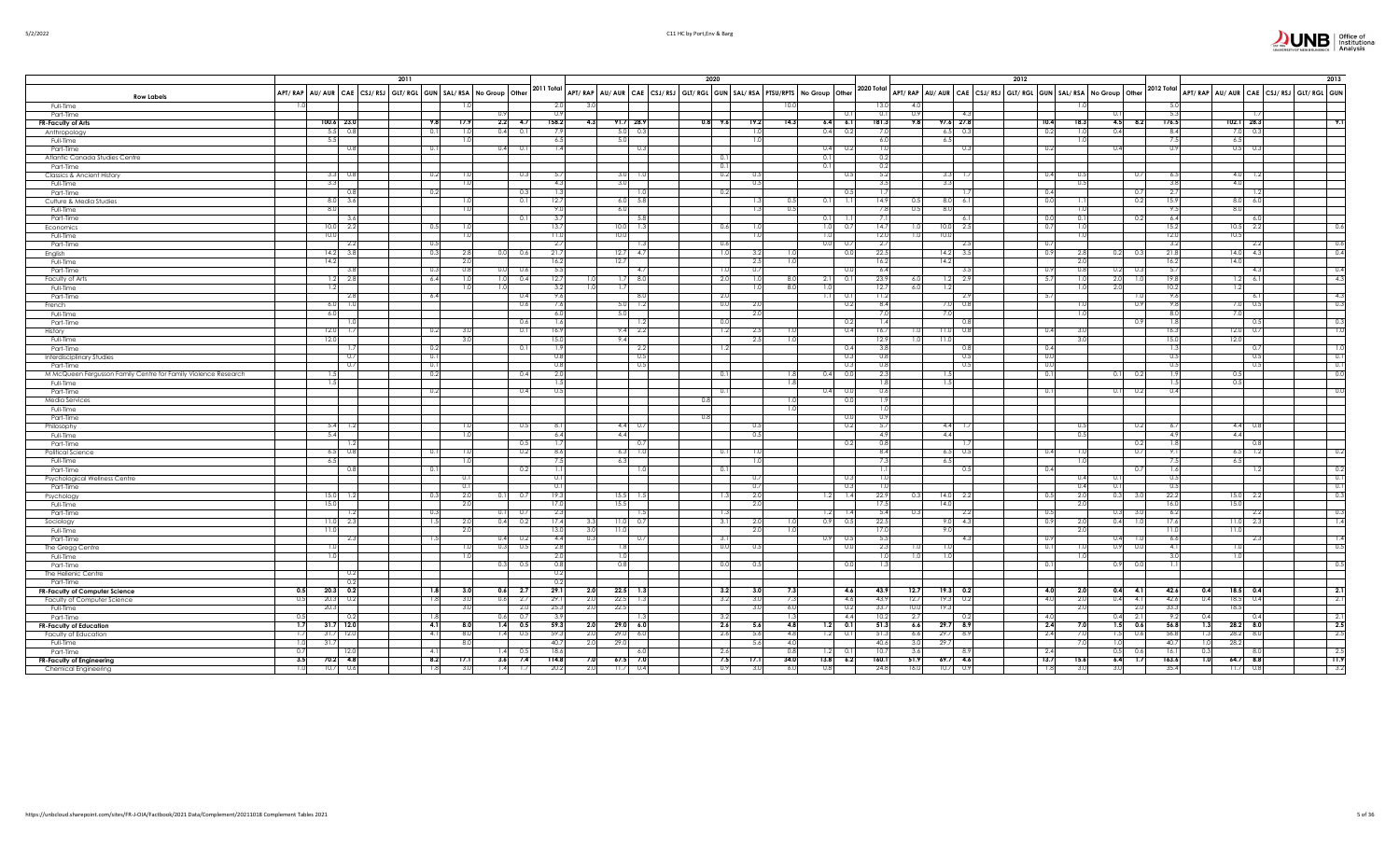|   | Office of<br>Institutional |
|---|----------------------------|
|   |                            |
| . | Analysis                   |

|                                                                |            |           |                |     |                |            |                |      |         |             | 2014 |                       |            |          |       |              |         |
|----------------------------------------------------------------|------------|-----------|----------------|-----|----------------|------------|----------------|------|---------|-------------|------|-----------------------|------------|----------|-------|--------------|---------|
|                                                                |            |           |                |     | 2013 Total     |            |                |      |         |             |      |                       |            |          |       | 2014 Total   |         |
| <b>Row Labels</b>                                              | SAL/RSA    | PTSU/RPTS | No Group Other |     |                |            | APT/RAP AU/AUR | CAE  | CSJ/RSJ | GLT/RGL GUN |      | SAL/RSA               | PTSU/RPTS  | No Group | Other |              | APT/RAP |
| Full-Time                                                      | 2.0        | 5.0       |                |     | 7.0            |            |                |      |         |             |      |                       | 5.0        |          |       | 5.0          |         |
| Part-Time                                                      |            |           | 0.1            | 0.0 | 1.8            |            |                |      |         |             |      |                       |            | 0.6      | 0.0   | 0.6          |         |
| FR-Faculty of Arts                                             | 19.8       | 9.3       | 4.8            | 7.0 | 180.4          | 9.3        | 84.7           | 28.2 |         | 2.2         | 9.4  | 18.3                  | 19.0       | 5.1      | 8.0   | 184.2        | 0.6     |
| Anthropology                                                   | 2.0<br>2.0 |           |                |     | 9.3<br>8.5     |            | 6.5<br>6.5     | 0.3  |         |             | 0.2  | 1 <sup>2</sup><br>1.0 |            |          | 0.5   | 8.5<br>7.5   |         |
| Full-Time                                                      |            |           |                |     | 0.8            |            |                | 0.3  |         |             | 0.2  |                       |            |          | 0.5   | 1.0          |         |
| Part-Time<br>Atlantic Canada Studies Centre                    |            |           |                |     |                |            |                |      |         |             |      |                       |            |          |       |              |         |
| Part-Time                                                      |            |           |                |     |                |            |                |      |         |             |      |                       |            |          |       |              |         |
| Classics & Ancient History                                     | 0.5        |           | 0.0            |     | 5.7            |            | 2.0            | 1.0  |         |             |      | 0.5                   |            |          | 0.7   | 4.2          |         |
| Full-Time                                                      | 0.5        |           |                |     | 4.5            |            | 2.0            |      |         |             |      | 0.5                   |            |          |       | 2.5          |         |
| Part-Time                                                      |            |           | 0.0            |     | 1.2            |            |                | 1.0  |         |             |      |                       |            |          | 0.7   | 1.7          |         |
| Culture & Media Studies                                        | 1.0        |           | 0.4            | 0.1 | 15.6           | 0.5        | 7.0            | 5.2  |         |             | 0.0  | 1.0                   | 0.3        |          | 0.2   | 14.3         |         |
| Full-Time                                                      | 1.0        |           | 0.3            |     | 9.3            | 0.5        | 7.0            |      |         |             |      | 1.0                   | 0.3        |          |       | 8.8          |         |
| Part-Time                                                      |            |           | 0.1            | 0.1 | 6.3            |            |                | 5.2  |         |             | 0.0  |                       |            |          | 0.2   | 5.4          |         |
| Economics                                                      | 1.2        | 0.5       | 0.0            |     | 14.9           | 1.0        | 7.5            | 2.2  |         |             | 0.6  | 1.0                   |            | 0.6      |       | 12.9         |         |
| Full-Time                                                      | 1.0        | 0.5       |                |     | 12.0           | 1.0        | 7.5            |      |         |             |      | 1.0                   |            |          |       | 9.5          |         |
| Part-Time                                                      | 0.2        |           | 0.0            |     | 2.9            |            |                | 2.2  |         |             | 0.6  |                       |            | 0.6      |       | 3.4          |         |
| English                                                        | 2.8        | 0.8       | 0.0            | 0.6 | 22.9           |            | 12.0           | 3.2  |         |             | 0.5  | 2.8                   | 0.8        |          | 0.3   | 19.5         |         |
| Full-Time                                                      | 2.0<br>0.8 | 0.8       | 0.0            | 0.6 | 16.0<br>6.9    |            | 12.0           | 3.2  |         |             | 0.5  | 2.0<br>0.8            | 0.8        |          | 0.3   | 14.0<br>5.5  |         |
| Part-Time<br>Faculty of Arts                                   | 1.0        | 6.0       | 1.6            | 0.3 | 20.4           | 4.0        | 1.8            | 9.3  |         |             | 4.5  | 1.0                   | 8.0        | 1.4      | 0.3   | 30.4         | 0.6     |
| Full-Time                                                      | 1.0        | 6.0       | 1.0            |     | 9.2            | 4.0        | 1.8            |      |         |             |      | 1.0                   | 8.0        | 1.0      |       | 15.8         |         |
| Part-Time                                                      |            |           | 0.6            | 0.3 | 11.2           |            |                | 9.3  |         |             | 4.5  |                       |            | 0.4      | 0.3   | 14.6         | 0.6     |
| French                                                         | 1.0        |           | 13             | 0.9 | 11.0           |            | 6.0            | 0.7  |         |             | 0.2  | 1.0                   |            | 0.1      | 0.8   | 8.8          |         |
| Full-Time                                                      | 1.0        |           |                |     | 8.0            |            | 6.0            |      |         |             |      | 1.0                   |            |          |       | 7.0          |         |
| Part-Time                                                      |            |           | 1.3            | 0.9 | 3 <sub>c</sub> |            |                | 0.7  |         |             | 0.2  |                       |            | 0.1      | 0.8   | 1.8          |         |
| History                                                        | 3.5        | 0.5       |                |     | 17.7           |            | 11.0           | 1.0  |         |             | 0.8  | 3.0                   | 0.5        |          | 0.4   | 16.6         |         |
| Full-Time                                                      | 3.0        |           |                |     | 15.0           |            | 11.0           |      |         |             |      | 3.0                   |            |          |       | 14.0         |         |
| Part-Time                                                      | 0.5        | 0.5       |                |     | 2.7            |            |                | 1.0  |         |             | 0.8  |                       | 0.5        |          | 0.4   | 2.6          |         |
| Interdisciplinary Studies                                      |            |           |                |     | 0.6            |            |                | 0.5  |         |             | 0.1  |                       |            |          | 0.2   | 0.8          |         |
| Part-Time                                                      |            |           |                |     | 0.6            |            |                | 0.5  |         |             | 0.1  |                       |            |          | 0.2   | 0.8          |         |
| M McQueen Fergusson Family Centre for Family Violence Research |            | 1.0       |                | 0.5 | 2.0            |            |                |      |         |             |      |                       | 2.0        |          | 0.2   | 2.2          |         |
| Full-Time                                                      |            | 1.0       |                | 0.5 | 1.5<br>0.5     |            |                |      |         |             |      |                       | 2.0        |          | 0.2   | 2.0<br>0.2   |         |
| Part-Time<br><b>Media Services</b>                             |            |           |                |     |                | 1.0        |                |      |         | 2.2         |      |                       | 3.0        | 0.4      | 0.8   | 7.4          |         |
| Full-Time                                                      |            |           |                |     |                | 1.0        |                |      |         | 2.0         |      |                       | 3.0        |          |       | 6.0          |         |
| Part-Time                                                      |            |           |                |     |                |            |                |      |         | 0.2         |      |                       |            | 0.4      | 0.8   | 1.4          |         |
| Philosophy                                                     | 0.5        |           | 0.0            | 0.3 | 6.1            |            | 3.0            | 1.7  |         |             |      | 0.5                   |            |          | 0.3   | 5.5          |         |
| Full-Time                                                      | 0.5        |           |                |     | 4.9            |            | 3.0            |      |         |             |      | 0.5                   |            |          |       | 3.5          |         |
| Part-Time                                                      |            |           | 0.0            | 0.3 | 1.2            |            |                | 1.7  |         |             |      |                       |            |          | 0.3   | 2.0          |         |
| Political Science                                              | 1.0        |           |                | 0.2 | 9.0            |            | 5.8            | 0.5  |         |             | 0.3  | $\overline{1.0}$      |            |          | 0.3   | 8.0          |         |
| Full-Time                                                      | 1.0        |           |                |     | 7.5            |            | 5.8            |      |         |             |      | 1.0                   |            |          |       | 6.8          |         |
| Part-Time                                                      |            |           |                | 0.2 | 1.5            |            |                | 0.5  |         |             | 0.3  |                       |            |          | 0.3   | IJ           |         |
| Psychological Wellness Centre                                  | 0.4        |           |                |     | 0.5            | 0.5        |                |      |         |             | 0.2  | 0.6                   |            |          |       | 1.2          |         |
| Part-Time                                                      | 0.4<br>2.0 |           |                |     | 0.5<br>23.4    | 0.5        |                |      |         |             | 0.2  | 0.6<br>2.0            |            | 0.5      |       | 1.2          |         |
| Psychology                                                     | 2.0        |           | 0.4            | 3.5 | 17.0           | 1.3<br>1.0 | 12.0<br>12.0   | 1.3  |         |             | 0.9  | 2.0                   | 0.6        |          | 2.6   | 21.1<br>15.0 |         |
| Full-Time<br>Part-Time                                         |            |           | 0.4            | 3.5 | 6.4            | 0.3        |                | 1.3  |         |             | 0.9  |                       | 0.6        | 0.5      | 2.6   | 6.1          |         |
| Sociology                                                      | 2.0        | 0.5       | 0.6            | 0.2 | 18.0           |            | 10.0           | 1.3  |         |             | 1.2  | 2.0                   | 3.8        | 1.5      | 0.2   | 20.1         |         |
| Full-Time                                                      | 2.0        | 0.5       |                |     | 13.5           |            | 10.0           |      |         |             |      | 2.0                   | 3.0        | 1.0      |       | 16.0         |         |
| Part-Time                                                      |            |           | 0.6            | 0.2 | 4.5            |            |                | 1.3  |         |             | 1.2  |                       | 0.8        | 0.5      | 0.2   | 4.1          |         |
| The Gregg Centre                                               | 1.0        |           | 0.6            | 0.4 | 3.4            | 1.0        |                |      |         |             |      | 1.0                   |            | 0.6      | 0.1   | 2.7          |         |
| Full-Time                                                      | 1.0        |           |                |     | 2.0            | 1.0        |                |      |         |             |      | 1.0                   |            |          |       | 2.0          |         |
| Part-Time                                                      |            |           | 0.6            | 0.4 | 1.4            |            |                |      |         |             |      |                       |            | 0.6      | 0.1   | 0.7          |         |
| The Hellenic Centre                                            |            |           |                |     |                |            |                |      |         |             |      |                       |            |          |       |              |         |
| Part-Time                                                      |            |           |                |     |                |            |                |      |         |             |      |                       |            |          |       |              |         |
| FR-Faculty of Computer Science                                 | 3.0        | 6.0       | 1.0            | 3.1 | 34.5           | 6.8        | 19.5           | 0.9  |         |             | 2.5  | 5.0                   | 6.9        |          | 4.8   | 46.4         |         |
| Faculty of Computer Science                                    | 3.0<br>3.0 | 6.0       | 1.0            | 3.1 | 34.5<br>28.5   | 6.8        | 19.5           | 0.9  |         |             | 2.5  | 5.0<br>5.0            | 6.9<br>6.0 |          | 4.8   | 46.4<br>36.5 |         |
| Full-Time                                                      |            | 6.0       | 1.0            | 3.1 |                | 6.0<br>0.8 | 19.5           | 0.9  |         |             | 2.5  |                       | 0.9        |          | 4.8   | 9.9          |         |
| Part-Time                                                      | 7.0        | 3.3       | 3.5            | 0.8 | 6.0<br>54.6    | 6.6        | 24.2           | 6.8  |         |             | 2.6  | 7.0                   | 4.0        | 4.0      | 0.1   | 55.4         | 0.3     |
| <b>FR-Faculty of Education</b><br>Faculty of Education         | 7.0        | 3.3       | 3.5            | 0.8 | 54.6           | 6.6        | 24.2           | 6.8  |         |             | 2.6  | 7.0                   | 4.0        | 4.0      | 0.1   | 55.4         | 0.3     |
| Full-Time                                                      | 7.0        | 3.0       | 1.0            |     | 40.2           | 3.0        | 24.2           |      |         |             |      | 7.0                   | 4.0        | 2.0      |       | 40.1         |         |
| Part-Time                                                      |            | 0.3       | 2.5            | 0.8 | 14.4           | 3.6        |                | 6.8  |         |             | 2.6  |                       |            | 2.0      | 0.1   | 15.2         | 0.3     |
| <b>FR-Faculty of Engineering</b>                               | 16.5       | 32.4      | 12.4           | 6.6 | 154.2          | 13.5       | 37.7           | 7.4  |         |             | 12.2 | 15.0                  | 35.4       | 14.8     | 4.0   | 139.9        |         |
| Chemical Engineering                                           | 3.0        | 7.6       | 4.8            | 1.8 | 32.8           | 6.5        | 3.7            | 0.4  |         |             | 2.0  | 3.0                   | 9.6        | 5.1      | 1.1   | 31.3         |         |
|                                                                |            |           |                |     |                |            |                |      |         |             |      |                       |            |          |       |              |         |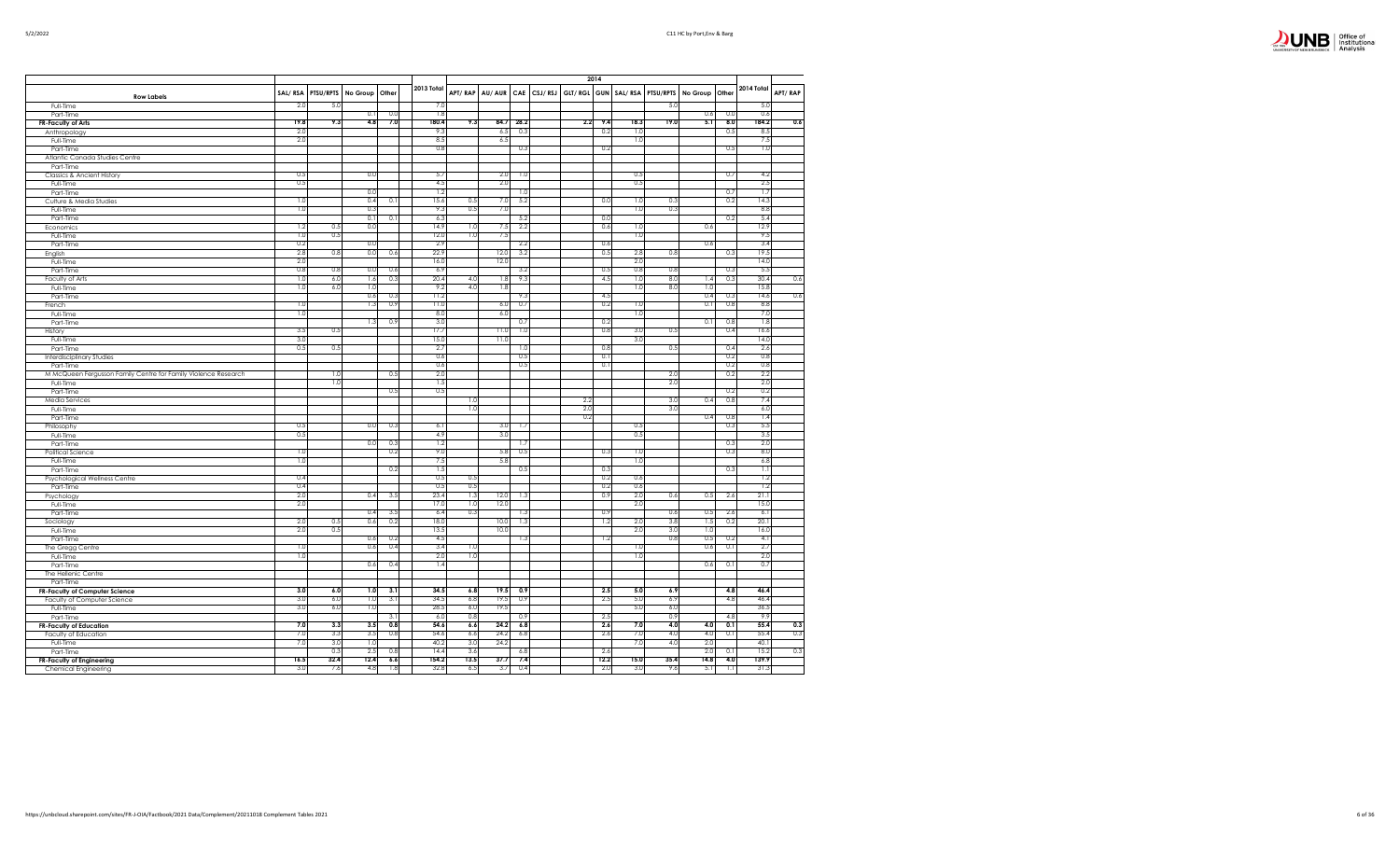|                                                                |                        | 2015                                                                |                         |                          |                                 |                             |            | 2016         |                |                                                                         |                             |                 |                                                                         | 2017               |                                |                   |             |             |                            |
|----------------------------------------------------------------|------------------------|---------------------------------------------------------------------|-------------------------|--------------------------|---------------------------------|-----------------------------|------------|--------------|----------------|-------------------------------------------------------------------------|-----------------------------|-----------------|-------------------------------------------------------------------------|--------------------|--------------------------------|-------------------|-------------|-------------|----------------------------|
| <b>Row Labels</b>                                              |                        | AU/ AUR CAE CSJ/ RSJ GLT/ RGL GUN SAL/ RSA PTSU/RPTS No Group Other |                         |                          | 2015 Total                      |                             |            |              |                | APT/RAP AU/AUR CAE CSJ/RSJ GLT/RGL GUN SAL/RSA PTSU/RPTS No Group Other |                             | 2016 Total      | APT/RAP AU/AUR CAE CSJ/RSJ GLT/RGL GUN SAL/RSA PTSU/RPTS No Group Other |                    |                                |                   | 2017 Total  |             | APT/RAP AU/AUR CAE CSJ/RS. |
| Full-Time                                                      |                        |                                                                     |                         |                          |                                 |                             |            |              |                | 4 C                                                                     |                             | 4.0             |                                                                         |                    |                                |                   |             |             |                            |
| Part-Time                                                      |                        |                                                                     |                         | 0.0                      | $\Omega$                        |                             |            |              |                |                                                                         |                             |                 |                                                                         |                    |                                |                   | 0.5         |             |                            |
| FR-Faculty of Arts                                             | $105.1$ 31.9           | $3.2$ $9.1$<br>18.3                                                 | 17.1                    | 4.4<br>8.7               | 198.4                           | 102.4 28.6                  |            | $3.1$ 8.0    | 18.4           | 20.7                                                                    | $9.3 \ 0.1$<br>6.4          | 196.9           | 102.4 27.5                                                              | $3.0$ 13.1<br>20.2 | 5.2<br>18.9                    | 9.3               | 199.6       |             | $99.2$ 43.6                |
| Anthropology<br>Full-Time                                      | $6.0\qquad 0.7$<br>6.0 | 0.2<br>1.0                                                          |                         | 0.4                      | 82                              | $6.0$ 1.2<br>6.0            |            | 0.0          | 1 <sup>0</sup> |                                                                         | 0.1                         | 8.3<br>7.0      | $6.0\qquad 0.7$<br>6.0                                                  | 10                 |                                |                   | 7.7<br>7.0  |             | 6.0<br>-1.7<br>6.          |
| Part-Time                                                      | 0.7                    | 0.2                                                                 |                         | 0.4                      |                                 | -1.2                        |            | 0.0          |                |                                                                         | 0.1                         | $\overline{13}$ | - 0.7                                                                   |                    |                                |                   | 0.7         |             |                            |
| Atlantic Canada Studies Centre                                 |                        |                                                                     |                         |                          |                                 |                             |            |              |                |                                                                         |                             |                 |                                                                         |                    |                                |                   |             |             |                            |
| Part-Time                                                      |                        |                                                                     |                         |                          |                                 |                             |            |              |                |                                                                         |                             |                 |                                                                         |                    |                                |                   |             |             |                            |
| Classics & Ancient History                                     | $4.0\qquad 0.7$        | 0.5                                                                 |                         | 0.5                      | -5.                             | $4.0$ 1.2                   |            |              | 0.5            |                                                                         | 0.4                         | 6.1             | 4.0 1.2                                                                 | 0.1<br>0.5         |                                | 0.3               | 6.1         |             | 4.0                        |
| Full-Time                                                      | 4.0<br>0.7             | 0.5                                                                 |                         | 0.5                      | 4.5<br>$\overline{1}$           | 4.0                         |            |              | 0.5            |                                                                         |                             | 4.5<br>1.6      | 4.0                                                                     | 0.5<br>0.1         |                                |                   | 4.5<br>1.6  |             | 4.0                        |
| Part-Time<br>Culture & Media Studies                           | $8.0\, 6.9$            | 0.0<br>1.0                                                          |                         | 0.6                      | 16.5                            | $7.0$ 7.4                   |            | 0.1          | 1.0            |                                                                         | 0.4<br>0.7                  | 16.8            | 8.0                                                                     | 0.1<br>1.0         | 0.3                            | 0.3<br>0.5        | 17.2        |             | 9.5                        |
| Full-Time                                                      | 8.0                    | 1.0                                                                 |                         |                          |                                 | 7.0                         |            |              | 1.0            | 0.7                                                                     |                             | 8.7             | 8.0                                                                     |                    | 0.3<br>1.01                    |                   | 9.3         |             |                            |
| Part-Time                                                      | - 6.9                  | 0.0                                                                 |                         | 0.6                      | -7.6                            | 7.4                         |            | 0.1          |                |                                                                         | 0.7                         | 8.2             |                                                                         | 0.1                |                                | 0.5               | 7.9         |             | 9.5                        |
| Economics                                                      | $11.5$ 2.3             | 0.5<br>1.0                                                          |                         |                          | 16.6                            | $12.5$ 1.2                  |            | 0.5          | 1.0            |                                                                         | 1.0                         | 20.5            | 12.0                                                                    | 0.7<br>1.0         | 4.6<br>0.31                    | 1.2               | 21.1        |             | 4.0<br>10.                 |
| Full-Time                                                      | 11.5<br>2.3            | 1.0<br>0.5                                                          |                         |                          | 13.5<br>$\overline{3}$          | 12.5                        |            | 0.5          | 1.0            | 3.0                                                                     | 0.3<br>$\overline{10}$      | 17.5<br>3.0     | 12.0                                                                    | 0.7                | 4.6<br>1.0<br>0.3              |                   | 17.6<br>3.5 |             | 10.0<br>4.0                |
| Part-Time<br>English                                           | 3.5<br>15.7            | 0.2<br>2.8                                                          |                         | 0.4                      | 23.3                            | $16.0$ 1.6                  |            | 0.6          | 2.8            |                                                                         | 0.2                         | 22.2            | 15.0<br>2.3                                                             | 0.9                |                                | 1.2<br>0.7        | 23.6        |             | 4.7<br>14.                 |
| Full-Time                                                      | 15.7                   | 2.0                                                                 |                         |                          | 17.                             | 16.0                        |            |              | 2.0            |                                                                         |                             | 19.0            | 15.0                                                                    | 2.0                | 1.0                            |                   | 18.0        |             | 14.0                       |
| Part-Time                                                      | -3.5                   | 0.8<br>0.2                                                          | 0.8                     | 0.41                     | -5.6                            | $\overline{a}$              |            | 0.6          | 0.8            |                                                                         | -0.2                        | 3.2             | -2.3                                                                    | 0.9<br>-1.7        |                                | -0.7              | 5.6         |             | -4.7                       |
| Faculty of Arts                                                | $0.7$ 8.1              | 5.0<br>1.0                                                          | 9.0                     | 1.3                      | 26.1                            | $1.2 \quad 8.2$             |            | 4.5          | 1.0            | 11.0                                                                    | 0.3<br>3.2                  | 29.4            | $1.2\frac{6.9}{ }$                                                      | 6.9<br>1.0         | 8.0                            | 1.6<br>0.2        | 25.9        |             | 9.6                        |
| Full-Time                                                      | 0.7                    | 1.0                                                                 | 9.0                     | 1.0                      | 11.7                            | 1.2                         |            |              | 1.0            | 10.0                                                                    | 1.0                         | 13.2            | 1.2                                                                     |                    | 8.0<br>1.0                     |                   | 10.2        |             |                            |
| Part-Time                                                      | 8.1<br>$7.0\ 0.7$      | 5.0<br>0.2                                                          |                         | 0.3<br>0.5<br>0.3        | 14.4<br>91                      | $\sqrt{8.2}$<br>$6.0 - 0.7$ |            | 4.5<br>0.2   |                | 1.0                                                                     | 2.2<br>- 0.3<br>0.3         | 16.2<br>8.5     | - 6.9<br>$6.0\qquad 0.8$                                                | -6.9<br>0.2<br>2.0 |                                | $1.6 - 0.2$       | 15.7<br>9.3 |             | 9.6<br>$\overline{1.5}$    |
| French<br>Full-Time                                            |                        |                                                                     |                         |                          | 8.0                             | 6.0                         |            |              |                |                                                                         |                             | 7.0             | 6.0                                                                     | 2.0                |                                |                   | 8.0         |             |                            |
| Part-Time                                                      | 0.7                    | 0.2                                                                 |                         | 0.3                      |                                 | l 0.7                       |            | 0.2          |                | 0.3                                                                     | 0.4                         | 1.5             | 0.8                                                                     | 0.2                |                                | 0.3               | 1.3         |             |                            |
| History                                                        | $11.0$ 1.3             | 0.7<br>3.0                                                          |                         | 0.9<br>0.3               | 18.2                            | $11.0$ 1.2                  |            | 0.5          | 3.0            |                                                                         | -1.3                        | 18.0            | 11.01<br>- 1.2                                                          | 1.5<br>3.0         | 1.01                           | 0.7               | 18.3        |             | 13.<br>-23                 |
| Full-Time                                                      | 11.0                   | 3.0                                                                 |                         |                          | 15.0                            | 11.0                        |            |              | 3.0            |                                                                         |                             | 15.0            | 11.0                                                                    | 3.0                | 1.0                            |                   | 15.0        |             | 13.0                       |
| Part-Time                                                      | 1.3<br>0.3             | 0.7<br>0.2                                                          |                         | 0.9<br>0.0               | 32<br>0.5                       | -1.2<br>0.3                 |            | 0.5          |                |                                                                         |                             | 3.0<br>0.3      | -1.2<br>0.3                                                             | -1.5               |                                | 0.7               | 3.3<br>0.3  |             | - 2.3<br>0.5               |
| <b>Interdisciplinary Studies</b><br>Part-Time                  | 0.3                    | 0.2                                                                 |                         | 0.0                      | $\Omega$ .                      |                             |            |              |                |                                                                         |                             | 0.3             | -0.3                                                                    |                    |                                |                   | 0.3         |             |                            |
| M McQueen Fergusson Family Centre for Family Violence Research |                        | 0.1                                                                 | 2.0                     | 0.2                      |                                 |                             |            | 0.2          |                | 0.8                                                                     | 0.2                         | 2.2             |                                                                         | 0.0                | 1.0                            | 0.3               | 1.5         |             |                            |
| Full-Time                                                      |                        |                                                                     | 2.0                     |                          |                                 |                             |            |              |                | 1.0                                                                     |                             | 1.0             |                                                                         |                    | 1.0                            |                   | 1.0         |             |                            |
| Part-Time                                                      |                        | 0.1                                                                 |                         | 0.2                      | $\Omega$                        |                             |            | 0.2          |                |                                                                         | 0.81<br>- 0.2               | 1.2             |                                                                         | 0.0                | 0.11                           | 0.3               | 0.5         |             |                            |
| <b>Media Services</b>                                          |                        | 3.2<br>3.0                                                          | 3.0<br>3.0              | 0.3                      | 6.6<br>6.0                      |                             | 3.1<br>2.0 |              |                | 30                                                                      | 0.5<br>0.6                  | -7.1<br>5.0     |                                                                         | 2.0                | 2.0<br>$\vert .3 \vert$<br>2.0 |                   | 7.4<br>4.0  |             |                            |
| Full-Time<br>Part-Time                                         |                        | 0.2                                                                 |                         | 0.3<br>0.1               | 0.6                             |                             | 7.11       |              |                |                                                                         | 0.5<br>0.6                  | 2.1             |                                                                         | 1.0                | 1.3                            | - 1.1             | 3.4         |             |                            |
| Philosophy                                                     | $4.4$ 2.0              | 05                                                                  |                         | 0.2                      |                                 | $4.4$ 1.5                   |            |              |                |                                                                         | 0.2                         | 6.6             | $4.4\quad 0.8$                                                          |                    |                                | 0.2               | 5.9         |             | $\Delta$ $\Delta$<br>- 1.2 |
| Full-Time                                                      | 4.4                    | 0.5                                                                 |                         |                          | 4.9                             | 4.4                         |            |              | 0.5            |                                                                         |                             | 4.9             | 4.4                                                                     | 0.5                |                                |                   | 4.9         |             |                            |
| Part-Time                                                      | - 2.0                  |                                                                     |                         | 0.2                      | 2:                              |                             |            |              |                |                                                                         | 0.2                         | -1.7            | 0.8                                                                     |                    |                                | 0.2               | 1.0         |             |                            |
| Political Science                                              | 8.3 1.0                | 0.1<br>1.0                                                          |                         | 0.3                      | 10.8<br>$\overline{Q}$          | $7.3$ 1.0                   |            | 0.1          |                |                                                                         |                             | 9.5<br>8.3      | 6.3<br>1.2                                                              | 0.2<br>1.0         |                                |                   | 8.7<br>7.3  |             | 6.3<br>-1.3                |
| Full-Time<br>Part-Time                                         | 8.3<br>1.0             | 1.0<br>0.1                                                          |                         | 0.3                      | 15                              | 7.3<br>-1.0                 |            | 0.1          | 1.0            |                                                                         |                             | 1.1             | 6.3<br>1.2                                                              | 1.0<br>- 0.2       |                                |                   | 1.4         |             | 6.3                        |
| Psychological Wellness Centre                                  |                        | 0.1<br>0.6                                                          |                         | nη                       | 0.7                             |                             |            | 0.4          | 0.6            | 0.1                                                                     |                             | 1.0             |                                                                         | 0.6<br>0.6         | 0.1                            |                   | 1.3         |             |                            |
| Part-Time                                                      |                        | 0.1<br>0.6                                                          |                         | 0 <sub>0</sub>           | $\Omega$                        |                             |            | 0.4          | 0.6            | $\overline{0}$ .                                                        |                             |                 |                                                                         | 0.6<br>0.6         | 0.1                            |                   | 1.3         |             |                            |
| Psychology                                                     | 16.0<br>- 1.8          | 2.0<br>0.6                                                          |                         | 0.7<br>2.9               | 24.0                            | $14.5$ 1.                   |            | 0.1          | 2.0            |                                                                         | 0.2<br>3.0 U.I              | 21.4            | 15.5                                                                    | 2.0<br>0.6         | 1.0<br>1.01                    | - 3.3             | 25.0        |             | 15.5<br>- 3.3              |
| Full-Time                                                      | 16.0                   | 2.0                                                                 |                         |                          | 18.0                            | 14.5                        |            |              | 2.0            |                                                                         |                             | 16.5            | 15.5                                                                    |                    | 2.0<br>1.0                     |                   | 18.5        |             | 15.5                       |
| Part-Time<br>Sociology                                         | 1.8<br>$11.5$ 2.6      | 0.6<br>1.0<br>2.0                                                   |                         | 0.7<br>2.9<br>1.0<br>0.3 | 6.0<br>18.5                     | $11.5 - 1.7$                |            | 0.1<br>0.6   | 2.0            |                                                                         | 0.2<br>- 3.0<br>0.1<br>0.8  | 4.9<br>16.8     | 12.0<br>1.8                                                             | 0.6<br>1.2<br>2.0  | 0.2                            | 1.0<br>3.3<br>0.3 | 6.5<br>17.5 |             | - 2.5<br>Ш                 |
| Full-Time                                                      | 11.5                   | 2.0                                                                 |                         |                          | 13.5                            | 11.5                        |            |              | 2.0            |                                                                         |                             | 13.5            | 12.0                                                                    | 2.0                |                                |                   | 14.0        |             | 11.0                       |
| Part-Time                                                      | 2.6                    | 1.0                                                                 |                         | 0.3                      | -5.0                            |                             |            | 0.6          |                | 0.1                                                                     | 0.8                         | 3.3             |                                                                         | 1.2                | 0.2                            | - 0.3             | 3.5         |             | -2.5                       |
| The Gregg Centre                                               | 1.0                    | 1.0                                                                 |                         | 0.6<br>0.1               | 2.6                             | 1.0                         |            | 0.3          |                |                                                                         | 0.1                         | 2.3             |                                                                         |                    | 0.6                            | 0.2               | 2.7         |             |                            |
| Full-Time                                                      | 1.0                    | 1.0                                                                 |                         |                          | 21                              | 1.0                         |            |              |                |                                                                         |                             | 2.0             |                                                                         |                    | 1.0                            |                   | 2.0         |             |                            |
| Part-Time<br>The Hellenic Centre                               |                        |                                                                     |                         | 0.6<br>0.1               | 0.6                             |                             |            | 0.3          |                |                                                                         | 0.1                         | 0.3             |                                                                         |                    |                                | $0.6$ 0.2         | 0.7         |             | 0.8                        |
| Part-Time                                                      |                        |                                                                     |                         |                          |                                 |                             |            |              |                |                                                                         |                             |                 |                                                                         |                    |                                |                   |             |             |                            |
| FR-Faculty of Computer Science                                 | $20.5$ 0.4             | 2.6<br>4.0                                                          | $-5.1$                  | 0.2<br>4.4               | 37.2                            | $21.5$ 0.6                  |            | 2.3          | 4.0            | 5.0                                                                     | 4.5                         | 39.0            | $21.5$ 0.4                                                              | 4.7<br>4.0         | 5.0<br>1.1                     | 3.4               | 40.1        |             | 22.5<br>1.4                |
| Faculty of Computer Science                                    | 20.5<br>0.4            | 2.6<br>4.0                                                          | 5.1                     | 0.2<br>4.4               | 37.2                            | $21.5$ 0.6                  |            | 2.3          | 4.0            | 5.0                                                                     | 4.5                         | 39.0            | 21.5<br>0.4                                                             | -4.7<br>4.0        | 5.0<br>1.1                     | 3.4               | 40.1        |             | 22.5<br>14                 |
| Full-Time                                                      | 20.5                   | 4.0                                                                 | 5.0                     | 1.0                      | 30.5                            | 21.5                        |            |              | 4.0            | 5.0                                                                     |                             | 31.5            | 21.5                                                                    | 4.0                | 5.0<br>1.0                     |                   | 31.5        |             | 22.5                       |
| Part-Time                                                      | 0.4<br>$30.0$ 5.5      | -2.6<br>2.3<br>7.0                                                  | $\overline{0}$ .<br>5.0 | 3.4<br>0.2<br>4.6<br>0.1 | $\overline{6}$ .<br>54.8<br>2.0 | $32.0$ $3.5$                |            | - 2.3<br>2.8 |                | $\overline{0}$<br>5.0                                                   | 4 <sup>1</sup><br>$0.8$ 0.1 | -73<br>52.1     | 30.0<br>- 51                                                            | -4.7<br>7.5<br>5.8 | 0.1<br>1.0<br>4.0              | 0.4               | 8.6<br>57.5 |             | 30.0<br>-59                |
| <b>FR-Faculty of Education</b><br>Faculty of Education         | 30.0 5.5               | 2.3<br>7.0                                                          | 5.0                     | 4.6<br>0.1               | 54.8<br>2.0                     | $32.0$ 3.5                  |            | 2.8          | 6.0<br>6.0     | 5.0                                                                     | 0.8<br>0.1                  | 52.1            | 3.61<br>30.0<br>3.6<br>5.1                                              | 7.5                | 1.0<br>5.8<br>4.0              | 0.4               | 57.5        | 3.6I<br>3.6 | 30.0<br>5.9                |
| Full-Time                                                      | 30.0                   | 7.0                                                                 | 5.0                     | 1.0                      | 43.0                            | 32.0                        |            |              | 6.0            | 5.0                                                                     |                             | 43.0            | 30.0                                                                    |                    | 5.8<br>4.0                     |                   | 39.8        |             | 30.0                       |
| Part-Time                                                      | - 5.5                  | 2.3                                                                 |                         | 3.6<br>0.1               | 11.8                            |                             |            | - 2.8        |                |                                                                         | 0.8<br>-0.                  | 9.1             | 3.6                                                                     | $\overline{7}$     | 1.01                           | 0.4               | 17.7        |             |                            |
| FR-Faculty of Engineering                                      | $68.3$ 8.3             | 10.8<br>14.0                                                        | 40.2                    | 13.2<br>4.1              | 158.9                           | 69.061.1                    |            | 11.9         | 16.0           | 41.6                                                                    | 2.4<br>8.1                  | 155.2           | $67.0\ 6.3$                                                             | 21.1<br>16.0       | 34.0<br>10.6                   | $6.0\,0.3$        | 161.4       |             | $69.0$ 13.6                |
| Chemical Engineering                                           | 12.2<br>0.4            | 1.8<br>3.0                                                          | 13.4                    | 1.2                      | 33.                             | 12.2                        |            | 1.8          | 3.0            | 11.8                                                                    |                             | 31.2            | 10.2<br>0.9                                                             | 2.9                | 3.0<br>8.0<br>8.6              | 1.4               | 34.9        |             |                            |

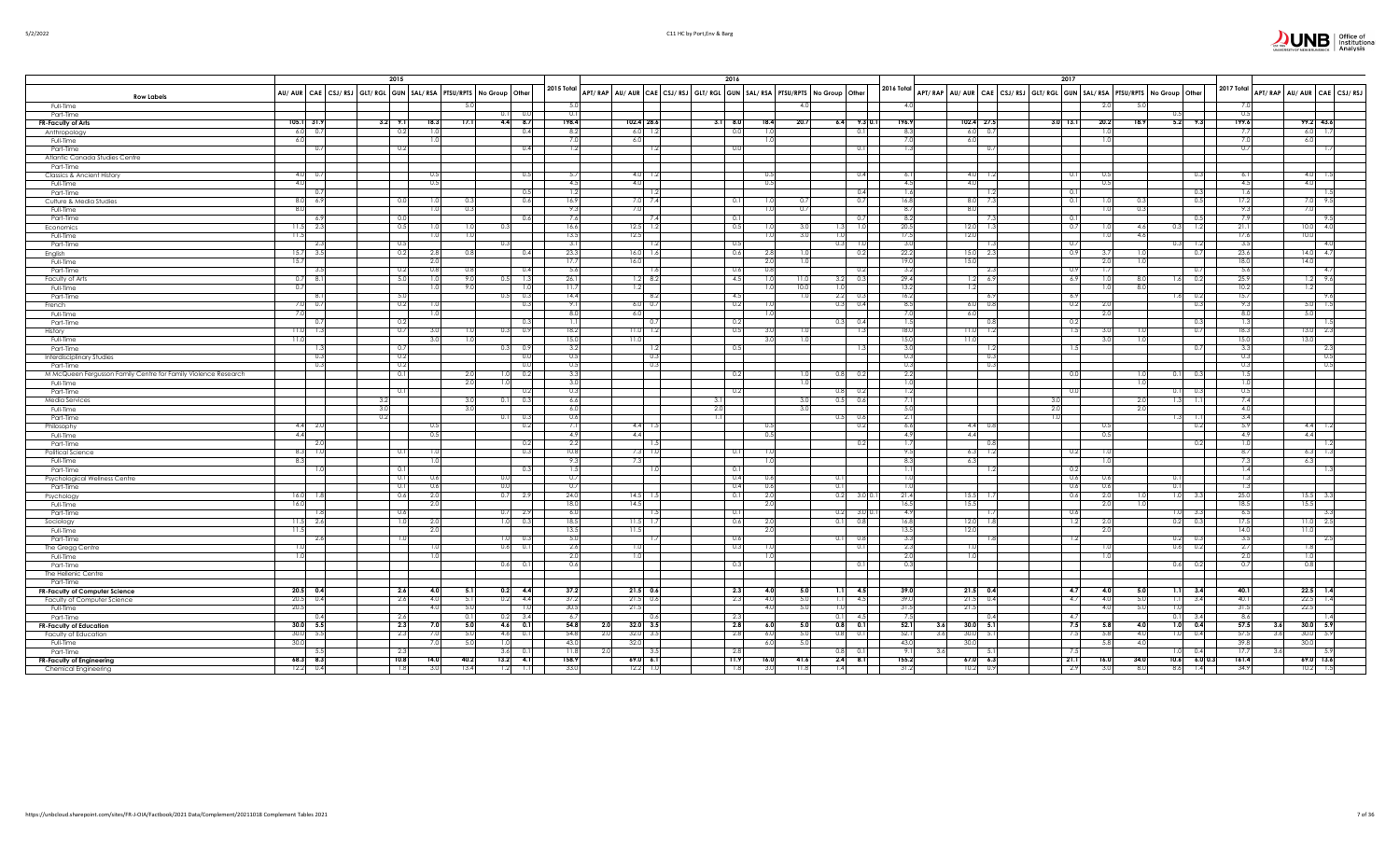|                                                                | 2018 |            |            |                                                        |             |                         |                                 |              |             |  | 2019           |                                |            |                                                                         |              |                  | 2021                                                              |                  |            |             |      |            |                   |
|----------------------------------------------------------------|------|------------|------------|--------------------------------------------------------|-------------|-------------------------|---------------------------------|--------------|-------------|--|----------------|--------------------------------|------------|-------------------------------------------------------------------------|--------------|------------------|-------------------------------------------------------------------|------------------|------------|-------------|------|------------|-------------------|
|                                                                |      |            |            | GLT/ RGL GUN   SAL/ RSA   PTSU/RPTS   No Group   Other |             |                         | 2018 Total                      |              |             |  |                |                                |            | APT/RAP AU/AUR CAE CSJ/RSJ GLT/RGL GUN SAL/RSA PTSU/RPTS No Group Other | 2019 Total   |                  | APT/RAP AU/AUR CAE CSJ/RSJ GLT/RGL GUN SAL/RSA PTSU/RPTS No Group |                  |            |             |      | Other      | 2021 Total        |
| <b>Row Labels</b><br>Full-Time                                 |      |            | 2.0        | $\mathcal{R}$                                          |             |                         | 10.                             |              |             |  |                |                                |            |                                                                         |              |                  |                                                                   |                  |            | 4.0         |      |            | 5.0               |
| Part-Time                                                      |      |            |            |                                                        |             |                         |                                 |              |             |  |                |                                |            |                                                                         |              |                  |                                                                   |                  |            |             |      |            |                   |
| <b>FR-Faculty of Arts</b>                                      |      | $1.0$ 8.7  | 18.2       | 18.6                                                   | $8.6$ 10.5  |                         | 208.3                           | 97.8 29.4    |             |  | 1.0 8.6        | 18.0                           | 16.5       | 5.6<br>7.4                                                              | 184.4        |                  | 94.726.6<br>5.0                                                   | 7.4              | 19.1       | 21.4        | 5.0  | 4.9        | 184.1             |
| Anthropology                                                   |      | 0.2        | 1.0        |                                                        |             | 0.3                     | -9.                             | 6.0          | 1.0         |  | 0.1            | -11                            |            | 0.0<br>0.3                                                              | 8.4          |                  | $6.0\ 0.7$                                                        | 0.2              | 1.0        |             | 0.3  | 0.1        | 8.2               |
| Full-Time                                                      |      | 0.2        | 1.0        |                                                        |             | 0.3                     | $-2.1$                          | 6.0          | 1.0         |  | $\circ$ .      |                                |            | 0.3<br>0.0                                                              |              | $\overline{14}$  | 6.0<br>0.7                                                        | 0.2              | 1.0        |             | 0.3  | 0.1        | 7.0<br>1.2        |
| Part-Time<br>Atlantic Canada Studies Centre                    |      |            |            |                                                        |             |                         |                                 |              |             |  | 0.1            |                                |            |                                                                         | 0.1          |                  |                                                                   | 0(               |            |             |      | 0.3        | 0.3               |
| Part-Time                                                      |      |            |            |                                                        |             |                         |                                 |              |             |  | 0.             |                                |            |                                                                         | 0.1          |                  |                                                                   | 0.0              |            |             |      | 0.3        | 0.3               |
| Classics & Ancient History                                     |      |            | 0.5        |                                                        |             | 0.2                     | 6.2                             |              | $4.0$ 1.2   |  | 0.0            | $^{\circ}$                     |            | 0.4                                                                     | 6.1          |                  | 3.0<br>1.2                                                        |                  | 0.5        |             |      | 0.2        | 4.9               |
| Full-Time                                                      |      |            | 0.5        |                                                        |             |                         | 4.5                             | 4.0          |             |  |                | 0.5                            |            |                                                                         |              | 4.5              | 3.0                                                               |                  | 0.5        |             |      |            | 3.5               |
| Part-Time                                                      |      |            |            |                                                        |             | 0.2                     | ⊤                               |              | 1.2         |  | 0.0            |                                |            | 0.4                                                                     |              | 1.6              | -1.2                                                              |                  |            |             |      | 0.2        | 1.4               |
| Culture & Media Studies                                        |      | 0.1        | 1.0<br>1.0 | 0.8<br>0.8                                             | 1.0<br>1.0  | 1.8                     | 21.3<br>93                      |              | $7.0$ 7.2   |  |                | -1.                            | 0.5<br>0.5 | 0.9                                                                     | 16.9<br>8.8  |                  | 6.0<br>- 5.9<br>6.0                                               | 0.1              | 1.3        | 0.5<br>0.5  |      | 0.3        | 14.2<br>7.8       |
| Full-Time<br>Part-Time                                         |      | -0.1       |            |                                                        |             | 1.8                     | 11.4                            | 7.0          | -7.2        |  |                |                                |            | 0.9                                                                     | -8.          |                  | - 5.9                                                             | $\Omega$         |            |             |      | 0.3        | 6.4               |
| Economics                                                      |      | 0.6        | 1.0        | 5.0                                                    | 0.4         | 0.8                     | 21.8                            | $11.0$ 1.2   |             |  | 0.7            | $\circ$                        | 4.0        | 0.5<br>1.2                                                              | 19.2         |                  | $9.0\ 0.8$                                                        | 0.4              | 1.0        | 2.9         | 0.3  | 0.5        | 14.9              |
| Full-Time                                                      |      |            | 1.0        | 5.0                                                    |             |                         | 16.0                            | 11.0         |             |  |                | 0.5                            | 4.0        | 1.0                                                                     | 16.5         |                  | 9.0                                                               |                  | 1.0        | 2.9         |      |            | 12.9              |
| Part-Time                                                      |      | 0.6        |            |                                                        | 0.4         | 0.8                     | 5.8                             |              | 1.2         |  | $\overline{0}$ |                                |            | 0.2<br>0.5                                                              | 2.7          |                  | 0.8                                                               | 0.4              |            |             | 0.3  | 0.5        | 2.0               |
| English                                                        |      | 0.9        | 3.6        | 0.8                                                    |             | 0.6                     | 24.6                            | 12.7         | 4.0         |  | 0.6            | 3.                             | 1.0        | 0.1                                                                     | 21.5         |                  | 13.0<br>-3.9                                                      | 0.7              | 2.5        | 1.8         |      |            | 21.8              |
| Full-Time<br>Part-Time                                         |      | 0.9        | 2.0<br>1.6 | 0.8                                                    |             | 0.6                     | 16.0<br>8.6                     | 12.7         | -4.0        |  | $\Omega$       | $\overline{2}$<br>$\mathbf{1}$ | 1.0        | 0.11                                                                    | 15.7<br>-5.9 |                  | 13.0<br>-3.9                                                      | $_{0.7}$         | 2.5        | 1.0<br>0.8  |      |            | 16.5<br>5.3       |
| Faculty of Arts                                                |      | 3.5        | 1.0        | 8.0                                                    | 2.7         | 0.2                     | 26.                             | 1.7          | 7.1         |  | 3.0            |                                | 8.0        | 0.0                                                                     | 21.8         |                  | 6.2<br>1.7                                                        | 1.4              | 3.0        | 8.0         | 1.7  | 0.1        | 23.0              |
| Full-Time                                                      |      |            | 1.0        | 8.0                                                    | 1.0         |                         | 11.2                            | 1.7          |             |  |                |                                | 8.0        |                                                                         | 10.7         |                  | 1.7                                                               |                  | 3.0        | 8.0         |      |            | 13.7              |
| Part-Time                                                      |      | 3.5        |            |                                                        | 1.7         | 0.2                     | 14.9                            |              | 7.1         |  | 3.0            |                                |            | 0.0<br>1.1                                                              | 11.2         |                  | -6.2                                                              | 1.4              |            |             | 1.7  | 0.1        | 9.3               |
| French                                                         |      | $_{0.0}$   | 1.0        |                                                        |             | 0.6                     | - 8.2                           | $5.0$ 1.5    |             |  | ೧.             |                                |            | 0.1<br>0.4                                                              | -8.3         |                  | 5.0<br>- 1.2                                                      |                  | 1.0        |             |      | 0.3        | 7.4               |
| Full-Time                                                      |      |            | 1.0        |                                                        |             |                         | 6.                              | 5.0          |             |  |                |                                |            |                                                                         | 6.0          |                  | 5.0                                                               |                  | 1.0        |             |      |            | 6.0               |
| Part-Time                                                      |      | 0.0<br>0.7 | 3.0        | -1.0                                                   |             | 0.6<br>0.3              | 2.2<br>20.4                     | 11.5         | -1.5<br>1.3 |  | 0.3<br>0.6     | 2.4                            |            | 0.11<br>0.4<br>0.3<br>0.3                                               | 17.5         | 2.3              | 1.2<br>9.5<br>2.2                                                 | -1.4             | 2.5        |             |      | 0.3        | 1.4<br>16.6       |
| History<br>Full-Time                                           |      |            | 3.0        | 1.0                                                    | 0.0         |                         | 17.0                            | 11.5         |             |  |                | 2.1                            | 1.0<br>1.0 |                                                                         | 14.5         |                  | 9.5                                                               |                  | 2.5        | -1.0<br>1.0 |      |            | 13.0              |
| Part-Time                                                      |      | 0.7        |            |                                                        | 0.0         | 0.3                     | 3.4                             |              | 1.3         |  | 0.6            | 0.4                            |            | 0.3<br>0.3                                                              |              | 3.0              | 2.2                                                               | 1.4              |            |             |      |            | 3.6               |
| <b>Interdisciplinary Studies</b>                               |      |            |            |                                                        |             | 0.2                     | 0.7                             |              | 0.5         |  |                |                                |            | 0.2                                                                     | 0.7          |                  | 0.7                                                               |                  |            |             |      | 0.2        | 0.8               |
| Part-Time                                                      |      |            |            |                                                        |             | 0.2                     | $\Omega$                        |              | 0.5         |  |                |                                |            | 0.2                                                                     | $\Omega$     |                  | 0.7                                                               |                  |            |             |      | 0.2        | 0.8               |
| M McQueen Fergusson Family Centre for Family Violence Research |      | 0.3        |            | 1.C                                                    | 1.1         | 0.5                     | 2.9                             |              |             |  | 0.2            |                                | 1.0        | 0.3<br>0.0                                                              |              | 1.5              |                                                                   | 0.               |            | 1.8         | 0.9  | 0.3        | 3.0               |
| Full-Time                                                      |      |            |            | $\overline{10}$                                        |             |                         |                                 |              |             |  |                |                                | 1.0        |                                                                         |              | 0.5              |                                                                   |                  |            | 1.8         |      |            | 1.8<br>1.3        |
| Part-Time<br>Media Services                                    | 1.0  | - 0.3      |            | ٦.٥                                                    | 1.11<br>1.0 | 0.5<br>$_{0.8}$         | -1.<br>-3.                      |              |             |  | - 0.:<br>1.0   |                                | 1.0        | 0.0<br>0.3<br>0.6                                                       |              | 2.7              |                                                                   | 0.               |            |             | 0.9  | 0.3        |                   |
| Full-Time                                                      |      |            |            | 1.0                                                    |             |                         | 1.0                             |              |             |  |                |                                | 1.0        |                                                                         |              | 1.0              |                                                                   |                  |            |             |      |            |                   |
| Part-Time                                                      | 1.0  |            |            |                                                        | 1.0         | 0.8                     | 2.9                             |              |             |  | 1.0            |                                |            | 0.6                                                                     |              | 1.7              |                                                                   |                  |            |             |      |            |                   |
| Philosophy                                                     |      |            | 0.5        |                                                        | 0.6         | 0.3                     | -6.5                            | 4.4          | - 0.8       |  |                | $\Omega$                       |            | 0.6<br>0.2                                                              |              | 6.5              | 5.4<br>$\sqrt{2}$                                                 |                  | 0.5        |             |      | 0.4        | 7.0               |
| Full-Time                                                      |      |            | 0.5        |                                                        |             |                         | 4.                              | 4.4          |             |  |                | 0.                             |            |                                                                         | 4.9          |                  | 5.4                                                               |                  | 0.5        |             |      |            | 5.9               |
| Part-Time                                                      |      |            |            |                                                        | 0.6         | 0.3                     | $\overline{\mathcal{L}}$<br>9.4 |              | 0.8         |  |                |                                |            | 0.6<br>0.2                                                              | 8.9          | $\overline{1.6}$ | 0.7                                                               |                  |            |             |      | 0.4        | 1.1               |
| Political Science<br>Full-Time                                 |      | 0.2        | 1.0<br>1.0 |                                                        |             | 0.6                     |                                 | 6.3          | $6.3$ 0.8   |  | -0.3           |                                |            | 0.2<br>0.2                                                              |              |                  | 0.5<br>4.0<br>7.3<br>7.3<br>4.0                                   | 0(               | 1.0<br>1.0 | 4.9<br>-4.9 |      | 0.3        | 18.0<br>17.2      |
| Part-Time                                                      |      | 0.2        |            |                                                        |             | 0.6                     | 2.1                             |              | 0.8         |  | - 0.3          |                                |            | 0.2<br>0.2                                                              |              | 1.5              | 0.5                                                               | 0.0              |            |             |      | 0.3        | 0.8               |
| Psychological Wellness Centre                                  |      | 0.5        | 0.6        |                                                        |             |                         | $\overline{1}$                  |              |             |  | 0.2            | $\Omega$                       |            |                                                                         | 0.7          |                  |                                                                   | $\overline{0}$ . | 0.8        |             |      |            | 0.9               |
| Part-Time                                                      |      | 0.5        | 0.6        |                                                        |             |                         |                                 |              |             |  | 0.2            | 0.6                            |            |                                                                         | 0.7          |                  |                                                                   | 0.1              | 0.8        |             |      |            | 0.9               |
| Psychology                                                     |      | 0.6        | 2.0        | 1.0                                                    | 1.0         | $-2.1$                  | 25.5                            | 15.5         | -1.7        |  | 0.7            | 2.1                            |            | 1.0<br>1.9                                                              | 22.7         |                  | 16.0<br>- 2.0                                                     | 1.2              | 2.0        | 0.4         | 1.1  | 1.4        | 24.1              |
| Full-Time                                                      |      |            | 2.0        | 1.0                                                    |             |                         | 18.5                            | 15.5         |             |  |                | $-2.0$                         |            |                                                                         | 17.5         |                  | 16.0                                                              |                  | 2.0        |             |      |            | 18.0              |
| Part-Time                                                      |      | 0.6<br>╖   | 1.0        |                                                        | 1.0<br>0.4  | 2.1<br>$\overline{1.0}$ | 17.0                            | 11.0         | -1.7<br>1.2 |  | - 0.7<br>-17   | $\overline{2}$                 |            | 1.0<br>1.9<br>0.5<br>1.3                                                | 5.2<br>17.7  |                  | 2.0<br>11.0<br>$_{0.8}$                                           | -1.2<br>-1.5     | 1.0        | 0.4<br>0.3  | 0.5  | 1.4<br>0.3 | 6.1<br>15.4       |
| Sociology<br>Full-Time                                         |      |            | 1.0        |                                                        |             |                         | 12.0                            | 11.0         |             |  |                | $^{2}$                         |            |                                                                         | 13.0         |                  | 11.0                                                              |                  | 1.0        |             |      |            | 12.0              |
| Part-Time                                                      |      |            |            |                                                        | 0.4         | -1.1                    | 5.                              |              | 1.2         |  |                |                                |            | 0.5                                                                     | 4.7          |                  | 0.8                                                               | $\mathbf{1}$     |            | 0.3         | 0.5  | 0.3        |                   |
| The Gregg Centre                                               |      |            | 1.0        |                                                        | 0.3         | 0.1                     | 3.                              | 1.8          |             |  |                |                                |            | 0.3<br>0.0                                                              | 3.           |                  | 1.8                                                               | 0.2              | 1.0        |             | 0.3  | 0.3        | $\frac{3.4}{3.5}$ |
| Full-Time                                                      |      |            | 1.0        |                                                        |             |                         | $\overline{2}$ .                | 1.0          |             |  |                |                                |            |                                                                         |              | 2.0              | 1.0                                                               |                  | 1.0        |             |      |            |                   |
| Part-Time                                                      |      |            |            |                                                        | $0.3$ 0.1   |                         | -1.2                            | 0.8          |             |  |                |                                |            | 0.3<br>0.0                                                              | -11          |                  | 0.8                                                               | 0.2              |            |             | 0.3  | 0.3        | 1.5               |
| The Hellenic Centre                                            |      |            |            |                                                        |             |                         |                                 |              |             |  |                |                                |            |                                                                         |              |                  |                                                                   |                  |            |             |      |            |                   |
| Part-Time<br>FR-Faculty of Computer Science                    |      | 2.7        | 4.0        | 4.8                                                    |             | 2.5                     | 37.9                            | $21.5$ 1.3   |             |  | $-3.1$         | 4.0                            | 6.9        | 3.7                                                                     | 40.5         |                  | $22.5$ 0.4<br>2.0                                                 | 2.1              | 4.0        | 7.3         |      | 4.4        | 42.6              |
| Faculty of Computer Science                                    |      | 2.7        | 4.0        | 4.8                                                    |             | 2.5                     | 37.9                            | 21.5         | -1.3        |  | 3.1            | $\overline{4}$                 | 6.9        | 3.7                                                                     | 40.5         |                  | 2.0<br>22.5<br>0.4                                                | 2.1              | 4.0        | 7.3         |      | 4.4        | 42.6              |
| Full-Time                                                      |      |            | 4.0        | 4.0                                                    |             |                         | 30.5                            | 21.5         |             |  |                | $-4.$                          | 6.0        | 1.0                                                                     | 32.5         |                  | 22.5<br>2.0                                                       |                  | 4.0        | 6.0         |      |            | 34.5              |
| Part-Time                                                      |      | -2.7       |            | $_{0.8}$                                               |             | 2.5                     | 7.                              |              |             |  | 3.             |                                | 0.9        | 2.7                                                                     | 8.C          |                  | $^{0.4}$                                                          | $\overline{2}$ . |            | ⊤           |      | 4.4        | 8.1               |
| <b>FR-Faculty of Education</b>                                 |      | 3.2        | 6.5        | 4.0                                                    | 0.3         | $\overline{0.1}$        | 53.6<br>3.3                     | $29.0\ 4.8$  |             |  | $-2.8$         | 5.6                            | 5.8        | 0.1<br>1.5                                                              | 52.9         |                  | 2.0<br>29.0 10.2                                                  | 7.6              | 7.6        | 5.8         | 0.9  | 0.6        | 57.8              |
| Faculty of Education                                           |      | 3.2        | 6.5<br>5.8 | 4.0<br>-4.0                                            | 0.3         | 0.1                     | 53.6<br>3.3<br>39.8             | 29.0<br>29.0 | 4.8         |  | - 2.8          | 5.6<br>5.6                     | 5.8<br>5.0 | 1.5<br>0.1<br>1.0                                                       | 52.9<br>40.6 |                  | 29.0<br>2.0<br>10.2<br>2.0<br>29.0                                | 1.6              | 7.6<br>7.6 | 5.8<br>5.0  | 0.9  | 0.6        | 57.8<br>43.6      |
| Full-Time<br>Part-Time                                         |      | -3.2       | $\Omega$   |                                                        | 0.3         | $\Omega$                | 13.8<br>-3.1                    |              | 4.8         |  | 28             |                                | 0.8        | 0.5<br>0.1                                                              | 12.3         |                  | 10.2                                                              | -1.6             |            | 0.8         | 0.9  | 0.6        | 14.2              |
| FR-Faculty of Engineering                                      |      | 10.0       | 17.0       | 33.0                                                   | $7.3$ 11.4  |                         | 161.3                           | 72.566.3     |             |  | 11.5           | 17.0                           | 37.0       | 5.4<br>9.0                                                              | 159.2        |                  | 5.2<br>5.0<br>66.5                                                | 12.3             | 19.0       | 36.0        | 11.0 | $7.5$ 0.0  | 162.5             |
| Chemical Engineering                                           |      | 2.0        | 3.0        | 7.0                                                    | 1.4         | 1.0                     | 26.1                            | 10.7         | 0.8         |  | 2.             | 3.1                            | 6.0        | 0.9<br>0.3                                                              | 23.7         |                  | 13.2<br>1.0<br>0.4                                                | 2.7              | 3.0        | 6.0         | 1.0  | 0.3        | 27.5              |

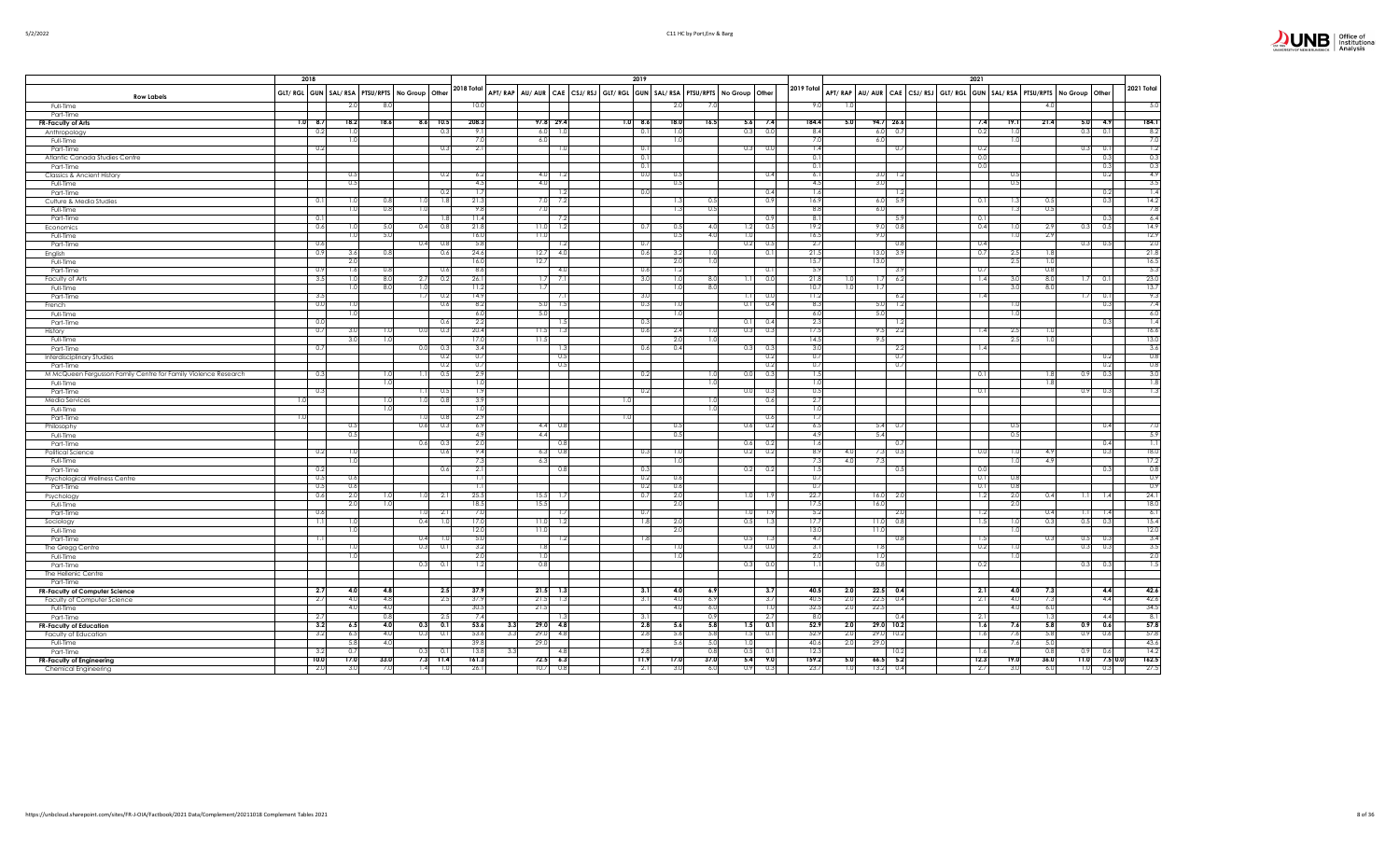|                                                                                                      |                |                           | 2011             |            |                                                                               |              |                                                                         | 2020             |                          |                           |                |                                                                                    | 2012       |            |                           |                         |                        |      | 2013                                         |
|------------------------------------------------------------------------------------------------------|----------------|---------------------------|------------------|------------|-------------------------------------------------------------------------------|--------------|-------------------------------------------------------------------------|------------------|--------------------------|---------------------------|----------------|------------------------------------------------------------------------------------|------------|------------|---------------------------|-------------------------|------------------------|------|----------------------------------------------|
| <b>Row Labels</b>                                                                                    |                |                           |                  |            | APT/RAP   AU/AUR   CAE   CSJ/RSJ   GLT/RGL   GUN   SAL/RSA   No Group   Other | 2011 Total   | APT/RAP AU/AUR CAE CSJ/RSJ GLT/RGL GUN SAL/RSA PTSU/RPTS No Group Other |                  |                          | 2020 Total                |                | APT/ RAP   AU/ AUR   CAE   CSJ/ RSJ   GLT/ RGL   GUN   SAL/ RSA   No Group   Other |            |            |                           | 2012 Total              |                        |      | APT/RAP AU/AUR CAE CSJ/RSJ GLT/RGL GUN       |
| Full-Time                                                                                            |                | 10.7                      |                  | 3.0        | 1.0<br>1.0                                                                    | 16.6         | -11.                                                                    |                  | 3.0<br>6.0               |                           | 22.7           | 16.0<br>10.7                                                                       |            |            |                           |                         | 32.7                   | 11.7 |                                              |
| Part-Time                                                                                            |                | 0.6<br>0.5                | 1.8              | 3.5        | 0.4<br>0.8<br>0.7                                                             | 3.6<br>21.6  | (1.4)<br>-16.                                                           | 0.9              | 3.0<br>5.0               | 0.8<br>2.4                | $-2.1$<br>30.8 | 0.9<br>0.7                                                                         |            | 1.8        |                           |                         | 2.7<br>30.1            | 13.7 | 3.2<br>-1,7                                  |
| Civil Engineering<br>Full-Time                                                                       |                | 15.7<br>15.7              | 1.2              | 3.0        |                                                                               | 18.7         | 16.                                                                     | 1.9              | 5.0<br>3.0               | 2.0                       | 27.1           | 8.6<br>15.7<br>7.8<br>15.7                                                         |            | 3.0        |                           |                         | 25.5                   | 13.7 |                                              |
| Part-Time                                                                                            |                |                           | 1.2              | 0.5        |                                                                               | 2.9          |                                                                         |                  |                          | 0.4<br>0.5                | $-3.5$         | 0.8                                                                                |            | 3.0        |                           |                         | 4.6                    |      | -15                                          |
| Electrical & Computer Engineering                                                                    |                | 18.0<br>0.3               | 2.1              | 3.0        | 0.9<br>1.3                                                                    | 26.5         | 13.                                                                     | 1.8              | 3.0                      | 1.8<br>5.0<br>0.3         | 26.0           | 7.0<br>$17.0\ 0.3$                                                                 |            | 2.6        |                           | 0.5                     | 31.4                   | 15.0 | $-2.5$                                       |
| Full-Time                                                                                            |                | 18.0                      |                  | 3.0        | 1.0                                                                           | 23.0         | 13.3                                                                    |                  | 3.0<br>5.0               | 1.0                       | 22.3           | 7.0<br>17.0                                                                        |            |            |                           |                         | 28.0                   | 15.0 |                                              |
| Part-Time                                                                                            |                | 0.3                       | 2.1              |            | 0.3<br>0.9                                                                    | 3.5          |                                                                         | 1.8              |                          | $0.8$ 0.3                 | 3.7            | 0.3                                                                                |            | 2.6        | 0.0                       | 0.5                     | 3.4                    |      | $-2.5$                                       |
| Faculty of Engineering                                                                               |                | $3.7 - 0.9$               | 0.2              | 1.0        | 0.2<br>0.3                                                                    | 6.2          | 0.8                                                                     | 0.2              | 5.0<br>1.0               | $1.2$ 1.4                 | 12.0           | $3.7$ 0.9<br>9.0                                                                   |            | 0.1        |                           | 0.2                     | 14.9                   |      | 0.0<br>$3.7 - 1.7$                           |
| Full-Time                                                                                            |                | 3.7                       |                  |            |                                                                               | 4.7          |                                                                         |                  | 5.0<br>1.0               | 0.8                       | -9.            | 9.0<br>3.7                                                                         |            |            |                           |                         | 13.7                   | 3.7  |                                              |
| Part-Time                                                                                            |                | 0.9                       | 0.2              |            | 0.2<br>- 0.3                                                                  | 1.5          |                                                                         | 0.2              |                          | 0.3                       | -2.6           | 0.9                                                                                |            | 0.1        |                           |                         | 1.2                    |      | 0.0                                          |
| Geodesy & Geomatics Engineering                                                                      |                | 8.8 0.5                   | 1.1              | 3.0        | 0.7<br>0.5                                                                    | 15.6         | 0.4                                                                     | 0.8              | 3.0<br>2.0               | 0.0<br>0.6                | 16.9           | $8.8\qquad 0.7$<br>6.0                                                             |            | 1.3        | 0.1                       | 0.4                     | 20.3                   |      | $^{-1.4}$<br>$7.3$ 2.4                       |
| Full-Time                                                                                            |                | 8.8<br>0.5                | $\overline{1.1}$ | 3.0        | $0.7\ 0.5$                                                                    | 12.8<br>2.7  | 9.0                                                                     | 0.8              | 3.0<br>2.0               | 0.0 0.6                   | 15.0           | 6.0<br>8.8                                                                         |            | 1.3        | 3.0                       | 0.4                     | 17.8<br>1.0<br>2.5     | 7.3  | $\overline{\phantom{a}}$                     |
| Part-Time                                                                                            |                |                           |                  |            |                                                                               |              | 0.4                                                                     |                  |                          |                           |                | 0.7                                                                                |            |            | 0.1                       |                         |                        |      | 2.4                                          |
| Geological Engineering<br>Part-Time                                                                  |                |                           |                  |            |                                                                               |              |                                                                         |                  |                          |                           |                |                                                                                    |            |            |                           |                         |                        |      |                                              |
| J. Herbert Smith Chair ACOA                                                                          |                | 1.0                       |                  |            | 0.1<br>0.0                                                                    | 3.4          |                                                                         | 0.4              | 3.0<br>1.1               | 3.9<br>0.2                | 15.5           | $1.0\ 0.8$                                                                         |            | 0.2        | 0.:                       |                         | 3.2                    | 1.0  | 0.1<br>$\frac{1}{4}$                         |
| Full-Time                                                                                            |                |                           |                  | 1.0        |                                                                               | 2.0          |                                                                         |                  | 3.0<br>1.0               | 0.2                       | 12.2           |                                                                                    |            |            |                           |                         | 2.0                    |      |                                              |
| Part-Time                                                                                            |                |                           |                  |            | 0.1<br>0.1                                                                    | 1.4          |                                                                         | 0.4              | 0.1                      | $\frac{3.0}{0.9}$<br>0.C  | 3.3            | 0.8                                                                                |            | 0.2        | 0.2                       |                         | 1.2                    |      | 0.1                                          |
| Mechanical Engineering                                                                               | - 0.5          | 0.6<br>12.3               |                  | 2.6        | 0.1<br>3.3                                                                    | 21.4         | -13.                                                                    | 1.4              | 3.0<br>8.0               | 3.0<br>0.4                | 31.6           | $12.8$ 0.3<br>5.3                                                                  |            | 4.8        | 2.0<br>2.6                |                         | 28.3                   |      | 3.1<br>$12.3$ 0.4                            |
| Full-Time                                                                                            |                | 12.3                      |                  | 2.6        | 3.0                                                                           | 17.9         | $\overline{13}$<br>-1.0                                                 |                  | 3.0<br>8.0               | 2.0                       | 27.0           | 5.0<br>12.8                                                                        |            |            | 2.0                       |                         | 19.8                   | 12.3 |                                              |
| Part-Time                                                                                            | 0.5            | 0.6                       | 1.9              |            | 0.3<br>0.1                                                                    | 3.4          |                                                                         | 1.4              |                          | $1.0$ 0.4                 | 4.6            | 0.3<br>0.3                                                                         |            | 4.8        | 2.0<br>0.6                | 0.4                     | 8.4                    |      | 3.1<br>0.4                                   |
| WOMEN IN ENGR CHAIR                                                                                  |                |                           |                  |            |                                                                               |              |                                                                         |                  |                          | $0.7$ 1.9                 | 2.6            |                                                                                    |            |            |                           |                         |                        |      |                                              |
| Full-Time                                                                                            |                |                           |                  |            |                                                                               |              |                                                                         |                  |                          | 1.0                       |                |                                                                                    |            |            |                           |                         |                        |      |                                              |
| Part-Time                                                                                            |                |                           |                  |            |                                                                               |              |                                                                         |                  |                          | 0.7<br>0.9                |                |                                                                                    |            |            |                           |                         |                        |      |                                              |
| FR-Faculty of Forestry and Environmental Management<br>Faculty of Forestry & Environmental Managemen | 3.1<br>2.4     | $26.5$ 1.2<br>25.5<br>1.2 | 2.3<br>2.3       | 3.0<br>3.0 | 10.1<br>2.0<br>10.1<br>1.9                                                    | 48.2<br>46.4 | 5.0<br>16.0<br><b>18</b><br>3.0<br>16.0<br>18                           | 1.1<br>ור        | 7.5<br>1.0<br>1.0<br>5.5 | $15.5$ 1.7<br>15.1<br>1.6 | 49.6<br>45.2   | 15.5<br>$25.5$ 0.9<br>8.9<br>$24.5$ 0.9                                            |            | 2.0<br>2.0 | 9.5<br>2.5<br>9.5         | $\overline{1.5}$<br>1.6 | 58.3<br>0.8<br>50.0    | 20.5 | $21.5$ 1.6<br>$\overline{2}$ .<br>2.1<br>1.6 |
|                                                                                                      | 2.0            | 25.5                      |                  | 3.0        | 7.0<br>1.0                                                                    | 38.5         | 30<br>16.0                                                              |                  | 5.5<br>1.0               | 14.0<br>1.0               | 40.5           | 8.4<br>24.5                                                                        |            |            | 8.0<br>2.5                |                         | 43.4                   | 20.5 |                                              |
| Full-Time<br>Part-Time                                                                               | 0.4            | 1.2                       | 2.3              |            | 3.1<br>0.9                                                                    | 7.9          |                                                                         | $\overline{1.1}$ |                          | 1.1<br>0.6                | $\Delta$       | 0.5<br>0.9                                                                         |            | - 2.0      | 15                        | $\frac{1}{2}$           | 6.6                    |      | 2.1                                          |
| Wood Science & Technology                                                                            | $\overline{0}$ |                           |                  |            | 0.0<br>$-0.1$                                                                 | 1.9          |                                                                         |                  | 2.0                      | $0.4$ 0.1                 | $\overline{A}$ | 6.6                                                                                |            |            | 0.0                       | 0.2                     | 8.4                    |      |                                              |
| Full-Time                                                                                            |                | 1.0                       |                  |            |                                                                               | 1.0          |                                                                         |                  | 2.0                      |                           |                | 6.0<br>1.0                                                                         |            |            |                           |                         | 7.5                    |      |                                              |
| Part-Time                                                                                            | 0.             |                           |                  |            | 0.0<br>- 0.                                                                   | 0.9          |                                                                         |                  |                          | 0.4<br>0.1                | $\Omega$       | 0.6                                                                                |            |            |                           |                         | 0.9                    |      |                                              |
| <b>FR-Faculty of Kinesiology</b>                                                                     |                | 18.0<br>1.3               | $6.4$ 1.0        | 4.0        | $6.1$ 18.1                                                                    | 54.9         | 15.0<br>20.0<br>1.4                                                     | $5.9$ 1.2        | 14.9<br>6.0              | $15.4$ 8.1                | 87.9           | 19.0<br>$19.0\ 0.6$                                                                |            | $5.4$ 2.2  | 10.1<br>4.6               | 28.8                    | 89.6                   |      | $4.4$ 1.5<br>$17.0$ 1.4                      |
| Aitken Centre                                                                                        |                |                           | 5.0              |            | 3.6<br>0.1                                                                    | 8.7          |                                                                         | 3.9              |                          | $3.2$ 1.0<br>1.0          | - 9.           | 1.0                                                                                | 4.0        |            | 3.4                       | 0.3                     | 8.7                    |      | 3.0                                          |
| Full-Time                                                                                            |                |                           | 5.0              |            |                                                                               | 5.0          |                                                                         | 3.0              |                          | 1.0                       | $-4.0$         | 1.0                                                                                | 4.0        |            |                           |                         | 5.0                    |      | 3.0                                          |
| Part-Time                                                                                            |                |                           |                  |            | $3.6\qquad 0.1$                                                               | 3.7          |                                                                         | 0.9              |                          | $3.2$ 1.0                 | - 5.           |                                                                                    |            |            | 3.4                       |                         | 3.7                    |      |                                              |
| <b>Facilities Operations</b>                                                                         |                |                           | 1.4              |            | $0.1$ 2.6                                                                     | 4.2          |                                                                         | 2.0              | 2.0                      | $1.3$ 3.9                 | 11.            | 2.0                                                                                | 1.4        |            | 0.3                       | 11.4                    | 15.1                   |      | 1.4                                          |
| Full-Time                                                                                            |                |                           | 1.0<br>0.4       |            | $0.1$ 2.6                                                                     | 1.0<br>3.2   |                                                                         | 2.0              | 2.0<br>1.0               | $1.3\qquad 3.9$           | - 6.0<br>- 5.3 | 2.0                                                                                | 1.0<br>0.4 |            | 0.3                       |                         | 3.0<br>12.1            |      | 1.0<br>0.4                                   |
| Part-Time<br>Faculty of Kinesiology                                                                  |                | $18.0$ 1.3                | 1.0              | 1.0        | 0.8<br>0.1                                                                    | 22.2         | 20.0<br>2.0                                                             | 1.2              | 2.0<br>3.9               | $0.6$ 1.1                 | 32.1           | 2.8<br>$19.0\ 0.6$                                                                 |            | 2.2        | 1.7<br>1.6                | 0.3                     | 28.1                   | 17.0 | -13<br>1.4                                   |
| Full-Time                                                                                            |                | 18.0                      |                  | 1.0        |                                                                               | 19.0         | 2.0<br>20.0                                                             |                  | 2.0<br>3.5               |                           | 27.5           | 2.8<br>19 <sub>c</sub>                                                             |            |            |                           |                         | 22.8                   | 17.0 |                                              |
| Part-Time                                                                                            |                | 1.3                       | 1.0              |            | $0.8$ 0.1                                                                     | 3.2          |                                                                         | 1.2              | 0.4                      | 0.6<br>$\mathbf{1}$       | 4.6            | 0.6                                                                                |            | 2.2        | 0.6                       | - 0.3                   | 5.4                    |      |                                              |
| Intercollegiate Athletics                                                                            |                |                           |                  | 2.0        | 0.2<br>5.3                                                                    | 7.5          |                                                                         |                  | 2.0<br>2.0               | 1.5<br>0.6                | 15.            | 8.2                                                                                |            |            |                           | -4.8                    | 15.9                   |      |                                              |
| Full-Time                                                                                            |                |                           |                  | 2.0        |                                                                               | 2.0          | 9.                                                                      |                  | 2.0<br>2.0               | 1.0                       | 14.0           | 8.2                                                                                |            |            |                           |                         | 11.2                   |      |                                              |
| Part-Time                                                                                            |                |                           |                  |            | 0.2<br>- 5.3                                                                  | 5.5          |                                                                         |                  |                          | 0.5<br>0.6                |                |                                                                                    |            |            |                           | 3.8                     | 4.8                    |      |                                              |
| Turf (Chapman) Field and Dome                                                                        |                |                           |                  |            | 0.1<br>0.7                                                                    | 0.8          |                                                                         |                  |                          | 0.4                       | 0.4            |                                                                                    |            |            |                           | $\pm$                   | 1.0                    |      |                                              |
| Part-Time                                                                                            |                |                           |                  |            | 0.1<br>0.7                                                                    | 0.8          |                                                                         |                  |                          | 0.4                       | $\Omega$       |                                                                                    |            |            |                           |                         | 1.0                    |      |                                              |
| U Rec                                                                                                |                |                           |                  | 1.0        | $1.2$ 9.2                                                                     | 11.5<br>חו   |                                                                         |                  | 1.0<br>6.0               | $8.9$ 1.0                 | 19.<br>10.1    | 5.1                                                                                |            |            | $\overline{11.0}$<br>3.61 |                         | 20.7                   |      |                                              |
| Full-Time<br>Part-Time                                                                               |                |                           |                  | 1.0        | 1.2<br>9.2                                                                    | 10.5         |                                                                         |                  | 6.0<br>1.0               | 8.9                       |                | 5.1                                                                                |            |            | 3.6                       |                         | 6.1<br>14.6            |      |                                              |
| FR-Faculty of Law                                                                                    |                | $21.0$ 3.8                | 0.0              | 8.0        | $0.1$ 5.2                                                                     | 38.1         | 19.0<br>5.3<br>1.0                                                      |                  | 9.1                      | 0.1<br>4.0<br>$-1.9$      | 40.4           | 2.0<br>$19.0\ 3.4$                                                                 |            | 0.1        | 1.3                       | 4.0                     | 37.7                   |      | $18.0$ 4.7                                   |
| Faculty of Law                                                                                       |                | $18.0$ 3.8                | 0.0              | 3.8        | 0.1<br>4.8                                                                    | 30.5         | 16.0<br>5.3<br>1.0                                                      |                  | 5.0                      | 4.0<br>0.1<br>1.9         | 33.3           | 2.0<br>$16.0\qquad 3.4$                                                            |            | 0.1        | 1.3<br>3.7                | 4(                      | 30.4                   |      | $15.0$ 4.7                                   |
| Full-Time                                                                                            |                | 18.0                      |                  | 3.0        |                                                                               | 21.0         | 16.0                                                                    |                  | 5.0<br>4.0               |                           | 26.0           | 2.0<br>16.0                                                                        |            |            | 2.0<br>1.0                |                         | 21.0                   | 15.0 |                                              |
| Part-Time                                                                                            |                | 3.8                       | 0.0              | 0.8        | 0.1<br>4.8                                                                    | 9.5          | - 5.3                                                                   |                  |                          | $0.1$ 1.9                 | $\overline{7}$ | 3.4                                                                                |            | 0.1        | 0.3<br>17                 | 40                      | 9.4                    |      | -4.7                                         |
| Law Library                                                                                          |                | 3.0                       |                  | 4.2        | 0.4                                                                           | 7.5          |                                                                         |                  | $-4.1$                   | 0.0                       | $\overline{7}$ | 3.0                                                                                |            |            | 4.2                       | 0.0                     | 7.2                    | 3.0  |                                              |
| Full-Time                                                                                            |                | 3.0                       |                  | 3.0        |                                                                               | 6.0          |                                                                         |                  | 3.0                      |                           | -6.0           | 3.0                                                                                |            |            |                           |                         | 6.0                    | 3.0  |                                              |
| Part-Time                                                                                            |                |                           |                  | 1.2        | 0.4                                                                           | 1.5          |                                                                         |                  | 1.1                      |                           |                |                                                                                    |            |            |                           |                         | $\overline{1.2}$       |      |                                              |
| FR-Faculty of Management                                                                             |                | $36.6$ 3.0                | 0.6              | 8.0        | 0.8                                                                           | 49.0         | 34.6<br>2.0<br>3.7                                                      | 1.7              | 7.0                      | $0.3$ 1.6<br>6.0          | 56.9           | $32.6$ 3.7<br>2.0                                                                  |            | 0.8        |                           | 7.6                     | 49.8                   |      | $29.6$ 4.3                                   |
| Centre for Financial Studies                                                                         |                | 0.1                       |                  |            |                                                                               | 0.1          |                                                                         |                  |                          | 2.0                       | -2.0<br>-2.0   | 1.0<br>1.0                                                                         |            |            |                           |                         | 1.0<br>$\overline{10}$ |      |                                              |
| Full-Time                                                                                            |                | 0.1                       |                  |            |                                                                               | 0.1          |                                                                         |                  | 2.0                      |                           |                |                                                                                    |            |            |                           |                         |                        |      |                                              |
| Part-Time<br>Faculty of Management                                                                   |                | $36.6$ 2.9                | 0.6              | 5.0        | 0.2                                                                           | 45.4         | 34.6<br>-31                                                             | 1.7              | 7.0                      | 0.3 0.6<br>2.0            | 51.            | 32.6 3.7                                                                           |            | 0.8        | -60                       |                         | 44.5                   |      | 29.6 4.3<br>0.7                              |
| Full-Time                                                                                            |                | 36.6                      |                  | 5.0        |                                                                               | 41.6         | 34.6<br>2.0                                                             |                  | 7.0<br>2.0               | 0.3                       | 45.9           | 32.6                                                                               |            |            | 6.0                       |                         | 39.6                   | 29.6 |                                              |
| Part-Time                                                                                            |                | 2.9                       | 0.6              |            | 0.2                                                                           | 3.8          |                                                                         |                  |                          | 0.3<br>0.3                | 6.0            | 3.7                                                                                |            | 0.8        |                           | $\Omega$ :              | -4.9                   |      | 0.7                                          |
| International Business & Entrepreneurship Centre                                                     |                |                           |                  |            | 0.5                                                                           | 0.5          |                                                                         |                  | 2.0                      | 0.1                       | -3.            |                                                                                    |            |            |                           | 0.3                     | 0.3                    |      | $\overline{0.2}$                             |
| Full-Time                                                                                            |                |                           |                  |            |                                                                               |              |                                                                         |                  |                          | 2.0<br>$\overline{1.0}$   | 3(             |                                                                                    |            |            |                           |                         |                        |      |                                              |
| Part-Time                                                                                            |                |                           |                  |            | 0.5                                                                           | 0.5          |                                                                         |                  |                          | 0.1                       | $\Omega$       |                                                                                    |            |            |                           |                         | 0.3                    |      | 0.2                                          |
| <b>International Programs</b>                                                                        |                |                           |                  | 3.0        |                                                                               | 3.0          |                                                                         |                  |                          |                           |                | 1.0                                                                                |            |            |                           |                         | 4.0                    |      |                                              |
| Full-Time                                                                                            |                |                           |                  | 3.0        |                                                                               | 3.0          |                                                                         |                  |                          |                           |                | 1.0                                                                                |            |            | 3.0                       |                         | 4.0                    |      |                                              |

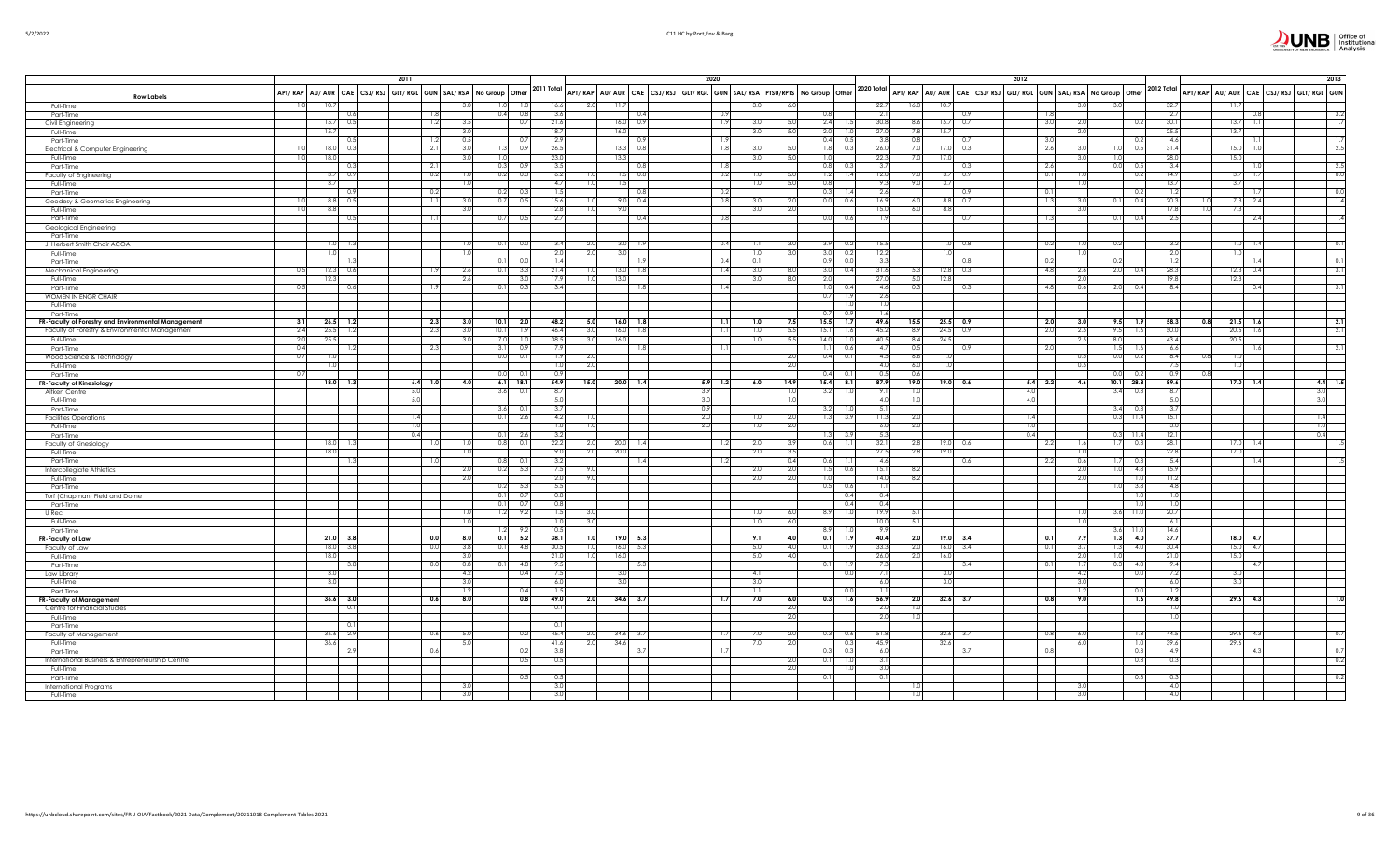

|                                                     |            |            |                         |            |              |            |              |            | 2014                |            |                |            |            |            |                          |         |
|-----------------------------------------------------|------------|------------|-------------------------|------------|--------------|------------|--------------|------------|---------------------|------------|----------------|------------|------------|------------|--------------------------|---------|
| <b>Row Labels</b>                                   | SAL/RSA    | PTSU/RPTS  | No Group                | Other      | 2013 Total   | APT/RAP    | AU/AUR       |            | CAE CSJ/RSJ GLT/RGL |            | GUN SAL/RSA    | PTSU/RPTS  | No Group   | Other      | 2014 Total               | APT/RAP |
| Full-Time                                           | 3.0        | 7.0        | 4.0                     | 1.0        | 26.7         | 6.0        | 3.7          |            |                     |            | 3.0            | 9.0        | 5.0        |            | 26.6                     |         |
| Part-Time<br>Civil Engineering                      | 2.5        | 0.6<br>6.8 | 0.8<br>1.0              | 0.8<br>1.5 | 6.2<br>28.3  | 0.5<br>2.0 | 2.7          | 0.4<br>1.0 |                     | 2.0<br>1.8 | 3.0            | 0.6<br>4.6 | 0.1        | 1.1<br>0.0 | 4.6<br>15.1              |         |
| Full-Time                                           | 2.0        | 6.8        | 1.0                     | 1.0        | 24.5         | 2.0        | 2.7          |            |                     |            | 3.0            | 4.0        |            |            | 11.7                     |         |
| Part-Time                                           | 0.5        |            |                         | 0.5        | 3.8          |            |              | 1.0        |                     | 1.8        |                | 0.6        |            | 0.0        | 3.5                      |         |
| Electrical & Computer Engineering                   | 3.0        | 7.0        | 1.5                     | 1.2        | 31.2         |            | 9.8          | 0.7        |                     | 3.3        | 3.0            | 6.4        |            | 0.3        | 23.5                     |         |
| Full-Time                                           | 3.0        | 7.0        | 1.0                     |            | 26.0         |            | 9.8          |            |                     | 33         | 3.0            | 6.0<br>0.4 |            |            | 18.8                     |         |
| Part-Time<br>Faculty of Engineering                 | 1.0        | 5.0        | 0.5                     | 1.2<br>0.8 | 5.2<br>12.2  | 1.6        | 3.2          | 0.7<br>1.2 |                     | 0.2        |                | 5.8        | 0.2        | 0.3<br>0.2 | 4.7<br>12.4              |         |
| Full-Time                                           | 1.0        | 5.0        |                         |            | 9.7          | 1.6        | 3.2          |            |                     |            |                | 5.8        |            |            | 10.6                     |         |
| Part-Time                                           |            |            |                         | 0.8        | 2.5          |            |              | 1.2        |                     | 0.2        |                |            | 0.2        | 0.2        | 1.8                      |         |
| Geodesy & Geomatics Engineering                     | 3.0        | 2.0        | 0.2                     | 0.9        | 18.1         | 3.4        | 8.0          | 1.8        |                     | 1.3        | 3.0            | 2.0        | 0.9        | 0.3        | 20.8                     |         |
| Full-Time                                           | 3.0        | 2.0        |                         |            | 13.3         | 3.4        | 8.0          |            |                     |            | 3.0            | 2.0        |            |            | 16.4                     |         |
| Part-Time                                           |            |            | 0.2                     | 0.9        | 4.8          |            |              | 1.8        |                     | -1.3       |                |            | 0.9        | 0.3        | 4.4                      |         |
| Geological Engineering<br>Part-Time                 |            |            |                         |            |              |            |              |            |                     |            |                |            |            |            |                          |         |
| J. Herbert Smith Chair ACOA                         | 1.0        |            | 0.5                     |            | 4.0          |            | 1.0          | 1.5        |                     | 0.2        | 1.0            | 2.0        | 2.6        | 0.0        | 8.3                      |         |
| Full-Time                                           | 1.0        |            |                         |            | 2.0          |            | 1.0          |            |                     |            | 1.0            | 2.0        |            |            | 4.0                      |         |
| Part-Time                                           |            |            | 0.5                     |            | 2.0          |            |              | 1.5        |                     | 0.2        |                |            | 2.6        | 0.0        | 4.3                      |         |
| Mechanical Engineering                              | 3.0        | 4.0        | 4.3                     | 0.1        | 27.3         |            | 9.3          | 0.8        |                     | 3.4        | 2.0            | 5.0        | 6.0        | 1.4        | 27.9                     |         |
| Full-Time                                           | 3.0        | 4.0        | 3.0                     |            | 22.3         |            | 9.3          |            |                     |            | 2.0            | 5.0        | 6.0        | 1.0        | 23.3                     |         |
| Part-Time<br>WOMEN IN ENGR CHAIR                    |            |            | 1.3                     | 0.1<br>0.3 | 4.9<br>0.3   |            |              | 0.8        |                     | 3.4        |                |            |            | 0.4<br>0.7 | 4.6<br>0.7               |         |
| Full-Time                                           |            |            |                         |            |              |            |              |            |                     |            |                |            |            |            |                          |         |
| Part-Time                                           |            |            |                         | 0.3        | 0.3          |            |              |            |                     |            |                |            |            | 0.7        | 0.7                      |         |
| FR-Faculty of Forestry and Environmental Management | 3.0        | 8.5        | 6.4                     | 1.5        | 45.4         | 4.6        | 19.5         | 2.3        |                     | 1.8        | 3.0            | 9.5        | 6.6        | 1.7        | 49.1                     |         |
| Faculty of Forestry & Environmental Management      | 2.4        | 6.5        | 5.3                     | 1.2        | 39.6         | 3.4        | 18.5         | 2.3        |                     | 1.8        | 2.0            | 7.5        | 6.5        | 1.7        | 43.8                     |         |
| Full-Time                                           | 2.4        | 6.0        | 4.0                     |            | 32.9         | 3.4        | 18.5         |            |                     |            | 2.0            | 7.0        | 6.0        | 1.0        | 37.9                     |         |
| Part-Time<br>Wood Science & Technology              | 0.6        | 0.5<br>2.0 | 1.3<br>$\overline{1,1}$ | 1.2<br>0.3 | 6.7<br>5.8   | 1.2        | 1.0          | 2.3        |                     | 1.8        | 1.0            | 0.5<br>2.0 | 0.5<br>0.1 | 0.7        | 5.9<br>5.3               |         |
| Full-Time                                           | 0.6        | 2.0        | 1.0                     |            | 4.6          | 1.0        | 1.0          |            |                     |            | 1.0            | 2.0        |            |            | 5.0                      |         |
| Part-Time                                           |            |            | 0.1                     | 0.3        | 1.2          | 0.2        |              |            |                     |            |                |            | 0.1        |            | 0.3                      |         |
| <b>FR-Faculty of Kinesiology</b>                    | 4.8        | 10.0       | 9.5                     | 26.8       | 75.5         | 15.0       | 14.0         | 2.0        | 4.0                 | 1.6        | 7.0            | 12.0       | 9.4        | 25.2       | 90.2                     |         |
| Aitken Centre                                       |            | 1.0        | 3.1                     | 0.1        | 7.2          | 1.0        |              |            | 4.0                 |            |                | 1.0        | 3.7        | 0.2        | 9.9                      |         |
| Full-Time                                           |            | 1.0        | 3.1                     | 0.1        | 4.0<br>3.2   | 1.0        |              |            | 4.0                 |            |                | 1.0        | 3.7        | 0.2        | 6.0<br>3.9               |         |
| Part-Time<br><b>Facilities Operations</b>           |            | 1.0        | 0.6                     | 11.5       | 14.5         | 2.0        |              |            |                     |            | 1.0            | 2.0        | 0.7        | 9.4        | 15.1                     |         |
| Full-Time                                           |            | 1.0        |                         |            | 2.0          | 2.0        |              |            |                     |            | 1.0            | 2.0        |            |            | 5.0                      |         |
| Part-Time                                           |            |            | 0.6                     | 11.5       | 12.5         |            |              |            |                     |            |                |            | 0.7        | 9.4        | 10.1                     |         |
| <b>Faculty of Kinesiology</b>                       | 1.8        | 1.0        | 2.2                     | 0.3        | 25.2         | 2.6        | 14.0         | 2.0        |                     | 1.6        | 2.0            | 3.0        | 1.5        | 0.5        | 27.2                     |         |
| Full-Time                                           | 1.0        | 1.0        |                         |            | 19.0         | 2.6        | 14.0         |            |                     |            | 2.0            | 3.0        | 1.0        |            | 22.6                     |         |
| Part-Time                                           | 0.8<br>2.0 | 2.0        | 2.2<br>0.2              | 0.3<br>4.1 | 6.2<br>8.4   | 8.4        |              | 2.0        |                     | 1.6        | 20             | 1.0        | 0.5<br>0.3 | 0.5<br>3.2 | 4.6<br>14.9              |         |
| Intercollegiate Athletics<br>Full-Time              | 2.0        | 2.0        |                         |            | 4.0          | 8.4        |              |            |                     |            | 2.0            | 1.0        |            |            | 11.4                     |         |
| Part-Time                                           |            |            | 0.2                     | 4.1        | 4.4          |            |              |            |                     |            |                |            | 0.3        | 3.2        | 3.5                      |         |
| Turf (Chapman) Field and Dome                       |            |            |                         | 0.9        | 0.9          |            |              |            |                     |            |                |            |            | 0.8        | 0.8                      |         |
| Part-Time                                           |            |            |                         | 0.9        | 0.9          |            |              |            |                     |            |                |            |            | 0.8        | 0.8                      |         |
| U Rec                                               | 1.0<br>1.0 | 5.0<br>5.0 | 3.4                     | 10.0       | 19.3<br>6.0  | 1.0<br>1.0 |              |            |                     |            | 2.0<br>2.0     | 5.0<br>5.0 | 3.1        | 11.1       | 22.2<br>8.0              |         |
| Full-Time<br>Part-Time                              |            |            | 3.4                     | 10.0       | 13.3         |            |              |            |                     |            |                |            | 3.1        | 11.1       | 14.2                     |         |
| FR-Faculty of Law                                   | 7.9        |            | 0.4                     | 3.2        | 34.2         | 2.0        | 19.0         | 5.2        |                     |            | 7.9            |            | 0.4        | 4.0        | 38.4                     |         |
| Faculty of Law                                      | 3.7        |            | 0.4                     | 3.2        | 27.0         | 2.0        | 16.0         | 5.2        |                     |            | 3.7            |            | 0.4        | 4.0        | 31.2                     |         |
| Full-Time                                           | 2.0        |            |                         |            | 17.0         | 2.0        | 16.0         |            |                     |            | 2.0            |            |            |            | 20.0                     |         |
| Part-Time                                           | 1.7        |            | 0.4                     | 3.2        | 10.0         |            |              | 5.2        |                     |            | 15             |            | 0.4        | 4.0        | 11.2                     |         |
| Law Library                                         | 4.2<br>3.0 |            |                         |            | 7.2<br>6.0   |            | 3.0<br>3.0   |            |                     |            | 4.2<br>3.0     |            |            |            | 7.2<br>6.0               |         |
| Full-Time<br>Part-Time                              | 1.2        |            |                         |            | 1.2          |            |              |            |                     |            | 1 <sup>2</sup> |            |            |            | $\overline{\phantom{a}}$ |         |
| <b>FR-Faculty of Management</b>                     | 9.0        | 2.8        | 1.0                     | 4.6        | 52.3         | 5.0        | 31.6         | 4.7        |                     | 0.6        | 10.0           | 3.0        | 0.0        | 2.4        | 57.3                     |         |
| Centre for Financial Studies                        |            | 1.0        |                         | 3.0        | 4.0          | 1.0        |              |            |                     |            |                | 1.0        |            |            | 2.0                      |         |
| Full-Time                                           |            | 1.0        |                         | 3.0        | 4.0          | 1.0        |              |            |                     |            |                | 1.0        |            |            | 2.0                      |         |
| Part-Time                                           |            |            |                         |            |              |            |              |            |                     |            |                |            |            |            |                          |         |
| Faculty of Management                               | 6.0<br>6.0 | 1.0<br>1.0 |                         | 1.4<br>1.0 | 43.1<br>37.6 | 1.0<br>1.0 | 31.6<br>31.6 | 4.7        |                     | 0.5        | 6.0<br>6.0     | 1.0<br>1.0 | 0.0        | 2.3<br>2.0 | 47.1<br>41.6             |         |
| Full-Time<br>Part-Time                              |            |            |                         | 0.4        | 5.5          |            |              | 4.7        |                     | 0.5        |                |            | 0.0        | 0.3        | 5.5                      |         |
| International Business & Entrepreneurship Centre    |            | 0.8        | 1.0                     | 0.2        | 2.2          | 1.0        |              |            |                     | 0.1        |                | 1.0        |            | 0.0        | 2.1                      |         |
| Full-Time                                           |            | 0.8        | 1.0                     |            | 1.8          | 1.0        |              |            |                     |            |                | 1.0        |            |            | 2.0                      |         |
| Part-Time                                           |            |            |                         | 0.2        | 0.4          |            |              |            |                     | 0.1        |                |            |            | 0.0        | 0.1                      |         |
| <b>International Programs</b>                       | 3.0<br>3.0 |            |                         |            | 3.0          | 2.0<br>2.0 |              |            |                     |            | 4.0<br>4.0     |            |            |            | 6.0                      |         |
| Full-Time                                           |            |            |                         |            | 3.0          |            |              |            |                     |            |                |            |            |            | 6.0                      |         |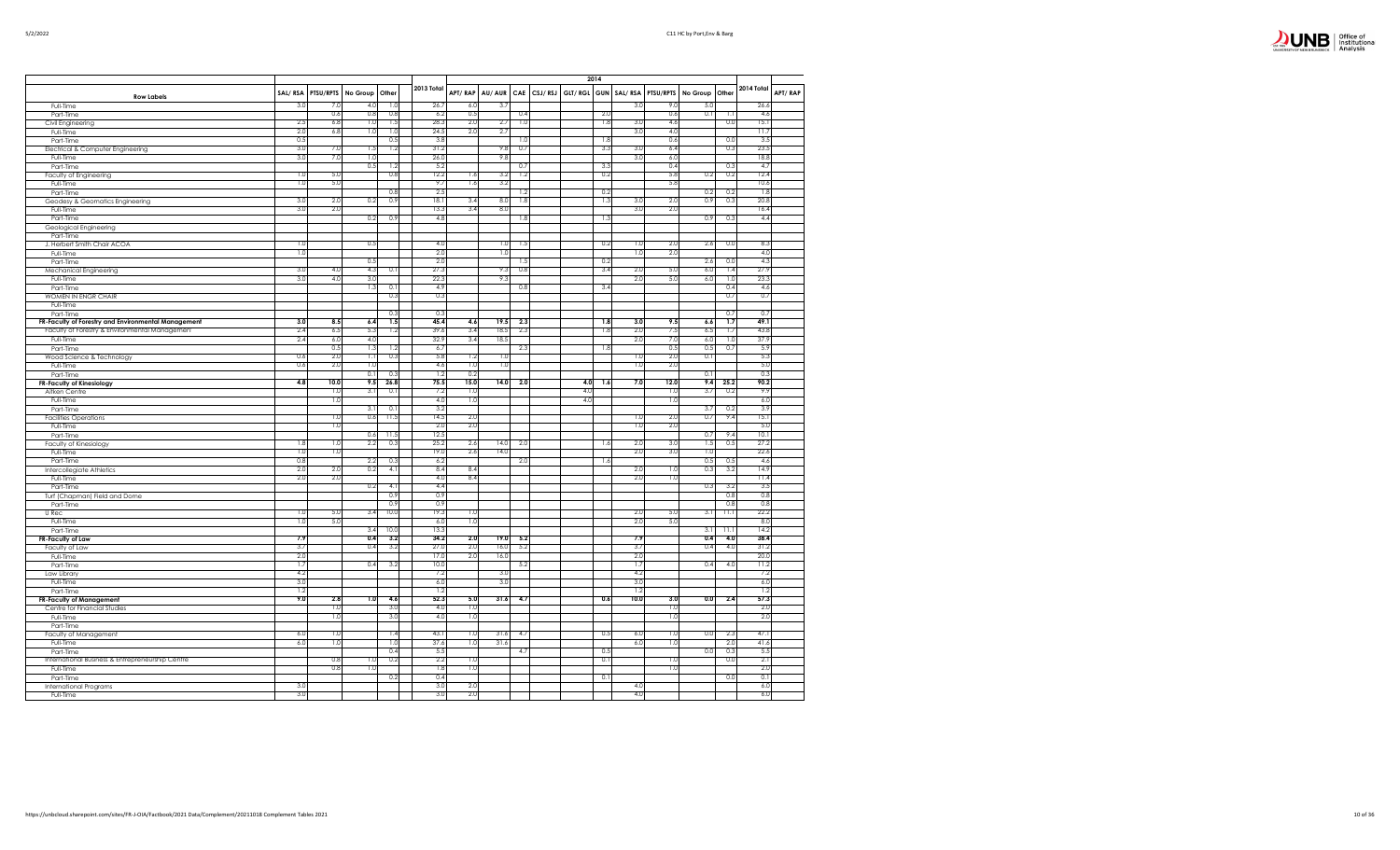|                                                               |                    |                  | 2015                                                                                |            |                              |                  |                |                                                                         | 2016        |                |            |                                       |                         |                    |          | 2017                                                                    |                          |                                      |                                              |                |                              |
|---------------------------------------------------------------|--------------------|------------------|-------------------------------------------------------------------------------------|------------|------------------------------|------------------|----------------|-------------------------------------------------------------------------|-------------|----------------|------------|---------------------------------------|-------------------------|--------------------|----------|-------------------------------------------------------------------------|--------------------------|--------------------------------------|----------------------------------------------|----------------|------------------------------|
| <b>Row Labels</b>                                             |                    |                  | AU/ AUR   CAE   CSJ/ RSJ   GLT/ RGL   GUN   SAL/ RSA   PTSU/RPTS   No Group   Other |            |                              |                  | 2015 Total     | APT/RAP AU/AUR CAE CSJ/RSJ GLT/RGL GUN SAL/RSA PTSU/RPTS No Group Other |             |                |            |                                       | 2016 Total              |                    |          | APT/RAP AU/AUR CAE CSJ/RSJ GLT/RGL GUN SAL/RSA PTSU/RPTS No Group Other |                          |                                      | 2017 Total                                   |                | APT/RAP AU/AUR CAE CSJ/RSJ   |
| Full-Time                                                     | 12.2               |                  |                                                                                     |            | 121<br>1.01                  |                  | 28.2           | 12.2                                                                    |             |                |            |                                       | 26.2                    | 10.2               |          |                                                                         | . R C                    | 8.0                                  | 29.2                                         | 10.2           |                              |
| Part-Time                                                     | $14.7$ 1.2         | 0.4              | -1.8<br>2.0                                                                         | 2.0        | 0.2<br>-1.4<br>- 7.0         | $2.4\qquad 0.5$  | 4.8<br>29.9    | $14.7 \quad 0.2$                                                        | 2.3         |                | 0.8<br>6.0 | 1.4<br>0.2                            | 5.1<br>26.3             | $14.0\ 0.6$        |          | 2.9<br>4.9                                                              | 5.0<br>3.0               | 0.6<br>1.4<br>0.4                    | 5.8<br>27.9                                  | 15.0           | 0.7                          |
| Civil Engineering<br>Full-Time                                | 14.7               |                  |                                                                                     | 2.0        | 2.0<br>7 <sup>7</sup>        |                  | 25.7           | 14.7                                                                    |             | 3.0            | 6.0        |                                       | 23.7                    | 14.0               |          |                                                                         | 3.0<br>5.0               |                                      | 22.0                                         | 15.0           |                              |
| Part-Time                                                     |                    | 1.2              | 2.0                                                                                 |            |                              | $0.4\qquad 0.5$  | 4.2            | 0.2                                                                     | 2.3         |                |            | 0.2                                   | 2.6                     |                    |          | 4.9                                                                     |                          | 0.4                                  | 5.9                                          |                | $\Omega$                     |
| Electrical & Computer Engineering                             | $14.3$ 0.5         |                  | 1.5                                                                                 | 2.0        | 1.3<br>-6.0                  | 0.6              | 26.3           | $15.3$ 0.7                                                              | 2.9         | 30             | 6.0        | 0.3<br>$\overline{1.1}$               | 29.3                    | $16.3$ 0.3         |          | 4.2                                                                     | 3.0<br>6.0               | 0.7                                  | 30.6                                         | 16.3           | $\overline{\phantom{a}}$     |
| Full-Time                                                     | 14.3               |                  |                                                                                     | 2.0        | 1.0<br>-6.0                  |                  | 23.3           | 15.3                                                                    |             | 3.0            | 6.0        |                                       | 24.3                    | 16.3               |          |                                                                         | 3.0<br>6.0               |                                      | 25.3                                         | 16.3           |                              |
| Part-Time<br>Faculty of Engineering                           | 2.8                | $\Omega$         | 0.0                                                                                 |            | 0.3                          | 0.6<br>0.3       | 2.9<br>9.4     | $2.8$ 1.2                                                               | -2.9<br>0.1 |                | 5.8        | 0.3<br>0.1<br>0.1                     | 4.9<br>10.2             | 2.5                |          | 4.2<br>0.1                                                              | 3.0                      | 0.7<br>$0.3$ 0.1<br>0.6              | 5.3<br>8.4                                   | 2.5            |                              |
| Full-Time                                                     | 2.8                |                  |                                                                                     |            |                              |                  | 7.6            | 2.8                                                                     |             |                | 5.8        |                                       | 8.6                     | 2.5                |          |                                                                         |                          |                                      | 5.5                                          | 2.5            |                              |
| Part-Time                                                     |                    |                  |                                                                                     |            |                              | 0.3              | 1.7            | -1.2                                                                    | 0.1         |                |            | 0.1                                   | T.                      |                    |          | 0.1                                                                     |                          | 0.6<br>0.310.                        | 2.9                                          |                |                              |
| Geodesy & Geomatics Engineering                               | $9.0\ 2.1$         |                  | 1.8                                                                                 | 3.0        | -3.0                         | $1.7\ 0.9$       | 21.5           | $8.0$ 1.1                                                               | 1.6         | 3.0            | 5.0        | 0.2<br>2.9                            | 21.7                    | $9.0\ 0.3$         |          | 3.1                                                                     | - 5.0<br>3.0             | $0.7$ 0.7 0.1                        | 22.4                                         |                | $7.0\quad 2.1$               |
| Full-Time                                                     | 9.0                |                  |                                                                                     | 3.0        | 30<br>T.0                    |                  | 16.0           | 8.0                                                                     |             | 3.0            | 5.0        | 2.0                                   | 18.0                    | 9.0                |          |                                                                         | 5.0<br>3.0               |                                      | 17.0                                         | 7.0            |                              |
| Part-Time                                                     |                    | $\overline{2}$ . | 1.8                                                                                 |            | 0.7                          | 0.9              | 5.5            |                                                                         | 1.6         |                |            | 0.2 0.9                               | 3.7                     |                    |          | 3.1                                                                     |                          | 0.7 <sub>1</sub><br>$0.7\,0.1$       | 5.4                                          |                | 2.1                          |
| Geological Engineering<br>Part-Time                           |                    |                  |                                                                                     |            |                              |                  |                |                                                                         |             |                |            |                                       |                         |                    |          |                                                                         |                          |                                      |                                              |                |                              |
| J. Herbert Smith Chair ACOA                                   | $1.0$ 1.6          |                  | 0.1                                                                                 | 1.0        |                              | $4.1 \qquad 0.1$ | 9.9            | $1.0$ 1.5                                                               | 0.1         |                | 2.0        | $0.3\qquad 0.7$                       | 6.8                     | 1.0                |          | 0.1                                                                     | 2.0<br>1.0               | $0.7\qquad 0.1$                      | -6.5                                         |                | $3.0\quad 3.$                |
| Full-Time                                                     | 1.0                |                  |                                                                                     | 1.0        | $-2.0$                       |                  | 4.0            | 1.0                                                                     |             | 1.0            | 2.0        |                                       | 4.0                     | 1.0                |          |                                                                         | 1.0<br>2.0               |                                      | 4.0                                          | 3.0            |                              |
| Part-Time                                                     |                    | 1.6              | 0.1                                                                                 |            |                              | $4.1$ 0.1        | 5.9            | 1.5                                                                     | 0.1         |                |            | $0.3\qquad 0.7$                       | 2.8                     |                    |          | 0.1                                                                     |                          | 0.7<br>0.1                           | 2.5                                          |                | 3.1                          |
| Mechanical Engineering                                        | $14.3$ 1.1         |                  | 3.6                                                                                 | 3.0        | -4.0                         | $2.5$ 0.2        | 28.6           | $15.0\ 0.5$                                                             | 3.1         | -3.0           | 5.0        | 1.1                                   | 27.7                    | $14.0\ 0.4$        |          | 5.8                                                                     | 3.0<br>5.0               | 1.0                                  | 29.1                                         |                | $15.0$ 3.0                   |
| Full-Time                                                     | 14.3               |                  | 3.6                                                                                 | 3.0        | 2.0<br>$\overline{4}$<br>0.5 |                  | 23.3<br>5.4    | 15.0<br>0.5                                                             | 3.1         | 3.0            | 5.0        |                                       | 24.0<br>3.7             | 14.0               |          | 5.8                                                                     | 3.0<br>5.0               |                                      | 22.0                                         | 15.0           | 3(                           |
| Part-Time<br>WOMEN IN ENGR CHAIR                              |                    |                  |                                                                                     |            |                              | 0.2<br>0.3       | 0.3            |                                                                         |             |                |            | 0.1<br>2.0                            | 2.0                     |                    |          |                                                                         |                          | 1.0<br>1.5                           |                                              |                |                              |
| Full-Time                                                     |                    |                  |                                                                                     |            |                              |                  |                |                                                                         |             |                |            |                                       |                         |                    |          |                                                                         |                          |                                      |                                              |                |                              |
| Part-Time                                                     |                    |                  |                                                                                     |            |                              | 0.3              | 0.3            |                                                                         |             |                |            | 2.0                                   | 2.0                     |                    |          |                                                                         |                          | 1.51                                 |                                              |                |                              |
| FR-Faculty of Forestry and Environmental Management           | $19.0$ 1.5         |                  | 7.9                                                                                 | 3.0        | 7.5                          | $4.5\qquad 0.0$  | 37.4           | $18.5$ 1.6                                                              | 2.4         | 2.4            | 7.0        | 7.1<br>2.6                            | 35.6                    | $17.0$ 1.          |          | 3.5                                                                     | 2.6<br>6.0               | $3.3\qquad 0.2$                      | 34.2                                         |                | $18.3$ 2.2                   |
| Faculty of Forestry & Environmental Management                | $18.0$ 1.4<br>18.0 |                  | 1.8                                                                                 | 2.0<br>2.0 | 7:<br>3.0                    | $4.2\qquad 0.0$  | 34.9<br>30.0   | $18.5$ 1.6<br>18.5                                                      | 2.4         | 2.0<br>2.0     | 6.0        | 1.1<br>2.11                           | 33.7<br>28.5            | $17.0$ 1.<br>17.0  |          | 3.2                                                                     | 5.0<br>2.0<br>2.0<br>5.0 | $3.2$ 0.2                            | 32.4<br>27.0                                 | 17.5           | $18.3$ 2.2                   |
| Full-Time<br>Part-Time                                        |                    | 1/2              | 1.8                                                                                 |            |                              | 1.2<br>0.0       | 4.9            | 1.6                                                                     | 2.4         |                | 6.0        | 1.0<br>1.0<br>0.1<br>$1.1 \mathsf{I}$ | 5.2                     |                    |          | 3.2                                                                     |                          | 3.0<br>$0.2$ 0.2                     | 5.4                                          | 0.8            | - 2.2                        |
| Wood Science & Technology                                     | $1.0 \ 0.2$        |                  | 0.1                                                                                 | 1.0        | 0.3                          |                  | 2.5            |                                                                         |             | 0.4            |            | 0.5                                   | 1.9                     |                    |          | 0.2                                                                     | 0.6                      | 0.0                                  | 1.8                                          |                |                              |
| Full-Time                                                     | 1.0                |                  |                                                                                     | 1.0        |                              |                  | 2.0            |                                                                         |             |                | 1.0        |                                       | $\overline{1.0}$        |                    |          |                                                                         | 1.0                      |                                      | 1.0                                          |                |                              |
| Part-Time                                                     |                    | 0.2              | - 01                                                                                |            | 0.3                          |                  | 0.5            |                                                                         |             | 0.4            |            | 0.5                                   | 0.9                     |                    |          | 0.2                                                                     | 0.6                      | 0.0                                  | 0.8                                          |                |                              |
| <b>FR-Faculty of Kinesiology</b>                              | 18.0 2.3           |                  | $4.0$ 1.9                                                                           | 6.0        | 11.1                         | $11.1$ 23.6      | 77.9<br>7.8    | 0.8<br>18.0 2.7                                                         | $4.0$ 1.4   | 7.0            | 14.8       | 14.9 20.4                             | 84.0                    | 19.0 2.4           |          | $4.0\begin{array}{ c c } 2.6 \end{array}$                               | 7.8<br>12.0              | $19.9$ 19.9 0.1                      | 87.7                                         |                | $20.0$ 4.8                   |
| Aitken Centre<br>Full-Time                                    |                    |                  | 3.0<br>3.0                                                                          |            | 3.7                          | 0.1              | 4.0            |                                                                         | 3.C         |                | 2.0<br>2.0 | 4.3<br>0.1                            | 9.4<br>-5.0             |                    |          | 3.0<br>3.0                                                              |                          | 5.0                                  | 4(                                           |                |                              |
| Part-Time                                                     |                    |                  |                                                                                     |            | 3.7                          |                  | 3.8            |                                                                         |             |                |            | 4.3<br>0.1                            | 4.4                     |                    |          |                                                                         |                          | 5.0                                  | 5.0                                          |                |                              |
| <b>Facilities Operations</b>                                  |                    |                  | I .O                                                                                |            | 1.4<br>$-2.0$                | - 9.7            | 14.1           |                                                                         | 1.0         |                | 2.0        | 2.1<br>8.8                            | 14.8                    |                    |          | 1.0                                                                     | 2.0<br>1.0               | 3.3<br>10.8                          | 18.1                                         |                |                              |
| Full-Time                                                     |                    |                  | 1.0                                                                                 |            | 2.0                          |                  | 3.0            |                                                                         | 1.0         | 1.0            | 2.0        |                                       | 4.0                     |                    |          | 1.0                                                                     | 1.0<br>2.0               |                                      | 4.0                                          |                |                              |
| Part-Time                                                     |                    |                  |                                                                                     |            |                              | $1.4$ 9.7        | 11.1           |                                                                         |             |                |            | 8.8<br>2.11                           | 10.8                    |                    |          |                                                                         |                          | $3.3$ 10.8                           | 14.1                                         |                |                              |
| <b>Faculty of Kinesiology</b><br>Full-Time                    | $18.0$ 2.<br>18.0  |                  | -1.9                                                                                | 2.0<br>2.0 | -2.0<br>2.0                  | $1.0$ 0.1        | 27.3<br>22.0   | 18.0 2.7<br>18.0                                                        | 1.4         | 2.0<br>2.0     | 2.0<br>2.0 | 0.5<br>1.0                            | 27.5<br>22.0            | $19.0$ 2.4<br>19.0 |          | 2.6                                                                     | 2.0<br>3.0<br>2.0<br>3.0 | $0.6$ 0.1                            | 29.7<br>24.0                                 | 20.0<br>20.0   | 4.8                          |
| Part-Time                                                     |                    | - 2.             | - 1.9                                                                               |            |                              | $1.0 \ 0.1$      | 5.3            | 2.7                                                                     | 1.4         |                |            | 0.5<br>LO.I                           | 5.5                     |                    |          | 2.6                                                                     |                          | $0.6$ 0.1                            | 5.7                                          |                | $\Delta$ 3                   |
| Intercollegiate Athletics                                     |                    |                  |                                                                                     | 2.0        |                              | $1.5$ 2.7        | 6.1            |                                                                         |             | 2.0            | 3.0        | 1.6<br>1.9                            | 9.3                     |                    |          |                                                                         | 2.0<br>3.0               | $1.9$ 1.7                            | 8.6                                          |                |                              |
| Full-Time                                                     |                    |                  |                                                                                     | 2.0        |                              |                  | 2.0            |                                                                         |             | 2.0            | 3.0        |                                       | 5.0                     |                    |          |                                                                         | 2.0<br>3.0               |                                      | 5.0                                          |                |                              |
| Part-Time                                                     |                    |                  |                                                                                     |            |                              | 1.5<br>2.7       | 4.1            | 0.8                                                                     |             |                |            | 1.6<br>1.9                            | 4.3                     |                    |          |                                                                         |                          | 1.9<br>1.7                           | 3.6                                          |                |                              |
| Turf (Chapman) Field and Dome<br>Part-Time                    |                    |                  |                                                                                     |            |                              | 1.3<br>1.3       | 1.3<br>1.3     |                                                                         |             |                |            | 1.3<br>1.3                            | $\overline{1.3}$<br>1.3 |                    |          |                                                                         |                          | $\overline{1.1}$<br>$\overline{1.1}$ | $\overline{1.1}$<br>$\overline{\phantom{0}}$ |                |                              |
| U Rec                                                         |                    |                  |                                                                                     | 2.0        | -6.                          | 9.8<br>3.5       | 21.4           |                                                                         |             |                | 5.8        |                                       | 21.6                    |                    |          |                                                                         | 2.8                      | $6.2$ 0.                             | 21.2                                         |                |                              |
| Full-Time                                                     |                    |                  |                                                                                     | 2.0        |                              |                  | 7 <sup>1</sup> |                                                                         |             | 2.0            | 5.0        |                                       |                         |                    |          |                                                                         |                          |                                      | 51                                           |                |                              |
| Part-Time                                                     |                    |                  |                                                                                     |            | 3.5                          | 9.8              | 14.4           |                                                                         |             |                | 0.8        |                                       | 14.6                    |                    |          | 0.8                                                                     |                          | $6.2$ 0                              | 16.2                                         |                |                              |
| FR-Faculty of Law                                             | 18.0 5.3           |                  |                                                                                     | 7.9        |                              | $0.5$ 4.1        | 35.8           | $20.0$ 4.3                                                              |             | 7.7            |            | 0.5<br>6.2                            | 38.7                    | $19.8$ 5.2         |          | 0.1                                                                     | 7.4                      | 4.8<br>0.6                           | 37.8                                         | 18.0           | $\overline{\phantom{0}}$ 8.0 |
| Faculty of Law                                                | 16.0               | - 5.             |                                                                                     | 3.7<br>2.0 | 0.5                          | 4.1              | 29.5<br>18.0   | $17.0\quad 4.3$<br>17.0                                                 |             | 3.7            |            | 0.5<br>6.2                            | 31.7<br>19 <sub>c</sub> | 16.8<br>16.8       |          | 0.1                                                                     | 3.7                      | 0.6<br>4.4                           | 30.7<br>18.8                                 | 15.0           | 8.0                          |
| Full-Time<br>Part-Time                                        | 16.0               | - 53             |                                                                                     | 1.7        |                              | $0.5$ 4.1        | 11.5           | 4.3                                                                     |             | 2.0<br>-1.7    |            | $0.5$ 6.2                             | 12.7                    |                    | -5.2     | 0.1                                                                     | 2.0<br>1.7               | $0.6$ 4.4                            | 12.0                                         | 15.0           | - 8.0                        |
| Law Library                                                   | 2.0                |                  |                                                                                     | 4.3        |                              |                  | 6.3            | 3.0                                                                     |             | 4.1            |            |                                       | 7.                      | 3.0                |          |                                                                         | 3.7                      | 0.4                                  | 7.1                                          |                |                              |
| Full-Time                                                     | 2.0                |                  |                                                                                     | 3.0        |                              |                  | 5.0            | 3.0                                                                     |             | 3 <sub>c</sub> |            |                                       | 6.0                     | 3.0                |          |                                                                         | 3.0                      |                                      | 6.0                                          | 3 <sub>c</sub> |                              |
| Part-Time                                                     |                    |                  |                                                                                     | 1.3        |                              |                  | 1.3            |                                                                         |             |                |            |                                       |                         |                    |          |                                                                         | 0.7                      | 0.4                                  |                                              |                |                              |
| <b>FR-Faculty of Management</b>                               | $33.6$ 4.2         |                  | 1.0                                                                                 | 9.0        |                              | $0.1$ 0.3        | 50.1           | $32.6$ 5.2                                                              | 1.4         | 9.0            | 2.0        | 0.2<br>0.0                            | 51.4                    | $32.6$ 4.8<br>0.1  |          | 1.8                                                                     | 9.0<br>2.0               | 0.8<br>$\overline{1.0}$<br>1.0       | 52.2<br>1.0                                  |                | 32.46.3                      |
| Centre for Financial Studies<br>Full-Time                     |                    |                  |                                                                                     |            |                              |                  |                |                                                                         |             |                |            |                                       |                         |                    |          |                                                                         |                          | 1.0                                  | $\overline{10}$                              |                |                              |
| Part-Time                                                     |                    |                  |                                                                                     |            |                              |                  |                |                                                                         |             |                |            |                                       |                         |                    |          |                                                                         |                          |                                      |                                              |                |                              |
| Faculty of Management                                         | $33.6$ 4.          |                  | 1.0                                                                                 | 6.0        | 0.1                          | 0.3              | 46.1           | 32.6 5.2                                                                | 1.4         | - 6.0          | 1.0        | 0.0<br>0.1                            | 46.3                    | 32.6<br>0.1        | $\Delta$ | 1.8                                                                     | 6.0                      | 0.0<br>- 0.7                         | 47.                                          | 32.4           | - 6.3                        |
| Full-Time                                                     | 33.6               |                  |                                                                                     | 6.0        |                              |                  | 40.6           | 32.6                                                                    |             | 6.0            |            |                                       | 39.6                    | 32.6               |          | 6.0                                                                     |                          |                                      | 39.6                                         | 32.4           |                              |
| Part-Time<br>International Business & Entrepreneurship Centre |                    | 4.2              |                                                                                     |            | 0.1                          | 0.3              | 5.5<br>1.1     | 5.2                                                                     |             |                | 1.0        | 0.1<br>0.1                            | 6.7<br>$-2.1$           |                    |          |                                                                         |                          | 0.0<br>0.7                           | 7.5<br>$\overline{11}$                       |                | - 6.                         |
| Full-Time                                                     |                    |                  |                                                                                     |            |                              | 0.1              | 1.0            |                                                                         |             |                | 1.0        |                                       | -2.0                    |                    |          |                                                                         |                          | 0.11                                 | 1 <sup>c</sup>                               |                |                              |
| Part-Time                                                     |                    |                  |                                                                                     |            |                              | 0.1              | 0.1            |                                                                         |             |                |            | 0.1                                   | 0.1                     |                    |          |                                                                         |                          | 0.1                                  | 0.1                                          |                |                              |
| <b>International Programs</b>                                 |                    |                  |                                                                                     | 3.0        |                              |                  | 3.0            |                                                                         |             |                |            |                                       | 3.0                     |                    |          |                                                                         | 3.0                      |                                      | $\overline{3}$                               |                |                              |
| Full-Time                                                     |                    |                  |                                                                                     |            |                              |                  |                |                                                                         |             |                |            |                                       |                         |                    |          |                                                                         |                          |                                      |                                              |                |                              |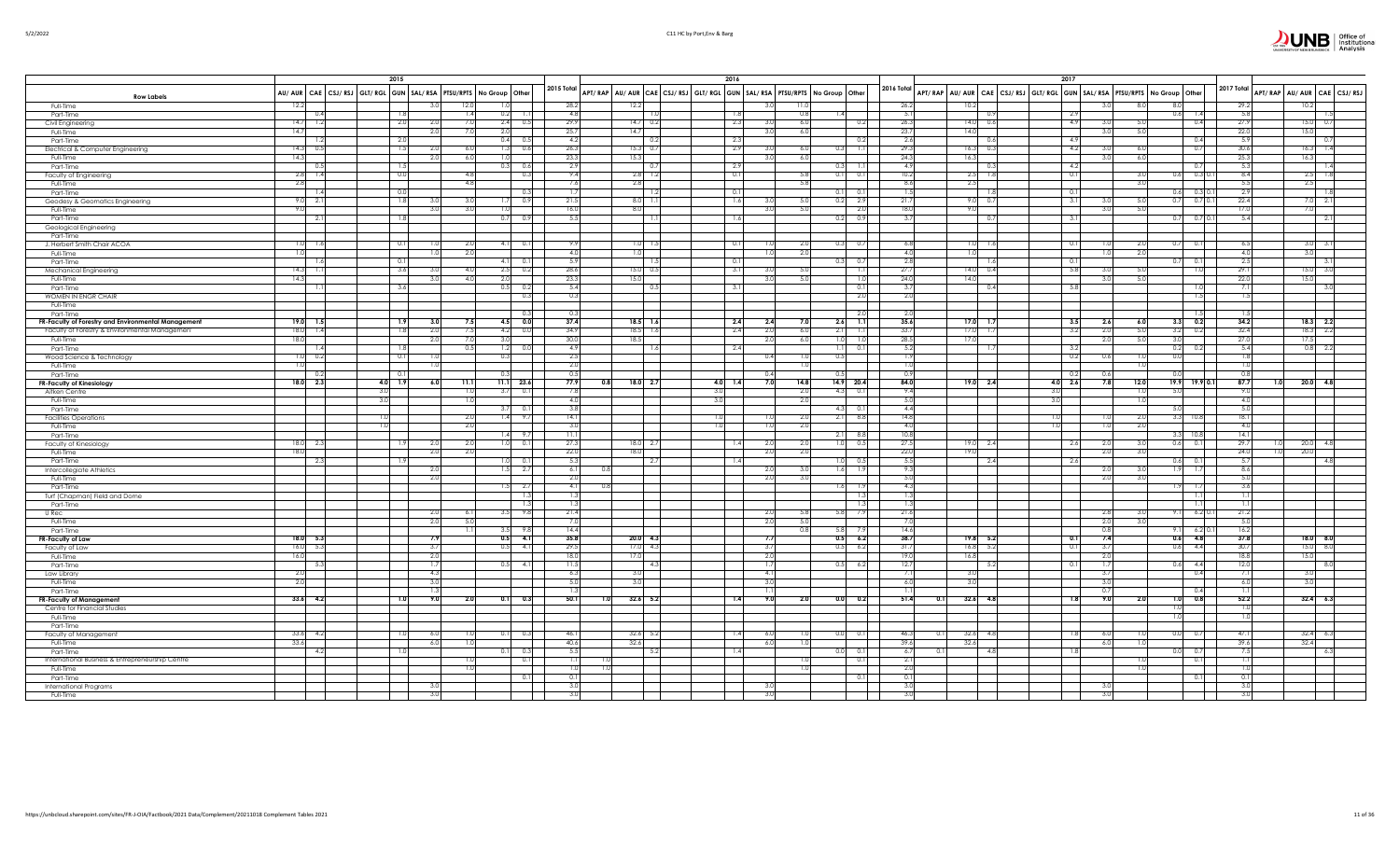|                                                               |            | 2018            |                                                        |                           |                 |     |                 |            |            | 2019           |            |                                                                         |                           |                 |            |                          |            | 2021           |                       |                                                                                           |                           |
|---------------------------------------------------------------|------------|-----------------|--------------------------------------------------------|---------------------------|-----------------|-----|-----------------|------------|------------|----------------|------------|-------------------------------------------------------------------------|---------------------------|-----------------|------------|--------------------------|------------|----------------|-----------------------|-------------------------------------------------------------------------------------------|---------------------------|
| <b>Row Labels</b>                                             |            |                 | GLT/ RGL GUN   SAL/ RSA   PTSU/RPTS   No Group   Other |                           | 2018 Total      |     |                 |            |            |                |            | APT/RAP AU/AUR CAE CSJ/RSJ GLT/RGL GUN SAL/RSA PTSU/RPTS No Group Other |                           | 2019 Total      |            |                          |            |                |                       | APT/RAP   AU/AUR   CAE   CSJ/RSJ   GLT/RGL   GUN   SAL/RSA   PTSU/RPTS   No Group   Other | 2021 Total                |
| Full-Time                                                     |            |                 | 3.0<br>7.0                                             | 1.0<br>1.0                | 22.2            |     | 10.7            |            |            |                | 3.0        | -6.0                                                                    |                           | 19.7            | 1.0        | 13.2                     |            |                | $\overline{3}$<br>6.0 |                                                                                           | 24.2                      |
| Part-Time                                                     |            | 2.0             |                                                        | 0.4                       | 3.9             |     |                 | 0.8        |            | $\overline{2}$ |            |                                                                         | 0.3<br>0.9                | 4.0             |            | 0.4                      |            | 2.7            |                       |                                                                                           | 3.4<br>0.3                |
| Civil Engineering                                             |            | 1.8             | 3.0<br>4.0                                             | 0.0<br>0.3                | 24.8            |     | 16.0            | 0.6        |            | $-2.1$         | 3.0        | -6.0                                                                    | 0.2<br>0.5                | 28.5            |            | 15.0<br>1.4              |            | 2.2            | 3.0<br>8.0            | 3.6                                                                                       | 34.4<br>1.3               |
| Full-Time                                                     |            |                 | 3.0<br>4.0                                             |                           | 22.0            |     | 16.0            |            |            |                | 3.0        | 6.0                                                                     |                           | 25.0            |            | 15.0                     |            |                | 3(<br>8.0             | 3.0                                                                                       | 30.0<br>1.0               |
| Part-Time                                                     |            | 1.8             |                                                        | 0.0<br>0.3                | 2.8             |     |                 | 0.6        |            | 2.1            |            |                                                                         | 0.2<br>0.5                | 3.5             |            | 1.4                      |            | $-2.2$         |                       | 0.6                                                                                       | 4.4<br>0.3                |
| Electrical & Computer Engineering                             |            | 1.7             | 3.0<br>6.0                                             | 1.6                       | 30.1            |     | 15.3            | 1.2        |            | 1.8            | 3.0        | - 5.0                                                                   | 0.4                       | 26.7            |            | 12.5<br>0.9              |            | 2.2            | 4(<br>6.0             | 1.4                                                                                       | 28.5<br>1.4               |
| Full-Time                                                     |            |                 | 3.0<br>6.0                                             | $\overline{10}$           | 26.3            |     | 15.3            |            |            |                | 3.0        | 5.0                                                                     |                           | 23.3            |            | 12.5                     |            |                | 4(<br>6.0             | 1.0                                                                                       | 24.5<br>1.0               |
| Part-Time                                                     |            |                 |                                                        | 0.6<br>2.0<br>2.4         | 3.7<br>13.8     |     |                 | 1.2<br>1.7 |            | 1.8<br>0.1     |            | 5.0                                                                     | 0.4                       | 3.4<br>12.1     |            | 0.9<br>0.8<br>1.8        |            | 2.2            | 2(                    | 0.4                                                                                       | 0.4<br>4.0                |
| Faculty of Engineering                                        |            | 0.2             | 4.0<br>1.0<br>1.0<br>4.0                               | 2.0<br>1.0                | 10.5            |     | 2.5<br>2.5      |            |            |                | 1.0<br>1.0 | -5.0                                                                    | 0.3<br>1.6<br>1.0         | 9.5             | 1.0<br>1.0 | 1.8                      |            | 0.2            | 20                    | 4.0<br>0.7<br>4.0                                                                         | 12.3<br>1.7<br>9.6<br>0.7 |
| Full-Time<br>Part-Time                                        |            | 0.2             |                                                        | 0.4<br>$\overline{1.0}$   | 3.4             |     |                 | 1.7        |            | 0.1            |            |                                                                         | 0.3<br>0.6                | 2.6             |            | 0.8                      |            | 0.2            |                       | 0.7                                                                                       | 2.7<br>1.0                |
| Geodesy & Geomatics Engineering                               |            | 1.3             | 3.0<br>4.0                                             | 0.2<br>0.5                | 18.1            |     | 9.0             | 0.6        |            | 1.4            | 3.0        | 3.0                                                                     | 3.2<br>1.0                | 21.2            |            | 8.0                      |            | 1.6            | 3.                    | 0.0<br>4.0                                                                                | 17.4<br>0.8               |
| Full-Time                                                     |            |                 | 3.0<br>4.0                                             |                           | 14.0            |     | 9.0             |            |            |                | 3.0        | 3.0                                                                     | 2.0                       | 17.0            |            | 8.0                      |            |                | 3(<br>4.0             |                                                                                           | 15.0                      |
| Part-Time                                                     |            | $\overline{13}$ |                                                        | 0.2<br>0.5                | $\overline{4}$  |     |                 | 0.6        |            | 1.4            |            |                                                                         | 1.2<br>1.0                | 4.2             |            |                          |            | 1.6            |                       | 0.0                                                                                       | 2.4<br>0.8                |
| Geological Engineering                                        |            |                 |                                                        |                           |                 |     |                 |            |            |                |            |                                                                         |                           |                 |            |                          |            | 0.0            |                       |                                                                                           | 0.0                       |
| Part-Time                                                     |            |                 |                                                        |                           |                 |     |                 |            |            |                |            |                                                                         |                           |                 |            |                          |            | 0.0            |                       |                                                                                           | 0.0                       |
| J. Herbert Smith Chair ACOA                                   |            | 0.3             | 1.0<br>3.0                                             | 1.31<br>3.                | 14.8            |     | 4.0             | 1.5        |            | 0.4            | 1.0        | $-5.1$                                                                  | 0.1<br>1.4                | 13.5            | 2.0        | 3.0<br>1.2               |            | 0.1            | 2.0<br>ъ,             | 1.6                                                                                       | 10.9                      |
| Full-Time                                                     |            |                 | 3.0<br>1.0                                             | 3.0<br>1.0                | 11.0            |     | 4.0             |            |            |                | 1.0        | 5.0                                                                     |                           | 11.0            | 2.0        | 3.0                      |            |                | 2.0<br>1.             | 1.0                                                                                       | 9.0                       |
| Part-Time                                                     |            | 0.3             |                                                        | 0.3<br>0.1                | 3.8             |     |                 | 1.5        |            | 0.4            |            |                                                                         | 0.4<br>0.1                | 2.5             |            |                          |            | $\mathbf{0}$ . |                       | 0.6                                                                                       | 1.9                       |
| Mechanical Engineering                                        |            | 2.7             | 3.0<br>5.0                                             | 2.0<br>1.2                | 31.9            |     | 15 <sub>c</sub> |            |            | 4.0            | 3.0        | 7.1                                                                     | 2.1                       | 31.0            | 1.0        | 0.4<br>13.0              |            | 3.2            | 3(<br>6.0             | 2.1                                                                                       | 29.0<br>0.3               |
| Full-Time                                                     |            |                 | 3.0<br>5.0                                             | 2.0<br>1.0                | 26.0            |     | 15.0            |            |            |                | 3.0        | 7.1                                                                     | 2.0                       | 27.0            | 1.0        | 13.0                     |            |                | $\overline{3}$<br>6.0 | 1.0                                                                                       | 24.0                      |
| Part-Time                                                     |            | 2.7             |                                                        | 0.2                       | 5.9             |     |                 |            |            | 4.0            |            |                                                                         | 0.1                       | 4.0<br>2.5      |            | 0.4                      |            | 3.2            |                       | $\overline{1.1}$                                                                          | 5.0<br>0.3<br>2.4         |
| WOMEN IN ENGR CHAIR<br>Full-Time                              |            |                 |                                                        | 1.6                       | 1.6             |     |                 |            |            |                |            |                                                                         | 0.7<br>1.8                |                 |            |                          |            |                |                       | 0.6                                                                                       | $1.8$ 0.0                 |
| Part-Time                                                     |            |                 |                                                        | 1.6                       |                 |     |                 |            |            |                |            |                                                                         | 0.7                       | 2.5             |            |                          |            |                |                       | 0.6                                                                                       | $1.8 \, 0.0$<br>2.4       |
| FR-Faculty of Forestry and Environmental Management           |            | 1.9             | 2.0<br>6.5                                             | 1.5<br>2.4                | 34.8            | 1.0 | 17.0            | 0.8        |            | 1.9            | 2.0        | 9.5                                                                     | 11.3<br>1.6               | 45.1            | 3.4        | $15.3$ 1.1               |            | 2.6            | 2.0<br>10.5           | 15.4                                                                                      | 51.1<br>0.7               |
| Faculty of Forestry & Environmental Managemen                 |            | 1.9             | 2.0<br>4.5                                             | 2.3<br>1.4                | 32.6            | 1.0 | 17.0            | 0.8        |            | 1.9            | 2.0        | 7.5                                                                     | 11.2<br>1.5               | 42.9            | 2.4        | 15.3<br>$\overline{1.1}$ |            | 2.6            | 2.0<br>9.5            | 14.2                                                                                      | 0.7<br>47.9               |
| Full-Time                                                     |            |                 | 2.0<br>4.5                                             | 1.5                       | 25.5            | 1.0 | 17.0            |            |            |                | 2.0        | 7.5                                                                     | 10.0                      | 37.5            | 2.0        | 15.3                     |            |                | 2(<br>9.5             | 9.9                                                                                       | 38.8                      |
| Part-Time                                                     |            | 1.9             |                                                        | 0.8<br>1.4                |                 |     |                 | 0.8        |            | 1.9            |            |                                                                         | 1.2<br>1.5                | 5.4             | 0.4        | 1.1                      |            | 2.6            |                       | 4.3                                                                                       | 9.1<br>0.7                |
| Wood Science & Technology                                     |            |                 | 2.0                                                    | 0.1<br>0.1                | 2.2             |     |                 |            |            |                |            | 2.0                                                                     | 0.1<br>0.0                | 2.              | 1.0        |                          |            |                | 1.0                   | 1.2                                                                                       | 3.2<br>0.0                |
| Full-Time                                                     |            |                 | 2.0                                                    |                           | 2.0             |     |                 |            |            |                |            | 2.0                                                                     |                           | 2.0             | 1.0        |                          |            |                | 1.0                   | 1 <sup>°</sup>                                                                            | 3.0                       |
| Part-Time                                                     |            |                 |                                                        | 0.1<br>0.1                | 0.2             |     |                 |            |            |                |            |                                                                         | 0.1<br>0.0                | 0.1             |            |                          |            |                |                       | 0.2                                                                                       | 0.2<br>0.0                |
| <b>FR-Faculty of Kinesiology</b>                              | 4.9        | 2.0             | 11.3<br>7.0                                            | 20.2<br>21.5              | 92.6            |     | 20.0            | 2.1        | 5.9        | 2.7            | 6.0        | 13.2                                                                    | 28.2<br>19.7              | 97.7            | 15.0       | 19.0<br>1.6              | 7.4        | 1.8            | 4.0<br>15.7           | 14.8                                                                                      | 85.5<br>6.2               |
| Aitken Centre                                                 | 3.9        |                 | 1.0                                                    | 3.9<br>0.5                | 9.3             |     |                 |            | 3.9        |                |            | $\overline{10}$<br>ℸ                                                    | 5.8<br>2.4                | 13.1            |            |                          | 3.9        |                |                       | 2.4<br>1.0                                                                                | 7.3<br>0.0                |
| Full-Time                                                     | 3.0<br>0.9 |                 | 1.0                                                    |                           | 4.0             |     |                 |            | 3.0        |                |            |                                                                         |                           | 4.0             |            |                          | 3.0        |                |                       | 1.0                                                                                       | 4.0                       |
| Part-Time                                                     | 0. ا       |                 | 3.0<br>1.0                                             | 3.9<br>0.5<br>4.6<br>11.5 | 5.3<br>21.1     |     |                 |            | 0.9<br>2.0 |                | 1.0        | 2.0                                                                     | 5.8<br>2.4<br>5.4<br>11.6 | 9.1<br>22.0     | 1.0        |                          | 0.9<br>3.0 |                | 2.0                   | 2.4                                                                                       | 3.3<br>0.0<br>10.6<br>3.4 |
| <b>Facilities Operations</b><br>Full-Time                     | 1.0        |                 | 1.0<br>3.0                                             |                           | 5.0             |     |                 |            | 2.0        |                | 1.0        | 2.0                                                                     |                           | 5.0             | 1.0        |                          | 3.0        |                | 2.0<br>1.0            | 0.2                                                                                       | 7.0                       |
| Part-Time                                                     |            |                 |                                                        | 4.6<br>11.5               | 16.1            |     |                 |            |            |                |            |                                                                         | $5.4$ 11.6                | 17.0            |            |                          |            |                |                       | 0.2<br>3.4                                                                                | 3.6                       |
| Faculty of Kinesiology                                        |            | 2.0             | 2.0<br>2.5                                             | 0.2<br>1.11               | 33.6            |     | 20.0            | 2.1        |            | 2.7            | 2.0        | 2.5                                                                     | 3.1<br>0.5                | 32.8            | 2.0        | 19.0<br>1.6              |            | -1.8           | $\overline{2}$<br>3.7 | 2.0                                                                                       | 33.5<br>1.5               |
| Full-Time                                                     |            |                 | 2.0<br>2.5                                             | 1.0                       | 26.5            |     | 20.0            |            |            |                | 2.0        | 2.5                                                                     | 1.0                       | 25.5            | 2.0        | 19 <sub>c</sub>          |            |                | $\overline{2}$<br>3.5 |                                                                                           | 26.5                      |
| Part-Time                                                     |            | 2.0             |                                                        | 0.1<br>0.2                | 7.              |     |                 | 2.1        |            | 2.7            |            |                                                                         | 2.1<br>0.5                | 7:              |            | 1.6                      |            |                | 0.2                   | 2.0                                                                                       | 7.0<br>1.5                |
| Intercollegiate Athletics                                     |            |                 | 2.0<br>2.0                                             | 1.0<br>2.6                | 7.5             |     |                 |            |            |                | 2.0        | $\overline{2}$                                                          | 1.3<br>0.7                | 6.0             | 9.C        |                          |            |                | 4.0                   | 0.8                                                                                       | 14.8<br>1.0               |
| Full-Time                                                     |            |                 | 2.0<br>2.0                                             |                           | 4.0             |     |                 |            |            |                | 2.0        | 2.0                                                                     |                           | 4.0             | 9.0        |                          |            |                | 4.0                   |                                                                                           | 13.0                      |
| Part-Time                                                     |            |                 |                                                        | 2.6<br>1.01               | 3.5             |     |                 |            |            |                |            |                                                                         | 1.3<br>0.7                | 2.0             |            |                          |            |                |                       | 0.8                                                                                       | 1.8<br>1.0                |
| Turf (Chapman) Field and Dome                                 |            |                 |                                                        | 1.0                       | $\overline{10}$ |     |                 |            |            |                |            |                                                                         | 1.0                       | 1.0             |            |                          |            |                |                       |                                                                                           | 0.3<br>0.3                |
| Part-Time                                                     |            |                 |                                                        | 1.0                       | 1 <sup>c</sup>  |     |                 |            |            |                |            |                                                                         | 1.0                       | 1.0             |            |                          |            |                |                       |                                                                                           | 0.3<br>0.3                |
| U Rec                                                         |            |                 | 2.0<br>2.8                                             | 5.7<br>9.6                | 20.1<br>4(      |     |                 |            |            |                | 1.0        | -5.                                                                     | 12.5<br>3.7               | 22.9            | 3.0        |                          | 0.6        |                | 5.0                   | 9.5                                                                                       | 19.0<br>0.0<br>9.0        |
| Full-Time                                                     |            |                 | 2.0<br>2.0                                             |                           | 16.1            |     |                 |            |            |                | 1.0        | -5.0                                                                    |                           | 6.0             | 3.0        |                          |            |                | 1.0                   | 5.0                                                                                       | 10.0                      |
| Part-Time                                                     |            | 0.5             | 0.8<br>8.9                                             | 9.6<br>5.7<br>1.1<br>2.8  | 39.4            |     | 19.0            | 5.8        |            | 0.4            | 8.4        | 0.7<br>2.0                                                              | 12.5<br>3.7<br>1.2<br>3.2 | 16.9<br>40.0    | 2.0        | $20.0$ 5.3               | 0.6        |                | 6.9                   | 9.5<br>5.0                                                                                | 0.0<br>40.8<br>1.6        |
| FR-Faculty of Law<br>Faculty of Law                           |            | 0.5             | 4.7                                                    | 2.7<br>1.11               | 32.1            |     | 16.0            | 5.8        |            | 0.4            | 4.0        | 2.0                                                                     | 1.2<br>3.2                | 32.6            | 2.0        | 17.0<br>5.3              |            |                | 3(<br>5.0             |                                                                                           | 1.4<br>33.8               |
| Full-Time                                                     |            |                 | 4.0                                                    |                           | 20.0            |     | 16.0            |            |            |                | 4.0        | 2.0                                                                     | 1.0                       | 23.0            | 2.0        | 17.0                     |            |                | 3(<br>5.0             |                                                                                           | 27.0                      |
| Part-Time                                                     |            | 0.5             | 0.7                                                    | 0.1<br>2.7                | 12.1            |     |                 | 5.8        |            | 0.4            |            |                                                                         | 0.2<br>3.2                | 9.6             |            | -5.3                     |            |                |                       |                                                                                           | 6.8<br>1.4                |
| Law Library                                                   |            |                 | 4.2                                                    | $\mathbf{0}$ .            | 7:              |     | 3.              |            |            |                | 4.4        |                                                                         |                           | 7.4             |            | 3.                       |            |                | $\overline{3}$ .      |                                                                                           | 7.0<br>0.1                |
| Full-Time                                                     |            |                 | 3.0                                                    |                           | 6.0             |     | 3.0             |            |            |                | 3.0        |                                                                         |                           | 6.0             |            | 3.0                      |            |                | 3(                    |                                                                                           | 6.0                       |
| Part-Time                                                     |            |                 | 1.2                                                    | 0.1                       | 1.3             |     |                 |            |            |                | 1.4        |                                                                         |                           | $\overline{14}$ |            |                          |            |                | 0.9                   | 0.1                                                                                       | $\overline{1.0}$          |
| <b>FR-Faculty of Management</b>                               |            | 1.3             | 11.0<br>4.0                                            | 0.7<br>0.5                | 56.2            |     | 31.6            | 5.5        |            | 2.0            | 8.0        | 6.0                                                                     | $0.2$ 0.0<br>1.7          | 55.0            | 2.0        | 33.6<br>5.1              |            | 2.4            | 8.0<br>6.0            | 1.0                                                                                       | 58.4<br>0.4               |
| Centre for Financial Studies                                  |            |                 | 2.0                                                    |                           | 2.0             |     |                 |            |            |                |            | 1.0                                                                     |                           | 1.0             |            |                          |            |                |                       | 1.0                                                                                       | $\overline{1.0}$          |
| Full-Time                                                     |            |                 | 2.0                                                    |                           | 2(              |     |                 |            |            |                |            | π                                                                       |                           | 1.0             |            |                          |            |                | 1.0                   |                                                                                           | 1.0                       |
| Part-Time                                                     |            |                 |                                                        |                           |                 |     |                 |            |            |                |            |                                                                         |                           |                 |            |                          |            |                |                       |                                                                                           |                           |
| Faculty of Management                                         |            | 1.3             | 1.0<br>9.0                                             | 0.5<br>0.6                | 51.             |     | 31.6            | 5.5        |            | 2.0            | 8.0        | 3.0                                                                     | 1.7<br>0.2 0              | 52.0            | 2.0        | 33.6<br>- 5.             |            | 2.4            | 8.<br>3.0             |                                                                                           | 54.4<br>0.4               |
| Full-Time                                                     |            | 1.3             | 9.0<br>1.0                                             | 0.5<br>0.6                | 42.4<br>8.8     |     | 31.6            | 5.5        |            | 2.0            | 8.0        | 3.0                                                                     | 1.0<br>0.7<br>$0.2 \ 0.$  | 43.6<br>8.4     | 2.0        | 33.6<br>5.1              |            | 2.4            | 8.0<br>3.0            |                                                                                           | 46.6<br>7.8<br>0.4        |
| Part-Time<br>International Business & Entrepreneurship Centre |            |                 | 1.0                                                    | 0.1                       | $\mathbf{1}$ .  |     |                 |            |            |                |            | 2.0                                                                     | 0.C                       | 2.0             |            |                          |            |                | 2.0                   | 1.0                                                                                       | 3.0<br>0.0                |
| Full-Time                                                     |            |                 | $\overline{1.0}$                                       |                           | Ъ               |     |                 |            |            |                |            | 2.0                                                                     |                           | 2.0             |            |                          |            |                | 2.0                   |                                                                                           | 3.0                       |
| Part-Time                                                     |            |                 |                                                        | 0.1                       | 0.              |     |                 |            |            |                |            |                                                                         | 0.0                       | 0.0             |            |                          |            |                |                       |                                                                                           | 0.0<br>0.0                |
| <b>International Programs</b>                                 |            |                 | 2.0                                                    |                           | 2.0             |     |                 |            |            |                |            |                                                                         |                           |                 |            |                          |            |                |                       |                                                                                           |                           |
| Full-Time                                                     |            |                 | 2.0                                                    |                           | 2.0             |     |                 |            |            |                |            |                                                                         |                           |                 |            |                          |            |                |                       |                                                                                           |                           |

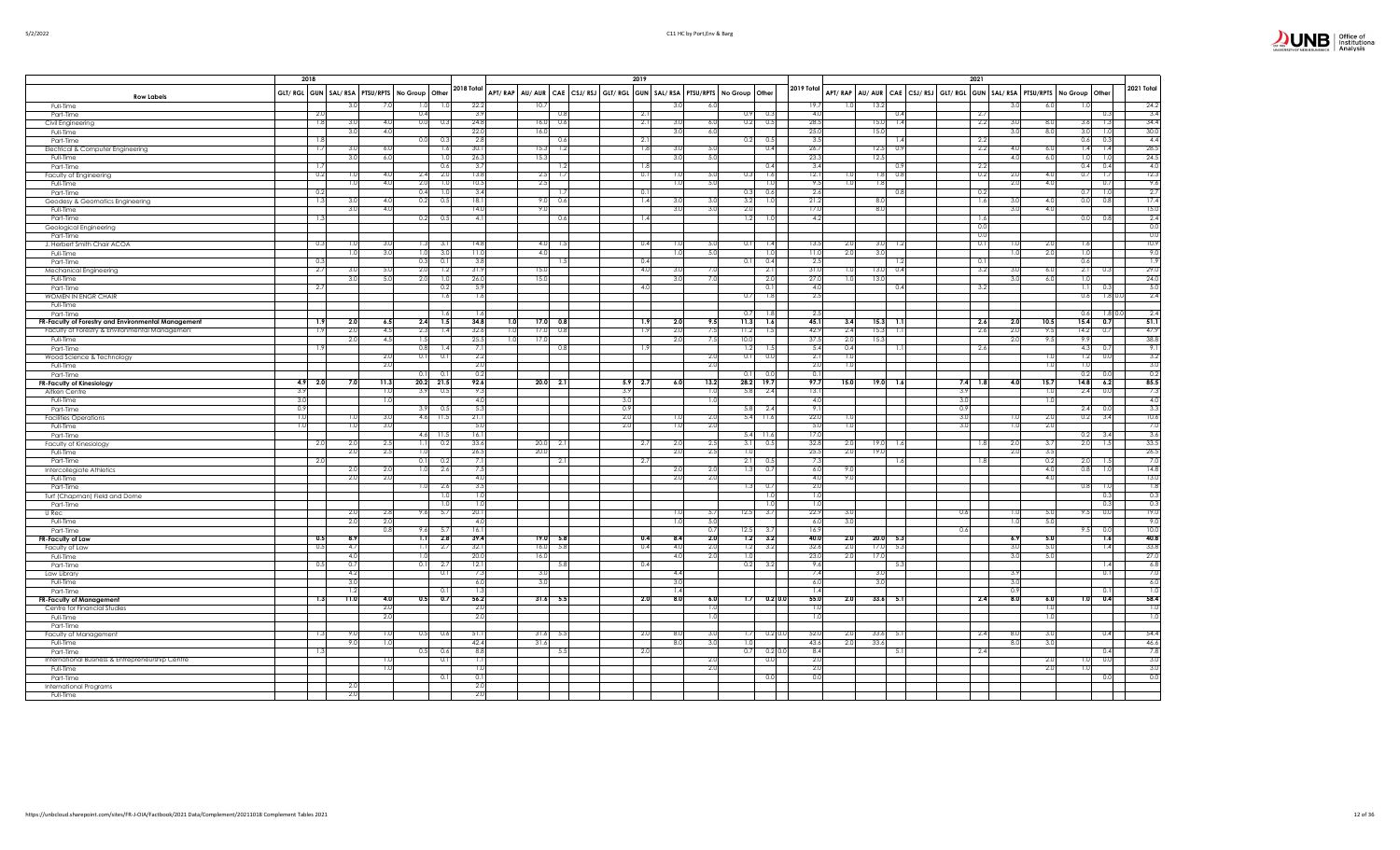| $5/2/202$ . |  |
|-------------|--|
|             |  |

|                                                      |               |                                    | 2011 |      |             |                                   |            |              |                         |                 | 2020 |                          |                 |                                                                         |                    |                    |                  |      | 2012                                                                               |                             |              |                                        | 2013             |
|------------------------------------------------------|---------------|------------------------------------|------|------|-------------|-----------------------------------|------------|--------------|-------------------------|-----------------|------|--------------------------|-----------------|-------------------------------------------------------------------------|--------------------|--------------------|------------------|------|------------------------------------------------------------------------------------|-----------------------------|--------------|----------------------------------------|------------------|
|                                                      |               | APT/RAP AU/AUR CAE CSJ/RSJ GLT/RGL |      |      |             | GUN   SAL/ RSA   No Group   Other | 2011 Total |              |                         |                 |      |                          |                 | APT/RAP AU/AUR CAE CSJ/RSJ GLT/RGL GUN SAL/RSA PTSU/RPTS No Group Other | 2020 Total         |                    |                  |      | APT/ RAP   AU/ AUR   CAE   CSJ/ RSJ   GLT/ RGL   GUN   SAL/ RSA   No Group   Other |                             | 2012 Total   | APT/RAP AU/AUR CAE CSJ/RSJ GLT/RGL GUN |                  |
| <b>Row Labels</b>                                    |               |                                    |      |      |             |                                   |            |              |                         |                 |      |                          |                 |                                                                         |                    |                    |                  |      |                                                                                    |                             |              |                                        |                  |
| <b>FR-Faculty of Nursing</b>                         | 1.6           | $67.9$ 14.4                        |      | 0.4  |             | $2.6$ 2.0                         |            | 98.6<br>3.0  |                         | 35.077.5        |      | 1.2<br>4.0               | -41             | 5.1                                                                     | 68.3<br>7.7        | 6.9                | 70.7 14.4        |      | 0.5<br>10.8                                                                        | $2.4$ 1.8                   | 107.5        | 1.4<br>$69.7$ 8.7                      | 0.5<br>0.5       |
| Faculty of Nursing                                   | 1.6           | 48.6 9.3                           |      | 0.4  | 5.8         | 1.6<br>2.4                        |            | 69.6<br>2.0  |                         | $26.5$ 5.9      |      | 1.2<br>1.0               | -4.8            | 5.1                                                                     | 7.7<br>54.2        | 5.9                | $52.2$ 7.9       |      | 0.5                                                                                | $2.2$ 1.6<br>5.8            | 76.1         | 49.3 4.4<br>1.4                        |                  |
| Full-Time                                            | -1.0          | 48.6                               |      |      | 5.2         |                                   |            | 54.8         | 2.0                     | 26.5            |      | 1.0                      | 4(              | 1.0                                                                     | 39.5<br>5.0        | 4.0                | 52.2             |      |                                                                                    | 5.2                         | 61.4         | 49.3                                   |                  |
| Part-Time                                            | 0.6           | 9.3                                |      | 0.4  | ጠ ሐ         | 2.41<br>1.6                       |            | 14.8         |                         | - 5.9           |      | 1.2                      |                 | 4.11                                                                    | 2.7<br>14.7        | - 1 S              |                  | -7.9 | 0.5                                                                                | 0.6<br>$2.2 - 1.$           | 14.7         | 4.4<br>1.4                             | 0.5              |
| Faculty of Nursing (Bathurst)                        |               | $7.8$ 2.1                          |      |      |             | 0.0                               |            | 10.9<br>8.8  |                         |                 |      |                          |                 |                                                                         |                    |                    | 7.0 2.1          |      |                                                                                    | 1.0                         | 10.2         | 6.8                                    |                  |
| Full-Time                                            |               | 7.8                                |      |      | 1.0         |                                   |            |              |                         |                 |      |                          |                 |                                                                         |                    |                    | 7.0              |      |                                                                                    | 1.01                        | 8.0          | 6.8<br>$\overline{1}$ .                |                  |
| Part-Time                                            |               | 2.1<br>$10.5$ 3.1                  |      |      |             | 0.0<br>0.3                        |            | 2.1<br>15.9  |                         | $8.0\quad 1.6$  |      | 2.0                      |                 |                                                                         | 12.6               |                    | $10.5$ 4.3       | 2.1  |                                                                                    | 0.<br>2.0<br>0.1            | 2.2<br>18.0  | $12.5$ 2.                              |                  |
| Faculty of Nursing (Moncton)<br>Full-Time            |               | 10.5                               |      |      | 2.0         |                                   |            | 12.5         |                         |                 |      | 2.0                      |                 |                                                                         |                    |                    | 10.5             |      |                                                                                    | 2.0                         | 13.5         | 12.5                                   |                  |
| Part-Time                                            |               | 3.1                                |      |      |             | 0.3                               |            | 3.4          |                         | 8.0<br>1.6      |      |                          |                 |                                                                         | 11.0               | 1.6                |                  | 4.3  |                                                                                    |                             | - 4.5        | $-2.5$                                 |                  |
| Humber College                                       |               | 1.01                               |      |      | 1.0         | 0.2                               |            | 2.2          |                         | 0.5             |      | 1.0                      |                 |                                                                         |                    | 1.5                | 1.0              |      |                                                                                    | 0.2<br>2.0                  | 3.2          | 1.0                                    |                  |
| Full-Time                                            |               |                                    |      |      |             |                                   |            | 2.0          |                         | 0.5             |      | 1.0                      |                 |                                                                         |                    | 1.5                | 1.0              |      |                                                                                    | 2.0                         | 3.0          | 1.0                                    |                  |
| Part-Time                                            |               | 1.0                                |      |      |             | 0.21                              |            | 0.2          |                         |                 |      |                          |                 |                                                                         |                    |                    |                  |      |                                                                                    | 0.2                         | 0.2          |                                        |                  |
| <b>FR-Faculty of Science</b>                         | 2.7           | $91.2$ 3.1                         |      | 8.2  |             | 10.4<br>9.3                       |            | 136.4        | 8.0                     | $81.8$ 4.2      |      | 10.3<br>7.4              | 31.8            | 10.2                                                                    | 10.5<br>164.3      | 42.6               | $86.4$ 3.9       |      | 10.6                                                                               | $12.6$ 9.4<br>10.4          | 175.9        | 85.8 3.8                               | 9.4              |
| Biology                                              |               | 27.2<br>1.9                        |      | 3.6  | $\Delta$ (  | 4.3<br>6.7                        |            | 47.7<br>O 8  |                         | $24.7$ 1.0      |      | 3.6<br>1.8               | $\overline{11}$ | 6.6                                                                     | 2.8<br>52.2        | 10.6               | $24.2$ 1.9       |      | 3.4                                                                                | 3.0<br>6.5<br>- 6.1         | 55.8         | 25.0<br>$\Box$                         | 3.3              |
| Full-Time                                            |               | 27.2                               |      |      | $\Delta$ (  | 5.0                               |            | 36.2         |                         | 24.7            |      | 1.8 <sup>1</sup>         | 11.0            | 5.0                                                                     | 43.5<br>1.0        | 9.3                | 24.2             |      |                                                                                    | 3.0<br>5.0                  | 41.5         | 25.0                                   |                  |
| Part-Time                                            |               | -1.9                               |      | 3.6  |             | 1.71<br>- 4.3                     |            | 11.6         |                         |                 |      | 3.6                      |                 | -1.61                                                                   | 1.8                | 8.8<br>-1.3        |                  | -1.9 | 3.4                                                                                | $1.5 - 6.2$                 | 14.4         |                                        | 3.3              |
| Chemistry                                            |               | 15.8                               |      | 2.2  |             | 2.4                               |            | 23.3         |                         | $16.0\qquad0.5$ |      | 2.6<br>0.1               | -4.8            | 0.2                                                                     | 25.5<br>1.3        | 4.0                | 15.0             |      | 2.3                                                                                | 4.6<br>1.4<br>- 0.          | 27.3         | 14.7                                   | 2.0              |
| Full-Time                                            |               | 15.8                               |      |      |             | 1.0                               |            | 17.8         |                         | 16.0            |      |                          | -4.0            |                                                                         | 20.0               | 4.0                | 15.0             |      |                                                                                    | 4.0<br>1.0                  | 24.0         | 14.7                                   |                  |
| Part-Time                                            |               |                                    |      | 2.2  |             | 1.4                               |            | 5.5          |                         | 0.5             |      | 2.6<br>0.1               |                 | 0.2                                                                     |                    |                    |                  |      | 2.3                                                                                | 0.4<br>0.6<br>- 0.          | 3.3          |                                        | 2.0              |
| <b>Earth Sciences</b>                                |               | 12.0                               |      | 0.8  | 2.0         | 0.6<br>0.01                       |            | 16.4         | 1.2                     | 10.0 0.2        |      | 1.11<br>1.0 <sub>l</sub> | 5.0             | 1.01                                                                    | 20.0<br>0.4        | 15.0               | 12.0             |      | 2.0                                                                                | 2.0<br>- 0.                 | 31.7         | 12.0                                   | 1.3              |
| Full-Time                                            |               | 12.0                               |      |      |             |                                   |            | 15.0         | 1.01                    | 10.0            |      |                          | -5.0            |                                                                         | 18.0               | 15.0               | 12.0             |      |                                                                                    | 2.0                         | 29.0         | 12.0                                   |                  |
| Part-Time                                            |               |                                    |      | 0.8  |             | 0.0<br>0.6                        |            | 1.4          |                         | 0.2             |      | 1.11                     |                 |                                                                         | 20<br>0.4          |                    |                  |      | 2.0                                                                                | 0.8                         | 2.7          |                                        | 1.3              |
| Faculty of Science                                   |               | 1.7                                |      |      |             | 0.7                               |            | 2.4          | 1.0                     | 1.51            |      | 1.0                      |                 |                                                                         | 1.3                | 6.8                | 1.7 <sub>1</sub> |      |                                                                                    | $_{0.6}$                    | 3.0          | 1.7                                    |                  |
| Full-Time                                            |               |                                    |      |      |             |                                   |            |              |                         | 1.5             |      |                          |                 |                                                                         |                    |                    |                  |      |                                                                                    |                             | 1.7          | 1.7                                    |                  |
| Part-Time                                            |               |                                    |      |      |             | 0.7                               |            | 0.7          |                         |                 |      |                          |                 |                                                                         | 1.3                | 1.3<br>0.8         |                  |      |                                                                                    | 0.6                         | 1.4          |                                        |                  |
| Geological Engineering                               |               |                                    |      | 0.0  |             |                                   |            | 0.0          |                         |                 |      |                          |                 |                                                                         |                    |                    |                  |      |                                                                                    |                             |              |                                        |                  |
| Part-Time                                            |               |                                    |      | 0.0  |             |                                   |            | 0.0          |                         |                 |      |                          |                 |                                                                         |                    |                    |                  |      |                                                                                    |                             |              |                                        |                  |
| Math & Statistics                                    |               | 21.0 1.2                           |      | 0.5  |             | 1.01<br>0.8                       |            | 27.4         |                         | $18.0\ 2.3$     |      | 1.6<br>2.0               |                 | 0.2                                                                     | 2.0<br>26.1        |                    | $21.0$ 2.0       |      | 1.5                                                                                | 0.7<br>3.0<br>- 0.          | 28.6         | $20.0$ 1.5                             | 1.3              |
| Full-Time                                            |               | 21.0                               |      |      |             |                                   |            | 24.0         |                         | 18.0            |      | 2.0                      |                 |                                                                         | 20.0               |                    | 21.0             |      |                                                                                    | 3.0                         | 24.0         | 20.0                                   |                  |
| Part-Time                                            |               | 1.2                                |      | 0.5  |             | 1.0<br>0.8                        |            | 3.4          |                         | 2.3             |      | 1.6                      |                 | 0.2                                                                     | 2.0<br>6.1         |                    |                  | 2.0  | 1.5                                                                                | $0.7\qquad 0.4$             | 4.6          | $\frac{1}{2}$                          | 1.3              |
| Microscopy & Microanalysis Facility                  |               |                                    |      |      |             |                                   |            |              | 1.01                    |                 |      |                          | - 2.0           |                                                                         |                    | 3.0<br>-2.0        |                  |      |                                                                                    |                             | 2.0          |                                        |                  |
| Full-Time                                            |               |                                    |      |      |             |                                   |            |              | 1.0                     |                 |      |                          | -2.0            |                                                                         |                    | 3.0<br>2.0         |                  |      |                                                                                    |                             | 2.0          |                                        |                  |
| Part-Time                                            |               |                                    |      |      |             |                                   |            |              |                         |                 |      |                          |                 |                                                                         |                    |                    |                  |      |                                                                                    |                             |              |                                        |                  |
| Physics                                              | $\mathcal{L}$ | 13.5                               |      | 1.1  |             |                                   |            | 19.          |                         | 11.7<br>- 0.2   |      | 1.3<br>1.6               |                 | 1.2                                                                     | 30.6<br>2.6        | 10.2               | 12.5             |      | 1.5                                                                                | 0.9                         | 27.4         | $12.5$ 0.                              | 1.6              |
| Full-Time                                            | 1.0           | 13.5                               |      |      |             | 1.0                               |            | 16.5         | 4.0 <sub>1</sub>        | 11.7            |      | 1.0                      |                 | 8.0<br>1.0                                                              | 1.0<br>26.7        | 8.6                | 12.5             |      |                                                                                    | 1.0<br>- 1.1                | 23.1         | 11.7                                   |                  |
| Part-Time                                            | 0.7           |                                    |      | 1.11 |             | 0.5<br>0.31                       |            | 2.6          |                         | 0.2             |      | 1.3<br>0.6               |                 | 0.2                                                                     | 1.6                | 3.9<br>1.6         |                  |      | 1.5                                                                                | 0.9<br>0.4                  | 4.3          | $0.8$ 0.9                              | 1.6              |
| FR-Fredericton Campus Provisions & Allocations       | 7.8           |                                    |      |      |             |                                   |            | 1.8          |                         |                 |      |                          |                 |                                                                         |                    | 0.0                |                  |      |                                                                                    | 0.3                         | 0.3          |                                        |                  |
| Fredericton Campus Provisions & Allocations          | 1.8           |                                    |      |      |             |                                   |            | 1.8          |                         |                 |      |                          |                 |                                                                         |                    | 0.0                |                  |      |                                                                                    |                             | 0.3          |                                        |                  |
| Full-Time                                            | 1.0           |                                    |      |      |             |                                   |            | 1.0          |                         |                 |      |                          |                 |                                                                         |                    |                    |                  |      |                                                                                    |                             |              |                                        |                  |
| Part-Time                                            | 0.8           |                                    |      |      |             |                                   |            | 0.8          |                         |                 |      |                          |                 |                                                                         |                    | n r                |                  |      |                                                                                    |                             | 0.3          |                                        |                  |
| FR-Harriet Irving Library and Branches               | 1.0           | 20.4                               | 1.0  |      | 37.0        | $0.5$ 8.7                         |            | 68.6         | 3.8                     | 19.7            | 1.0  | 27.7                     | 13.0            |                                                                         | 3.0<br>68.3        | 12.0               | 17.9             |      | 36.7<br>1.0                                                                        | $0.2$ 11.                   | 79.5         | $18.7$ 0.2                             | 1.0              |
| Harriet Irving Library and Branches                  |               | 20.4<br>19.7                       |      |      | 37          | 8.7<br>0.51                       |            | 68.6<br>54.7 |                         | 19.7            |      | 27.7                     | 13.0<br>13.0    |                                                                         | 3.0<br>68.3        | 12.0               |                  |      | 36.7<br>33.0                                                                       | $0.2$ 11.                   | 79.5         | 18.7<br>18.7                           | 1.0              |
| Full-Time                                            |               |                                    |      |      | 33.0        |                                   |            |              |                         | 19.7            |      | 25.0                     |                 |                                                                         | 61.7               | 12.0               | 17.7             |      |                                                                                    |                             | 63.7         |                                        | 1.0              |
| Part-Time                                            |               | 0.7                                |      |      | 4.0<br>16.0 | 0.5<br>- 8.7                      |            | 13.9<br>O.R  |                         |                 |      | 2.7                      |                 |                                                                         | 3.0                | 6.6                | 0.2              |      |                                                                                    | 3.7<br>$0.2$ 11.            | 15.8<br>20.2 | 0.                                     |                  |
| FR-Registrar                                         |               |                                    |      |      | 16.0        | 0.3<br>0.3                        |            | 16.3<br>16.3 | 1.0<br>1.0 <sub>1</sub> |                 |      | 14.1<br>14.1             |                 | 3.0<br>0.2<br>3.0<br>0.2                                                | 0.0<br>18.3<br>0.0 | 18.3<br>3.0<br>3.0 |                  |      | 17.0                                                                               | 17.0<br>$_{0.2}$            | 20.2         |                                        |                  |
| Registrar                                            |               |                                    |      |      | 16.0        |                                   |            |              |                         |                 |      | 14.0                     |                 |                                                                         |                    |                    |                  |      |                                                                                    | - 0.                        |              |                                        |                  |
| Full-Time                                            |               |                                    |      |      |             | 0.3                               |            | 16.0<br>-0.3 |                         |                 |      | 0.1                      |                 | 0.2                                                                     | 18.0<br>0.3<br>0.0 | 3.0                |                  |      | 17.0                                                                               | 0.                          | 20.0<br>0.2  |                                        |                  |
| Part-Time                                            |               | $3.0\quad 3.5$                     |      | 0.0  |             | 0.4                               |            | 7.0          | 1.0                     | $4.0\qquad 3.0$ |      |                          | 2.0             |                                                                         | 0.0<br>10.0        |                    | $3.0\quad 2.4$   |      |                                                                                    | $\overline{\phantom{a}}$ 0. | 5.5          | $3.0\ 3.0$                             | $\overline{0.1}$ |
| <b>FR-Renaissance College</b><br>Renaissance College |               | $3.0$ $3.5$                        |      | 0.0  |             | 0.4                               |            | 7.0          | 1.0                     | 4.0 $3.0$       |      |                          | 2.0             |                                                                         | 0.0<br>10.0        |                    | $3.0\ 2.4$       |      |                                                                                    | 0.1                         | 5.5          | $3.0\ 3.0$                             | 0.1              |
| Full-Time                                            |               | 3.OL                               |      |      |             |                                   |            | 3.0          |                         | 4.0             |      |                          | - 2.0           |                                                                         |                    | 7.0                | 3.0              |      |                                                                                    |                             | 3.0          | 3.0                                    |                  |
| Part-Time                                            |               | 3.5                                |      | 0.0  |             | 0.4                               |            | 4.0          |                         |                 |      |                          |                 |                                                                         | 0.0                | 3.0                |                  | 2.4  |                                                                                    |                             | -2.5         |                                        |                  |
|                                                      |               |                                    |      |      |             |                                   |            |              |                         |                 |      |                          |                 |                                                                         |                    |                    |                  |      |                                                                                    |                             |              |                                        |                  |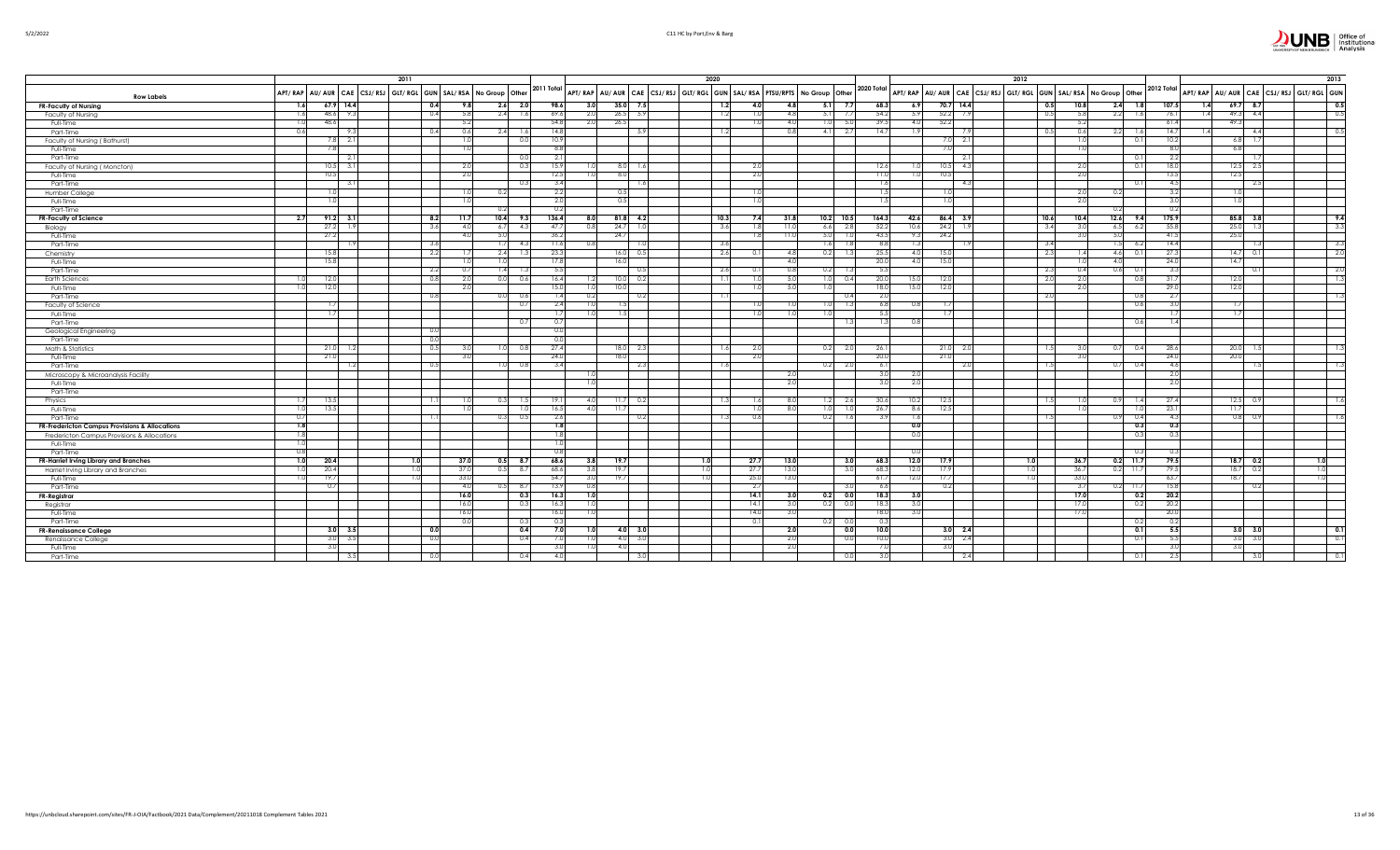

|                                                |              |            |            |                  |                          |            |              |            |             |             | 2014 |              |              |          |            |              |         |
|------------------------------------------------|--------------|------------|------------|------------------|--------------------------|------------|--------------|------------|-------------|-------------|------|--------------|--------------|----------|------------|--------------|---------|
| <b>Row Labels</b>                              | SAL/RSA      | PTSU/RPTS  | No Group   | Other            | 2013 Total               | APT/RAP    | AU/AUR       |            | CAE CSJ/RSJ | GLT/RGL GUN |      | SAL/RSA      | PTSU/RPTS    | No Group | Other      | 2014 Total   | APT/RAP |
| <b>FR-Faculty of Nursing</b>                   | 9.2          | 7.8        | 2.8        | 2.8              | 102.8                    | 3.7        | 64.6         | 7.7        |             |             | 0.6  | 9.0          | 4.8          | 1.1      | 5.0        | 96.5         | 7.0     |
| Faculty of Nursing                             | 5.0          | 7.8        | 2.7        | 2.4              | 73.6                     | 2.2        | 47.5         | 3.7        |             |             | 0.6  | 5.0          | 4.8          | 0.2      | 4.7        | 68.8         | 1.0     |
| Full-Time                                      | 5.0          | 7.0        |            | 1.0              | 62.3                     | 1.0        | 47.5         |            |             |             |      | 5.0          | 4.0          |          | 3.0        | 60.5         | 1.0     |
| Part-Time                                      |              | 0.8        | 2.7        | 1.4              | 11.3                     | 1.2        |              | 3.7        |             |             | 0.6  |              | 0.8          | 0.2      | 1.7        | 8.3          |         |
| Faculty of Nursing (Bathurst)                  | 1.0          |            |            | 0.0              | 9.6                      | 0.5        | 4.8          | 1.7        |             |             |      | 1.0          |              | 0.8      | 0.0        | 8.9          |         |
| Full-Time                                      | 1.0          |            |            |                  | 7.8                      |            | 4.8          |            |             |             |      | 1.0          |              |          |            | 5.8          |         |
| Part-Time                                      |              |            |            | 0.0              | 1.8                      | 0.5        |              | 1.7        |             |             |      |              |              | 0.8      | 0.0        | 3.1          |         |
| Faculty of Nursing (Moncton)                   | 2.2          |            | 0.0        | 0.3              | 17.6                     | 1.0        | 11.3         | 2.2        |             |             |      | 2.0          |              |          | 0.2        | 16.7         |         |
| Full-Time                                      | 2.2          |            |            |                  | 14.7                     | 1.0        | 11.3         |            |             |             |      | 2.0          |              |          |            | 14.3         |         |
| Part-Time                                      |              |            | 0.0        | 0.3              | 2.9                      |            |              | 2.2        |             |             |      |              |              |          | 0.2        | 2.4          |         |
| Humber College                                 | 1.0          |            |            |                  | 2.0                      |            | 1.0          |            |             |             |      | 1.0          |              |          |            | 2.0          |         |
| Full-Time                                      | 1.0          |            |            |                  | 2.0                      |            | 1.0          |            |             |             |      | 1.0          |              |          |            | 2.0          |         |
| Part-Time                                      |              |            |            |                  |                          |            |              |            |             |             |      |              |              |          |            |              |         |
| <b>FR-Faculty of Science</b>                   | 11.0         | 36.1       | 12.8       | 11.0             | 170.0                    | 6.6        | 49.9         | 2.8        |             |             | 10.9 | 11.6         | 38.4         | 12.9     | 9.5        | 142.5        |         |
| Biology                                        | 3.0          | 12.4       | 7.0        | 6.5              | 58.4                     |            | 11.7         | 0.4        |             |             | 3.6  | 3.0          | 12.1         | 6.3      | 4.1        | 41.2         |         |
| Full-Time                                      | 3.0          | 10.3       | 5.0        | 1.0              | 44.3                     |            | 11.7         |            |             |             |      | 3.0          | 10.0         | 4.0      | 1.0        | 29.6         |         |
| Part-Time                                      |              | 2.1        | 2.0        | 5.5              | 14.1                     |            |              | 0.4        |             |             | 3.6  |              | 2.1          | 2.3      | 3.1        | 11.5         |         |
| Chemistry                                      | 1.0          | 4.0        | 4.5        | 1.9              | 28.2                     |            | 6.7          |            |             |             | 2.2  | 1.6          | 4.0          | 5.1      | 0.6        | 20.1         |         |
| Full-Time                                      | 1.0          | 4.0        | 4.0        | 1.0              | 24.7                     |            | 6.7          |            |             |             |      | 1.0          | 4.0          | 4.0      |            | 15.7         |         |
| Part-Time                                      |              |            | 0.5        | 0.9              | 3.6                      |            |              |            |             |             | 2.2  | 0.6          |              | 1.1      | 0.6        | 4.5          |         |
| <b>Earth Sciences</b>                          | 2.0          | 8.0        |            | 0.8              | 24.1                     | 3.0        | 2.0          |            |             |             | 1.7  | 2.0          | 9.0          |          | 1.9        | 19.6         |         |
| Full-Time                                      | 2.0          | 8.0        |            |                  | 22.0                     | 3.0        | 2.0          |            |             |             |      | 2.0          | 9.0          |          | 1.0        | 17.0         |         |
| Part-Time                                      |              |            |            | 0.8              | 2.1                      |            |              |            |             |             | 1.7  |              |              |          | 0.9        | 2.6          |         |
| Faculty of Science                             | 1.0          | 1.8        |            | 0.9              | 5.4                      | 1.0        | 3.0          |            |             |             |      | 1.0          | 2.4          | 0.3      | 0.4        | 8.2          |         |
| Full-Time                                      | 1.0          | 1.0        |            |                  | 3.7                      | 1.0        | 3.0          |            |             |             |      | 1.0          | 1.0          |          |            | 6.0          |         |
| Part-Time                                      |              | 0.8        |            | 0.9              | 1.7                      |            |              |            |             |             |      |              | 1.4          | 0.3      | 0.4        | 2.2          |         |
| Geological Engineering                         |              |            |            |                  |                          |            |              |            |             |             |      |              |              |          |            |              |         |
| Part-Time                                      |              |            |            |                  |                          |            |              |            |             |             |      |              |              |          |            |              |         |
| Math & Statistics                              | 3.0          |            | 0.8        | 0.4              | 27.0                     |            | 14.0         | 2.4        |             |             | 1.6  | 3.0          |              | 0.1      | 1.3        | 22.4         |         |
| Full-Time                                      | 3.0          |            |            |                  | 23.0                     |            | 14.0         |            |             |             |      | 3.0          |              |          |            | 17.0         |         |
| Part-Time                                      |              |            | 0.8        | 0.4              | 4.0                      |            |              | 2.4        |             |             | 1.6  |              |              | 0.1      | 1.3        | 5.4          |         |
| Microscopy & Microanalysis Facility            |              | 3.0        |            |                  | 3.0                      | 1.0        |              |            |             |             |      |              | 3.0          |          | 0.1        | 4.1          |         |
| Full-Time                                      |              | 3.0        |            |                  | 3.0                      | 1.0        |              |            |             |             |      |              | 3.0          |          |            | 4.0          |         |
| Part-Time                                      |              |            |            |                  |                          |            |              |            |             |             |      |              |              |          | 0.1        | 0.1          |         |
| Physics                                        | 1.0          | 6.9        | 0.6        | 0.4              | 23.9                     | 1.6        | 12.5         |            |             |             | 1.8  | 1.0          | 7.9          | 1.0      | 1.1        | 27.0         |         |
| Full-Time                                      | 1.0          | 6.0        |            |                  | 18.7                     | 1.6        | 11.7         |            |             |             |      | 1.0          | 7.0          |          | 1.0        | 22.3         |         |
| Part-Time                                      |              | 0.9        | 0.6        | 0.4              | 5.3                      |            | 0.8          |            |             |             | 1.8  |              | 0.9          | 1.0      | 0.1        | 4.7          |         |
| FR-Fredericton Campus Provisions & Allocations |              |            |            |                  |                          |            |              |            |             |             | 0.0  |              |              |          |            | 0.0          |         |
| Fredericton Campus Provisions & Allocations    |              |            |            |                  |                          |            |              |            |             |             | 0.0  |              |              |          |            | 0.0          |         |
| Full-Time                                      |              |            |            |                  |                          |            |              |            |             |             |      |              |              |          |            | 0.0          |         |
| Part-Time                                      | 35.6         |            |            |                  | 78.2                     |            | 12.7         |            |             |             | 0.0  |              |              |          |            | 80.6         |         |
| FR-Harriet Irving Library and Branches         |              | 8.8        | 0.1        |                  | $13.4 \ 0.5$             | 5.0        |              |            |             | 1.0         |      | 36.5         | 13.8         | 0.3      | 11.3       |              |         |
| Harriet Irving Library and Branches            | 35.6<br>31.0 | 8.8<br>8.0 | 0.1        |                  | 13.4 0.5<br>78.2<br>58.7 | 5.0<br>5.0 | 12.7<br>12.7 |            |             | 1.0<br>1.0  |      | 36.5<br>32.0 | 13.8<br>13.0 | 0.3      | 11.3       | 80.6<br>63.7 |         |
| Full-Time                                      |              | 0.8        |            |                  |                          |            |              |            |             |             |      |              | 0.8          |          |            |              |         |
| Part-Time                                      | 4.6<br>16.0  | 4.0        | 0.1        | $13.40$ .<br>0.5 | 19.5<br>20.5             | 1.0        |              |            |             |             |      | 4.5<br>17.0  | 3.0          | 0.3      | 11.3       | 16.9<br>21.1 |         |
| FR-Registrar                                   | 16.0         | 4.0        |            |                  |                          |            |              |            |             |             |      | 17.0         | 3.0          |          | 0.1        | 21.1         |         |
| Registrar                                      |              |            |            | 0.5              | 20.5                     | 1.0        |              |            |             |             |      |              |              |          | 0.1        |              |         |
| Full-Time                                      | 16.0         | 4.0        |            |                  | 20.0<br>0.5              | 1.0        |              |            |             |             |      | 17.0         | 3.0          |          |            | 21.0         |         |
| Part-Time                                      |              | 2.0        |            | 0.5<br>0.1       | 9.9                      | 1.0        |              |            |             |             | 0.4  |              | 2.0          |          | 0.1        | 0.1<br>10.7  |         |
| <b>FR-Renaissance College</b>                  |              | 2.0        | 1.7<br>1.7 |                  |                          | 1.0        | 4.0          | 3.2<br>3.2 |             |             | 0.4  |              | 2.0          |          | 0.1<br>0.1 | 10.7         |         |
| Renaissance College                            |              | 2.0        |            | 0.1              | 9.9<br>6.0               | 1.0        | 4.0<br>4.0   |            |             |             |      |              | 2.0          |          |            |              |         |
| Full-Time                                      |              |            | 1.0<br>0.7 |                  | 3.9                      |            |              |            |             |             |      |              |              |          |            | 7.0<br>3.7   |         |
| Part-Time                                      |              |            |            | 0.1              |                          |            |              | 3.2        |             |             | 0.4  |              |              |          | 0.1        |              |         |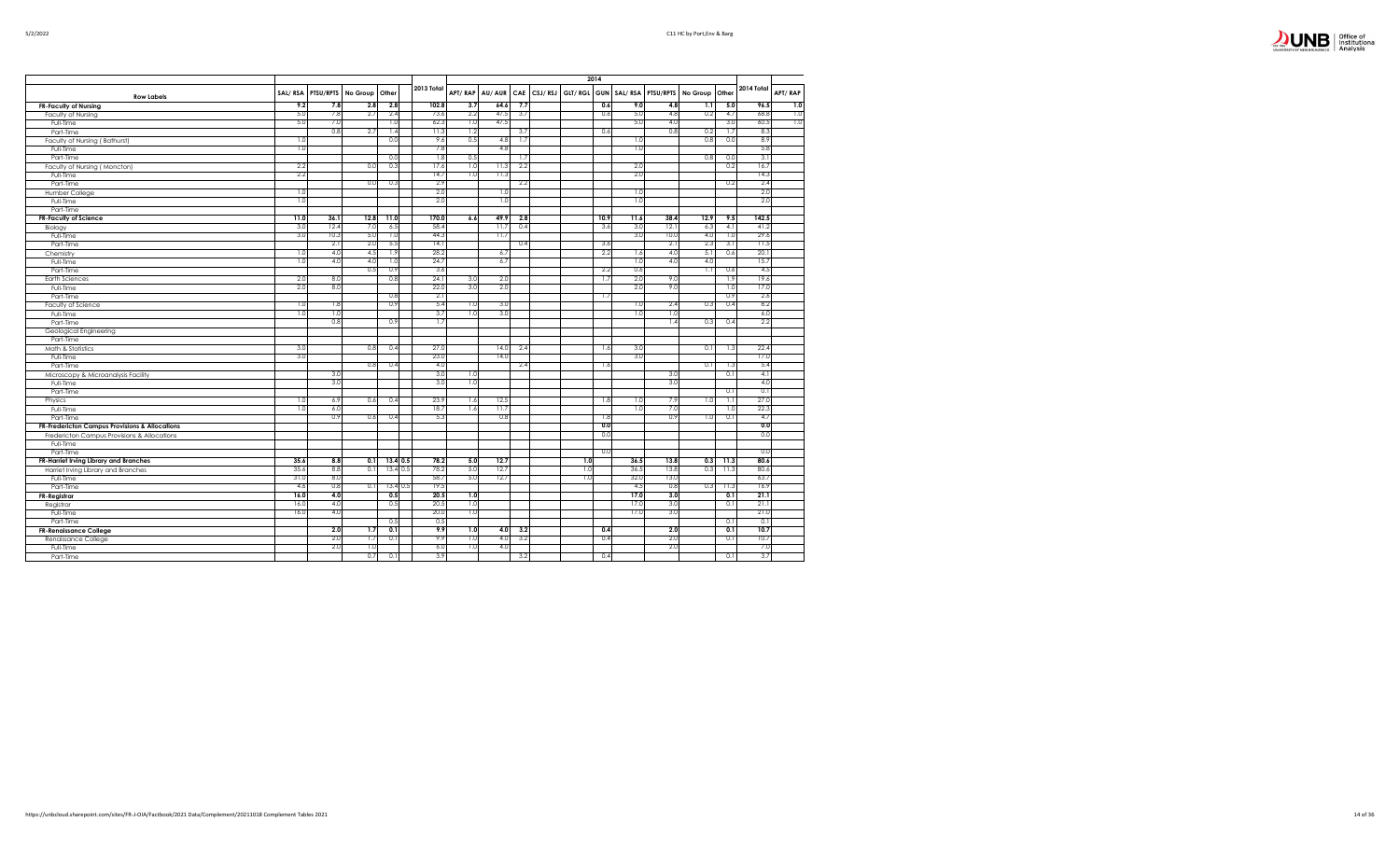| 5/2/202<br>יי |
|---------------|
|---------------|

|                                                |                | 2015                                                             |       |      |                     |                           |                                                                         | 2016 |          |       |                                        |            |                                                                         | 2017        |                |      |           |            |      |                            |
|------------------------------------------------|----------------|------------------------------------------------------------------|-------|------|---------------------|---------------------------|-------------------------------------------------------------------------|------|----------|-------|----------------------------------------|------------|-------------------------------------------------------------------------|-------------|----------------|------|-----------|------------|------|----------------------------|
| <b>Row Labels</b>                              |                | AU/ AUR CAE CSJ/RSJ GLT/RGL GUN SAL/RSA PTSU/RPTS No Group Other |       |      |                     | 2015 Total                | APT/RAP AU/AUR CAE CSJ/RSJ GLT/RGL GUN SAL/RSA PTSU/RPTS No Group Other |      |          |       |                                        | 2016 Total | APT/RAP AU/AUR CAE CSJ/RSJ GLT/RGL GUN SAL/RSA PTSU/RPTS No Group Other |             |                |      |           | 2017 Total |      | APT/RAP AU/AUR CAE CSJ/RSJ |
| <b>FR-Faculty of Nursing</b>                   | $52.8$ 5.5     | 0.6                                                              | 8.0   | 4.8  | $0.2$ 6.3           | 79.2<br>1.0               | $51.8$ 3.7                                                              | 0.4  | 8.0      | 4.8   | $0.3$ 6.4                              | 76.4       | $51.3$ 7.1                                                              | 0.7<br>7.5  | 5.2            |      | $0.6$ 7.0 | 79.3       |      | $48.3$ 5.3                 |
| Faculty of Nursing                             | $37.5$ 2.5     | 0.6                                                              | 4(    | 4.8  | 0.2<br>6.1          | 56.7                      | $36.0$ 1.                                                               | 0.4  | 4.5      | 4.8   | 6.1<br>0.3                             | 54.5       | 37.3<br>$-4.0$                                                          | 0.7         |                | 0.61 | 6.6       | 59.4       | 37.3 | 1.4                        |
| Full-Time                                      | 37.5           |                                                                  |       | 4(   | 4.0                 | 50.5                      | 36.0                                                                    |      |          | 4.0   | $\overline{4}$                         | 49.0       | 37.3                                                                    |             |                |      | 4.0       | 50.7       | 37.3 |                            |
| Part-Time                                      | - 2.5          | - 0.6                                                            |       | 0.8  | 2.1<br>0.2          | -6.2                      |                                                                         | 0.4  | 0.5      | 0.8   | 2.1<br>0.31                            | 5.5        | 4.0                                                                     | 0.7         |                | 0.61 | 2.6       | 8.7        |      | -1.4                       |
| Faculty of Nursing (Bathurst)                  | $2.8$ 1.0      |                                                                  |       |      |                     | -4.9                      | $2.8$ 0.                                                                |      |          |       |                                        | 4.0        | 0.2                                                                     |             |                |      |           | 0.2        |      |                            |
| Full-Time                                      | 2.8            |                                                                  | -1.0  |      |                     |                           | 2.8                                                                     |      |          |       |                                        | 3.8        |                                                                         |             |                |      |           |            |      |                            |
| Part-Time                                      |                |                                                                  |       |      |                     |                           |                                                                         |      |          |       |                                        | 0.2        | 0.2                                                                     |             |                |      |           | 0.2        |      |                            |
| Faculty of Nursing (Moncton)                   | $11.5$ 2.0     |                                                                  | - 2.0 |      | 0.2                 | 15.7                      | $12.5$ 2.2                                                              |      | -1.5     |       | 0.3                                    | 16.5       | 2.8<br>13.0                                                             |             |                |      | 0.4       | 17.8       |      | $10.0$ 3.9                 |
| Full-Time                                      | 11.5           |                                                                  | - 2.0 |      |                     | 13.5                      | 12.5                                                                    |      |          |       |                                        | 13.5       | 13.0                                                                    |             |                |      |           | 14.0       | 10.0 |                            |
| Part-Time                                      | - 2.0          |                                                                  |       |      | 0.2                 | -2.2                      | $-2.2$                                                                  |      | $\Omega$ |       |                                        | 3.0        | - 2.8                                                                   |             |                |      | 0.4       | 38         |      |                            |
| Humber College                                 | 1.0            |                                                                  | -1.0  |      |                     | -2.0                      | 0.5                                                                     |      | 1.0      |       |                                        | 1.5        | 1.0                                                                     | 1.0         |                |      |           | 2.0        | 1.0  |                            |
| Full-Time                                      | 1.0            |                                                                  |       |      |                     |                           | 0.5                                                                     |      |          |       |                                        | 1.5        | 0.5                                                                     |             |                |      |           |            | 0.5  |                            |
| Part-Time                                      |                |                                                                  |       |      |                     |                           |                                                                         |      |          |       |                                        |            | 0.5                                                                     |             |                |      |           | 0.5        | 0.5  |                            |
| FR-Faculty of Science                          | $83.7$ 2.2     | 9.7                                                              | 12.6  | 38.2 | $18.2$ 9.3 0.4      | 174.2<br>1.0 <sub>l</sub> | $81.2$ 2.8                                                              | 10.0 | 10.0     | 33.1  | $10.7$ 11.1                            | 160.0      | $84.7$ 3.1                                                              | 19.1<br>8.0 | 28.9           | 11.1 | 8.7       | 163.6      |      | 84.2 3.8                   |
| Biology                                        | 25.0 0.3       | 3.6                                                              | 3.0   | 13.5 | $4.1 \, 0.4$<br>8.3 | 58.2                      | $24.5$ 0.                                                               | 3.5  |          | 12.0  | 6.6<br>4.5                             | 54.6       | 26.0<br>$-1.3$                                                          | 7.1         |                | 4.4  | 4.0       | 54.8       | 26.8 |                            |
| Full-Time                                      | 25.0           |                                                                  |       | 12.0 | 4.9                 | 44.9                      | 24.5                                                                    |      |          | 12.0  | 2.9                                    | 42.4       | 26.0                                                                    |             |                | 2.9  | 1.0       | 41.9       | 26.8 |                            |
| Part-Time                                      | $\Omega$       | 3.6                                                              |       | 1.5  | 4.1 0.4<br>3.3      | 13.3                      | - 0                                                                     | 3.5  |          |       | 4.5<br>3.7                             | 12.2       |                                                                         | 7.          |                | 1.51 | 3.0       | 12.9       |      |                            |
| Chemistry                                      | 13.5           | 2.2                                                              | 2.6   | 4.0  | 4.6<br>0.8          | 27.6                      | 12.5                                                                    | 2.2  |          | 4.0   | 2.1<br>1.0                             | 22.8       | 14.2<br>0.3                                                             | 4.3         | -4.0           | 1.01 | 0.3       | 24.0       | 13.2 | - 0.5                      |
| Full-Time                                      | 13.5           |                                                                  | -2.0  | 4.0  | 4.0                 | 23.5                      | 12.5                                                                    |      |          | 4.0   | 1.0<br>1.0                             | 19.5       | 14.2                                                                    |             | $\overline{4}$ |      |           | 19.2       | 13.2 |                            |
| Part-Time                                      |                | 2.2                                                              | 0.6   |      | 0.6                 | $\sim$                    |                                                                         | 2.2  |          |       | 1.1<br>0.0                             |            |                                                                         | 4.3         |                |      | 0.3       | 4.9        |      |                            |
| <b>Earth Sciences</b>                          | 12.0           | - 15                                                             | 2.0   | 9.0  | 3.11<br>1.0         | 28.4                      | $11.0 \t 0.6$                                                           | 1.5  |          | 8.0   | 1.0<br>0.4                             | 24.4       | 12.0                                                                    | 2.1         | -6.2           |      | 0.2       | 22.4       | 11.0 | 0.6                        |
| Full-Time                                      | 12.0           |                                                                  | -2.0  |      | 3.0                 | 26.0                      | 11.01                                                                   |      |          | 8.0   |                                        | 22.0       | 12.0                                                                    |             |                |      |           | 19.0       | 11.0 |                            |
| Part-Time                                      |                | $\overline{1}$                                                   |       |      | 0.1                 | 2.4                       | 0.1                                                                     | 1.5  |          |       | 0.4                                    | 2.4        |                                                                         | $-2.1$      |                | 0.91 | 0.2       | 3.4        |      | 0.6                        |
| Faculty of Science                             | 1.71           |                                                                  |       |      | 0.71<br>0.1         | -5.3                      | 1.7                                                                     |      |          |       | $_{0.7}$<br>0.6                        | 5.8        | 1.01                                                                    |             |                | 0.71 | 0.7       | 5.1<br>3(  | 0.7  |                            |
| Full-Time                                      | 1.7            |                                                                  |       |      |                     |                           | 1.7                                                                     |      |          |       |                                        | 3.7        | 1.0                                                                     |             |                |      |           |            | 0.7  |                            |
| Part-Time                                      |                |                                                                  |       | 0.8  | 0.1<br>0.71         |                           |                                                                         |      |          | 0.8   | 0.6<br>$\Omega$                        | 2.11       |                                                                         |             |                | 0.   | 0.7       | 2.1        |      |                            |
| Geological Engineering                         |                |                                                                  |       |      |                     |                           |                                                                         |      |          |       |                                        |            |                                                                         | 0.1<br>0.1  |                |      |           | 0.1<br>0.1 |      |                            |
| Part-Time                                      | $18.0$ 1.8     | 1.6                                                              | -3.0  |      | 0.11<br>1.9         | 26.4                      | $19.0 - 1.$                                                             | 1.4  |          |       | 0.0 2.2                                | 27.1       | 19.0<br>1.2                                                             | 3.3         |                | 0.1  | 2.1       | 28.6       | 19.0 |                            |
| Math & Statistics<br>Full-Time                 | 18.0           |                                                                  |       |      |                     | 21.0                      | 19.0                                                                    |      |          |       |                                        | 22.0       | 19.01                                                                   |             |                |      |           | 22.0       | 19.0 |                            |
| Part-Time                                      | - 1.8          | -1.6                                                             |       |      | 01<br>- 1.9         | 5.4                       |                                                                         | 1.41 |          |       | 0.0 2.2                                | 5.1        | -1.2                                                                    | 3.3         |                | 0.1  | 2.1       | 6.6        |      | -1.4                       |
| Microscopy & Microanalysis Facility            |                |                                                                  |       | -3.  |                     | -3.0                      |                                                                         |      |          | - 2.0 |                                        | 2.0        |                                                                         |             |                |      |           | -2.0       |      |                            |
| Full-Time                                      |                |                                                                  |       | 3.0  |                     |                           |                                                                         |      |          | 2.0   |                                        | 2.0        |                                                                         |             |                |      |           | 2.0        |      |                            |
| Part-Time                                      |                |                                                                  |       |      |                     |                           |                                                                         |      |          |       |                                        |            |                                                                         |             |                |      |           |            |      |                            |
| Physics                                        | 13.5           |                                                                  |       | 6.9  | 1.51<br>1.4         | 25.4                      | $12.5 \t 0.2$                                                           | 1.5  |          | 5.3   | $\mathsf{T}.\mathsf{3}$<br>$L_{\rm J}$ | 23.3       | $12.5$ 0.3                                                              | 2.2         |                | 3.2  | 1.4       | 26.5       | 13.5 |                            |
| Full-Time                                      | 12.7           |                                                                  |       | 6.0  | 1.01                | 21.7                      | 11.7                                                                    |      |          | 4.0   |                                        | 18.7       | 11.7                                                                    |             |                |      |           | 19.7       | 12.7 |                            |
| Part-Time                                      | 0.8            | 1.0                                                              |       | 0.9  | 0.4<br>0.5          | 3.7                       | $0.8\quad 0.2$                                                          | 1.5  |          | 1.3   | 0.5<br>0.3                             | 4.6        | $0.8\qquad 0.3$                                                         | 2.2         | $\Omega$       | 2.2  | 0.4       | 6.8        | 0.8  |                            |
| FR-Fredericton Campus Provisions & Allocations |                |                                                                  |       |      |                     |                           |                                                                         |      |          |       |                                        |            |                                                                         |             |                |      |           |            |      |                            |
| Fredericton Campus Provisions & Allocations    |                |                                                                  |       |      |                     |                           |                                                                         |      |          |       |                                        |            |                                                                         |             |                |      |           |            |      |                            |
| Full-Time                                      |                |                                                                  |       |      |                     |                           |                                                                         |      |          |       |                                        |            |                                                                         |             |                |      |           |            |      |                            |
| Part-Time                                      |                |                                                                  |       |      |                     |                           |                                                                         |      |          |       |                                        |            |                                                                         |             |                |      |           |            |      |                            |
| FR-Harriet Irving Library and Branches         | 20.7           | 1.0                                                              | 36.8  | 14.8 | 10.4                | 83.7                      | 19.7                                                                    | 1.0  | 36.4     | 15.0  | $0.1$ 7.7                              | 79.8       | 19.7                                                                    | 1.0<br>33.5 | 13.0           | 0.0  | 8.4       | 75.6       | 19.7 |                            |
| Harriet Irving Library and Branches            | 20.7           |                                                                  | 36.8  | 14.8 | 10.4                | 83.                       | 19.7                                                                    | 1.0  | 36.4     | 15.0  | $0.1$ 7.7                              | 79.8       | 19.7                                                                    | 1.0<br>33.5 | -13            |      | 8.4       | 75.6       | 19.7 |                            |
| Full-Time                                      | 20.7           |                                                                  | 33.0  | 14.0 |                     | 68.                       | 19.7                                                                    |      | 32.9     | 15.0  |                                        | 68.6       | 19.7                                                                    | 1.0<br>29.9 | 13.            |      |           | 63.6       | 19.7 |                            |
| Part-Time                                      |                |                                                                  | -3.8  | 0.8  | 10.4                | -15.                      |                                                                         |      | -3.5     |       | $0.1$ 7.7                              | 11.2       |                                                                         |             |                |      | 8.4       | 12.0       |      |                            |
| FR-Registrar                                   |                |                                                                  | 18.2  | 3.0  | 0.1                 | 21.3                      |                                                                         |      | 16.0     | 2.0   | $0.1$ 0.0                              | 18.1       |                                                                         | 16.0        | 3(             | 1.1  | 0.1       | 20.2       |      |                            |
| Registrar                                      |                |                                                                  | 18.2  | 3.0  | 0.11                | 21.3                      |                                                                         |      | 16.0     | 2.0   | 0.1<br>0.0                             | 18.1       |                                                                         | 16.0        |                |      | 0.11      | 20.2       |      |                            |
| Full-Time                                      |                |                                                                  | 18.0  | 3.   |                     | 21.0                      |                                                                         |      | 16.0     | -2.0  |                                        | 18.0       |                                                                         |             |                |      |           | 20.0       |      |                            |
| Part-Time                                      |                |                                                                  | 0.2   |      | 0.1                 | $\overline{0}$            |                                                                         |      |          |       | 0.11                                   | 0.1        |                                                                         |             |                | 0.1  | 0.11      | 0.2        |      |                            |
| <b>FR-Renaissance College</b>                  | $4.0\,$ 2.6    | 0.0                                                              |       | 2.0  | 0.2<br>1.0          | 9.8                       | $4.0\ 2.9$                                                              |      |          | 2.0   | $0.6$ 0.0                              | 9.5        | $4.0$ 3.7                                                               |             | 2.1            | 2.0  |           | 11.7       |      | $5.0\quad 4.4$             |
| Renaissance College                            | $4.0\quad 2.6$ | 0.0                                                              |       | 2.0  | 0.2<br>1.01         | -9.8                      | $4.0\quad 2.9$                                                          |      |          | 2.0   | 0.0<br>0.6                             | 9.5        | $4.0\qquad 3.7$                                                         |             |                |      |           | 11.7       |      | $5.0\quad 4.4$             |
| Full-Time                                      | 4.0            |                                                                  |       | 2.0  |                     |                           | 4.0                                                                     |      |          | 2.0   |                                        | 6.0        | 4.0                                                                     |             |                | 2.   |           | - 8.0      | 5.0  |                            |
| Part-Time                                      | - 2.6          | 0.0                                                              |       |      | 0.2                 | -2.8                      | 2.5                                                                     |      |          |       | 0.6<br>0.0                             | 3.5        | 3.7                                                                     |             |                |      |           | -3.7       |      | 4.4                        |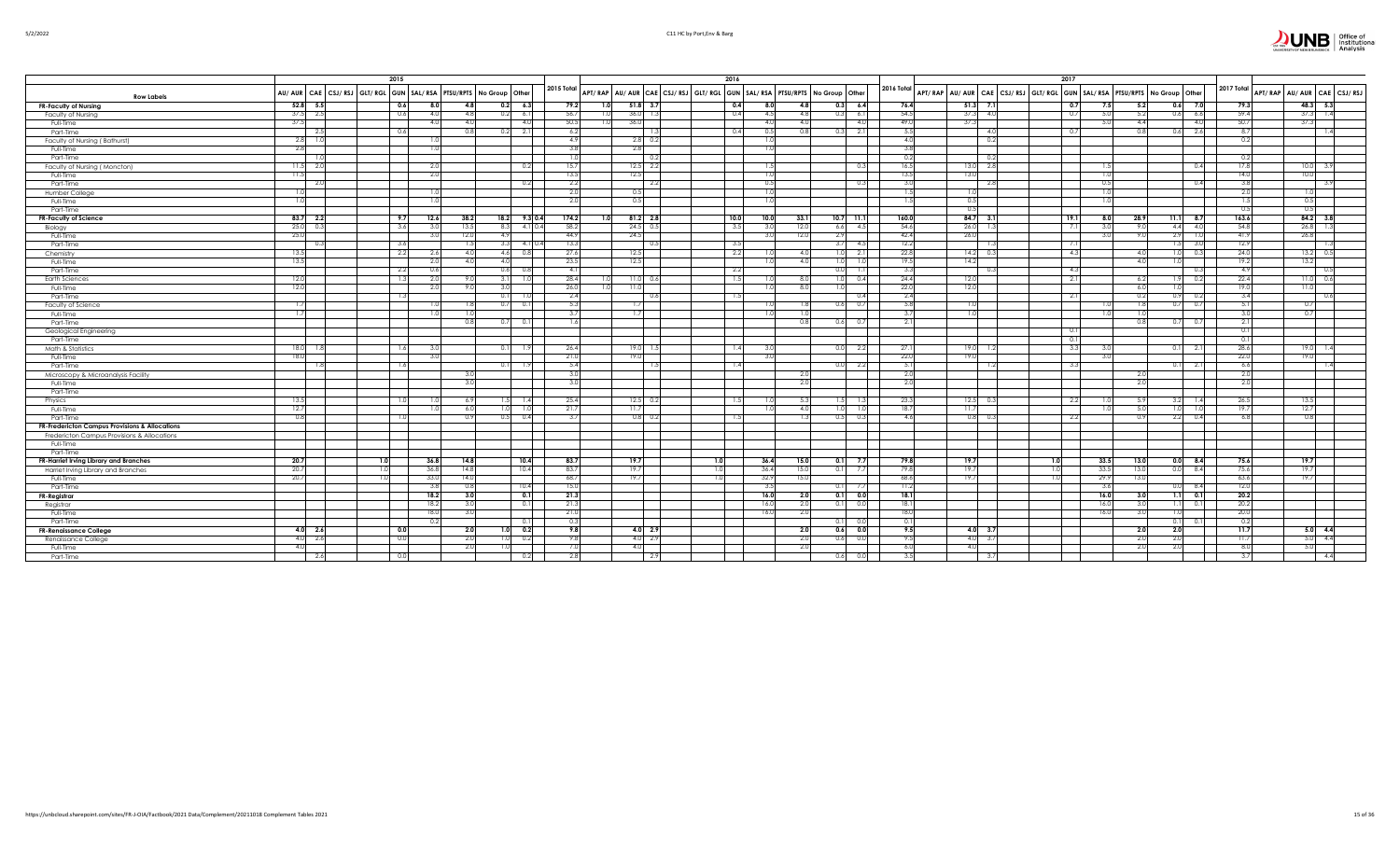| ıз                          | Office of<br>Institutional |
|-----------------------------|----------------------------|
| UNIVERSITY OF NEW BRUNSWICK | Analysis                   |

|                                                           |     | 2018       |                                                        |      |                 |      |             |      |                 |                | 2019       |                                                                         |                        |            |            |      |            |                  | 2021                                                                                      |            |                  |      |      |                 |            |
|-----------------------------------------------------------|-----|------------|--------------------------------------------------------|------|-----------------|------|-------------|------|-----------------|----------------|------------|-------------------------------------------------------------------------|------------------------|------------|------------|------|------------|------------------|-------------------------------------------------------------------------------------------|------------|------------------|------|------|-----------------|------------|
| <b>Row Labels</b>                                         |     |            | GLT/ RGL GUN   SAL/ RSA   PTSU/RPTS   No Group   Other |      |                 |      | 2018 Total  |      |                 |                |            | APT/RAP AU/AUR CAE CSJ/RSJ GLT/RGL GUN SAL/RSA PTSU/RPTS No Group Other |                        |            | 2019 Total |      |            |                  | APT/RAP   AU/AUR   CAE   CSJ/RSJ   GLT/RGL   GUN   SAL/RSA   PTSU/RPTS   No Group   Other |            |                  |      |      |                 | 2021 Total |
| <b>FR-Faculty of Nursing</b>                              |     | 0.7        | 6.8                                                    | 4.8  | 0.6             | 7.0  | 73.6        | 1.01 | 41.0            | 1.2            | 0.7        | 5.0<br>5.8                                                              | 3.0                    | 8.1        | 65.9       | 2.0  |            | $24.7$ 5.0       |                                                                                           | 0.8        | 2.0              | 7.8  |      | $2.1$ 9.0       | 53.4       |
| Faculty of Nursing                                        |     | 0.7        | 4.0                                                    | 4.8  | 0.6             | 6.5  | 55.5        | 1.0  | 29.5            | 1.2            | 0.7        | 2.0<br>5.8                                                              | 3.0                    | 7.7        | 50.9       | 2.0  | $24.2$ 5.0 |                  | 0.8                                                                                       |            | 2.0              | 7.8  | 2.1  | 9.0             | 52.9       |
| Full-Time                                                 |     |            | 4.0                                                    | 4.0  |                 | 5.0  | 50.3        | 1.0  | 29.5            |                |            | 2.0<br>5.0                                                              | 1.0                    | 4.0        | 42.5       | 2.0  | 24.2       |                  |                                                                                           |            | 2.0              | 7.0  |      | 6.0             | 41.2       |
| Part-Time                                                 |     | 0.7        |                                                        | 0.8  | 0.6             | 1.5  | 5.1         |      |                 | 1.2            | 0.7        | 0.8                                                                     | 2.1                    | 3.7        | 8.5        |      |            | -5.C             | 0.8                                                                                       |            |                  | 0.8  | 2.1  | 3.0             | 11.7       |
| Faculty of Nursing (Bathurst)                             |     |            |                                                        |      |                 |      |             |      |                 |                |            |                                                                         |                        |            |            |      |            |                  |                                                                                           |            |                  |      |      |                 |            |
| Full-Time                                                 |     |            |                                                        |      |                 |      |             |      |                 |                |            |                                                                         |                        |            |            |      |            |                  |                                                                                           |            |                  |      |      |                 |            |
| Part-Time                                                 |     |            |                                                        |      |                 |      |             |      |                 |                |            |                                                                         |                        |            |            |      |            |                  |                                                                                           |            |                  |      |      |                 |            |
| Faculty of Nursing (Moncton)                              |     |            | 1.8                                                    |      |                 | 0.5  | 16.2        |      | 11.0            |                |            | 2.0                                                                     |                        | 0.5        | 13.5       |      |            |                  |                                                                                           |            |                  |      |      |                 |            |
| Full-Time                                                 |     |            | 1.0                                                    |      |                 |      | 11.0        |      | 11.0            |                |            | 2.0                                                                     |                        |            | 13.0       |      |            |                  |                                                                                           |            |                  |      |      |                 |            |
| Part-Time                                                 |     |            | 0.8                                                    |      |                 | 0.5  | 5.2         |      |                 |                |            |                                                                         |                        | 0.5        | 0.5        |      |            |                  |                                                                                           |            |                  |      |      |                 |            |
| Humber College                                            |     |            | 1 <sub>0</sub>                                         |      |                 |      | 2.0         |      | 0.5             |                |            | 1.0                                                                     |                        |            | 1.5        |      | 0.5        |                  |                                                                                           |            |                  |      |      |                 | 0.5        |
| Full-Time                                                 |     |            | 1.0                                                    |      |                 |      | 1.5         |      | 0.5             |                |            | 1.0                                                                     |                        |            | 1.5        |      | 0.5        |                  |                                                                                           |            |                  |      |      |                 | 0.5        |
| Part-Time                                                 |     |            |                                                        |      |                 |      | 0.5         |      |                 |                |            |                                                                         |                        |            |            |      |            |                  |                                                                                           |            |                  |      |      |                 |            |
|                                                           |     | 9.3        | 9.4                                                    | 30.9 | 8.2             | 7.7  | 153.6       | 0.2  |                 | $82.7$ 2.1     | 10.1       | 8.8<br>32.5                                                             | 16.1                   | 12.3       | 164.9      | 8.4  | $84.8$ 3.2 |                  |                                                                                           | 9.0        | 7.0              | 31.8 |      | $10.2$ 5.2      | 159.6      |
| FR-Faculty of Science                                     |     | 2.8        | 3.4                                                    | 10.0 | 3.3             | 1.61 | 49.2        |      | 25.7            | 0.3            |            | 2.8<br>10.0                                                             | 11.4                   | 4.5        | 58.3       | 0.4  | 25.7       | 0.8              |                                                                                           | 3.4        | 1.8              | 11.0 | 7.1  | 1.7             | 51.9       |
| Biology                                                   |     |            | 2.8                                                    | 10.0 | 3.0             |      | 42.6        |      | 25.7            |                | 3.6        | 2.8<br>10.0                                                             | 8.0                    |            | 46.4       |      | 25.7       |                  |                                                                                           |            | 1.8              | 11.0 | 6.01 |                 | 44.5       |
| Full-Time                                                 |     |            | 0.6                                                    |      | 0.3             |      |             |      |                 |                |            | 0.0                                                                     |                        |            | 11.9       | 0.4  |            |                  |                                                                                           |            |                  |      | 1.1  |                 | 7.4        |
| Part-Time                                                 |     | 2.8<br>2.4 | 1.0                                                    | 4.0  | 1.0             | 1.6  | 6.7<br>22.5 |      | 16.0            | 0.3            | 3.6<br>1.9 | 1.0<br>4.8                                                              | 3.4<br>$\overline{11}$ | 4.5<br>1.9 | 26.8       |      | 16.0       | 0.8              |                                                                                           | 3.4<br>1.9 |                  | 4.8  | 0.5  | 1.7             | 24.8       |
| Chemistry                                                 |     |            |                                                        | 4.0  | 1.0             |      | 19.2        |      | 16.0            |                |            | 1.0<br>4.0                                                              | 1.0                    | 1.0        | 23.0       |      | 16.0       |                  |                                                                                           |            | 1.0<br>1.0       | 4.0  |      | 0.6             | 21.0       |
| Full-Time                                                 |     |            | 1.0                                                    |      |                 |      | 3.4         |      |                 |                |            | 0.8                                                                     |                        | 0.9        | 3.8        |      |            |                  |                                                                                           |            |                  | 0.8  |      |                 | 3.8        |
| Part-Time                                                 |     | 2.4        |                                                        |      |                 |      | 20.4        |      |                 |                | 1.9        |                                                                         | 0.1                    |            |            |      |            |                  |                                                                                           | 1.9        |                  |      | 0.5  | 0.6             | 20.0       |
| <b>Earth Sciences</b>                                     |     | 1.2        | -1.0                                                   | 5.2  | 0.8             | 0.5  |             | 0.2  | 8.7             | 0.6            | 1.6        | 5.0<br>1.0                                                              | 1.0                    | 0.1        | 18.2       | 1.0  | 10.0       |                  |                                                                                           | 1.2        | 1.2              | 5.0  | 1.3  | 0.2             |            |
| Full-Time                                                 |     |            |                                                        | 5.0  |                 |      | 17.0        |      | 8.              |                |            | 5.0<br>1.0                                                              | 1.0                    |            | 15.7       | 1.0  | 10.0       |                  |                                                                                           |            | 1.0              | 5.0  | 1.01 |                 | 18.0       |
| Part-Time                                                 |     | 1.2        |                                                        | 0.2  | 0.81            | 0.5  | 3.4         | 0.2  |                 | 0.6            | 1.6        |                                                                         |                        | 0.1        | 2.6        |      |            |                  |                                                                                           | 1.2        | 0.2              |      | 0.3  | 0.2             | 2.0        |
| Faculty of Science                                        |     |            | 1.0                                                    | 1.8  | 0.6             | 1.6  | 5.6         |      | 1.8             |                |            | 1.0<br>1.01                                                             |                        | 1.91       | 5.7        | 1.0  | 1.5        |                  |                                                                                           |            | 1.0              | 1.01 |      | 1.1             | - 5.6      |
| Full-Time                                                 |     |            | 1.0                                                    | 1.0  |                 |      | 2.7         |      | 1.8             |                |            | 1.0<br>1.0                                                              |                        |            | 3.8        | 1.0  | 1.5        |                  |                                                                                           |            | 1.0              | 1.0  |      |                 | 4.5        |
| Part-Time                                                 |     |            |                                                        | 0.8  | 0.6             | 1.6  | 3.0         |      |                 |                |            |                                                                         |                        | 1.91       | 1.9        |      |            |                  |                                                                                           |            |                  |      |      | 1.1             | 1.11       |
| Geological Engineering                                    |     |            |                                                        |      |                 |      |             |      |                 |                | 0.0        |                                                                         |                        |            | 0.0        |      |            |                  |                                                                                           |            |                  |      |      |                 |            |
| Part-Time                                                 |     |            |                                                        |      |                 |      |             |      |                 |                | 0.0        |                                                                         |                        |            | 0.0        |      |            |                  |                                                                                           |            |                  |      |      |                 |            |
| Math & Statistics                                         |     | 1.8        | 2.0                                                    |      | 0.0             | 2.5  | 26.7        |      | 18.0            | -1.0           | 1.6        | 2.0                                                                     | 0.1                    | 2.5        | 25.1       |      | 19.0       | -1.7             |                                                                                           | 1.3        | 1.0              |      | 0.2  | 1.2             | 24.4       |
| Full-Time                                                 |     |            | 2.0                                                    |      |                 |      | 21.0        |      | 18 <sub>c</sub> |                |            | 2.0                                                                     |                        |            | 20.0       |      | 19.0       |                  |                                                                                           |            | 1.0              |      |      |                 | 20.0       |
| Part-Time                                                 |     | 1.8        |                                                        |      | 0.01            | 2.5  | 5.7         |      |                 | 1.0            | 1.6        |                                                                         | 0.1                    | 2.5        | 5.1        |      |            | 15               |                                                                                           | 1.3        |                  |      | 0.2  | 1.2             | 4.4        |
| Microscopy & Microanalysis Facility                       |     |            |                                                        | 2.0  |                 |      | 2.0         |      |                 |                |            | 2.0                                                                     |                        |            | 2.0        | 1.0  |            |                  |                                                                                           |            |                  | 2.0  |      |                 | 3.0        |
| Full-Time                                                 |     |            |                                                        | 2.0  |                 |      | 2.0         |      |                 |                |            | 2.0                                                                     |                        |            | 2.0        | 1.0  |            |                  |                                                                                           |            |                  | 2.0  |      |                 | 3.0        |
| Part-Time                                                 |     |            |                                                        |      |                 |      |             |      |                 |                |            |                                                                         |                        |            |            |      |            |                  |                                                                                           |            |                  |      |      |                 |            |
| Physics                                                   |     | -1.1       |                                                        | -7.9 | 2.5             |      | 27.1        |      | 12.5            | 0.2            | 1.4        | 9.7<br>1.0                                                              | 2.6                    | 1.5        | 28.8       | 5.0  |            | $12.7\qquad 0.7$ |                                                                                           | 1.1        | -1.0             | 8.0  | 1.0  | 0.4             | 29.8       |
| Full-Time                                                 |     |            | 1.0                                                    | 7.0  | 2.0             |      | 22.7        |      | 11.7            |                |            | 1.0<br>8.8                                                              | 2.0                    |            | 23.5       | 5.0  | 12.7       |                  |                                                                                           |            | 1.0              | 8.0  | 1.01 |                 | 27.7       |
| Part-Time                                                 |     | 1.1        |                                                        | 0.9  | 0.5             |      | 4.4         |      |                 | $0.8\ 0.2$     | 1.4        | 0.9                                                                     | 0.6                    | 1.5        | 5.3        |      |            | 0.7              |                                                                                           | 1.11       |                  |      |      | 0.4             | 2.2        |
| <b>FR-Fredericton Campus Provisions &amp; Allocations</b> |     |            |                                                        |      |                 |      |             |      |                 |                |            |                                                                         |                        |            |            |      |            |                  |                                                                                           |            |                  |      |      |                 |            |
| Fredericton Campus Provisions & Allocations               |     |            |                                                        |      |                 |      |             |      |                 |                |            |                                                                         |                        |            |            |      |            |                  |                                                                                           |            |                  |      |      |                 |            |
| Full-Time                                                 |     |            |                                                        |      |                 |      |             |      |                 |                |            |                                                                         |                        |            |            |      |            |                  |                                                                                           |            |                  |      |      |                 |            |
| Part-Time                                                 |     |            |                                                        |      |                 |      |             |      |                 |                |            |                                                                         |                        |            |            |      |            |                  |                                                                                           |            |                  |      |      |                 |            |
| FR-Harriet Irving Library and Branches                    | 1.0 |            | 31.8                                                   | 13.0 | 0.3             | 9.2  | 75.0        |      | 18.7            |                | 1.0        | 31.5<br>13.0                                                            | 0.1                    | 7.5        | 71.7       | 3.8  | 18.7       |                  | 1.0                                                                                       |            | 24.8             | 14.0 | 0.1  | 4.4             | 66.8       |
| Harriet Irving Library and Branches                       | 1.0 |            | 31.8                                                   | 13.0 | 0.3             |      | 75.0        |      | 18.7            |                |            | 31.5<br>13.0                                                            | 0.1                    | 7.5        | 71.7       | 3.8  | 18.7       |                  | 1.0                                                                                       |            | 24.8             | 14.0 | 0.1  | 4.4             | 66.8       |
| Full-Time                                                 | 1.0 |            | 27.9                                                   | 13.0 |                 |      | 61.6        |      | 18.7            |                |            | 27.9<br>13.0                                                            |                        |            | 60.6       | 3.0  | 18.7       |                  | 1.0                                                                                       |            | 23.0             | 14.0 |      |                 | 59.7       |
| Part-Time                                                 |     |            | 3.9                                                    |      | 0.3             | 9.2  | 13.4        |      |                 |                |            | 3.6                                                                     | 0.1                    | 7.5        | 11.2       | 0.8  |            |                  |                                                                                           |            | $\overline{1.8}$ |      | 0.1  | 4.4             | 7.1        |
| FR-Registrar                                              |     |            | 16.4                                                   | 3.0  | $\overline{11}$ |      | 20.5        |      |                 |                |            | 17.7<br>3.0                                                             | 0.0                    | 0.2        | 20.9       | 1.0  |            |                  |                                                                                           |            | 14.5             | 3.0  | 0.0  |                 | 18.6       |
| Registrar                                                 |     |            | 16.4                                                   | 3.0  |                 |      | 20.5        |      |                 |                |            | 3.0<br>17.7                                                             | 0.0                    | 0.2        | 20.9       | 1.0  |            |                  |                                                                                           |            | 14.5             | 3.0  | 0.0  |                 | 18.6       |
| Full-Time                                                 |     |            | 16.0                                                   | 3.0  | 1.0             |      | 20.0        |      |                 |                |            | 17.0<br>3.0                                                             |                        |            | 20.0       | 1.01 |            |                  |                                                                                           |            | 14.0             | 3.0  |      |                 | 18.0       |
| Part-Time                                                 |     |            | 0.4                                                    |      | $_{0.1}$        |      | 0.5         |      |                 |                |            | 0.7                                                                     | 0.01                   | 0.2        | 0.9        |      |            |                  |                                                                                           |            | 0.5              |      | 0.01 |                 | 0.6        |
| <b>FR-Renaissance College</b>                             |     |            |                                                        | 1.0  | 2.0             |      | 12.4        |      |                 | $3.0\quad 3.2$ |            | 2.0                                                                     | 0.7                    | 0.0        | 8.9        | 1.0  |            | $4.0\qquad 3.0$  |                                                                                           |            |                  | 2.0  |      | $1.0\qquad 0.1$ | 11.1       |
| Renaissance College                                       |     |            |                                                        | 1.0  | 2.0             |      | 12.4        |      | 3.0             | 3.2            |            | 2.0                                                                     | 0.7                    | 0.0        | 8.9        | 1.0  |            | $4.0\quad 3.0$   |                                                                                           |            |                  | 2.0  | 1.0  | 0.1             | 11.1       |
| Full-Time                                                 |     |            |                                                        | 1.0  | 2.0             |      | 8.0         |      | 3.0             |                |            | 2.0                                                                     |                        |            | 5.0        | 1.0  | 4.0        |                  |                                                                                           |            |                  | 2.0  | 1.0  |                 | 8.0        |
| Part-Time                                                 |     |            |                                                        |      |                 |      | 4.4         |      |                 | 3.2            |            |                                                                         | 0.7                    | 0.0        | 3.9        |      |            |                  |                                                                                           |            |                  |      |      | 0.1             | 3.1        |
|                                                           |     |            |                                                        |      |                 |      |             |      |                 |                |            |                                                                         |                        |            |            |      |            |                  |                                                                                           |            |                  |      |      |                 |            |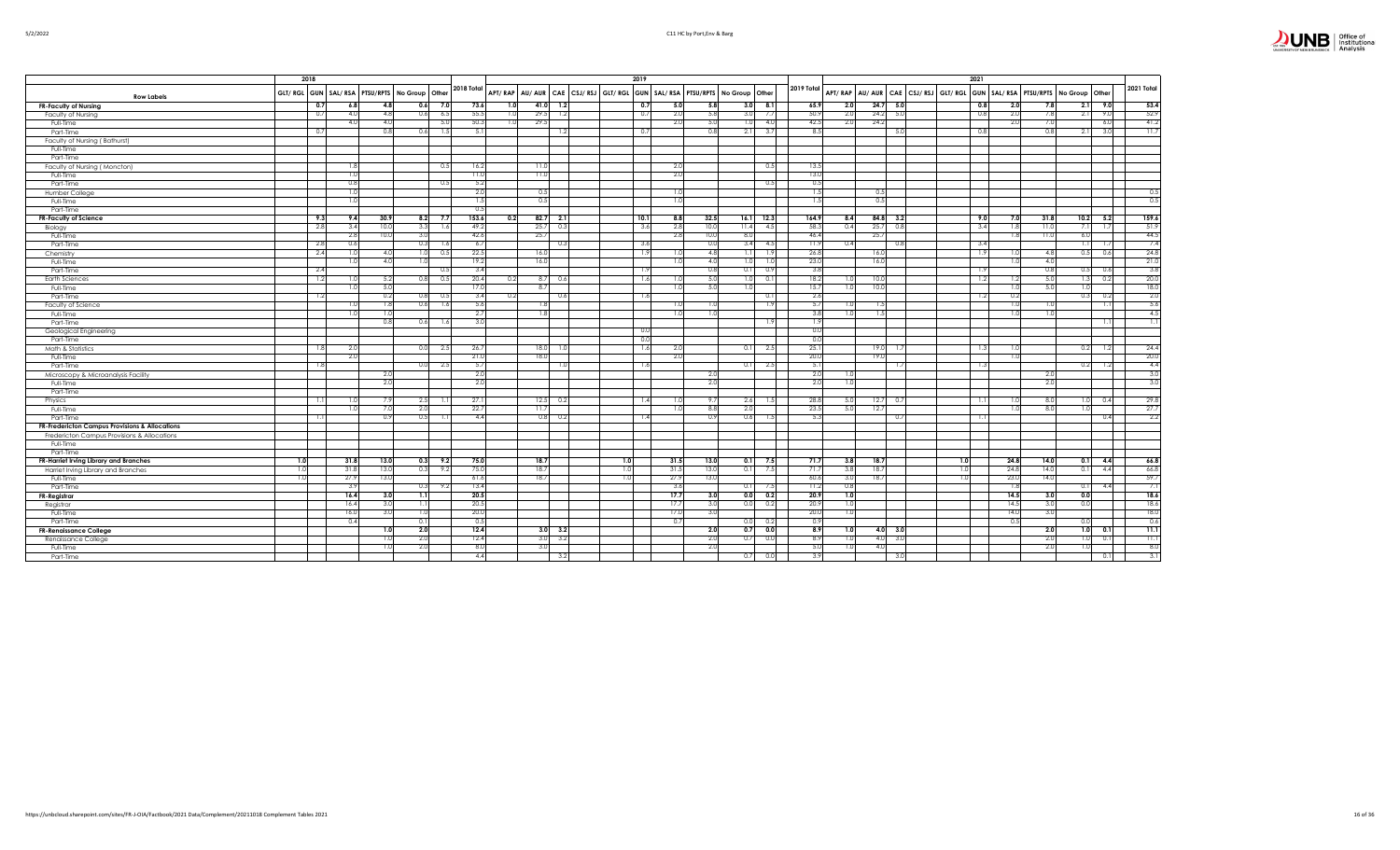

|  | 5/2/2022 |  |
|--|----------|--|
|  |          |  |

|                                                      |                                                                    | 2011 |      |            |            |            |                |     | 2020                                                                                                                                                                                                                                                                                                                                                                                                                                                |            |            |                 |                  |     |                                                                                | 2012 |      |            |     |                      |            |      | 2013                                   |
|------------------------------------------------------|--------------------------------------------------------------------|------|------|------------|------------|------------|----------------|-----|-----------------------------------------------------------------------------------------------------------------------------------------------------------------------------------------------------------------------------------------------------------------------------------------------------------------------------------------------------------------------------------------------------------------------------------------------------|------------|------------|-----------------|------------------|-----|--------------------------------------------------------------------------------|------|------|------------|-----|----------------------|------------|------|----------------------------------------|
| <b>Row Labels</b>                                    | APT/ RAP AU/ AUR CAE CSJ/ RSJ GLT/ RGL GUN SAL/ RSA No Group Other |      |      |            |            |            |                |     | $\sqrt{2011 \text{ Total}}\ \text{APT/ RAP} \ \text{AU/ AUR} \ \text{CAE} \ \text{CSJ/ RSI} \ \text{GI/ RGL} \ \text{GUN} \ \text{SAL/ RSA} \ \text{PTSU/ RPTS} \ \text{No Group} \ \text{Other} \ \text{Othe} \ \text{Othe} \ \text{Othe} \ \text{Othe} \ \text{Othe} \ \text{Othe} \ \text{Othe} \ \text{Othe} \ \text{Othe} \ \text{Othe} \ \text{Othe} \ \text{Othe} \ \text{Othe} \ \text{Othe} \ \text{Othe} \ \text{Othe} \ \text{Othe} \ \$ |            |            |                 | 2020 Total       |     | APT/RAP   AU/ AUR   CAE   CSJ/RSJ   GLT/RGL   GUN   SAL/RSA   No Group   Other |      |      |            |     |                      | 2012 Total |      | APT/RAP AU/AUR CAE CSJ/RSJ GLT/RGL GUN |
| <b>FR-Student Services</b>                           | 1.0                                                                | 18.9 | 21.1 |            | $3.6$ 24.4 | 69.0       | 13.8           |     | 6.3                                                                                                                                                                                                                                                                                                                                                                                                                                                 | 12.4       | 33.3       | $1.6$ 18.0      | 85.4             | 9.2 |                                                                                | 18.0 |      | 23.7       |     | $4.4\quad 20.6$      | 75.9       | 0.1  | 17.0                                   |
| Academic Success                                     |                                                                    |      |      | 1.0        | 0.3<br>0.4 | 1.7        | 2.0            |     |                                                                                                                                                                                                                                                                                                                                                                                                                                                     |            | 2.0        | $0.6$ 0.1       | 4.7              | 2.0 |                                                                                |      |      | 1.0        |     | $0.3\qquad 0.4$      | 3.7        | 0.1  |                                        |
| Full-Time                                            |                                                                    |      |      | 1.0        |            | 1.0        | 2.0            |     |                                                                                                                                                                                                                                                                                                                                                                                                                                                     |            | 2.0        |                 | 4.0              | 2.0 |                                                                                |      |      |            |     |                      | 3.0        |      |                                        |
| Part-Time                                            |                                                                    |      |      |            | $0.3$ 0.4  | 0.7        |                |     |                                                                                                                                                                                                                                                                                                                                                                                                                                                     |            |            | $0.6$ 0.1       | 0.7              | 0.0 |                                                                                |      |      |            |     | $0.3\qquad 0.4$      | 0.7        | -0.1 |                                        |
| Bookstore                                            |                                                                    | 2.0  |      | 9.1        |            | 11.1       |                |     |                                                                                                                                                                                                                                                                                                                                                                                                                                                     | 2.0        |            |                 | 2.0              |     |                                                                                | 2.0  |      | 9.1        |     |                      | 11.1       |      | 2.0                                    |
| Full-Time                                            |                                                                    | 2.0  |      | 8.0        |            | 10.0       |                |     |                                                                                                                                                                                                                                                                                                                                                                                                                                                     | 2.0        |            |                 | 2.0              |     |                                                                                | 2.0  |      | 8.0        |     |                      | 10.0       |      | 2.0                                    |
| Part-Time                                            |                                                                    |      |      | 1.1        |            | 1.1        |                |     |                                                                                                                                                                                                                                                                                                                                                                                                                                                     |            |            |                 |                  |     |                                                                                |      |      | - 1.1      |     |                      | 1.1        |      |                                        |
| Career Development and Employment Centre             |                                                                    |      |      | 1.0<br>1.0 | 4.5        | 5.5<br>1.0 | 1.0            |     |                                                                                                                                                                                                                                                                                                                                                                                                                                                     | 1.0<br>1.0 | 3.0<br>3.0 | $0.0$ 8.5       | 13.6<br>5.0      |     |                                                                                |      |      | 2.0<br>2.0 |     |                      | 3.9<br>2.0 |      |                                        |
| Full-Time                                            |                                                                    |      |      |            | -4.5       | 4.5        |                |     |                                                                                                                                                                                                                                                                                                                                                                                                                                                     | 0.0        |            | $-8.5$<br>0.0   | 8.6              |     |                                                                                |      |      |            |     |                      | 1.9        |      |                                        |
| Part-Time                                            | 0.0                                                                |      |      |            | 0.6<br>3.1 | 3.7        |                |     |                                                                                                                                                                                                                                                                                                                                                                                                                                                     |            | 6.0        | 1.2             | 8.2              |     |                                                                                |      |      |            |     | 1.6                  | 2.6        |      |                                        |
| Conference Services<br>Full-Time                     |                                                                    |      |      |            |            |            | $\mathbf{1}$   |     |                                                                                                                                                                                                                                                                                                                                                                                                                                                     |            | 6.0        |                 | 7.0              |     |                                                                                |      |      | 1.0        |     |                      | 1.0        |      |                                        |
| Part-Time                                            | 0.0                                                                |      |      |            | $0.6$ 3.1  | 3.7        |                |     |                                                                                                                                                                                                                                                                                                                                                                                                                                                     |            |            | 1.2             | 1.2              |     |                                                                                |      |      |            |     | -1.6                 | 1.6        |      |                                        |
| Counselling Services                                 | 0.6                                                                |      |      | 1.0        |            | 1.6        |                |     |                                                                                                                                                                                                                                                                                                                                                                                                                                                     | 1.01       | 8.0        | 0.0             | 9.0              |     |                                                                                |      |      | 1.6        |     | 0.1<br>0.4           | 3.0        |      |                                        |
| Full-Time                                            |                                                                    |      |      | 1.0        |            | 1.0        |                |     |                                                                                                                                                                                                                                                                                                                                                                                                                                                     | 1.0        | 8.0        |                 | 9.0              | 1.0 |                                                                                |      |      |            |     |                      | 2.0        |      |                                        |
| Part-Time                                            | 0.6                                                                |      |      |            |            | 0.6        |                |     |                                                                                                                                                                                                                                                                                                                                                                                                                                                     |            |            | 0.0             | 0.0              |     |                                                                                |      |      | 0.6        |     | 0.4                  | 1.0        |      |                                        |
| Finance & Operations                                 |                                                                    | 2.0  |      | 1.0        | 4.6<br>1.7 | 9.3        |                |     |                                                                                                                                                                                                                                                                                                                                                                                                                                                     | 1.0        |            |                 | 3.0              | 2.0 |                                                                                | 2.0  |      |            |     | 2.0<br>- 4.9         | 11.9       |      |                                        |
| Full-Time                                            |                                                                    | 2.0  |      | 1.0        |            | 3.0        | -1.0           |     |                                                                                                                                                                                                                                                                                                                                                                                                                                                     | 1.0        | 1.01       |                 | 3.0              | 2.0 |                                                                                | 2.0  |      | -1.0       |     |                      | 5.0        |      |                                        |
| Part-Time                                            |                                                                    |      |      |            | $1.7$ 4.6  | 6.3        |                |     |                                                                                                                                                                                                                                                                                                                                                                                                                                                     |            |            |                 |                  |     |                                                                                |      |      |            |     | $2.0\frac{4.9}{4.9}$ | 6.9        |      |                                        |
| <b>Financial Aid</b>                                 |                                                                    |      |      | 1.0        | 0.4        | 1.4        |                |     |                                                                                                                                                                                                                                                                                                                                                                                                                                                     | 1.0        |            | 0.1             | 2.1              |     |                                                                                |      |      | 1.0        |     | 0.3                  | 1.3        |      |                                        |
| Full-Time                                            |                                                                    |      |      | 1.0        |            | 1.0        |                |     |                                                                                                                                                                                                                                                                                                                                                                                                                                                     | 1.0        |            |                 | 2.0              |     |                                                                                |      |      |            |     |                      | 1.0        |      |                                        |
| Part-Time                                            |                                                                    |      |      |            | 0.4        | 0.4        |                |     |                                                                                                                                                                                                                                                                                                                                                                                                                                                     |            |            | 0.1             | 0.1              |     |                                                                                |      |      |            |     |                      | 0.3        |      |                                        |
| International Student Advisor                        |                                                                    |      |      | 1.0        | 0.1        | 1.1        |                |     |                                                                                                                                                                                                                                                                                                                                                                                                                                                     |            | 2.0        | 0.3             | 3.3              | 1.0 |                                                                                |      |      | 1.0        |     | 0.1                  | 2.1        |      |                                        |
| Full-Time                                            |                                                                    |      |      | 1.0        |            | 1.0        |                |     |                                                                                                                                                                                                                                                                                                                                                                                                                                                     |            | 2.0        |                 | 3(               | 1.0 |                                                                                |      |      |            |     |                      | 2.0        |      |                                        |
| Part-Time                                            |                                                                    |      |      |            | 0.1        | 0.1        |                |     |                                                                                                                                                                                                                                                                                                                                                                                                                                                     |            |            | 0.3             | 0.3              |     |                                                                                |      |      |            |     | -0.                  | 0.1        |      |                                        |
| Residence                                            |                                                                    | 1.0  |      | 2.0        | 1.0        | 4.0        |                |     | 1.3                                                                                                                                                                                                                                                                                                                                                                                                                                                 | 2.0        | 3.0        | 0.1             | 8.5              |     |                                                                                |      | 1.OI | -2.0       |     | 0.1<br>15            | 5.5        |      |                                        |
| Full-Time                                            |                                                                    | 1.0  |      | 2.0        |            | 3.0        | 2.0            |     | 1.0                                                                                                                                                                                                                                                                                                                                                                                                                                                 | 2.0        | 3.0        |                 | 8.0              | 1.0 |                                                                                | 1.0  |      | 2.0        |     |                      | 4.0        |      |                                        |
| Part-Time                                            |                                                                    |      |      |            | 1.0        | 1.0        |                |     | 0.3                                                                                                                                                                                                                                                                                                                                                                                                                                                 |            |            | 0.1             | 0.5              |     |                                                                                |      |      |            | 0.1 |                      | 1.5        |      |                                        |
| <b>Residence Facilities</b>                          |                                                                    | 13.9 |      |            | $0.7$ 1.5  | 16.1       | 0.8            |     | 4.0                                                                                                                                                                                                                                                                                                                                                                                                                                                 |            |            | 0.2             | 5.0              |     |                                                                                | 13.0 |      |            |     | $1.0\qquad 0.5$      | 14.4       |      | 14.0                                   |
| Full-Time                                            |                                                                    | 13.9 |      |            |            | 13.9       | 0.8            |     | 4.0                                                                                                                                                                                                                                                                                                                                                                                                                                                 |            |            |                 | 4.8              |     |                                                                                | 13.0 |      |            |     |                      | 13.0       |      | 14.0                                   |
| Part-Time                                            |                                                                    |      |      |            | 0.7<br>1.5 | 2.3        |                |     |                                                                                                                                                                                                                                                                                                                                                                                                                                                     |            |            | 0.2             | 0.2              |     |                                                                                |      |      |            |     | $1.0 \ 0.5$          | 4          |      |                                        |
| Student Accessibility Centre                         |                                                                    |      |      | 1.0        | 0.3<br>0.9 | 2.2        | -1.0           |     |                                                                                                                                                                                                                                                                                                                                                                                                                                                     | 1.01       | 3.0        | 0.5             | 5.5<br>5.0       |     |                                                                                |      |      |            |     | 0.4<br>0.4           | 1.8        |      |                                        |
| Full-Time<br>Part-Time                               |                                                                    |      |      | 1.0        | 0.3<br>0.9 | 1.0<br>1.2 |                |     |                                                                                                                                                                                                                                                                                                                                                                                                                                                     | 1.0        | 3.0        | 0.5             | 0.5              |     |                                                                                |      |      | 1.0        |     | 0.4<br>0.4           | 1.0<br>0.8 |      |                                        |
|                                                      | 0.4                                                                |      |      | 2.0        | 0.0<br>3.5 | 6.0        |                |     |                                                                                                                                                                                                                                                                                                                                                                                                                                                     | 2.4        | 0.6        | 0.0<br>- 5.9    | 10.0             |     |                                                                                |      |      | -2.0       |     | 0.2<br>-4.5          | 7.9        |      |                                        |
| Student Health Centre<br>Full-Time                   |                                                                    |      |      | 2.0        | 2.0        | 4.0        |                |     |                                                                                                                                                                                                                                                                                                                                                                                                                                                     | 1.0        |            | 2.8             | 4.8              | 1.Z |                                                                                |      |      | -2.0       |     | -3.0                 | 5.0        |      |                                        |
| Part-Time                                            | 0.4                                                                |      |      |            | 1.5<br>0.0 | 2.0        |                |     |                                                                                                                                                                                                                                                                                                                                                                                                                                                     | 1.4        | 0.6        | $0.0$ 3.1       | 5.2              |     | 1.2                                                                            |      |      |            |     | 0.2<br>- 1.5         | 2.9        |      |                                        |
| Student Life                                         |                                                                    |      |      |            |            |            |                |     |                                                                                                                                                                                                                                                                                                                                                                                                                                                     |            | 0.7        |                 | 0.7              |     |                                                                                |      |      |            |     |                      |            |      |                                        |
| Full-Time                                            |                                                                    |      |      |            |            |            |                |     |                                                                                                                                                                                                                                                                                                                                                                                                                                                     |            |            |                 |                  |     |                                                                                |      |      |            |     |                      |            |      |                                        |
| Part-Time                                            |                                                                    |      |      |            |            |            |                |     |                                                                                                                                                                                                                                                                                                                                                                                                                                                     |            | 0.7        |                 | 0.7              |     |                                                                                |      |      |            |     |                      |            |      |                                        |
| Student Services - Fredericton                       |                                                                    |      |      |            |            |            | 2.0            |     |                                                                                                                                                                                                                                                                                                                                                                                                                                                     | 1.0        | 1.0        | 0.1             | 4.1              |     |                                                                                |      |      |            |     |                      |            |      |                                        |
| Full-Time                                            |                                                                    |      |      |            |            |            | 2.0            |     |                                                                                                                                                                                                                                                                                                                                                                                                                                                     | 1.0        | 1.0        |                 | 4(               |     |                                                                                |      |      |            |     |                      |            |      |                                        |
| Part-Time                                            |                                                                    |      |      |            |            |            |                |     |                                                                                                                                                                                                                                                                                                                                                                                                                                                     |            |            | 0.1             | 0.1              |     |                                                                                |      |      |            |     |                      |            |      |                                        |
| Student Union Building                               |                                                                    |      |      |            | 3.9        | 3.9        |                |     | 1.0                                                                                                                                                                                                                                                                                                                                                                                                                                                 |            | 1.0        | 0.2<br>1.3      | 3.5              |     |                                                                                |      |      |            |     | 4.2                  | 4.2        |      |                                        |
| Full-Time                                            |                                                                    |      |      |            |            |            |                |     | 1.0                                                                                                                                                                                                                                                                                                                                                                                                                                                 |            | 1.0        |                 | 2.0              |     |                                                                                |      |      |            |     |                      |            |      |                                        |
| Part-Time                                            |                                                                    |      |      |            | 3.9        | 3.9        |                |     |                                                                                                                                                                                                                                                                                                                                                                                                                                                     |            |            | 0.2<br>- 1.3    | 1.5              |     |                                                                                |      |      |            |     | 4.2                  | 4.2        |      |                                        |
| Wu Center                                            |                                                                    |      |      | 1.0        | 0.5        | 1.5        |                |     |                                                                                                                                                                                                                                                                                                                                                                                                                                                     |            | 2.0        | 0.2<br>0.1      | 2.3              |     |                                                                                |      |      |            |     | 0.4                  | 2.4        |      |                                        |
| Full-Time                                            |                                                                    |      |      | 1.0        |            | 1.0        |                |     |                                                                                                                                                                                                                                                                                                                                                                                                                                                     |            | 2.0        |                 | 2.0              | 1.0 |                                                                                |      |      | 1.0        |     |                      | 2.0        |      |                                        |
| Part-Time                                            |                                                                    |      |      |            | 0.5        | 0.5        |                |     |                                                                                                                                                                                                                                                                                                                                                                                                                                                     |            |            | 0.2<br>$\Omega$ | $\overline{0}$ . |     |                                                                                |      |      |            |     |                      | 0.4        |      |                                        |
| <b>FR-Vice-President Academic</b>                    | 0.4                                                                |      |      |            | 7.1        | 1.5        | 6.0            | 2.7 |                                                                                                                                                                                                                                                                                                                                                                                                                                                     |            | 3.0        | 0.9<br>7.0      | 13.5             |     | 1.0 <sub>1</sub><br>1.0                                                        |      |      |            | 0.1 | הר                   | 3.1        |      | 1.0 <sub>1</sub>                       |
| Assistant Vice-President Academic (Partnership       |                                                                    |      |      |            |            |            | 1 <sub>0</sub> | 1.7 |                                                                                                                                                                                                                                                                                                                                                                                                                                                     |            |            |                 | 2.7              |     | 1.0                                                                            |      |      |            |     |                      | 1.0        |      | 1.0                                    |
| Full-Time                                            |                                                                    |      |      |            |            |            | 1 <sup>c</sup> | 1.7 |                                                                                                                                                                                                                                                                                                                                                                                                                                                     |            |            |                 | 2.7              |     | 1.0                                                                            |      |      |            |     |                      | 1.0        |      | 1.0                                    |
| Part-Time                                            |                                                                    |      |      |            |            |            |                |     |                                                                                                                                                                                                                                                                                                                                                                                                                                                     |            |            |                 |                  |     |                                                                                |      |      |            |     |                      |            |      |                                        |
| Assoc Vice President Academic (Learning Environment) |                                                                    |      |      |            | 0.1        | 0.1        |                |     | 1.0                                                                                                                                                                                                                                                                                                                                                                                                                                                 |            | 1.0        | 0.0             | 2.0              |     |                                                                                |      |      |            |     | - 0.1                | 0.11       |      |                                        |
| Full-Time                                            |                                                                    |      |      |            | 0.11       | 0.1        |                |     | 1.0                                                                                                                                                                                                                                                                                                                                                                                                                                                 |            | 1.0        | 0.0             | 2.0<br>0.0       |     |                                                                                |      |      |            |     | - 0.1                | 0.1        |      |                                        |
| Part-Time                                            |                                                                    |      |      |            |            |            |                |     |                                                                                                                                                                                                                                                                                                                                                                                                                                                     |            | 2.0        |                 | 3.7              |     |                                                                                |      |      |            |     |                      |            |      |                                        |
| Global Learning & Engagement<br>Full-Time            |                                                                    |      |      |            |            |            | 1 <sup>c</sup> |     |                                                                                                                                                                                                                                                                                                                                                                                                                                                     |            | 2.0        | 0.71            | 3(               |     |                                                                                |      |      |            |     |                      |            |      |                                        |
| Part-Time                                            |                                                                    |      |      |            |            |            |                |     |                                                                                                                                                                                                                                                                                                                                                                                                                                                     |            |            | 0.7             | 0.7              |     |                                                                                |      |      |            |     |                      |            |      |                                        |
| Vice-President Academic                              | 0.4                                                                |      |      |            | 1.0        |            | $\Delta$       |     |                                                                                                                                                                                                                                                                                                                                                                                                                                                     |            |            | 0.11            | $-5.1$           |     |                                                                                |      |      |            | 0.1 |                      | 2.1        |      |                                        |
| Full-Time                                            |                                                                    |      |      |            | 1.0        | 1.0        | 4.0            |     |                                                                                                                                                                                                                                                                                                                                                                                                                                                     |            |            | -1.0            | 5.0              | 1.0 |                                                                                |      |      |            |     |                      | 2.0        |      |                                        |
| Part-Time                                            | 0.4                                                                |      |      |            |            | 0.4        |                |     |                                                                                                                                                                                                                                                                                                                                                                                                                                                     |            |            |                 | 0.1              |     |                                                                                |      |      |            |     |                      | 0.11       |      |                                        |
|                                                      |                                                                    |      |      |            |            |            |                |     |                                                                                                                                                                                                                                                                                                                                                                                                                                                     |            |            |                 |                  |     |                                                                                |      |      |            |     |                      |            |      |                                        |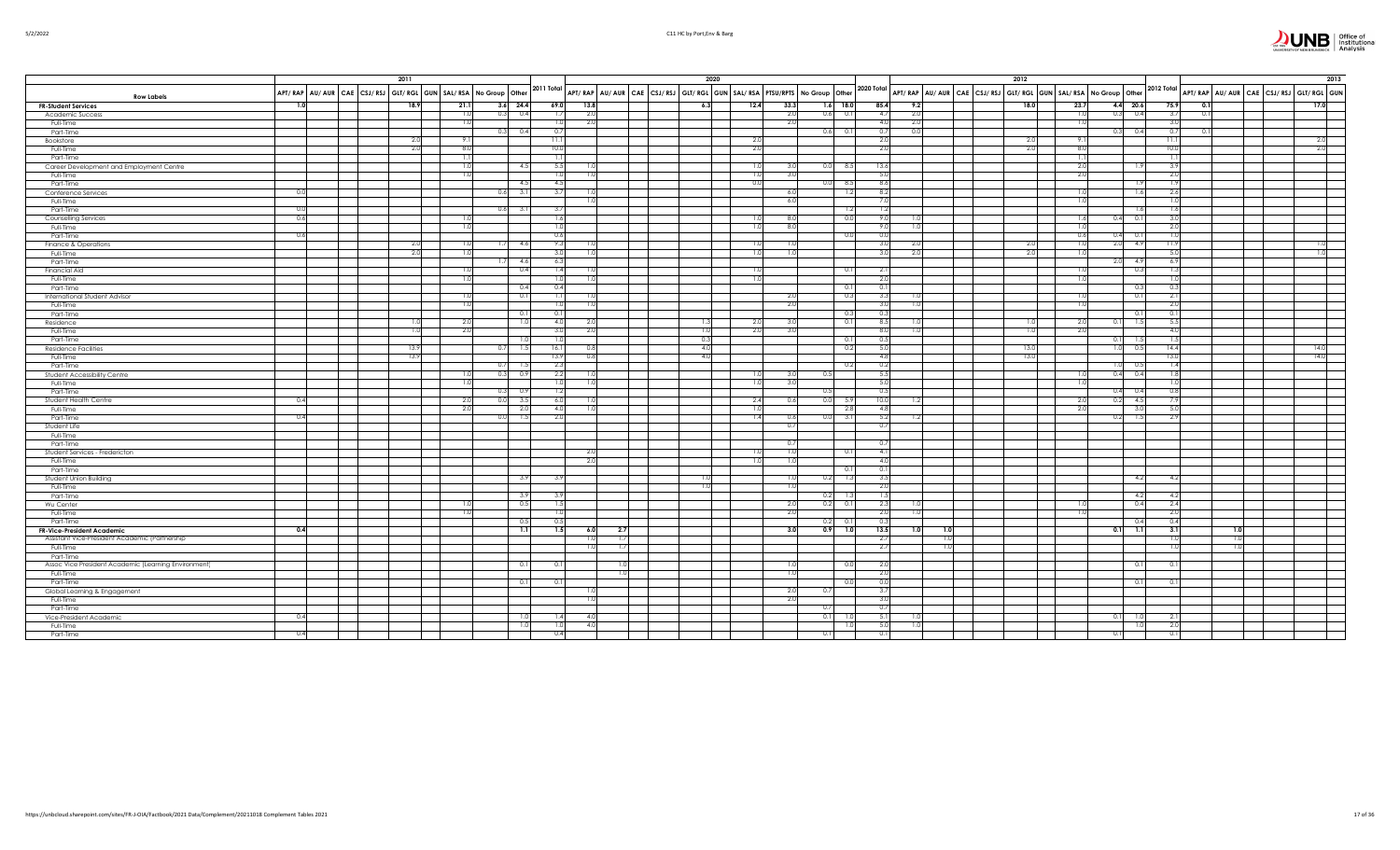|                                | Office of                 |
|--------------------------------|---------------------------|
| <b>INNERSITY OF NEW BRINSW</b> | Institutional<br>Analysis |

|                                                      | SAL/RSA    | PTSU/RPTS  | No Group | Other                 | 2013 Total              |            |     |  | APT/RAP AU/AUR CAE CSJ/RSJ |      |  |            | GLT/ RGL GUN   SAL/ RSA   PTSU/RPTS | No Group Other |            | 2014 Total  | APT/RAF |
|------------------------------------------------------|------------|------------|----------|-----------------------|-------------------------|------------|-----|--|----------------------------|------|--|------------|-------------------------------------|----------------|------------|-------------|---------|
| <b>Row Labels</b>                                    |            |            |          |                       |                         |            |     |  |                            |      |  |            |                                     |                |            |             |         |
| <b>FR-Student Services</b>                           | 21.0       | 16.0       | 4.2      | 19.2                  | 77.4                    | 16.0       |     |  |                            | 19.0 |  | 21.2       | 23.8                                | 5.1            | 18.5       | 103.7       |         |
| Academic Success                                     | 1.0        | 1.0        | 0.3      | 0.7                   | 3.1                     | 3.0        |     |  |                            |      |  | 1.0        | 1.8                                 | 0.7            | 0.3        | 6.8         |         |
| Full-Time                                            | 1.0        | 1.0        |          |                       | 2.0                     | 3.0        |     |  |                            |      |  | 1.0        | 1.8                                 |                |            | 5.8         |         |
| Part-Time                                            |            |            | 0.3      | 0.7                   | $\overline{1.1}$        |            |     |  |                            |      |  |            |                                     | 0.7            | 0.3        | 1.0         |         |
| Bookstore                                            | 8.1        |            |          |                       | 10.1                    |            |     |  |                            | 2.0  |  | 7.7        |                                     |                |            | 9.7         |         |
| Full-Time                                            | 7.0        |            |          |                       | 9.0                     |            |     |  |                            | 2.0  |  | 6.0        |                                     |                |            | 8.0         |         |
| Part-Time                                            | 1.1        |            |          |                       | $\overline{1.1}$<br>4.3 |            |     |  |                            |      |  | 1.7<br>2.0 |                                     |                |            | 1.7<br>8.8  |         |
| Career Development and Employment Centre             | 1.3        | 1.0<br>1.0 |          | 2.0                   | 2.0                     | 1.0        |     |  |                            |      |  | 2.0        | 4.0                                 |                | 1.8        | 7.0         |         |
| Full-Time                                            | 1.0<br>0.3 |            |          |                       | 2.3                     | 1.0        |     |  |                            |      |  |            | 4.0                                 |                |            | 1.8         |         |
| Part-Time                                            | 1.0        |            |          | 2.0                   | 3.9                     |            |     |  |                            |      |  |            |                                     |                | 1.8        | 8.8         |         |
| Conference Services                                  |            | 1.5<br>1.5 |          | 1.4                   | 2.5                     | 1.6        |     |  |                            |      |  | 1.0        | 3.5<br>3.5                          | 1.0            | 1.7        | 7.1         |         |
| Full-Time                                            | 1.0        |            |          |                       | 1.4                     | 1.6        |     |  |                            |      |  | 1.0        |                                     | 1.0            |            | 1.7         |         |
| Part-Time                                            |            | 5.0        |          | 1.4<br>0.0            |                         | 1.8        |     |  |                            |      |  |            | 5.0                                 |                | 1.7        | 9.9         |         |
| Counselling Services                                 | 1.6        |            |          |                       | 6.6                     |            |     |  |                            |      |  | 1.6        |                                     | 1.6            |            |             |         |
| Full-Time                                            | 1.0        | 5.0        |          |                       | 6.0                     | 1.0        |     |  |                            |      |  | 1.0        | 5.0                                 | 1.0<br>0.6     |            | 8.0         |         |
| Part-Time                                            | 0.6        |            |          | 0.0                   | 0.6                     | 0.8<br>1.0 |     |  |                            |      |  | 0.6        |                                     |                |            | 1.9         |         |
| Finance & Operations                                 | 1.0        | 1.0        | 2.2      | 4.6                   | 9.8                     |            |     |  |                            | 5.0  |  | 1.0        | 1.0                                 | 0.3            | 4.9        | 13.2        |         |
| Full-Time                                            | 1.0        | 1.0        | 2.2      |                       | 3.0<br>6.8              | 1.0        |     |  |                            | 5.0  |  | 1.0        | 1.0                                 | 0.3            |            | 8.0<br>5.2  |         |
| Part-Time                                            |            |            |          | 4.6                   |                         |            |     |  |                            |      |  |            |                                     |                | 4.9        |             |         |
| <b>Financial Aid</b>                                 | 1.0        |            |          | 0.4                   | 1.4                     | 1.0        |     |  |                            |      |  | 1.0        |                                     | 0.0            | 0.3        | 2.3         |         |
| Full-Time                                            | 1.0        |            |          |                       | 1.0                     | 1.0        |     |  |                            |      |  | 1.0        |                                     |                |            | 2.0         |         |
| Part-Time                                            |            |            |          | 0.4                   | 0.4                     |            |     |  |                            |      |  |            |                                     | 0.0            | 0.3        | 0.3         |         |
| <b>International Student Advisor</b>                 |            | 1.0        | 0.0      | 0.4                   | 1.4<br>1.0              | 1.0<br>1.0 |     |  |                            |      |  |            | 2.0                                 |                | 0.1        | 3.1         |         |
| Full-Time                                            |            | 1.0        |          |                       |                         |            |     |  |                            |      |  |            | 2.0                                 |                |            | 3.0         |         |
| Part-Time                                            |            |            | 0.0      | 0.4                   | 0.4                     |            |     |  |                            |      |  |            |                                     |                | 0.1        | 0.1         |         |
| Residence                                            | 2.0        | 2.0        | 0.0      | 0.6                   | 4.6                     | 1.0        |     |  |                            | 1.0  |  | 2.0        | 3.0                                 | 0.2            | 0.5        | 7.7         |         |
| Full-Time                                            | 2.0        | 2.0        |          |                       | 4.0                     | 1.0        |     |  |                            | 1.0  |  | 2.0        | 3.0                                 |                |            | 7.0         |         |
| Part-Time                                            |            |            | 0.0      | 0.6                   | 0.6                     |            |     |  |                            |      |  |            |                                     | 0.2            | 0.5        | 0.7         |         |
| <b>Residence Facilities</b>                          |            |            |          |                       | 14.0                    |            |     |  |                            | 11.0 |  |            |                                     |                |            | 11.0        |         |
| Full-Time                                            |            |            |          |                       | 14.0                    |            |     |  |                            | 11.0 |  |            |                                     |                |            | 11.0        |         |
| Part-Time                                            |            |            |          |                       |                         |            |     |  |                            |      |  |            |                                     |                |            |             |         |
| Student Accessibility Centre                         | 1.0<br>1.0 | 1.0<br>1.0 | 0.2      | 0.4                   | 2.7<br>2.0              | 1.0<br>1.0 |     |  |                            |      |  | 1.0<br>1.0 | 1.0<br>1.0                          | 0.1            | 0.6        | 3.7<br>3.0  |         |
| Full-Time                                            |            |            |          |                       | 0.7                     |            |     |  |                            |      |  |            |                                     |                |            |             |         |
| Part-Time                                            |            |            | 0.2      | 0.4                   | 7.8                     | 3.6        |     |  |                            |      |  | 2.0        |                                     | 0.1            | 0.6<br>4.5 | 0.7<br>11.2 |         |
| Student Health Centre                                | 2.0<br>2.0 |            | 1.3      | 4.5<br>3 <sub>c</sub> | 5.0                     | 1.0        |     |  |                            |      |  | 2.0        |                                     | 1.1            | 3.0        | 6.0         |         |
| Full-Time                                            |            |            | 1.3      |                       | 2.8                     | 2.6        |     |  |                            |      |  |            |                                     |                |            | 5.2         |         |
| Part-Time                                            |            |            |          | 1.5                   |                         |            |     |  |                            |      |  |            |                                     | 1.1            | 1.5        |             |         |
| Student Life                                         |            |            |          |                       |                         |            |     |  |                            |      |  |            |                                     |                |            |             |         |
| Full-Time                                            |            |            |          |                       |                         |            |     |  |                            |      |  |            |                                     |                |            |             |         |
| Part-Time                                            |            |            |          |                       |                         |            |     |  |                            |      |  |            |                                     |                |            |             |         |
| Student Services - Fredericton                       |            |            |          |                       |                         |            |     |  |                            |      |  |            |                                     |                |            |             |         |
| Full-Time                                            |            |            |          |                       |                         |            |     |  |                            |      |  |            |                                     |                |            |             |         |
| Part-Time<br>Student Union Building                  |            | 1.0        | 0.1      | 3.9                   | 5.0                     |            |     |  |                            |      |  |            | 1.0                                 | 0.1            | 3.5        | 4.6         |         |
| Full-Time                                            |            | 1.0        |          |                       | 1.0                     |            |     |  |                            |      |  |            | 1.0                                 |                |            | 1.0         |         |
|                                                      |            |            | 0.1      |                       | 4.0                     |            |     |  |                            |      |  |            |                                     | 0.1            |            | 3.6         |         |
| Part-Time<br>Wu Center                               | 1.0        | 1.5        |          | 3.9<br>0.3            | 2.8                     |            |     |  |                            |      |  | 1.0        | 1.5                                 |                | 3.5<br>0.4 | 2.9         |         |
| Full-Time                                            | 1.0        | 1.5        |          |                       | 2.5                     |            |     |  |                            |      |  | 1.0        | 1.5                                 |                |            | 2.5         |         |
| Part-Time                                            |            |            |          | 0.3                   | 0.3                     |            |     |  |                            |      |  |            |                                     |                | 0.4        | 0.4         |         |
| <b>FR-Vice-President Academic</b>                    |            |            | 0.2      | 1.1                   | 2.2                     | 5.0        | 1.0 |  |                            |      |  |            | 2.0                                 | 0.5            | 1.1        | 9.5         |         |
| Assistant Vice-President Academic (Partnership       |            |            |          |                       | 1.0                     | 1.0        |     |  |                            |      |  |            |                                     |                |            | 1.0         |         |
| Full-Time                                            |            |            |          |                       | 1.0                     | 1.0        |     |  |                            |      |  |            |                                     |                |            | 1.0         |         |
| Part-Time                                            |            |            |          |                       |                         |            |     |  |                            |      |  |            |                                     |                |            |             |         |
| Assoc Vice President Academic (Learning Environment) |            |            |          | 0.1                   | 0.1                     |            | 1.0 |  |                            |      |  |            | 1.0                                 | 0.1            | 0.1        | 2.2         |         |
| Full-Time                                            |            |            |          |                       |                         |            | 1.0 |  |                            |      |  |            | 1.0                                 |                |            | 2.0         |         |
| Part-Time                                            |            |            |          | 0.1                   | 0.1                     |            |     |  |                            |      |  |            |                                     | 0.1            | 0.1        | 0.2         |         |
| Global Learning & Engagement                         |            |            |          |                       |                         |            |     |  |                            |      |  |            | 1.0                                 | 0.1            |            | 1.1         |         |
| Full-Time                                            |            |            |          |                       |                         |            |     |  |                            |      |  |            | 1.0                                 |                |            | 1.0         |         |
| Part-Time                                            |            |            |          |                       |                         |            |     |  |                            |      |  |            |                                     | 0.1            |            | 0.1         |         |
|                                                      |            |            | 0.2      | 1.0                   | 1.2                     | 4.0        |     |  |                            |      |  |            |                                     | 0.2            | 1.0        | 5.2         |         |
| Vice-President Academic<br>Full-Time                 |            |            |          | 1.0                   | 1.0                     | 4.0        |     |  |                            |      |  |            |                                     |                | 1.0        | 5.0         |         |
| Part-Time                                            |            |            | 0.2      |                       | 0.2                     |            |     |  |                            |      |  |            |                                     | 0.2            |            | 0.2         |         |
|                                                      |            |            |          |                       |                         |            |     |  |                            |      |  |            |                                     |                |            |             |         |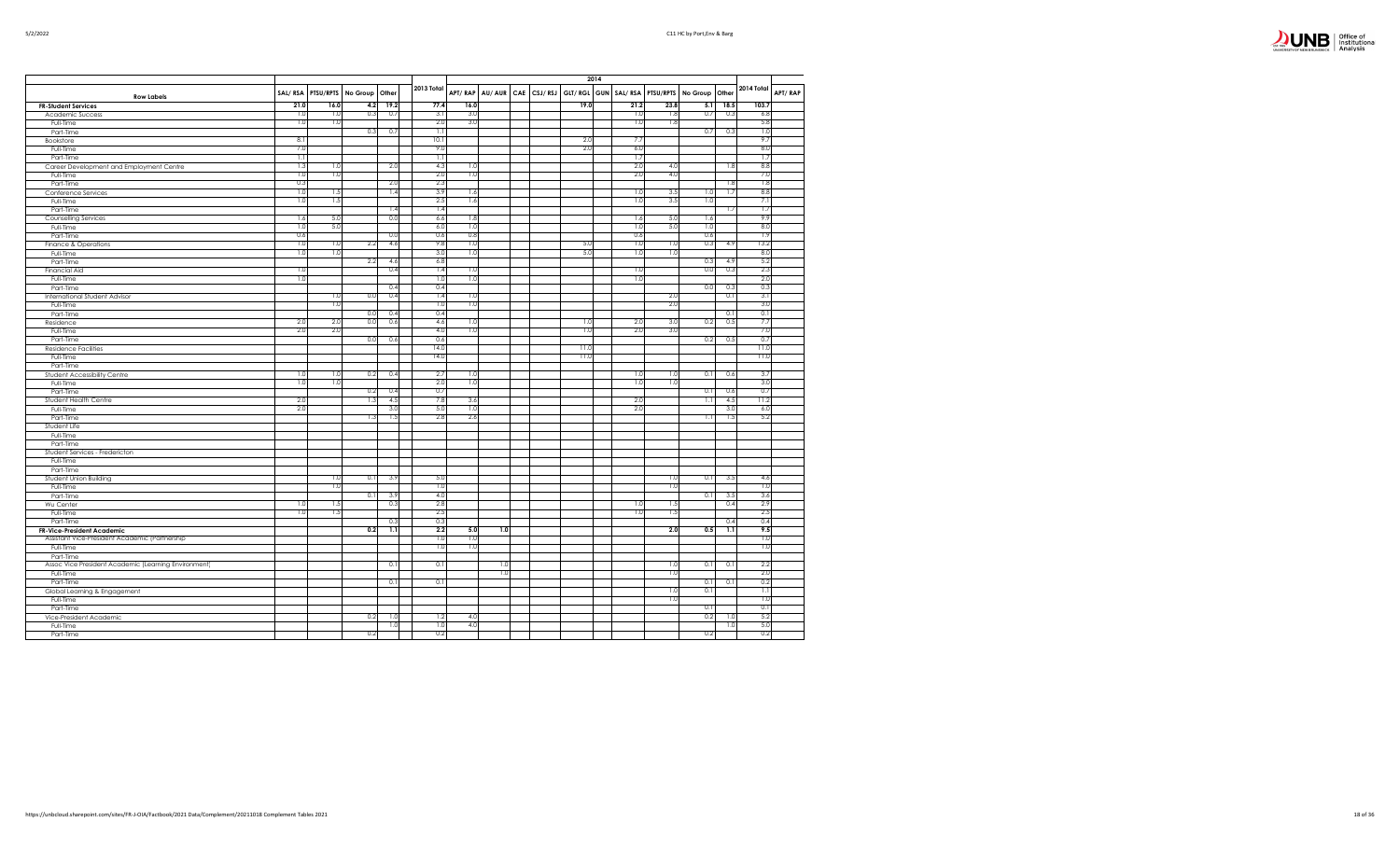

|  | 5/2/2022 |  |
|--|----------|--|
|  |          |  |

|                                                                              | 2015                                                                |                               |                          |                | 2016       |                  |                                                                         |               |      |            |      |            | 2017       |                                                                                                                                                                            |              |                          |                        |                                          |     |
|------------------------------------------------------------------------------|---------------------------------------------------------------------|-------------------------------|--------------------------|----------------|------------|------------------|-------------------------------------------------------------------------|---------------|------|------------|------|------------|------------|----------------------------------------------------------------------------------------------------------------------------------------------------------------------------|--------------|--------------------------|------------------------|------------------------------------------|-----|
| <b>Row Labels</b>                                                            | AU/ AUR CAE CSJ/ RSJ GLT/ RGL GUN SAL/ RSA PTSU/RPTS No Group Other |                               |                          |                |            | 2015 Total       | APT/RAP AU/AUR CAE CSJ/RSJ GLT/RGL GUN SAL/RSA PTSU/RPTS No Group Other |               |      |            |      |            |            | $\Big $ 2016 Total $\Big $ APT/RAP $\Big $ AU/AUR $\Big $ CAE $\Big $ CSJ/RSJ $\Big $ GLT/RGL $\Big $ GUN $\Big $ SAL/RSA $\Big $ PTSU/RPTS $\Big $ No Group $\Big $ Other |              |                          |                        | 2017 Total<br>APT/RAP AU/AUR CAE CSJ/RSJ |     |
| <b>FR-Student Services</b>                                                   | 20.6                                                                | 21.2                          | 19.8                     |                | $2.9$ 19.8 | 84.3             |                                                                         | 21.4          | 19.8 | 22.5       |      | $5.4$ 19.1 | 88.1       |                                                                                                                                                                            | 20.6<br>19.5 | 25.2                     | $4.4$ 18.1 0.1         | 87.8<br>$_{0.8}$                         |     |
| Academic Success                                                             |                                                                     |                               |                          | 0.5            | 0.3        | 1.7              |                                                                         |               |      |            | 0.5  | 0.1        | 0.7        |                                                                                                                                                                            |              | 0.6                      | $0.1$ 0.0              | 0.7                                      |     |
| Full-Time                                                                    |                                                                     |                               |                          |                |            | -1.0             |                                                                         |               |      |            |      |            |            |                                                                                                                                                                            |              |                          |                        |                                          |     |
| Part-Time                                                                    |                                                                     |                               |                          | 0.5            | 0.3        | 0.7              |                                                                         |               |      |            |      | 0.1        | 0.7        |                                                                                                                                                                            |              |                          | $0.6$ 0.1 0.0          | 0.7                                      |     |
| Bookstore                                                                    |                                                                     | -75                           |                          |                | 0.1        | 9.8              |                                                                         | $\mathcal{D}$ | 7.7  |            |      | 0.1        | 9.8        |                                                                                                                                                                            | 21<br>-7.7   |                          |                        | 9.7                                      |     |
| Full-Time                                                                    | -2.0                                                                |                               | 6.0                      |                |            | 8.0              |                                                                         | -2.0          | 6.0  |            |      |            | 8.0        |                                                                                                                                                                            | 6.0<br>-2.   |                          |                        | 8.0                                      |     |
| Part-Time                                                                    |                                                                     | 1.7                           |                          |                | 0.11       | 1.8              |                                                                         |               | 1.7  |            |      | 0.1        | 1.8        |                                                                                                                                                                            | 1.7          |                          |                        | 1.7                                      |     |
| Career Development and Employment Centre                                     |                                                                     |                               | 1.0<br>3.0               |                | 1.8        | 5.8              |                                                                         |               | 1.0  | 4.0I       |      | 2.6        | 7.6        |                                                                                                                                                                            | 1.0          | 3.0                      | 2.1                    | 6.1                                      |     |
| Full-Time                                                                    |                                                                     |                               | 1.0<br>3.0               |                |            | 4.0              |                                                                         |               | 1.0  | 4.0        |      |            | 5.0        |                                                                                                                                                                            | 1.0          | 3.0                      |                        | 4.0                                      |     |
| Part-Time                                                                    |                                                                     |                               |                          |                | 1.8        | 1.8              |                                                                         |               |      |            |      | 2.6        | 2.6        |                                                                                                                                                                            |              |                          | 2.1                    | 2.1                                      |     |
| Conference Services                                                          |                                                                     |                               | 0.4<br>-3.8              |                | 7.1        | 12.3             |                                                                         |               |      | 5.0        |      | 6.1        | 12.1       |                                                                                                                                                                            |              | 4.0<br>0.0               | 6.4                    | 10.5                                     |     |
| Full-Time                                                                    |                                                                     |                               | 3.8<br>0.4               |                |            | 5.2<br>7.1       |                                                                         |               |      | 5.0        |      |            | 6.0        |                                                                                                                                                                            |              | 4.0                      |                        | 4.0<br>6.5                               |     |
| Part-Time                                                                    |                                                                     |                               |                          |                |            |                  |                                                                         |               |      |            |      | 6.1        | 6.1        |                                                                                                                                                                            |              | U.U                      | 6.4                    |                                          |     |
| Counselling Services                                                         |                                                                     |                               | 1.6<br>-2.8              |                |            | 4.4              |                                                                         |               | 1.5  | 4.6        |      |            | 8.1        |                                                                                                                                                                            | 1.6          | -4.6                     | $2.0$ 0.0 0.1          | 8.2                                      |     |
| Full-Time                                                                    |                                                                     |                               | 2.0<br>1.0<br>0.6<br>0.8 |                |            | 3.0<br>1.4       |                                                                         |               | 1.5  | 3.0<br>1.6 | 2.0  |            | 6.5<br>1.6 |                                                                                                                                                                            | 1.0          | 3.0<br>2.0<br>1.6<br>0.0 | 0.0 0.1                | 6.0<br>2.2                               |     |
| Part-Time                                                                    | 4.2                                                                 |                               | 1.0                      |                |            | 7.0              |                                                                         | -5.6          | 1.01 |            |      |            | 10.2       |                                                                                                                                                                            | 0.6<br>1.0   |                          |                        | 9.7                                      |     |
| Finance & Operations                                                         |                                                                     |                               | 1.0<br>1.0               |                | 0.8        | 5.0              |                                                                         | -5.0          |      | 2.0        |      | 1.5        | 8.0        |                                                                                                                                                                            | -5.8         | 2.0<br>2.0               | 0.9                    |                                          |     |
| Full-Time                                                                    | 1.2                                                                 |                               | 0.0                      |                | 0.8        | 2.0              |                                                                         | 0.6           | 1.0  | 2.0        |      | 1.5        | 2.2        |                                                                                                                                                                            | 1.0          |                          | 0.9                    | 8.8<br>0.9                               |     |
| Part-Time<br>Financial Aid                                                   |                                                                     |                               |                          |                | 0.2        | 1.3              |                                                                         |               | 1.0  |            |      | 0.2        | 1.2        |                                                                                                                                                                            | 1.0          |                          | 0.2                    | 1.2                                      |     |
| Full-Time                                                                    |                                                                     | -1.0                          |                          |                |            | 1.0              |                                                                         |               | 1.0  |            |      |            | 1.0        |                                                                                                                                                                            | 1.0          |                          |                        | 1.0                                      |     |
| Part-Time                                                                    |                                                                     |                               |                          | 0.1            | 0.2        | 0.3              |                                                                         |               |      |            |      | 0.2        | 0.2        |                                                                                                                                                                            |              |                          | 0.2                    | 0.2                                      |     |
| International Student Advisor                                                |                                                                     |                               | 2.0                      | 0.2            | 0.1        | 2.3              |                                                                         |               |      | 2.0        |      | 0.1        | 2.5        |                                                                                                                                                                            |              | 2.0<br>0.5               | 0.2                    | 2.7                                      |     |
| Full-Time                                                                    |                                                                     |                               | -2.0                     |                |            | 2.0              |                                                                         |               |      | 2.0        |      |            | 2.0        |                                                                                                                                                                            |              | -2.0                     |                        | 2.0                                      |     |
| Part-Time                                                                    |                                                                     |                               |                          | 0.2            | 0.1        | 0.3              |                                                                         |               |      |            |      | 0.1        | 0.5        |                                                                                                                                                                            |              | 0.5                      | 0.2                    | 0.7                                      |     |
| Residence                                                                    |                                                                     | 3.0                           | - 2.0                    |                | 1.0        | 6.0              |                                                                         |               | 2.6  | 1.0        |      | 0.9        | 4.4        |                                                                                                                                                                            | 2.4          | 3.0                      | 0.7                    | 6.1                                      |     |
| Full-Time                                                                    |                                                                     |                               | 2.0                      |                |            | 5.0              |                                                                         |               | 2.5  |            |      |            | 3.5        |                                                                                                                                                                            | 2.0          |                          |                        | 5.0                                      |     |
| Part-Time                                                                    |                                                                     |                               |                          |                | 1.0        | 1.0              |                                                                         |               | 0.11 |            |      | 0.9        | 0.9        |                                                                                                                                                                            | 0.4          |                          | 0.7                    | 1.1                                      |     |
| <b>Residence Facilities</b>                                                  | 14.4                                                                |                               |                          |                |            | 14.4             |                                                                         | 12.8          |      |            |      |            | 12.8       |                                                                                                                                                                            | 11.8         |                          | 0.9                    | 12.7                                     |     |
| Full-Time                                                                    | 14.4                                                                |                               |                          |                |            | 14.4             |                                                                         | 12.8          |      |            |      |            | 12.8       |                                                                                                                                                                            | 11.8         |                          |                        | 11.8                                     |     |
| Part-Time                                                                    |                                                                     |                               |                          |                |            |                  |                                                                         |               |      |            |      |            |            |                                                                                                                                                                            |              |                          | 0.9                    | 0.9                                      |     |
| Student Accessibility Centre                                                 |                                                                     |                               | 1.0<br>2.0               | 0.2            | 0.5        | 3.7              |                                                                         |               | 1.0  | 1.0        | 0.3  | 0.6        | 2.8        |                                                                                                                                                                            | 1.0          | 0.5<br>1.0               | 0.4                    | 2.9                                      |     |
| Full-Time                                                                    |                                                                     |                               | 2.0<br>1.0               |                |            | 3.0              |                                                                         |               | 1.0  | 1.0        |      |            | 2.0        |                                                                                                                                                                            | 1.0          | 1.0                      |                        | 2.0                                      |     |
| Part-Time                                                                    |                                                                     |                               |                          |                | 0.5        | 0.7              |                                                                         |               |      |            |      | 0.6        | 0.8        |                                                                                                                                                                            |              | 0.5                      | 0.4                    | 0.9                                      |     |
| Student Health Centre                                                        |                                                                     | 2.0                           |                          | 0.4            | 4.5        | 6.9              |                                                                         |               | 2.0  | 0.11       |      | 4.5        | 7.2        |                                                                                                                                                                            | 1.8          | 0.3                      | 3.5                    | 6.2                                      |     |
| Full-Time                                                                    |                                                                     |                               | 2.0                      |                | 3.0        | 5.0              |                                                                         |               | 2.0  |            |      | 3.0        | 5.0        |                                                                                                                                                                            | 1.0          |                          | 3.0                    | 4.0                                      |     |
| Part-Time                                                                    |                                                                     |                               |                          | 0.4            | 1.5        | 1.9              |                                                                         |               |      | 0.11       | 0.6  | 1.5        | 2.2        |                                                                                                                                                                            | 0.8          | 0.6<br>0.3               | 0.5                    | 2.2                                      |     |
| Student Life                                                                 |                                                                     |                               |                          |                |            |                  |                                                                         |               |      | 0.8        |      |            | 0.8        |                                                                                                                                                                            |              | 1.C                      |                        | 1.0                                      |     |
| Full-Time                                                                    |                                                                     |                               |                          |                |            |                  |                                                                         |               |      |            |      |            |            |                                                                                                                                                                            |              | -1.0                     |                        | 1.0                                      |     |
| Part-Time                                                                    |                                                                     |                               |                          |                |            |                  |                                                                         |               |      | 0.8        |      |            | 0.8        |                                                                                                                                                                            |              |                          |                        |                                          |     |
| Student Services - Fredericton                                               |                                                                     | $\overline{1}$ $\overline{0}$ |                          |                |            | $\overline{1.0}$ |                                                                         |               | 1.0  |            |      |            | 1.0        |                                                                                                                                                                            | 1.0          |                          | 0.0                    | 2.0                                      |     |
| Full-Time                                                                    |                                                                     | -1.0                          |                          |                |            | 1.0              |                                                                         |               | 1.0  |            |      |            | 1.0        |                                                                                                                                                                            | 1.0          |                          |                        | 2.0                                      |     |
| Part-Time                                                                    |                                                                     |                               |                          |                |            | 0.0              |                                                                         |               |      |            |      |            |            |                                                                                                                                                                            |              |                          | 0.0                    | 0.0                                      |     |
| Student Union Building                                                       |                                                                     |                               | 1.0                      | 0.4            | 3.2        | 4.6              |                                                                         |               |      | 1.0        | 0.4  | 2.3        | 4.7        |                                                                                                                                                                            |              | 1.0<br>0.3               | 2.3                    | 4.6                                      |     |
| Full-Time                                                                    |                                                                     |                               |                          |                |            | 1.0              |                                                                         |               |      | 1.01       |      |            | 2.0        |                                                                                                                                                                            |              |                          |                        | 2.0                                      |     |
| Part-Time                                                                    |                                                                     | 1.7                           |                          | 0.4            | 3.2        | 3.6              |                                                                         |               |      | 1.0        | 0.41 | 2.3        | 2.7        |                                                                                                                                                                            |              |                          | $0.3$ 2.3<br>$0.2$ 0.3 | 2.6                                      |     |
| Wu Center                                                                    |                                                                     |                               | 1.2                      |                | 0.3        | 3.2<br>2.9       |                                                                         |               | 1.0  |            |      | 0.2        | 2.2<br>2.0 |                                                                                                                                                                            | 1.0          | 2.0<br>2.0               |                        | 3.5<br>3.0                               |     |
| Full-Time<br>Part-Time                                                       |                                                                     | 1.7                           | 1.2                      |                |            | 0.3              |                                                                         |               | 1.0  | 1.0        |      | 0.2        | 0.2        |                                                                                                                                                                            | 1.0          | 0.2                      | -0.3                   | 0.5                                      |     |
|                                                                              | 2.0                                                                 |                               | 3.0                      | 0.5            | 2.5        | 8.0              | 2.0                                                                     |               | 0.1  | 3.0        |      | 2.5        | 7.6        | $2.0\qquad 0.3$                                                                                                                                                            | 0.1          | 4.0                      | $0.1$ 1.7              | 8.2                                      | 1.0 |
| FR-Vice-President Academic<br>Assistant Vice-President Academic (Partnership | 1.0                                                                 |                               |                          | $\overline{0}$ |            | 1.0              | 1.0                                                                     |               |      |            |      |            | 1.0        | 1.0                                                                                                                                                                        |              |                          |                        | 1.0<br>1.0                               |     |
| Full-Time                                                                    | -1.0                                                                |                               |                          |                |            | 1.0              | 1.0                                                                     |               |      |            |      |            | 1.0        | 1.0                                                                                                                                                                        |              |                          |                        | 1.0<br>1.0                               |     |
| Part-Time                                                                    |                                                                     |                               |                          |                |            | 0.0              |                                                                         |               |      |            |      |            |            |                                                                                                                                                                            |              |                          |                        |                                          |     |
| Assoc Vice President Academic (Learning Environment)                         | 1.0                                                                 |                               | 1.0                      | 0.1            | 0.1        | 2.2              | 1.0                                                                     |               |      | 2.0        |      | 0.2        | 3.2        | 1.0                                                                                                                                                                        |              | 1.0                      | 0.1                    | 2.1                                      |     |
| Full-Time                                                                    | 1.0                                                                 |                               | $\overline{1.0}$         |                |            | 2.0              | 1.0                                                                     |               |      | 2.0        |      |            | 3.0        | 1.0                                                                                                                                                                        |              | 1.0                      |                        | 2.0                                      |     |
| Part-Time                                                                    |                                                                     |                               |                          | 0.1            | 0.11       | 0.2              |                                                                         |               |      |            |      | 0.2        | 0.2        |                                                                                                                                                                            |              |                          | 0.11                   | 0.1                                      |     |
| Global Learning & Engagement                                                 |                                                                     |                               | - 2.0                    | 0.1            | 0.4        | 2.5              |                                                                         |               | 0.1  | 1.0        |      | 0.4        | 1.5        | - 0.3                                                                                                                                                                      | 0.1          | 2.0                      | 0.6                    | 3.0                                      |     |
| Full-Time                                                                    |                                                                     |                               | 2.0                      |                |            | 2.0              |                                                                         |               |      | 1.0        |      |            | 1.0        |                                                                                                                                                                            |              | 2.0                      |                        | 2.0                                      |     |
| Part-Time                                                                    |                                                                     |                               |                          |                | 0.4        | 0.5              |                                                                         |               | 0.1  |            |      | 0.4        | 0.5        | 0.3                                                                                                                                                                        | 0.1          |                          | 0.6                    | 1.0                                      |     |
| Vice-President Academic                                                      |                                                                     |                               |                          | -0.3           | 2.1        | 2.4              |                                                                         |               |      |            |      | 2.0        | 2.0        |                                                                                                                                                                            |              | 1.0<br>$\Omega$ .        | 1.0                    | 2.1                                      |     |
| Full-Time                                                                    |                                                                     |                               |                          |                | 2.0        | 2.0              |                                                                         |               |      |            |      | 2.0        | 2.0        |                                                                                                                                                                            |              | 1.0                      | 1.0                    | 2.0                                      |     |
| Part-Time                                                                    |                                                                     |                               |                          | 0.3            | 0.1        | 0.4              |                                                                         |               |      |            |      |            |            |                                                                                                                                                                            |              | 0.1                      |                        | 0.1                                      |     |
|                                                                              |                                                                     |                               |                          |                |            |                  |                                                                         |               |      |            |      |            |            |                                                                                                                                                                            |              |                          |                        |                                          |     |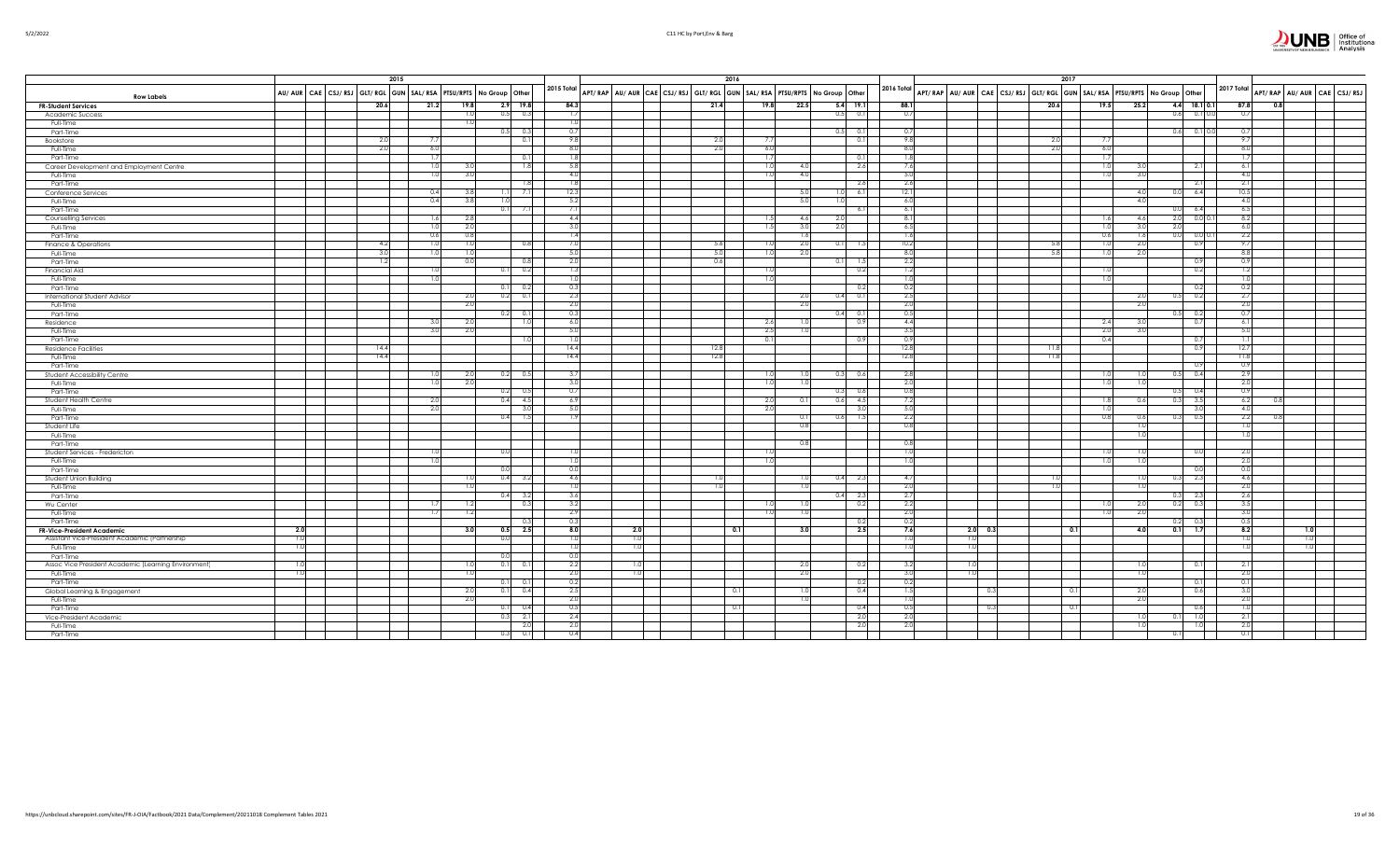|                             | Office of<br>Institutional<br>Analysis |
|-----------------------------|----------------------------------------|
| UNIVERSITY OF NEW BRUNSWICK |                                        |

|                                                      |                | 2018 |      |                                                        |                 |     |  |                  | 2019 |                  |                                                                         |                  |                       | 2021                                                                    |                         |          |            |                              |
|------------------------------------------------------|----------------|------|------|--------------------------------------------------------|-----------------|-----|--|------------------|------|------------------|-------------------------------------------------------------------------|------------------|-----------------------|-------------------------------------------------------------------------|-------------------------|----------|------------|------------------------------|
| <b>Row Labels</b>                                    |                |      |      | GLT/ RGL GUN   SAL/ RSA   PTSU/RPTS   No Group   Other | 2018 Total      |     |  |                  |      |                  | APT/RAP AU/AUR CAE CSJ/RSJ GLT/RGL GUN SAL/RSA PTSU/RPTS No Group Other | 2019 Total       |                       | APT/RAP AU/AUR CAE CSJ/RSJ GLT/RGL GUN SAL/RSA PTSU/RPTS No Group Other |                         |          |            | 2021 Total                   |
| <b>FR-Student Services</b>                           | 20.0           | 18.5 | 31.6 | $2.7$ 22.2                                             | 95.9            |     |  | 19.              |      | 18.3             | 29.6<br>$3.3$ $31.0$                                                    | 102.0            | 14.8                  | 6.0                                                                     | 10.0<br>30.7            |          | $8.3$ 13.3 | 83.1                         |
| Academic Success                                     |                |      | 2.0  | 0.7<br>0.1                                             | 2.7             |     |  |                  |      |                  | 2.0<br>0.5<br>0.1                                                       | 2.6              | 1.0                   |                                                                         | 2.0                     | 0.6      | 0.1        | 3.7                          |
| Full-Time                                            |                |      | 2.0  |                                                        | 2.0             |     |  |                  |      |                  | 2.0                                                                     | 2.0              | 1.01                  |                                                                         | 2.0                     |          |            | 3.0                          |
| Part-Time                                            |                |      |      | 0.7<br>0.1                                             | 0.7             |     |  |                  |      |                  | 0.5<br>0.1                                                              | 0.6              |                       |                                                                         |                         | 0.6      | 0.1        | 0.7                          |
| Bookstore                                            | 2.0            | 7.7  |      |                                                        | 9.7             |     |  |                  |      | 6.7              |                                                                         | $\overline{7}$   |                       |                                                                         |                         |          |            | $\overline{1.0}$             |
| Full-Time                                            | 2.0            | 6.0  |      |                                                        | 8.0             |     |  |                  |      | - 5.0            |                                                                         | 6.0              |                       |                                                                         | 1.0                     |          |            | $\overline{1.0}$             |
| Part-Time                                            |                | 1.7  |      |                                                        | 1.7             |     |  |                  |      | 1.7              |                                                                         | 1.7              |                       |                                                                         |                         |          |            |                              |
| Career Development and Employment Centre             |                | 1.0  | 3.0  | 4.6                                                    | 8.6             |     |  |                  |      | 1.0              | 2.0<br>0.0<br>9.11                                                      | 12.1             | 1.0                   |                                                                         | 2.0<br>1.C              | 0.0      | 5.1        | 9.1                          |
| Full-Time                                            |                | 1.0  | 3.0  |                                                        | 4.0             |     |  |                  |      | 1.0              | 2.0<br>1.0                                                              | 4.0              | 1.0                   |                                                                         | 2.0<br>- 1.0            |          | 0.5        | 4.5                          |
| Part-Time                                            |                |      |      | 4.6                                                    | 4.6             |     |  |                  |      |                  | 0.0<br>8.1                                                              | - 8.1            |                       |                                                                         |                         | $_{0.0}$ | 4.6        | 4.6                          |
| Conference Services                                  |                |      | 4.0  | 0.0<br>6.0                                             | 10.0            |     |  |                  |      |                  | 1.0<br>5.0<br>7.5                                                       | 13.5             | 2.0                   |                                                                         | 3.0                     |          | 1.0        | 6.0                          |
| Full-Time                                            |                |      | 4.0  |                                                        | 4.0             |     |  |                  |      |                  | 5.0<br>1.0                                                              | 6.0              | 2.0                   |                                                                         | 3.0                     |          | 1.0        | 6.0                          |
| Part-Time                                            |                |      |      | 0.0<br>6.0                                             | 6.0             |     |  |                  |      |                  | 0.0<br>7.5                                                              | 7.5              |                       |                                                                         |                         |          |            |                              |
| Counselling Services                                 |                | 1.6  | 6.0  | 0.4<br>0.1                                             | 8.1             |     |  |                  |      | 1.6              | 0.0<br>7.0<br>0.0                                                       | 8.6              | 1.0                   |                                                                         | 7.0<br>$\overline{1}$   |          | 0.0        | 9.0                          |
| Full-Time                                            |                | 1.0  | 6.0  |                                                        | 7.0             |     |  |                  |      | 1.0              | 7.0                                                                     | 8(               | 1.0                   |                                                                         | 7.0<br>1.0              |          |            | 9.0                          |
| Part-Time                                            |                | 0.6  |      | $0.4$ 0.1                                              | -1.1            |     |  |                  |      | 0.6              | 0.0<br>0.0                                                              | 0.6              |                       |                                                                         |                         |          | 0.0        | 0.0                          |
| Finance & Operations                                 |                | 1.0  | 1.0  | 0.2                                                    | 2.2             |     |  |                  |      | 1.0              |                                                                         | $\overline{10}$  | 1.8                   |                                                                         | 1.0<br>$\overline{1.0}$ |          |            | 3.8                          |
| Full-Time                                            |                | 1.0  | 1.0  |                                                        | 2.0             |     |  |                  |      | 1.0              |                                                                         | $\overline{1.0}$ | 1.8                   |                                                                         | 1.0<br>-1.0             |          |            | 3.8                          |
| Part-Time                                            |                |      |      | 0.2                                                    | 0.2             |     |  |                  |      |                  |                                                                         |                  |                       |                                                                         |                         |          |            |                              |
| Financial Aid                                        |                | 1.0  |      | 0.3                                                    | 1.3             |     |  |                  |      | 1.0              | 0.3                                                                     | 1.3              | 1.0                   |                                                                         | 1.0                     |          | 0.0        | 2.0                          |
| Full-Time                                            |                | 1.0  |      |                                                        | 1.0             |     |  |                  |      | 1.0              |                                                                         | 1.0              | 1.0                   |                                                                         | 1.0                     |          |            | 2.0                          |
| Part-Time                                            |                |      |      | 0.3                                                    | 0.3             |     |  |                  |      |                  | 0.3                                                                     | 0.3              |                       |                                                                         |                         |          | 0.0        | 0.0                          |
| <b>International Student Advisor</b>                 |                |      | 3.0  | 0.4<br>0.2                                             | 3.6             |     |  |                  |      |                  | 2.0<br>0.5                                                              | 2.5              | 1.0                   |                                                                         | 2.0                     |          | 0.0        | 3.0                          |
| Full-Time                                            |                |      | 3.0  |                                                        | 3.0             |     |  |                  |      |                  | 2.0                                                                     | 2.0              | 1.0                   |                                                                         | 2.0                     |          |            | 3.0                          |
| Part-Time                                            |                |      |      | 0.4<br>0.2                                             | 0.6             |     |  |                  |      |                  | 0.5                                                                     | 0.3              |                       |                                                                         |                         |          | 0.0        | 0.0                          |
| Residence                                            | 3.0            | 2.0  | 4.0  | 0.8                                                    | 9.8             |     |  | $\overline{2}$ . |      | 2.0              | 1.4<br>4.0                                                              | 10.1             | 2.0                   |                                                                         | 5.0<br>-2.0             |          |            | 10.0                         |
| Full-Time                                            | 3.0            | 2.0  | 4.0  |                                                        | 9.0             |     |  | 2.0              |      | 2.0              | 4.0                                                                     | 8.0              | 2.0                   | $\overline{1.0}$                                                        | 5.0<br>2.0              |          |            | 10.0                         |
| Part-Time                                            |                |      |      | 0.8                                                    | 0.8             |     |  | 0.               |      |                  | 1.4                                                                     | 2.1              |                       |                                                                         |                         |          |            |                              |
| <b>Residence Facilities</b>                          | 14.0           |      |      | 2.4                                                    | 16.4            |     |  | 15.0             |      |                  | 1.9                                                                     | 16.9             |                       | 4.0                                                                     |                         | 7.0      |            | 11.0                         |
| Full-Time                                            | 14.0           |      |      |                                                        | 14.0            |     |  | 15.0             |      |                  |                                                                         | 15.0             |                       | 4.0                                                                     |                         | 7.0      |            | $\overline{11.0}$            |
| Part-Time                                            |                |      |      | 2.4                                                    | 2.4             |     |  |                  |      |                  | 1.9                                                                     | 1.9              |                       | 0.0                                                                     |                         | 0.0      |            | 0.0                          |
| Student Accessibility Centre                         |                | 1.0  | 4.0  | 0.5<br>0.2                                             | 5.7             |     |  |                  |      | 1.0              | 0.6<br>4.0<br>0.1                                                       | 5.7              | 1.01                  |                                                                         | 3.0<br>1.0              | 0.0      | 0.0        | 5.1                          |
| Full-Time                                            |                | 1.0  | 4.0  |                                                        | 5(              |     |  |                  |      | 1.0              | 4.0                                                                     | 5.0              | 1.0                   |                                                                         | 3.0<br>1.0              |          |            | 5.0                          |
| Part-Time                                            |                |      |      | 0.5<br>0.2                                             | 0.7             |     |  |                  |      |                  | 0.6<br>0.1                                                              | 0.7              |                       |                                                                         |                         | 0.0      | 0.0        | 0.1                          |
| Student Health Centre                                |                | 1.3  | 0.6  | 0.2<br>4.3                                             | 7.2             |     |  |                  |      | 2.1              | 0.3<br>0.6<br>6.6                                                       | 9.6              | 1.01                  |                                                                         | 0.7<br>1.0              | 0.2      | 6.4        | 9.4                          |
| Full-Time                                            |                |      |      | 3.0                                                    | 3.0             |     |  |                  |      | 1.0              | 3.0                                                                     | -4.0             | 1.01                  |                                                                         | - 1.C                   |          | 2.8        | 4.8                          |
| Part-Time                                            |                | 1.3  | 0.6  | 0.2<br>1.3                                             | 4.2             |     |  |                  |      | $\overline{1.1}$ | 3.6<br>0.6<br>0.3                                                       | 5.6              |                       |                                                                         | 0.7                     | 0.2      | 3.6        | 4.6                          |
| Student Life                                         |                |      | 1.0  |                                                        | 1.0             |     |  |                  |      |                  | 1.0                                                                     | 17               |                       |                                                                         | 1.0                     |          |            | $\overline{1.0}$             |
| Full-Time                                            |                |      | 1.0  |                                                        | -1.0            |     |  |                  |      |                  | 1.0                                                                     | $\overline{1.0}$ |                       |                                                                         | 1.0                     |          |            | $\overline{\phantom{a}}$ 1.0 |
| Part-Time                                            |                |      |      |                                                        |                 |     |  |                  |      |                  |                                                                         |                  |                       |                                                                         |                         |          |            |                              |
| Student Services - Fredericton                       |                | 1.C  |      | 0.0<br>0.2                                             | 1.3             |     |  |                  |      | 1.0              | 0.2                                                                     | 1.2              | 2.0                   |                                                                         | - 1.0                   |          | 0.1        | 3.1                          |
| Full-Time                                            |                | 1.0  |      |                                                        | 1 <sub>0</sub>  |     |  |                  |      | 1.0              |                                                                         | $\frac{1}{2}$    | 2.0                   |                                                                         | -1.0                    |          |            | 3.0                          |
| Part-Time                                            |                |      |      | 0.0 0.2                                                | 0.3             |     |  |                  |      |                  | 0.2                                                                     | 0.2              |                       |                                                                         |                         |          | 0.1        | 0.1                          |
| Student Union Building                               | $\overline{1}$ |      | 1.0  | 0.4<br>2.5                                             | 4.9             |     |  |                  |      |                  | 3.0<br>1.0<br>0.4                                                       | 5.4              |                       |                                                                         | 1.0                     | 0.4      | 0.4        | 2.8                          |
| Full-Time                                            |                |      | 1.0  |                                                        | 2.0             |     |  |                  |      |                  | 1.0                                                                     | $\overline{2}$   |                       |                                                                         | 1.0                     |          |            | 2.0                          |
| Part-Time                                            |                |      |      | 0.4<br>2.5                                             | 2.9             |     |  |                  |      |                  | 0.4<br>3.0                                                              | 3.4              |                       |                                                                         |                         | 0.4      | 0.4        | 0.8                          |
| Wu Center                                            |                | 1.0  | 2.0  | 0.1<br>0.3                                             | 3.4             |     |  |                  |      | 1.0              | 0.5<br>0.5<br>1.0                                                       | 2.9              |                       |                                                                         | 3.0                     |          | 0.0        | 3.0                          |
| Full-Time                                            |                | 1.0  | 2.0  |                                                        | 3.0             |     |  |                  |      | 1.0              | 1.0                                                                     | 2(               |                       |                                                                         | 3.0                     |          |            | 3.0                          |
| Part-Time                                            |                |      |      | 0.1<br>-0.3                                            | 0.4             |     |  |                  |      |                  | 0.5<br>0.5                                                              | - 0.9            |                       |                                                                         |                         |          | 0.0        | 0.0                          |
| <b>FR-Vice-President Academic</b>                    |                |      | 4.0  | 0.3<br>1.6                                             | 7.0             | 2.7 |  |                  |      |                  | $0.8$ 1.1<br>4.0                                                        | 8.6              | 3.0<br>$\overline{0}$ |                                                                         | 3.0                     | 0.4      |            | 7.0                          |
| Assistant Vice-President Academic (Partnership       |                |      |      |                                                        | 1.0             | 1.7 |  |                  |      |                  |                                                                         | -1.              | 2.0<br>0.7            |                                                                         |                         |          |            | 2.7                          |
| Full-Time                                            |                |      |      |                                                        | $\overline{10}$ | 1.7 |  |                  |      |                  |                                                                         | T                | $\overline{0}$<br>2.0 |                                                                         |                         |          |            | 2.7                          |
| Part-Time                                            |                |      |      |                                                        |                 |     |  |                  |      |                  |                                                                         |                  |                       |                                                                         |                         |          |            |                              |
| Assoc Vice President Academic (Learning Environment) |                |      | 2.0  | 0.4                                                    | 2.4             | 1.0 |  |                  |      |                  | 2.0<br>0.0                                                              | 3(               |                       |                                                                         | 1.0                     |          |            | $\overline{1.0}$             |
| Full-Time                                            |                |      | 2.0  |                                                        | 2.0             | 1.0 |  |                  |      |                  | 2.0                                                                     | 3(               |                       |                                                                         | 1.0                     |          |            | $\overline{1.0}$             |
| Part-Time                                            |                |      |      | 0.4                                                    | 0.4             |     |  |                  |      |                  | 0.0                                                                     | 0.0              |                       |                                                                         |                         |          |            |                              |
| Global Learning & Engagement                         |                |      | 2.0  | 0.2                                                    | 2.2             |     |  |                  |      |                  | 2.0<br>0.2<br>0.1                                                       | 2.2              | 1.0                   |                                                                         | 2.0                     | 0.4      |            | 3.4                          |
| Full-Time                                            |                |      | 2.0  |                                                        | 2.0             |     |  |                  |      |                  | 2.0                                                                     | 2.0              | 1.0                   |                                                                         | 2.0                     |          |            | 3.0                          |
| Part-Time                                            |                |      |      | 0.2                                                    | 0.2             |     |  |                  |      |                  | $0.2\qquad 0.1$                                                         | 0.2              |                       |                                                                         |                         | 0.4      |            | 0.4                          |
| Vice-President Academic                              |                |      |      | 0.3<br>1.0                                             | 1.3             |     |  |                  |      |                  | 0.7<br>1.0                                                              | 1.7              |                       |                                                                         |                         |          |            |                              |
| Full-Time                                            |                |      |      | 1.0                                                    | 1.0             |     |  |                  |      |                  | 1.0                                                                     | $\overline{1.0}$ |                       |                                                                         |                         |          |            |                              |
| Part-Time                                            |                |      |      | 0.3                                                    | 0.3             |     |  |                  |      |                  | 0.7                                                                     | $\overline{0}$   |                       |                                                                         |                         |          |            |                              |
|                                                      |                |      |      |                                                        |                 |     |  |                  |      |                  |                                                                         |                  |                       |                                                                         |                         |          |            |                              |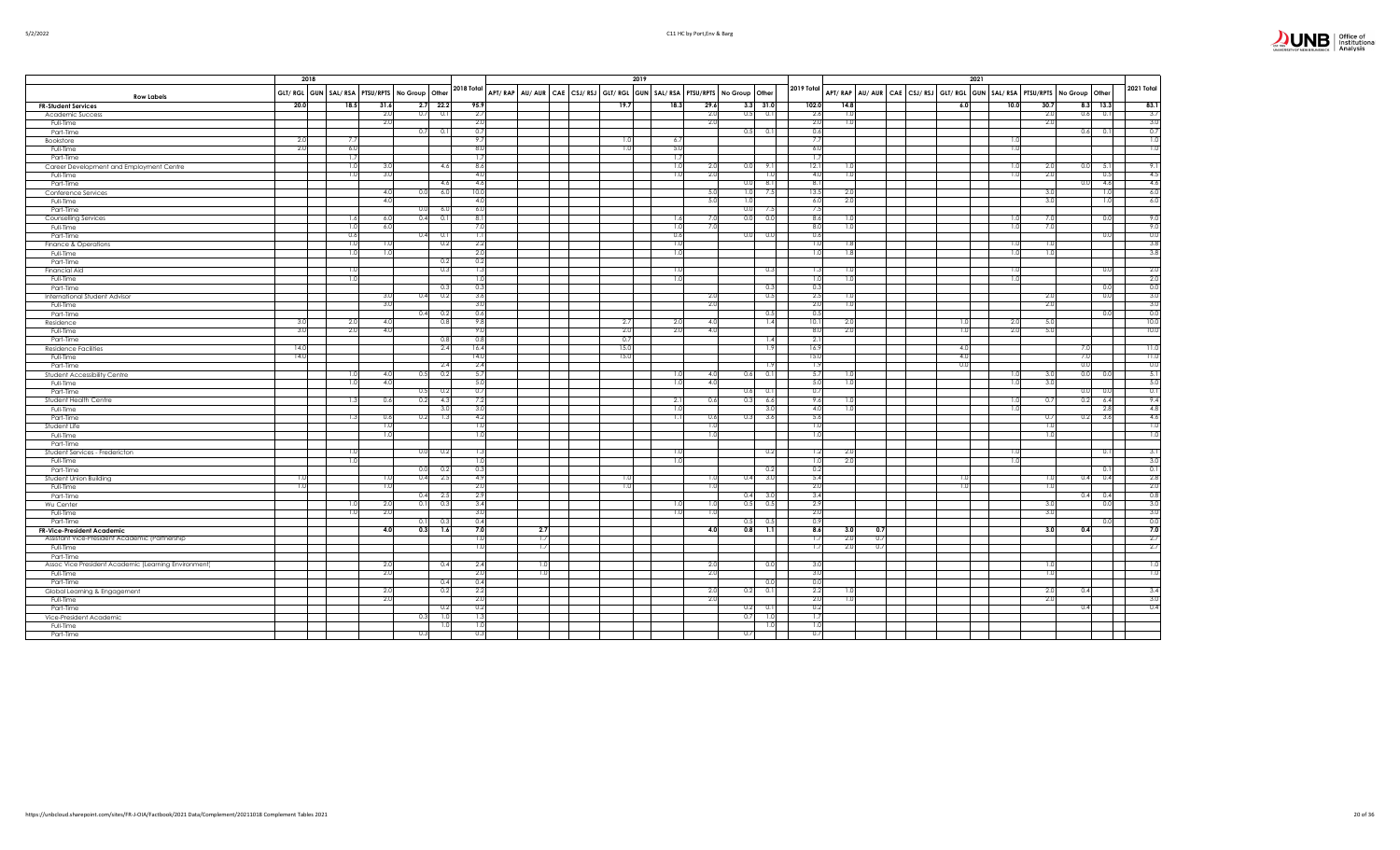| JN | Office of<br>Institutional<br>Analysis |
|----|----------------------------------------|
|----|----------------------------------------|

| 5/2/2022 |  |
|----------|--|

|                                                     | 2011<br>2020 |      |            |                  |            | 2012         |       |                |                        |      |                |     |      | 2013       |       |      |                  |      |  |          |                                                                                                                                                                                                                                |                 |                |     |                                        |      |          |
|-----------------------------------------------------|--------------|------|------------|------------------|------------|--------------|-------|----------------|------------------------|------|----------------|-----|------|------------|-------|------|------------------|------|--|----------|--------------------------------------------------------------------------------------------------------------------------------------------------------------------------------------------------------------------------------|-----------------|----------------|-----|----------------------------------------|------|----------|
| <b>Row Labels</b>                                   |              |      |            |                  |            |              |       |                |                        |      |                |     |      |            |       |      |                  |      |  |          | APT/ RAP AU/ AUR CAE CSJ/ RSJ GLT/ RGL GUN SAL/ RSA No Group Other 2011 Total APT/ RAP AU/ AUR CAE CSJ/ RSJ GLT/ RGL GUN SAL/ RSA NO Group Other 2012 Total APT/ RAP AU/ AUR CAE CSJ/ RSJ GLT/ RGL GUN SAL/ RSA NO Group Other |                 |                |     | APT/RAP AU/AUR CAE CSJ/RSJ GLT/RGL GUN |      |          |
| Saint John                                          | 20.2         |      | 136.1 32.0 | 68.5             | 5.0        | $1.8$ 22.6   | 286.3 | 49.0           | $133.1$ 26.5           | 64.8 |                | 6.4 | 31.2 | $3.2$ 12.7 | 326.9 | 49.1 | 134.7 34.2       | 69.3 |  | 5.0      |                                                                                                                                                                                                                                | $3.8$ 19.7      | 315.8          |     | $8.5$ 138.9 32.5                       | 69.8 | 4.9      |
| SJ-Assoc VP Saint John                              | 0.0          |      |            | 7.2              |            | 0.1 6.7      | 14.1  | 10.0           |                        |      | 9.0            |     | 13.0 | $1.7$ 3.9  | 37.5  | 11.6 |                  | 7.5  |  |          |                                                                                                                                                                                                                                | $2.4\quad 6.3$  | 27.7           |     |                                        | 7.7  |          |
| Assoc VP Saint John                                 |              |      |            |                  |            |              |       | 2.0            |                        |      |                |     |      |            | 2.0   |      |                  |      |  |          |                                                                                                                                                                                                                                | 0.0             | $\overline{0}$ |     |                                        |      |          |
| Full-Time                                           |              |      |            |                  |            |              |       | 2.0            |                        |      |                |     |      |            | 2.0   |      |                  |      |  |          |                                                                                                                                                                                                                                |                 |                |     |                                        |      |          |
| Part-Time                                           |              |      |            |                  |            |              |       |                |                        |      |                |     |      |            |       |      |                  |      |  |          |                                                                                                                                                                                                                                | 0.0             |                |     |                                        |      |          |
| Athletics Recreation and Wellness                   |              |      |            | -2.7             |            | 0.01<br>-1.7 | 4.4   |                |                        |      | 3(             |     |      | 0.8<br>1.0 | 5.8   | 1.6  |                  | 3.0  |  |          | 2.4                                                                                                                                                                                                                            | 2.2             |                |     |                                        | 3.7  |          |
| Full-Time                                           |              |      |            | 2.0              |            |              | 2.0   |                |                        |      | 3(             |     |      |            | 4.0   | 1.0  |                  | 3.0  |  |          |                                                                                                                                                                                                                                |                 | $\Delta$       |     |                                        | 3.0  |          |
| Part-Time                                           |              |      |            | 0.7              |            | 0.0<br>1.7   | 2.4   |                |                        |      |                |     |      | 1.0<br>0.8 | 1.8   | 0.6  |                  |      |  |          |                                                                                                                                                                                                                                | $2.4\qquad 2.2$ |                |     |                                        | 0.7  |          |
| Audio Visual                                        |              |      |            | -1.0             |            |              | 1.0   |                |                        |      |                |     |      |            |       |      |                  | 1.0  |  |          |                                                                                                                                                                                                                                |                 |                |     |                                        | 1.0  |          |
| Full-Time                                           |              |      |            |                  |            |              | 1.0   |                |                        |      |                |     |      |            |       |      |                  | 1.0  |  |          |                                                                                                                                                                                                                                |                 |                |     |                                        | 1.0  |          |
| Computing Services (Saint John)                     |              |      |            | 0.5              |            | 2.7          | 3.2   |                |                        | -3.  |                |     | -4.0 | 0.2        | 10.2  | 5.0  |                  | 0.5  |  |          |                                                                                                                                                                                                                                | 1.71            |                |     |                                        |      |          |
| Full-Time                                           |              |      |            | 0.5              |            |              | 0.5   |                |                        |      | 3.             |     | 4.0  |            | 10.0  | 5.0  |                  | 0.5  |  |          |                                                                                                                                                                                                                                |                 |                |     |                                        |      |          |
| Part-Time                                           |              |      |            |                  |            | 2.7          | 2.7   |                |                        |      |                |     |      | 0.2        | 0.2   |      |                  |      |  |          |                                                                                                                                                                                                                                | 1.71            |                |     |                                        |      |          |
| Instructional Technology                            |              |      |            |                  |            |              |       |                |                        |      |                |     |      |            |       |      |                  |      |  |          |                                                                                                                                                                                                                                |                 |                |     |                                        |      |          |
| Full-Time                                           |              |      |            |                  |            |              |       |                |                        |      |                |     |      |            |       |      |                  |      |  |          |                                                                                                                                                                                                                                |                 |                |     |                                        |      |          |
| International Liaison Office                        |              |      |            | $\overline{1.0}$ |            | 0.4          | 1.4   |                |                        |      |                |     |      |            |       |      |                  |      |  |          |                                                                                                                                                                                                                                | 0.3             |                |     |                                        |      |          |
|                                                     |              |      |            | $\overline{1.0}$ |            |              | 1.0   |                |                        |      |                |     |      |            |       |      |                  |      |  |          |                                                                                                                                                                                                                                |                 |                |     |                                        |      |          |
| Full-Time<br>Part-Time                              |              |      |            |                  |            | 0.4          | 0.4   |                |                        |      |                |     |      |            |       |      |                  |      |  |          |                                                                                                                                                                                                                                | 0.3             |                |     |                                        |      |          |
|                                                     |              |      |            |                  |            | 1.8<br>0.11  | 1.9   |                |                        |      | 1.0            |     | -2.0 |            | 4.1   |      |                  | -1.0 |  |          |                                                                                                                                                                                                                                | -2.11           | -3.            |     |                                        | -1.0 |          |
| Residence and Conference Services                   |              |      |            |                  |            |              |       |                |                        |      | $\mathbf{1}$ . |     | 2.0  | 0.1        |       |      |                  |      |  |          |                                                                                                                                                                                                                                |                 |                |     |                                        | 1.0  |          |
| Full-Time                                           |              |      |            |                  |            |              |       |                |                        |      |                |     |      |            | 4.0   |      |                  | 1.0  |  |          |                                                                                                                                                                                                                                |                 |                |     |                                        |      |          |
| Part-Time                                           |              |      |            |                  |            | 0.11<br>1.8  | 1.9   |                |                        |      |                |     |      | 0.1        | 0.1   |      |                  |      |  |          |                                                                                                                                                                                                                                | 2.1             | -2             |     |                                        |      |          |
| SJ-Bookstore                                        |              |      |            |                  |            |              |       |                |                        |      |                |     |      |            |       |      |                  |      |  |          |                                                                                                                                                                                                                                |                 |                |     |                                        |      |          |
| Full-Time                                           |              |      |            |                  |            |              |       |                |                        |      |                |     |      |            |       |      |                  |      |  |          |                                                                                                                                                                                                                                |                 |                |     |                                        |      |          |
| Part-Time                                           |              |      |            |                  |            |              |       |                |                        |      |                |     |      |            |       |      |                  |      |  |          |                                                                                                                                                                                                                                |                 |                |     |                                        |      |          |
| Student Services (Saint John)                       | - 0.1        |      |            | - 2.0            |            | 0.0<br>0.1   | 2.2   |                |                        |      | -2.0           |     | 7.0  | $0.7$ 2.7  | 15.4  | -5.0 |                  | 2.0  |  |          |                                                                                                                                                                                                                                | 0.0             |                |     |                                        | -2.0 |          |
| Full-Time                                           |              |      |            | -2.0             |            |              | 2.0   |                |                        |      | 2.0            |     | 6.0  | 1.0        | 12.0  | 5.0  |                  | 2.0  |  |          |                                                                                                                                                                                                                                |                 |                |     |                                        | 2.0  |          |
| Part-Time                                           | 0.           |      |            |                  |            | 0.0<br>0.1   | 0.2   |                |                        |      |                |     | 1.0  | 0.7<br>1.7 | 3.4   |      |                  |      |  |          |                                                                                                                                                                                                                                | 0.0             |                |     |                                        |      |          |
| SJ-Director Environmental Health, Safety & Security |              |      |            |                  |            | 1.9          | 1.9   |                |                        |      |                |     |      |            | 1.0   | 2.0  |                  |      |  |          |                                                                                                                                                                                                                                | 1.6             | 3.6            |     |                                        |      |          |
| Environmental Health, Safety & Security             |              |      |            |                  |            | 1.9          | 1.9   | 1.0            |                        |      |                |     |      |            | 1.01  | 2.0  |                  |      |  |          |                                                                                                                                                                                                                                | 1.6             | -3.6           |     |                                        |      |          |
| Full-Time                                           |              |      |            |                  |            |              |       | 1 <sub>0</sub> |                        |      |                |     |      |            | 1.0   | 2.0  |                  |      |  |          |                                                                                                                                                                                                                                |                 | 2.1            |     |                                        |      |          |
| Part-Time                                           |              |      |            |                  |            | -1.9         |       |                |                        |      |                |     |      |            |       |      |                  |      |  |          |                                                                                                                                                                                                                                | 1.6             | -1.6           |     |                                        |      |          |
| <b>SJ-Director Financial &amp; Administration</b>   |              |      |            | 2.0              |            | 0.7          | 3.7   | 5.0            |                        |      | 0.6            |     |      |            | 5.6   | 2.0  | 1.0              | 2.0  |  |          |                                                                                                                                                                                                                                | 0.9             | 5.9            |     | 1.0                                    | 2.0  |          |
| Financial and Administrative Services               |              |      |            | - 2.0            |            | 0.7          | 3.7   | 5.0            |                        |      | 0.6            |     |      |            | 5.6   | 2.0  | 1.0              | 2.0  |  |          |                                                                                                                                                                                                                                | 0.9             | -5.            |     | 1.01                                   | 2.0  |          |
| Full-Time                                           |              |      |            | -2.0             |            |              | 3.0   | 5.0            |                        |      |                |     |      |            | 5.0   | 2.0  | 1.0              | 2.0  |  |          |                                                                                                                                                                                                                                |                 |                |     | 1.0                                    | 2.0  |          |
| Part-Time                                           |              |      |            |                  |            | 0.7          | - 0.7 |                |                        |      | 0.6            |     |      |            | 0.6   |      |                  |      |  |          |                                                                                                                                                                                                                                | 0.9             |                |     |                                        |      |          |
| <b>SJ-Director of Facilities Management</b>         |              |      |            | 11.0             |            | 0.0<br>0.2   | 11.2  |                |                        |      | 10.0           |     |      | 0.0        | 14.0  | 2.0  |                  | 9.0  |  |          | 0.2                                                                                                                                                                                                                            | 0.3             | 11.5           |     |                                        | 12.0 |          |
| Facilities Management                               |              |      |            | 11.0             |            | 0.0<br>0.2   | 11.2  | 4.0            |                        | 10.0 |                |     |      | 0.0        | 14.0  | 2.0  |                  | 9.0  |  |          | 0.2                                                                                                                                                                                                                            | 0.3             | -11.           |     |                                        | 12.0 |          |
| Full-Time                                           |              |      |            | 11.0             |            |              | 11.0  | 40             |                        | 10.0 |                |     |      |            | 14.0  | 2.0  |                  | 9.0  |  |          |                                                                                                                                                                                                                                |                 |                |     |                                        | 12.0 |          |
| Part-Time                                           |              |      |            |                  |            | 0.2<br>0.0   | 0.2   |                |                        |      |                |     |      | 0.0        | 0.0   |      |                  |      |  |          | 0.2                                                                                                                                                                                                                            | - 0.3           |                |     |                                        |      |          |
| <b>SJ-Faculty of Arts</b>                           |              | 38.0 | 5.2        | 3.0              | 0.4        | 1.3          | 47.9  | 1.0            | $30.8$ 3.2             |      | 2.0            | 1.0 | 0.6  | 1.7<br>0.6 | 40.7  |      | $37.0$ 5.2       | 3.0  |  | 0.1      |                                                                                                                                                                                                                                | 1.5             | 46.8           |     | $40.0$ 4.5                             | 3.0  | 0.1      |
| Education (Saint John)                              |              |      |            |                  |            |              | -2.7  |                |                        |      |                |     |      |            |       |      | 1.0<br>- 13      |      |  |          |                                                                                                                                                                                                                                |                 |                |     | $1.0$ 1.5                              |      |          |
| Full-Time                                           |              |      |            |                  |            |              | 1.0   |                |                        |      |                |     |      |            |       |      | 1.0              |      |  |          |                                                                                                                                                                                                                                |                 |                |     | 1.0                                    |      |          |
| Part-Time                                           |              |      | - 1.7      |                  |            |              | -1.7  |                |                        |      |                |     |      |            |       |      |                  |      |  |          |                                                                                                                                                                                                                                |                 |                |     | 1.5                                    |      |          |
| Faculty of Arts (Saint John)                        |              |      |            | 0.               |            | 0.6          | 1.6   |                | 0.7<br>- 0.2           |      |                | 0.5 |      | 0.6<br>0.6 | 3.5   |      | 0.7              |      |  | $\Omega$ |                                                                                                                                                                                                                                | 0.4             |                |     | 0.7                                    |      | 0.0      |
| Full-Time                                           |              | 0.   |            |                  |            |              | 0.7   |                | - 0.7                  |      |                |     |      |            | 1.7   |      | 0.7              |      |  |          |                                                                                                                                                                                                                                |                 |                |     | 0.7                                    |      |          |
| Part-Time                                           |              |      |            |                  | $\Omega$ : | 0.6          | 0.9   |                |                        | 0.2  |                | 0.5 |      | 0.6<br>0.6 | 1.8   |      |                  |      |  | -0.1     |                                                                                                                                                                                                                                | 0.4             |                |     |                                        |      | 0.0      |
| History & Politics (Saint John)                     |              | -9   | - 0.7      |                  | 0.1        | 0.2          | 11.4  |                | $_{0.7}$<br>-9.3       |      | -0.5           | 0.1 |      | 1.1        | 11.6  |      | 9.3<br>- 0.8     |      |  |          |                                                                                                                                                                                                                                | 0.4             | -11.           |     | $10.3$ 0.2                             |      | 0.1      |
| Full-Time                                           |              |      |            | $\overline{1}$   |            |              | 10.3  |                | 9.3                    | 0.5  |                |     |      |            | 9.8   |      | 9.3              |      |  |          |                                                                                                                                                                                                                                |                 | 10.3           |     | 10.3                                   | 1.0  |          |
| Part-Time                                           |              |      | 0.7        |                  | 0.1        | 0.2          | 1.0   |                | - 0.                   |      |                | 0.1 |      | - 1.11     | 1.8   |      | 0.8              |      |  |          |                                                                                                                                                                                                                                | 0.4             |                |     | 0.2                                    |      | $_{0.1}$ |
| Humanities and Languages (Saint John)               |              | 14.0 | 2.2        |                  |            | 0.3          | 17.5  |                | 12.0<br>$\overline{1}$ | -1.  |                |     |      | 0.0        | 14.4  |      | 13.0<br>2.0      |      |  |          |                                                                                                                                                                                                                                | 0.4             | 16.4           |     | $14.0$ 2.0                             | 1.0  |          |
| Full-Time                                           |              | 14.0 |            | 1.0              |            |              | 15.0  |                | 12.0                   |      | 1.0            |     |      |            | 13.0  |      | 13.0             | 1.0  |  |          |                                                                                                                                                                                                                                |                 | 14.            |     | 14.0                                   | 1.0  |          |
| Part-Time                                           |              |      | - 2.2      |                  |            | 0.3          | 2.5   |                |                        |      |                |     |      | 0.0        | 1.4   |      |                  |      |  |          |                                                                                                                                                                                                                                | 0.4             | -2.            |     | - 2.0                                  |      |          |
| Social Science (Saint John)                         |              | 13.0 | 0.7        |                  |            | 0.2          | 14.9  |                | -8.8                   |      | -0.5           | 0.4 | 0.6  | 0.0        | 11.3  |      | $13.0\qquad 0.7$ | 1.0  |  | - 0.0    |                                                                                                                                                                                                                                | 0.3             | -15.           |     | $14.0\ 0.8$                            |      |          |
| Full-Time                                           |              | 13.0 |            | 1.0              |            |              | 14.0  |                | 8.8                    |      | 0.5            |     |      |            | 9.3   |      | 13.0             | 1.0  |  |          |                                                                                                                                                                                                                                |                 | 14.            |     | 14.0                                   | 1.0  |          |
| Part-Time                                           |              |      |            |                  |            | 0.2          | 0.9   |                |                        |      |                | 0.4 | 0.6  | 0.0        | 2.0   |      | 0.               |      |  | 0.       |                                                                                                                                                                                                                                |                 |                |     | 0.8                                    |      |          |
| <b>SJ-Faculty of Business</b>                       |              | 22.0 | 6.3        | 6.0              | 0.0        | 0.3          | 34.6  | 2.0            | 23.0                   | 9.9  | 4.5            |     | 5.0  | 0.1        | 44.5  | 0.4  | $24.0\quad 6.5$  | 6.5  |  | 0.2      | 0.0                                                                                                                                                                                                                            | 0.6             | 38.2           | 1.0 | $25.0$ 8.5                             | 5.5  | 0.4      |
|                                                     |              |      |            |                  |            |              |       |                |                        |      |                |     |      |            |       |      |                  |      |  |          |                                                                                                                                                                                                                                |                 |                |     |                                        |      |          |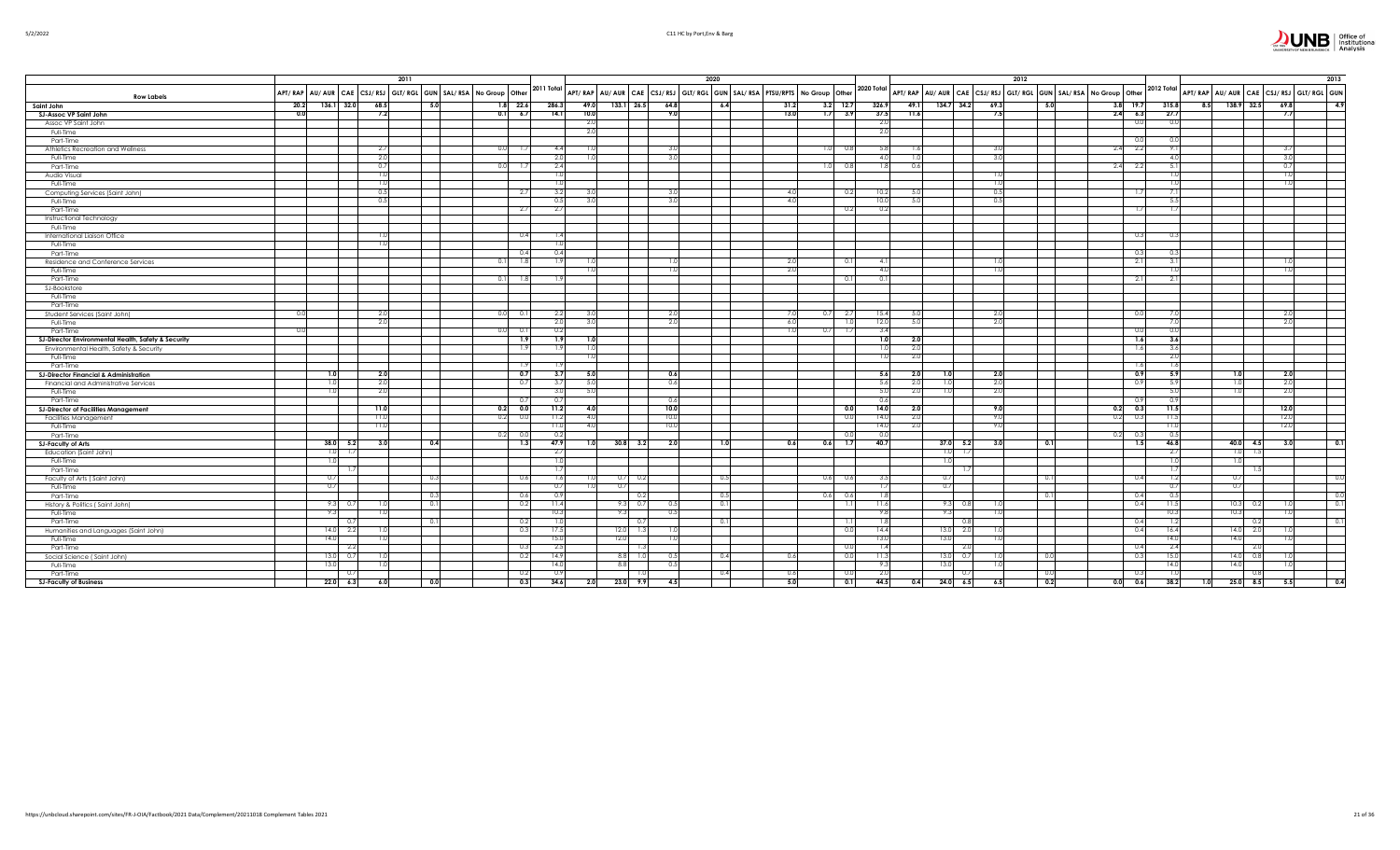

|                                                     |         |      |                          |      |            |         |              |           |      | 2014 |      |                                                          |      |                  |         |
|-----------------------------------------------------|---------|------|--------------------------|------|------------|---------|--------------|-----------|------|------|------|----------------------------------------------------------|------|------------------|---------|
| <b>Row Labels</b>                                   | SAL/RSA |      | PTSU/RPTS No Group Other |      | 2013 Total | APT/RAP | AU/AUR       |           |      |      |      | CAE CSJ/RSJ GLT/RGL GUN SAL/RSA PTSU/RPTS No Group Other |      | 2014 Total       | APT/RAP |
| Saint John                                          |         | 19.0 | 4.9                      | 24.3 | 302.8      | 65.7    |              | 107.728.5 | 75.0 | 4.4  | 33.8 | 6.6                                                      | 19.8 | 341.3            | 6.0     |
| SJ-Assoc VP Saint John                              |         | 11.0 | 1.0                      | 5.2  | 24.9       | 8.0     |              |           | 9.0  |      | 19.8 | 2.0                                                      | 5.2  | 44.0             | 0.3     |
| Assoc VP Saint John                                 |         |      |                          |      |            | 2.9     |              |           | 1.0  |      |      |                                                          |      | 3.9              |         |
| Full-Time                                           |         |      |                          |      |            | 2.9     |              |           | 1.0  |      |      |                                                          |      | 3.9              |         |
| Part-Time                                           |         |      |                          |      |            |         |              |           |      |      |      |                                                          |      |                  |         |
| Athletics Recreation and Wellness                   |         |      | 1.0                      | 1.9  | 6.6        | 1.0     |              |           | 4.0  |      |      | 1.0                                                      | 3.0  | 8.9              |         |
| Full-Time                                           |         |      |                          |      | 3.0        | 1.0     |              |           | 4.0  |      |      |                                                          | 1.0  | 6.0              |         |
| Part-Time                                           |         |      | 1.0                      | 1.9  | 3.6        |         |              |           |      |      |      | 1.0                                                      | 2.0  | 3.0              |         |
| Audio Visual                                        |         |      |                          |      | 1.0        |         |              |           | 1.0  |      |      |                                                          |      | 1.0              |         |
| Full-Time                                           |         |      |                          |      | 1.0        |         |              |           | 1.0  |      |      |                                                          |      | 1.0              |         |
| Computing Services (Saint John)                     |         | 3.0  |                          | 0.6  | 3.6        | 3.0     |              |           |      |      | 5.0  |                                                          |      | 8.0              |         |
| Full-Time                                           |         | 3.0  |                          | 0.5  | 3.5        | 3.0     |              |           |      |      | 5.0  |                                                          |      | 8.0              |         |
| Part-Time                                           |         |      |                          | 0.0  | 0.0        |         |              |           |      |      |      |                                                          |      |                  |         |
| Instructional Technology                            |         | 1.0  |                          |      | 1.0        |         |              |           |      |      | 1.0  |                                                          |      | 1.0              |         |
| Full-Time                                           |         | 1.0  |                          |      | 1.0        |         |              |           |      |      | 1.0  |                                                          |      | 1.0              |         |
| International Liaison Office                        |         | 2.0  |                          | 0.1  | 2.1        |         |              |           |      |      | 2.0  |                                                          | 0.1  | 2.1              |         |
| Full-Time                                           |         | 2.0  |                          |      | 2.0        |         |              |           |      |      | 2.0  |                                                          |      | 2.0              |         |
| Part-Time                                           |         |      |                          | 0.1  | 0.1        |         |              |           |      |      |      |                                                          | 0.1  | 0.1              |         |
| Residence and Conference Services                   |         | 1.0  |                          | 1.4  | 3.4        |         |              |           | 1.0  |      | 2.0  |                                                          | 1.1  | 4.1              |         |
| Full-Time                                           |         | 1.0  |                          |      | 2.0        |         |              |           | 1.0  |      | 2.0  |                                                          |      | 3.0              |         |
| Part-Time                                           |         |      |                          | 1.4  | 1.4        |         |              |           |      |      |      |                                                          | 1.1  | 1.1              |         |
| SJ-Bookstore                                        |         |      |                          |      |            |         |              |           |      |      |      |                                                          |      |                  |         |
| Full-Time                                           |         |      |                          |      |            |         |              |           |      |      |      |                                                          |      |                  |         |
| Part-Time                                           |         |      |                          |      |            |         |              |           |      |      |      |                                                          |      |                  |         |
| Student Services (Saint John)                       |         | 4.0  |                          | 1.2  | 7.2        | 1.1     |              |           | 2.0  |      | 9.8  | -1.1                                                     | 1.1  | 15.1             | 0.3     |
| Full-Time                                           |         | 4.0  |                          | 1.0  | 7.0        | 1.0     |              |           | 2.0  |      | 9.0  | 1.0                                                      | 1.0  | 14.0             |         |
| Part-Time                                           |         |      |                          | 0.2  | 0.2        | 0.1     |              |           |      |      | 0.8  | 0.1                                                      | 0.1  | $\overline{1.1}$ | 0.3     |
| SJ-Director Environmental Health, Safety & Security |         |      |                          | 1.2  | 1.2        | 2.0     |              |           |      |      |      |                                                          | 1.2  | 3.2              |         |
| Environmental Health, Safety & Security             |         |      |                          | 1.2  | 1.2        | 2.0     |              |           |      |      |      |                                                          | 1.2  | 3.2              |         |
| Full-Time                                           |         |      |                          |      |            | 2.0     |              |           |      |      |      |                                                          |      | 2.0              |         |
| Part-Time                                           |         |      |                          | 1.2  | 1.2        |         |              |           |      |      |      |                                                          | 1.2  | 1.2              |         |
| <b>SJ-Director Financial &amp; Administration</b>   |         |      |                          | 0.8  | 3.8        | 7.5     | 1.0          |           | 2.0  |      |      |                                                          | 0.6  | 11.1             |         |
| Financial and Administrative Services               |         |      |                          | 0.8  | 3.8        | 7.5     | 1.0          |           | 2.0  |      |      |                                                          | 0.6  | 11.1             |         |
| Full-Time                                           |         |      |                          |      | 3.0        | 7.5     | 1.0          |           | 2.0  |      |      |                                                          |      | 10.5             |         |
| Part-Time                                           |         |      |                          | 0.8  | 0.8        |         |              |           |      |      |      |                                                          | 0.6  | 0.6              |         |
| <b>SJ-Director of Facilities Management</b>         |         |      | 0.2                      | 0.4  | 12.6       | 5.5     |              |           | 12.0 |      |      | 0.9                                                      | 0.1  | 18.5             |         |
| Facilities Management                               |         |      | 0.2                      | 0.4  | 12.6       | 5.5     |              |           | 12.0 |      |      | 0.9                                                      | 0.1  | 18.5             |         |
| Full-Time                                           |         |      |                          |      | 12.0       | 5.5     |              |           | 12.0 |      |      |                                                          |      | 17.5             |         |
| Part-Time                                           |         |      | 0.2                      | 0.4  | 0.6        |         |              |           |      |      |      | 0.9                                                      | 0.1  | 1.0              |         |
| <b>SJ-Faculty of Arts</b>                           |         | 2.0  |                          | 1.5  | 51.1       |         | 29.0         | 4.2       | 3.0  | 0.0  | 2.0  |                                                          | 1.0  | 39.2             |         |
|                                                     |         |      |                          |      | 2.5        |         | 1.0          | 1.5       |      |      |      |                                                          |      | 2.5              |         |
| Education (Saint John)                              |         |      |                          |      | 1.0        |         | 1.0          |           |      |      |      |                                                          |      | 1.0              |         |
| Full-Time                                           |         |      |                          |      | 1.5        |         |              | 1.5       |      |      |      |                                                          |      | 1.5              |         |
| Part-Time                                           |         | 2.0  |                          | 0.3  | 3.0        |         | 0.7          | 0.3       |      |      | 2.0  |                                                          | 0.0  | 3.0              |         |
| Faculty of Arts (Saint John)                        |         | 2.0  |                          |      | 2.7        |         | 0.7          |           |      |      | 2.0  |                                                          |      | 2.7              |         |
| Full-Time                                           |         |      |                          |      | 0.3        |         |              |           |      |      |      |                                                          |      | 0.4              |         |
| Part-Time                                           |         |      |                          | 0.3  |            |         |              | 0.3       |      |      |      |                                                          | 0.0  |                  |         |
| History & Politics (Saint John)                     |         |      |                          | 0.4  | 11.9       |         | 10.3<br>10.3 |           | 1.0  | 0.0  |      |                                                          | 0.1  | 11.5             |         |
| Full-Time                                           |         |      |                          |      | 11.3       |         |              |           | 1.0  |      |      |                                                          |      | 11.3             |         |
| Part-Time                                           |         |      |                          | 0.4  | 0.6        |         |              |           |      | 0.0  |      |                                                          | 0.1  | 0.2              |         |
| Humanities and Languages (Saint John)               |         |      |                          | 0.4  | 17.4       |         | 12.0         | 1.8       | 1.0  |      |      |                                                          | 0.3  | 15.1             |         |
| Full-Time                                           |         |      |                          |      | 15.0       |         | 12.0         |           | 1.0  |      |      |                                                          |      | 13.0             |         |
| Part-Time                                           |         |      |                          | 0.4  | 2.4        |         |              | 1.8       |      |      |      |                                                          | 0.3  | 2.1              |         |
| Social Science (Saint John)                         |         |      |                          | 0.5  | 16.3       |         | 5.0          | 0.5       | 1.0  |      |      |                                                          | 0.5  | 7.0              |         |
| Full-Time                                           |         |      |                          |      | 15.0       |         | 5.0          |           | 1.0  |      |      |                                                          |      | 6.0              |         |
| Part-Time                                           |         |      |                          | 0.5  | 1.3        |         |              | 0.5       |      |      |      |                                                          | 0.5  | 1.0              |         |
| <b>SJ-Faculty of Business</b>                       |         | 3.0  | 0.5                      | 2.9  | 46.7       | 1.0     | 19.0         | 8.2       | 6.5  |      | 3.0  | 2.3                                                      | 0.3  | 40.2             |         |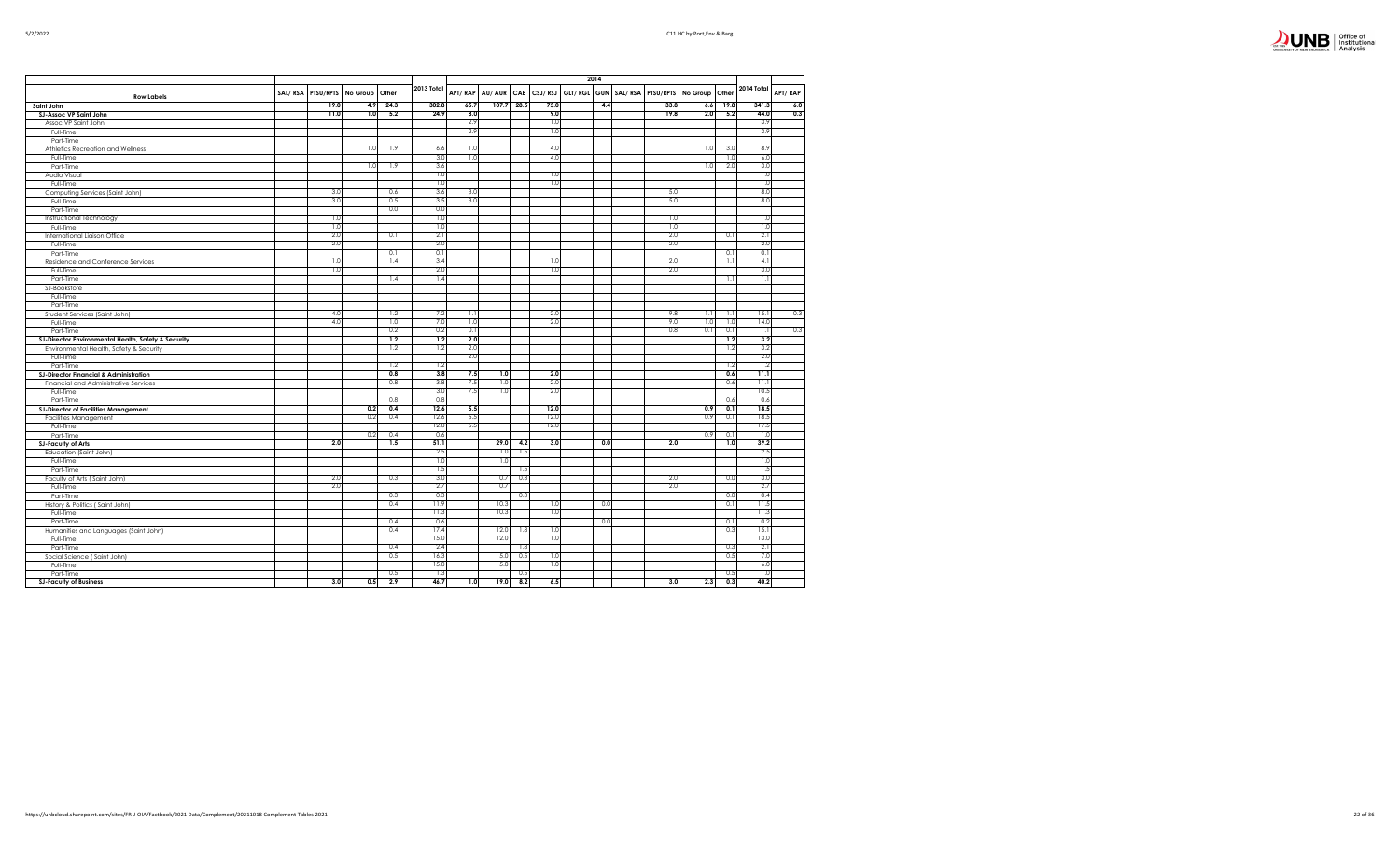| 11111 |  |
|-------|--|
|-------|--|

|                                                     | 2015                    |                                                                     |             |            |            |                   |                   | 2016                                                                    |                 |               |            |                                                                         | 2017             |                  |             |                |                             |
|-----------------------------------------------------|-------------------------|---------------------------------------------------------------------|-------------|------------|------------|-------------------|-------------------|-------------------------------------------------------------------------|-----------------|---------------|------------|-------------------------------------------------------------------------|------------------|------------------|-------------|----------------|-----------------------------|
| <b>Row Labels</b>                                   |                         | AU/ AUR CAE CSJ/ RSJ GLT/ RGL GUN SAL/ RSA PTSU/RPTS No Group Other |             |            | 2015 Total |                   |                   | APT/RAP AU/AUR CAE CSJ/RSJ GLT/RGL GUN SAL/RSA PTSU/RPTS No Group Other |                 |               | 2016 Total | APT/RAP AU/AUR CAE CSJ/RSJ GLT/RGL GUN SAL/RSA PTSU/RPTS No Group Other |                  |                  |             | 2017 Total     | APT/RAP AU/AUR CAE CSJ/RSJ  |
| Saint John                                          | 137.729.1<br>73.7       | 4.9                                                                 | 35.4        | $4.7$ 18.3 | 309.8      | 133.0 23.4<br>5.7 |                   | 63.7<br>3.4                                                             | 31.             | $4.3$ 18.4    | 283.1      | $5.2$ 128.5 29.9<br>62.                                                 | 7.6              | 29.9             | $5.4$ 16.6  | 285.8          | 60.0<br>$124.8$ 39.2<br>5.4 |
| SJ-Assoc VP Saint John                              | 8.0                     | 0.0                                                                 | 17.8<br>1.3 | 5.0        | 32.4       | 0.3               |                   | 7.0                                                                     | 14.8            | $2.4$ 5.4     | 29.9       | 7.0                                                                     |                  | 14.4             | 4.9<br>0.9  | 27.2           | 7.0                         |
| Assoc VP Saint John                                 | 1.0                     |                                                                     |             | 0.0        | 1.0        |                   |                   | 1.0                                                                     |                 | 0.0           | 1.0        |                                                                         |                  |                  | 0.0         | 1.0            |                             |
| Full-Time                                           | 1.0                     |                                                                     |             |            | 1.0        |                   |                   | 1.0                                                                     |                 |               | 1.0        |                                                                         |                  |                  |             |                |                             |
| Part-Time                                           |                         |                                                                     |             | 0.0        | 0.0        |                   |                   |                                                                         |                 | 0.0           | 0.0        |                                                                         |                  |                  | 0.0         | 0.0            |                             |
| Athletics Recreation and Wellness                   | 4.0                     |                                                                     |             | 2.0        | 7.3        |                   |                   | 3.0                                                                     |                 | 1.91<br>13    | 6.2        |                                                                         |                  |                  | 1.6<br>0.7  | 5.3            | 3(                          |
| Full-Time                                           | 4.0                     |                                                                     |             |            | 4.0        |                   |                   | 3.0                                                                     |                 |               | 3.0        |                                                                         |                  |                  |             | 3.0            | 3.0                         |
| Part-Time                                           |                         |                                                                     |             | 2.0        | 3.3        |                   |                   |                                                                         |                 | 1.31<br>-1.9  | 3.2        |                                                                         |                  |                  | 0.7<br>1.6  | 2.3            |                             |
| Audio Visual                                        |                         |                                                                     |             |            |            |                   |                   | 1.0                                                                     |                 |               | 1.0        |                                                                         |                  |                  |             | 1.0            | 1.0                         |
| Full-Time                                           |                         |                                                                     |             |            |            |                   |                   | <b>U.U</b>                                                              |                 |               | 1.0        |                                                                         |                  |                  |             |                |                             |
| Computing Services (Saint John)                     |                         |                                                                     | 6.0         |            | 6.0        |                   |                   |                                                                         | $-4($           |               | 4.0        |                                                                         |                  |                  |             | -3.C           | 1.0                         |
| Full-Time                                           |                         |                                                                     | 6.0         |            | 6.0        |                   |                   |                                                                         | -4.0            |               | 4.0        |                                                                         |                  | 3.0              |             | 3.0            |                             |
| Part-Time                                           |                         |                                                                     |             |            |            |                   |                   |                                                                         |                 |               |            |                                                                         |                  |                  |             |                |                             |
| Instructional Technology                            |                         |                                                                     | -1.C        |            | 1.0        |                   |                   |                                                                         |                 |               | 1.0        |                                                                         |                  |                  |             |                |                             |
| Full-Time                                           |                         |                                                                     | 1.0         |            | 1.0        |                   |                   |                                                                         |                 |               | 1.0        |                                                                         |                  | 1.01             |             |                |                             |
| International Liaison Office                        |                         |                                                                     | 2.0         | 0.2        | 2.2        |                   |                   |                                                                         | $\overline{16}$ | 0.1           | 1.1        |                                                                         |                  | 1 <sub>0</sub>   | 0.0         | 1.0            |                             |
| Full-Time                                           |                         |                                                                     | 2.0         |            | 2.0        |                   |                   |                                                                         |                 |               | 1.0        |                                                                         |                  |                  |             |                |                             |
| Part-Time                                           |                         |                                                                     |             | 0.2        | 0.2        |                   |                   |                                                                         |                 | 0.1           | 0.1        |                                                                         |                  |                  | 0.0         | 0 <sub>0</sub> |                             |
| Residence and Conference Services                   | 1.0                     |                                                                     | -2.0        | 1.1        | -4.1       |                   |                   | -1.0                                                                    | -21             | 0.11<br>- 1.1 | 4.1        |                                                                         |                  | -2.6             | 1.2<br>0.1. | 4.8            |                             |
| Full-Time                                           | 1.0                     |                                                                     | 2.0         |            | 3.0        |                   |                   | 1.0                                                                     | -2.0            |               | 3.0        |                                                                         |                  | 2.0              |             | 3.0            |                             |
| Part-Time                                           |                         |                                                                     |             | 1.1        |            |                   |                   |                                                                         |                 | 0.11          | 1.1        |                                                                         |                  | 0.6              | 1.2         | 1.8            |                             |
| <b>SJ-Bookstore</b>                                 |                         |                                                                     |             |            |            |                   |                   |                                                                         |                 |               |            |                                                                         |                  |                  |             |                |                             |
| Full-Time                                           |                         |                                                                     |             |            |            |                   |                   |                                                                         |                 |               |            |                                                                         |                  |                  |             |                |                             |
| Part-Time                                           |                         |                                                                     |             |            |            |                   |                   |                                                                         |                 |               |            |                                                                         |                  |                  |             |                |                             |
| Student Services (Saint John)                       | 2.0                     | 0.0                                                                 | 6.8         | 1.7        | 10.8       | -0.3              |                   | 1.0                                                                     | 6.8             | 1.01<br>2.3   | 11.4       |                                                                         |                  | -6.9             | 2.1<br>0.11 | 10.1           |                             |
| Full-Time                                           | 2.0                     |                                                                     | 6.0         | 1.0        | 9.0        |                   |                   | 1.0                                                                     | 6.0             | 1.0<br>1.0    | 9.0        |                                                                         |                  | 6.0              | 1.0         | 8.0            | $\overline{1.0}$            |
| Part-Time                                           |                         |                                                                     | 0.8         | 0.7        | 1.81       |                   |                   |                                                                         |                 | 1.3           | 2.4        |                                                                         |                  |                  | 1.1         | 2.             |                             |
| SJ-Director Environmental Health, Safety & Security |                         |                                                                     |             | 0.8        | 0.8        |                   |                   |                                                                         |                 | 0.9           | 0.9        |                                                                         |                  |                  | 0.6         | 0.6            |                             |
| Environmental Health, Safety & Security             |                         |                                                                     |             | 0.8        | 0.8        |                   |                   |                                                                         |                 | 0.9           | 0.9        |                                                                         |                  |                  | 0.6         | 0.6            |                             |
| Full-Time                                           |                         |                                                                     |             |            |            |                   |                   |                                                                         |                 |               |            |                                                                         |                  |                  |             |                |                             |
| Part-Time                                           |                         |                                                                     |             | 0.8        | 0.8        |                   |                   |                                                                         |                 | 0.9           | 0.9        |                                                                         |                  |                  | 0.6         | 0.6            |                             |
| <b>SJ-Director Financial &amp; Administration</b>   | 2.0                     |                                                                     |             | 0.5        | 2.5        |                   |                   | 1.0                                                                     | 1 <sup>1</sup>  | 1.1           | 3.1        |                                                                         |                  |                  | 0.1         | 1.1            | 1.0                         |
| Financial and Administrative Services               | 2.0                     |                                                                     |             | 0.5        | 2.5        |                   |                   | 1.0                                                                     |                 | 1.1           | 3.1        |                                                                         |                  |                  | 0.1         | -1.1           | $\overline{1.0}$            |
| Full-Time                                           | 2.0                     |                                                                     |             |            | 2.0        |                   |                   | 1.0                                                                     |                 | 1.0           | 3.0        |                                                                         |                  |                  |             | 1.0            |                             |
| Part-Time                                           |                         |                                                                     |             |            | 0.5        |                   |                   |                                                                         |                 | 0.1           | 0.1        |                                                                         |                  |                  | 0.1         |                |                             |
| <b>SJ-Director of Facilities Management</b>         | 13.0                    |                                                                     | 0.5         | 0.4        | 13.9       |                   |                   | 10.0                                                                    |                 | 0.6           | 10.6       | 10.0                                                                    |                  |                  | 1.0         | 11.0           | 10.0                        |
| <b>Facilities Management</b>                        | 13.0                    |                                                                     | 0.5         | 0.4        | 13.9       |                   |                   | 10.0                                                                    |                 | 0.6           | 10.6       | 10.1                                                                    |                  |                  | 1.0         | 11.0           | 10.0                        |
| Full-Time                                           | 13.0                    |                                                                     |             |            | 13.0       |                   |                   | 10.0                                                                    |                 |               | 10.0       | 10.0                                                                    |                  |                  |             | 10.0           | 10.0                        |
| Part-Time                                           |                         |                                                                     |             | 0.4        | 0.9        |                   |                   |                                                                         |                 | 0.6           | 0.6        |                                                                         |                  |                  | 1.01        |                |                             |
| <b>SJ-Faculty of Arts</b>                           | $34.0\qquad 2.6$<br>3.0 | 0.4                                                                 | 2.0         | 1.0        | 43.0       | $32.0$ 4.0        |                   | 2.0<br>0.2                                                              | - 2.0           | 0.6           | 40.8       | $34.0\ 2.8$                                                             | $\overline{1.3}$ | 1.0 <sub>1</sub> | 0.5         | 40.7           | $31.8$ 4.2<br>2.0           |
| Education (Saint John)                              | 2.0<br>0.5              |                                                                     |             |            | 2.5        |                   |                   |                                                                         |                 |               |            |                                                                         |                  |                  |             |                |                             |
| Full-Time                                           | 2.0                     |                                                                     |             |            | 2.0        |                   |                   |                                                                         |                 |               |            |                                                                         |                  |                  |             |                |                             |
| Part-Time                                           | 0.5                     |                                                                     |             |            | 0.5        |                   |                   |                                                                         |                 |               |            |                                                                         |                  |                  |             |                |                             |
| Faculty of Arts (Saint John)                        | 0.3<br>0.7              | 0.4                                                                 | 2.0         |            | 3.4        | $0.7 \ 0.2$       |                   | 0.2                                                                     | 2.0             | 0.0           | 3.0        | $0.7\ 0.2$                                                              |                  |                  | 0.3         | 3.4            | 0.7                         |
| Full-Time                                           | 0.7                     |                                                                     | 2.0         |            | 2.7        | 0.7               |                   |                                                                         | 2.1             |               | 2.7        | 0.7                                                                     |                  |                  |             |                | 0.7                         |
| Part-Time                                           | 0.3                     | 0.4                                                                 |             |            | 0.7        |                   | $\vert 0.2 \vert$ | 0.2                                                                     |                 | 0.0           | 0.4        | 0.2                                                                     | 1.3              |                  | 0.3         | 1.8            |                             |
| History & Politics (Saint John)                     | 9.3<br>1.0              |                                                                     |             | 0.3        | 10.6       | $10.3$ 0.3        |                   | 1.0                                                                     |                 | 0.1           | 11.8       | 11.3                                                                    |                  |                  |             | 11.4           | 10.3<br>0.5                 |
| Full-Time                                           | 9.3<br>1.0              |                                                                     |             |            | 10.3       | 10.3              |                   | 1.0                                                                     |                 |               | 11.3       | 11.3                                                                    |                  |                  |             | 11.3           | 10.3<br>0.5                 |
| Part-Time                                           |                         |                                                                     |             | 0.3        | 0.3        | -0                |                   |                                                                         |                 | 0.1           | 0.5        |                                                                         |                  |                  |             | 0.0            |                             |
| Humanities and Languages (Saint John)               | 13.0<br>- 1.0<br>1.0    |                                                                     |             | 0.3        | 15.3       | 12.0 2.0          |                   | -1.0                                                                    |                 | 0.2           | 15.2       | 13.0<br>-1.5                                                            |                  |                  | 0.1         | 15.6           | $13.0$ 2.5                  |
| Full-Time                                           | 13.0<br>1.0             |                                                                     |             |            | 14.0       | 12.0              |                   | 1.0                                                                     |                 |               | 13.0       | 13.0                                                                    |                  |                  |             | 14.0           | 13.0                        |
| Part-Time                                           |                         |                                                                     |             | 0.3        | 1.3        |                   | 2.0               |                                                                         |                 | 0.2           | 2.2        |                                                                         |                  |                  | 0.1         | -1.6           | 2.5                         |
| Social Science (Saint John)                         | 9.0<br>0.8<br>1.0       |                                                                     |             | 0.4        | 11.2       | $9.0$ 1.          |                   |                                                                         |                 | 0.3           | 10.8       | 9.0                                                                     |                  |                  | 0.1         | 10.3           | 7.8<br>1.7<br>0.5           |
| Full-Time                                           | 9.0<br>1.0              |                                                                     |             |            | 10.0       | 9.0               |                   |                                                                         |                 |               | 9.0        | 9.0                                                                     |                  |                  |             | 9.0            | 0.5<br>7.8                  |
| Part-Time                                           | 0.8                     |                                                                     |             | 0.4        | 1.2        |                   |                   |                                                                         |                 | 0.3           | 1.8        |                                                                         |                  |                  | 0.1         | 1.3            |                             |
| <b>SJ-Faculty of Business</b>                       | 30.0<br>6.6<br>6.5      | 0.1                                                                 | 5.6         | 1.1        | 49.9       | $28.0$ 5.1        |                   | 6.5                                                                     | 4.2             | 1.1           | 44.9       | $24.5$ 9.5<br>5.5                                                       |                  | 4.8              | 0.1<br>0.6  | 45.0           | 24.0 12.5<br>0.5<br>6.5     |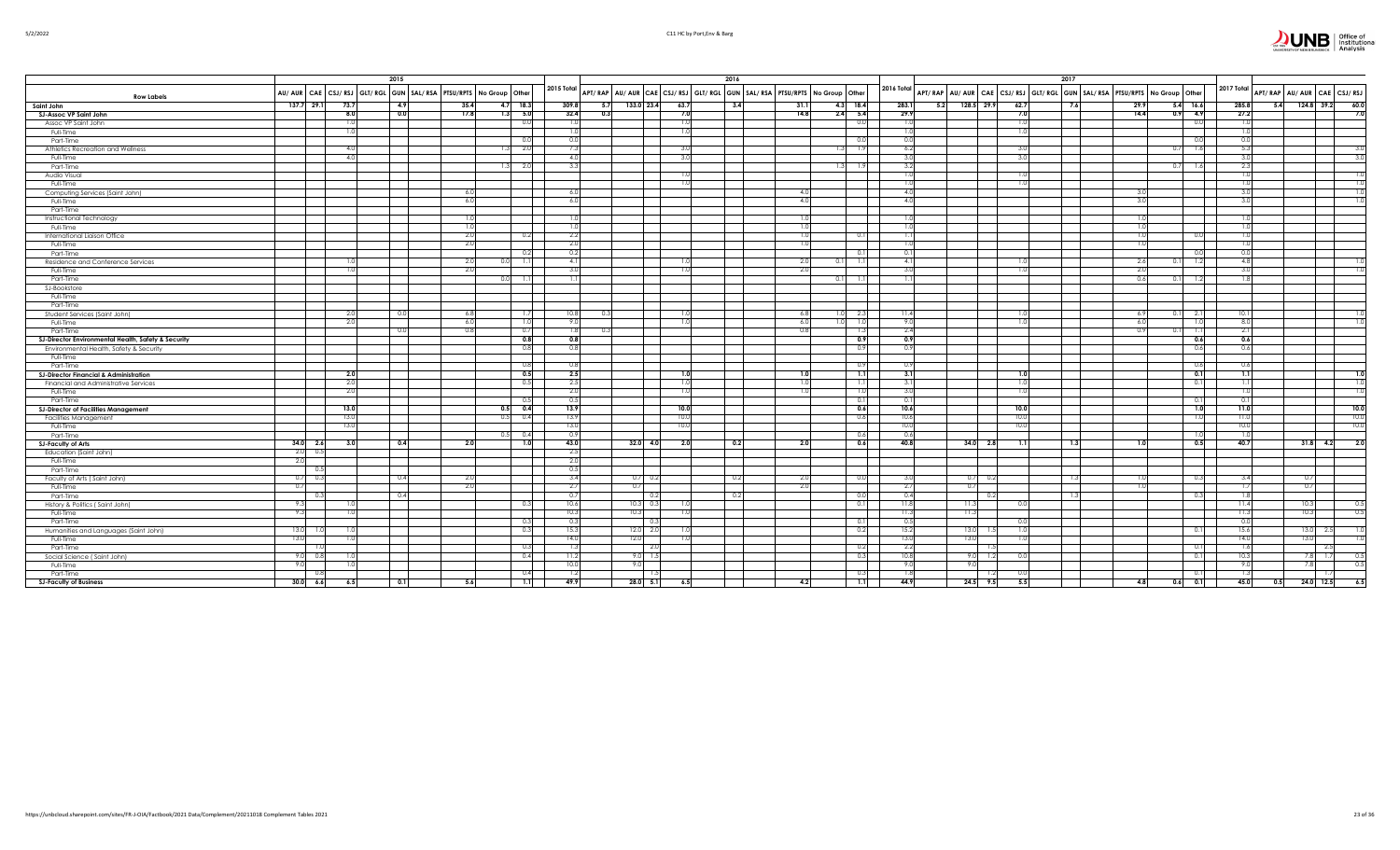|                                                     | 2018 |                                                        |      |            | 2018 Total       |      |      |              |      | 2019                                                                                      |      |      |                  |            |      |              |                 |      | 2021     |                                                                   |       |      | 2021 Total |
|-----------------------------------------------------|------|--------------------------------------------------------|------|------------|------------------|------|------|--------------|------|-------------------------------------------------------------------------------------------|------|------|------------------|------------|------|--------------|-----------------|------|----------|-------------------------------------------------------------------|-------|------|------------|
| <b>Row Labels</b>                                   |      | GLT/ RGL GUN   SAL/ RSA   PTSU/RPTS   No Group   Other |      |            |                  |      |      |              |      | APT/RAP   AU/AUR   CAE   CSJ/RSJ   GLT/RGL   GUN   SAL/RSA   PTSU/RPTS   No Group   Other |      |      |                  | 2019 Total |      |              |                 |      |          | APT/RAP AU/AUR CAE CSJ/RSJ GLT/RGL GUN SAL/RSA PTSU/RPTS No Group | Other |      |            |
| Saint John                                          | 4.8  |                                                        | 30.6 | $2.4$ 15.2 | 282.4            |      | 8.9  | 129.3 27.4   | 60.4 | 4.9                                                                                       | 29.7 | 10.5 | 20.3             | 291.3      | 49.1 | $135.3$ 33.3 |                 | 63.3 | 6.4      | 34.7                                                              | 5.4   | 13.4 | 340.9      |
| SJ-Assoc VP Saint John                              |      |                                                        | 12.0 | 1.2        | 4.0              | 24.2 |      |              | 8.0  |                                                                                           | 14.1 | 3.3  | 6.4              | 31.8       | 5.1  |              |                 | 7.0  |          | 3.0                                                               | 1.1   | 0.4  | 16.6       |
| Assoc VP Saint John                                 |      |                                                        |      |            | 0.0              | 0.0  |      |              |      |                                                                                           |      |      | 0.2              | 0.2        | 2.0  |              |                 |      |          |                                                                   |       |      | 2.0        |
| Full-Time                                           |      |                                                        |      |            |                  |      |      |              |      |                                                                                           |      |      |                  |            | 2.0  |              |                 |      |          |                                                                   |       |      | 2.0        |
| Part-Time                                           |      |                                                        |      |            | 0.0              | 0.0  |      |              |      |                                                                                           |      |      | 0.2 <sub>1</sub> | 0.2        |      |              |                 |      |          |                                                                   |       |      |            |
| Athletics Recreation and Wellness                   |      |                                                        |      | 0.7        |                  | 4.9  |      |              | 3.0  |                                                                                           |      | 2.7  | 1.01             | 6.7        | 1.0  |              |                 | 4.0  |          |                                                                   |       | 0.3  | 6.4        |
| Full-Time                                           |      |                                                        |      |            |                  | 3.0  |      |              | 3.0  |                                                                                           |      |      |                  | 3.0        | 1.0  |              |                 | 4.0  |          |                                                                   | -1.6  |      | 6.0        |
| Part-Time                                           |      |                                                        |      | 0.71       |                  | 1.9  |      |              |      |                                                                                           |      | 2.7  | 1.0              | 3.7        |      |              |                 |      |          |                                                                   | 0.0   | 0.3  | 0.4        |
| Audio Visual                                        |      |                                                        |      |            |                  | 1.0  |      |              |      |                                                                                           |      |      |                  |            |      |              |                 |      |          |                                                                   |       |      |            |
| Full-Time                                           |      |                                                        |      |            |                  | 1.0  |      |              |      |                                                                                           |      |      |                  |            |      |              |                 |      |          |                                                                   |       |      |            |
| Computing Services (Saint John)                     |      |                                                        | 3.0  |            | 0.1              | 4.1  |      |              | 2.0  |                                                                                           | 4.0  |      | 0.3              | 6.3        | 1.0  |              |                 | 2.0  |          | $\mathcal{B}$                                                     |       | 0.1  | 6.1        |
| Full-Time                                           |      |                                                        | 3.0  |            |                  | 4.0  |      |              | 2.0  |                                                                                           | 4.0  |      |                  | 6.0        | 1.0  |              |                 | 2.0  |          | $\overline{3}$                                                    |       |      | 6.0        |
| Part-Time                                           |      |                                                        |      |            | . O. I           | 0.1  |      |              |      |                                                                                           |      |      | 0.31             | 0.3        |      |              |                 |      |          |                                                                   |       | 0.1  | 0.1        |
| Instructional Technology                            |      |                                                        | 1.0  |            |                  | 1.0  |      |              |      |                                                                                           |      |      |                  |            |      |              |                 |      |          |                                                                   |       |      |            |
| Full-Time                                           |      |                                                        | 1.0  |            |                  | 1.0  |      |              |      |                                                                                           |      |      |                  |            |      |              |                 |      |          |                                                                   |       |      |            |
| International Liaison Office                        |      |                                                        | 1.0  |            | $\Omega$         | 1.0  |      |              |      |                                                                                           |      |      | 0.01             | 0.0        |      |              |                 |      |          |                                                                   |       |      |            |
| Full-Time                                           |      |                                                        | 1.0  |            |                  | 1.0  |      |              |      |                                                                                           |      |      |                  |            |      |              |                 |      |          |                                                                   |       |      |            |
| Part-Time                                           |      |                                                        |      |            | $\bigcap$        | 0.0  |      |              |      |                                                                                           |      |      | 0.0              | 0.0        |      |              |                 |      |          |                                                                   |       |      |            |
| Residence and Conference Services                   |      |                                                        | 1.1  | 0.0        | $\Omega$         | 2.8  |      |              | 1.0  |                                                                                           | 2.1  | 0.0  | 1.2              | 4.4        |      |              |                 |      |          |                                                                   |       |      |            |
| Full-Time                                           |      |                                                        | 1.0  |            |                  | 2.0  |      |              | 1.0  |                                                                                           | 2.0  |      |                  | 3.0        |      |              |                 |      |          |                                                                   |       |      |            |
| Part-Time                                           |      |                                                        | 0.1  | 0.0        | - 0.7            | 0.8  |      |              |      |                                                                                           | 0.1  | 0.0  | 1.2              | 1.4        |      |              |                 |      |          |                                                                   |       |      |            |
| SJ-Bookstore                                        |      |                                                        |      |            |                  |      |      |              |      |                                                                                           |      |      |                  |            | 1.1  |              |                 | 1.0  |          |                                                                   | 0.1   | 0.0  | 2.2        |
| Full-Time                                           |      |                                                        |      |            |                  |      |      |              |      |                                                                                           |      |      |                  |            | 1.0  |              |                 | 1.0  |          |                                                                   |       |      | 2.0        |
| Part-Time                                           |      |                                                        |      |            |                  |      |      |              |      |                                                                                           |      |      |                  |            | 0.1  |              |                 |      |          |                                                                   | 0.    | 0.0  | 0.2        |
| Student Services (Saint John)                       |      |                                                        | 5.9  | 0.5        | 2.0              | 9.4  |      |              | 2.0  |                                                                                           | 8.0  | 0.6  | 3.6              | 14.1       |      |              |                 |      |          |                                                                   |       |      |            |
| Full-Time                                           |      |                                                        | 5.0  |            |                  | 7.0  |      |              | 2.0  |                                                                                           | 7.0  |      | 1.0              | 10.0       |      |              |                 |      |          |                                                                   |       |      |            |
| Part-Time                                           |      |                                                        | 0.9  | 0.5        | $\overline{1.0}$ | 2.4  |      |              |      |                                                                                           | 1.0  | 0.6  | 2.6              | 4.1        |      |              |                 |      |          |                                                                   |       |      |            |
| SJ-Director Environmental Health, Safety & Security |      |                                                        |      |            | 0.5              | 0.5  |      |              |      |                                                                                           |      |      |                  |            | 2.0  |              |                 |      |          |                                                                   |       |      | 2.0        |
| Environmental Health, Safety & Security             |      |                                                        |      |            | 0.5              | 0.5  |      |              |      |                                                                                           |      |      |                  |            | 2.0  |              |                 |      |          |                                                                   |       |      | 2.0        |
| Full-Time                                           |      |                                                        |      |            |                  |      |      |              |      |                                                                                           |      |      |                  |            | 2.0  |              |                 |      |          |                                                                   |       |      | 2.0        |
| Part-Time                                           |      |                                                        |      |            | 0.5              | 0.5  |      |              |      |                                                                                           |      |      |                  |            |      |              |                 |      |          |                                                                   |       |      |            |
| <b>SJ-Director Financial &amp; Administration</b>   |      |                                                        | 0.9  |            |                  | 1.9  |      |              | 1.0  |                                                                                           | 0.9  |      |                  | 1.9        | 6.0  |              |                 | 0.6  |          |                                                                   |       |      | 6.6        |
| Financial and Administrative Services               |      |                                                        | 0.9  |            |                  | 1.9  |      |              | 1.0  |                                                                                           | 0.9  |      |                  | 1.9        | 6.0  |              |                 | 0.6  |          |                                                                   |       |      | 6.6        |
| Full-Time                                           |      |                                                        |      |            |                  | 1.0  |      |              | 1.0  |                                                                                           |      |      |                  | 1.0        | 6.0  |              |                 |      |          |                                                                   |       |      | 6.0        |
| Part-Time                                           |      |                                                        | 0.9  |            |                  | -0.9 |      |              |      |                                                                                           | 0.9  |      |                  | 0.9        |      |              |                 | 0.6  |          |                                                                   |       |      | 0.6        |
| <b>SJ-Director of Facilities Management</b>         |      |                                                        |      |            | 0.8              | 10.8 |      |              | 10.0 |                                                                                           |      |      | 0.6              | 10.6       | 4.0  |              |                 | 10.5 |          |                                                                   |       | 0.3  | 14.8       |
| Facilities Management                               |      |                                                        |      |            | 0.8              | 10.8 |      |              | 10.0 |                                                                                           |      |      | 0.6              | 10.6       | 4.0  |              |                 | 10.5 |          |                                                                   |       | 0.3  | 14.8       |
| Full-Time                                           |      |                                                        |      |            |                  | 10.0 |      |              | 10.0 |                                                                                           |      |      |                  | 10.0       | 4.0  |              |                 | 10.0 |          |                                                                   |       |      | 14.0       |
| Part-Time                                           |      |                                                        |      |            | 0.8              | 0.8  |      |              |      |                                                                                           |      |      | 0.6              | 0.6        |      |              |                 | 0.5  |          |                                                                   |       | 0.3  | 0.8        |
| <b>SJ-Faculty of Arts</b>                           | 0.4  |                                                        | 1.0  | 0.3        | 0.4              | 40.0 |      | $32.8$ $3.2$ | 1.5  | 0.4                                                                                       |      | 0.8  | 3.0              | 41.7       | 2.0  |              | $29.8$ 3.3      | 2.0  | 1.3      | 2.0                                                               | 0.8   | 1.9  | 43.2       |
| Education (Saint John)                              |      |                                                        |      |            |                  |      |      |              |      |                                                                                           |      |      |                  |            |      |              |                 |      |          |                                                                   |       |      |            |
| Full-Time                                           |      |                                                        |      |            |                  |      |      |              |      |                                                                                           |      |      |                  |            |      |              |                 |      |          |                                                                   |       |      |            |
| Part-Time                                           |      |                                                        |      |            |                  |      |      |              |      |                                                                                           |      |      |                  |            |      |              |                 |      |          |                                                                   |       |      |            |
| Faculty of Arts (Saint John)                        | 0.3  |                                                        | 1.0  | 0.3        |                  | 2.2  | 0.7  |              |      | 0.2                                                                                       |      | 0.8  | 0.7              | 2.4        | 1.0  |              | $0.7\ 0.3$      |      | 0.3      | 2.0                                                               | 0.6   | 0.6  | 5.4        |
| Full-Time                                           |      |                                                        | 1.0  |            |                  | 1.7  | 0.7  |              |      |                                                                                           |      |      |                  | 0.7        | 1.0  | 0.7          |                 |      |          | $-2.0$                                                            |       |      | 3.7        |
| Part-Time                                           | 0.3  |                                                        |      | 0.3        |                  | 0.6  |      |              |      | 0.2                                                                                       |      | 0.8  | 0.7              | 1.8        |      |              | 0.3             |      | 0.3      |                                                                   | 0.6   | 0.6  | 1.7        |
| History & Politics (Saint John)                     | 0.1  |                                                        |      |            | 0.1              | 11.0 | 10.3 | 0.3          | 0.5  |                                                                                           |      |      | 0.4              | 11.6       |      |              | $9.3\qquad 0.3$ | 0.5  | 0.       |                                                                   |       | 0.5  | 10.8       |
| Full-Time                                           |      |                                                        |      |            |                  | 10.8 | 10.3 |              | 0.5  |                                                                                           |      |      |                  | 10.8       |      | 9.3          |                 | 0.5  |          |                                                                   |       |      | 9.8        |
| Part-Time                                           | 0.1  |                                                        |      |            | . O.             | 0.2  |      | -0.3         |      |                                                                                           |      |      | 0.4              | 0.7        |      |              | 0.3             |      | 0.1      |                                                                   |       | 0.5  | 0.9        |
| Humanities and Languages (Saint John)               |      |                                                        |      |            | 0.2              | 16.7 | 14.0 |              | 0.5  |                                                                                           |      |      | 0.1              | 16.4       |      | 12.0         | 1.3             | 1.0  | 0.1      |                                                                   |       | 0.0  | 14.4       |
| Full-Time                                           |      |                                                        |      |            |                  | 14.0 | 14.0 |              |      |                                                                                           |      |      |                  | 14.0       |      | 12.0         |                 | 1.0  |          |                                                                   |       |      | 13.0       |
| Part-Time                                           |      |                                                        |      |            | 0.2              | 2.7  |      |              | 0.5  |                                                                                           |      |      | 0.1              | 2.4        |      |              |                 |      | $\Omega$ |                                                                   |       | 0.0  | 1.4        |
| Social Science (Saint John)                         | 0.0  |                                                        |      |            | 0.0              | 10.1 | 7.8  |              | 0.5  | 0.1                                                                                       |      |      | 1.8              | 11.3       | 1.0  | 7.8          | 1.3             | 0.5  | 0.9      |                                                                   | 0.3   | 0.8  | 12.6       |
| Full-Time                                           |      |                                                        |      |            |                  | 8.3  | 7.8  |              | 0.5  |                                                                                           |      |      | 1.0              | 9.3        | 1.0  | 7.8          |                 | 0.5  |          |                                                                   |       |      | 9.3        |
| Part-Time                                           | 0.0  |                                                        |      |            | $\Omega$         | 1.8  |      |              |      | 0.1                                                                                       |      |      | 0.9              | 2.0        |      |              |                 |      | 0.9      |                                                                   | 0.3   | 0.8  | 3.3        |
| <b>SJ-Faculty of Business</b>                       |      |                                                        | 6.0  |            | 0.4              | 49.8 |      | $23.5$ 9.7   | 4.5  | 0.1                                                                                       | 6.0  |      | 0.4              | 44.1       | 2.0  |              | 22.0 15.6       | 4.5  | 0.1      | 5.0                                                               | 0.0   | 1.8  | 50.9       |

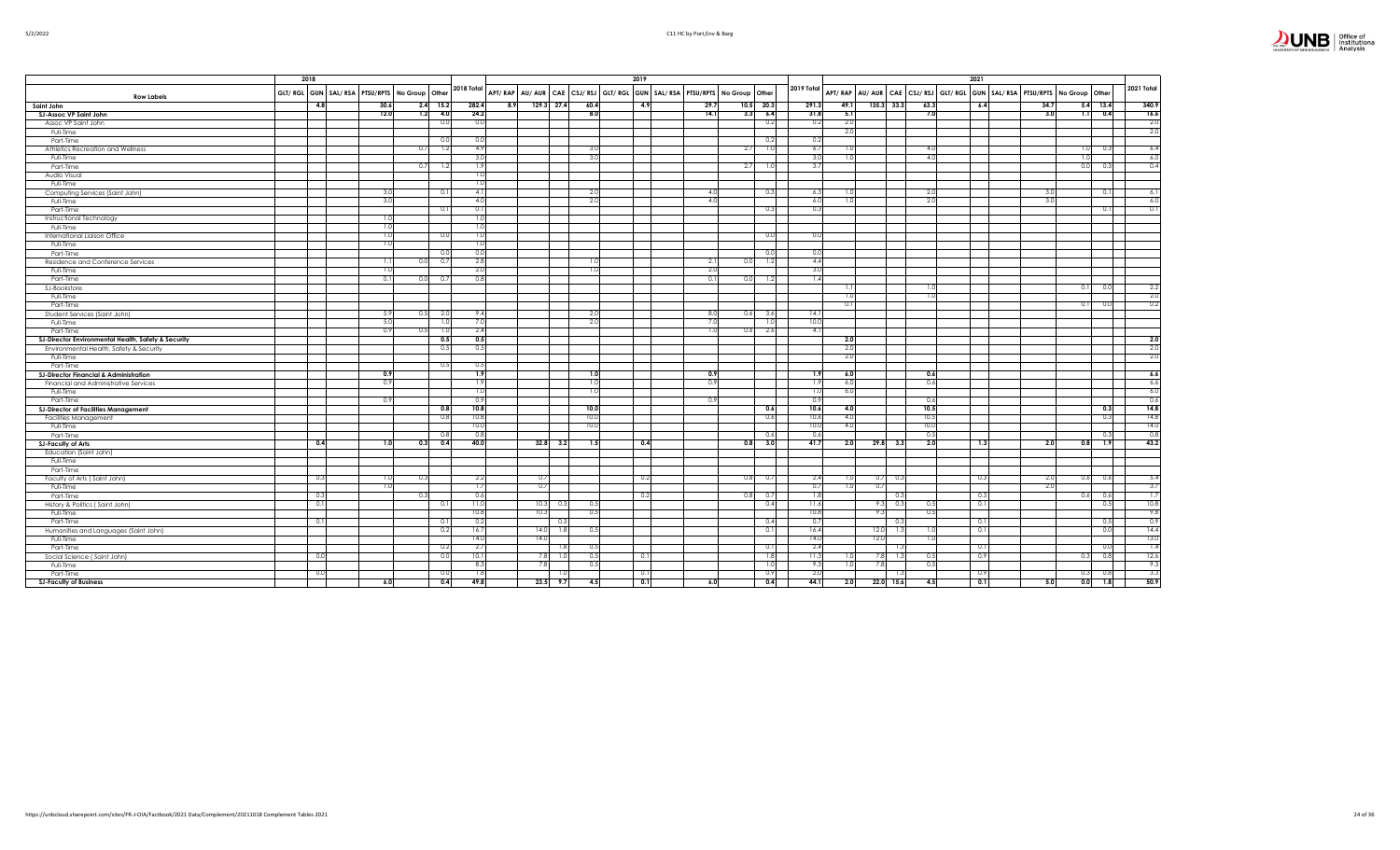| JNB | Office of<br>Institutional<br>Analysis |
|-----|----------------------------------------|
|     |                                        |

|  | 5/2/2022 |  |
|--|----------|--|

|                                                             |      |                 | 2011       |     |                                                               |                |      |                 |      | 2020 |     |                                                                         |                |                |                                                                               |                  | 2012 |      |      |         |                  |      |                 |                  | 2013                                   |
|-------------------------------------------------------------|------|-----------------|------------|-----|---------------------------------------------------------------|----------------|------|-----------------|------|------|-----|-------------------------------------------------------------------------|----------------|----------------|-------------------------------------------------------------------------------|------------------|------|------|------|---------|------------------|------|-----------------|------------------|----------------------------------------|
| <b>Row Labels</b>                                           |      |                 |            |     | APT/RAP AU/AUR CAE CSJ/RSJ GLT/RGL GUN SAL/RSA No Group Other | 2011 Total     |      |                 |      |      |     | APT/RAP AU/AUR CAE CSJ/RSJ GLT/RGL GUN SAL/RSA PTSU/RPTS No Group Other |                | 2020 Total     | APT/RAP   AU/AUR   CAE   CSJ/RSJ   GLT/RGL   GUN   SAL/RSA   No Group   Other |                  |      |      |      |         | 2012 Total       |      |                 |                  | APT/RAP AU/AUR CAE CSJ/RSJ GLT/RGL GUN |
| <b>Faculty of Business</b>                                  | 22.0 | 6.3             | 6.0        | 0.0 | 0.3                                                           | 34.6           | 2.0  | 23.0            | 4.5  |      |     |                                                                         | 0.1            | 44.5           | 24.0<br>6.5<br>0.4                                                            | 6.5              |      | 0.2  | 0.0  | 0.6     | 38.2             |      | 25.0            | 8.5              | 0.4<br>5.5                             |
| Full-Time                                                   | 22.0 |                 | 6.0        |     |                                                               | 28.0           | 2.0  | 23.0            | 4.5  |      |     | 5.0                                                                     |                | 34.5           | 24.0                                                                          | 6.5              |      |      |      |         | 30.5             |      | 25.0            |                  | 5.5                                    |
| Part-Time                                                   |      |                 |            | 0.0 | 0.3                                                           | 6.6            |      |                 |      |      |     |                                                                         |                | 10.0           | 0.41<br>- 6.5                                                                 |                  |      | 0.2  | 0.01 |         | 7.8              |      |                 |                  | 0.4                                    |
| SJ-Faculty of Science, Applied Science & Engineering<br>2.0 |      | $71.1$ 14.1     | 14.5       | 0.4 | $1.2$ 3.4                                                     | 106.6          | 6.7  | 74.0<br>9.0     | 19.4 |      | 1.7 | 2.0<br>0.2                                                              | 3.8            | 116.7          | 8.3<br>$66.7$ 15.5                                                            | 16.0             |      | 0.7  | 1.1  | 1.7     | 110.0            |      | $67.9$ 14.7     |                  | 0.5<br>14.6                            |
| Biology (Saint John)<br>1.0                                 | 15.0 | - 1.3           | 7.5        | 0.2 | 1.1<br>2.1                                                    | 28.2           | 1.9  | 20.3<br>0.8     | 9.1  |      | 0.6 | 0.0                                                                     | 0.7            | 33.5           | 13.7<br>5.1<br>- 0.8                                                          | 7.5              |      | 0.4  | 0.3  | 0.4     | 28.2             | -1.0 | 15.7            | -11              | $-0.3$<br>- 7.11                       |
| Full-Time<br>1.0                                            | 15.0 |                 | 7.0        |     | 1.0                                                           | 24.0           | 1.9  | 20.3            | 8.0  |      |     |                                                                         |                | 30.2           | 13.7<br>-5.11                                                                 | 7.0              |      |      |      |         | 25.8             | 1.0  | 15.7            |                  | 6.6                                    |
| Part-Time                                                   |      | 1.3             | 0.5        | 0.2 | 0.1<br>2.1                                                    | $-4.2$         |      | 0.8             |      |      | 0.6 |                                                                         | - 0.7          | 3.3            | -0.8                                                                          | 0.5              |      | 0.4  | 0.3  | 04      | 2.4              |      |                 |                  | 0.3<br>0.5                             |
| Computer Science<br>1.0                                     | 8.1  | 1.4             | 0.5        |     | 0.0<br>0.0                                                    | 11.0           | 0.7  | $5.0\quad 2.2$  | 0.5  |      | 0.0 |                                                                         | 0.2            | 8.5            | 1.2<br>$7.1\quad 2.4$                                                         | 0.5              |      | 0.1  |      |         | 11.6             |      | 8.3             | - 2.2            | 0.5                                    |
| Full-Time<br>-1.0                                           | 8.1  |                 | 0.5        |     |                                                               | 9.6            |      | 5.0             | 0.5  |      |     |                                                                         |                | 5.5            | 1.0<br>7.1                                                                    | 0.5              |      |      |      |         | 8.6              |      | 8.3             |                  | 0.5                                    |
| Part-Time                                                   |      |                 |            |     | 0.0<br>0.0                                                    |                | 0.7  | 2.2             |      |      | 0.0 |                                                                         | - 0.2          | 3.0            | 0.2<br>- 2.4                                                                  |                  |      | -0.1 |      |         | 3.0              |      |                 | -2.2             |                                        |
|                                                             | 8.0  | 1.6             | 1.5        |     | 0.0                                                           | 11.1           |      | $7.0\qquad0.9$  | -1.5 |      |     |                                                                         |                | 9.4            | $8.0$ 1.5                                                                     | 1.5 <sub>1</sub> |      |      |      | 0.0     | 11.0             |      | 7.01            | 1.6              | 0.5                                    |
| Engineering (Saint John)<br>Full-Time                       | 8.0  |                 | 1.5        |     |                                                               | 9.             |      |                 |      |      |     |                                                                         |                | 8.5            | 8.0                                                                           | 1.5              |      |      |      |         | 9.5              |      | 7.0             |                  | 0.5                                    |
|                                                             |      |                 |            |     |                                                               |                |      | 7.0             |      |      |     |                                                                         |                | 0.9            |                                                                               |                  |      |      |      |         | 1.5              |      |                 |                  |                                        |
| Part-Time                                                   |      | 1.6             | 0.5        |     | 0.0<br>0.7                                                    |                |      | -0.9<br>0.7     |      |      |     |                                                                         |                | 4.5            |                                                                               |                  |      |      | 0.3  | 0.4     | 3.4              |      | 0.7             |                  |                                        |
| Faculty of Science, Applied Science and Engineering         | 0.7  |                 |            |     | 0.0                                                           |                |      |                 |      |      |     |                                                                         |                |                | 0.7<br>- 0.                                                                   | 1.0              |      |      |      |         |                  |      |                 |                  |                                        |
| Full-Time                                                   | 0.7  |                 | 0.5        |     |                                                               | 14             | 1.1. | 0.7             | -1.5 |      |     |                                                                         |                | 3.3            | 0.7<br>1.01                                                                   | 1.0              |      |      |      |         | 2.7              |      | 0.7             |                  | 1.01                                   |
| Part-Time                                                   |      |                 |            |     | 0.0<br>0.7                                                    | 0.7            |      |                 |      |      |     | 0.0                                                                     | -1.2           | 1.2            | 0.                                                                            |                  |      |      | 0.3  |         | 0.71             |      |                 |                  |                                        |
| Mathematics and Statistics                                  | 5.0  | 0.5             | 0.5        |     | 0.3                                                           | 6.3            |      | 7.0 0.5         | 0.5  |      |     |                                                                         |                | 8.0            | 5.0 0.5                                                                       | 0.5              |      |      |      |         | 6.0              |      | 5.0             | 0.2              | 0.5                                    |
| Full-Time                                                   | 5.0  |                 | 0.5        |     |                                                               | - 5.5          |      | 7.0             | 0.5  |      |     |                                                                         |                | 7.5            | 5.0                                                                           | 0.5              |      |      |      |         | 5.5              |      | 5.0             |                  | 0.5                                    |
| Part-Time                                                   |      | 0.5             |            |     | 0.3                                                           | $^{\circ}$     |      |                 |      |      |     |                                                                         |                | 0.5            |                                                                               |                  |      |      |      |         | 0.5              |      |                 |                  |                                        |
| Nursing (Saint John)                                        | 16.3 | 7.3             | 2.0        |     | 0.1                                                           | 25.6           | 3.0  | 23.0<br>4.2     | 4.3  |      | 0.9 | 2.0                                                                     |                | 39.0           | 14.3                                                                          | 3.0              |      |      | 0.1  |         | 25.8             |      | 13.3            | 7.6              | -3.0                                   |
| Full-Time                                                   | 16.3 |                 | 2.0        |     |                                                               | 18.3           | 3.0  | 23.0            | 4.0  |      |     | 2.0                                                                     | -1.            | 33.0           | 14.3<br>1.0                                                                   | 3.0              |      |      |      |         | 18.3             |      | 13.3            |                  | 3.0                                    |
| Part-Time                                                   |      | -7.3            |            |     | 0.1                                                           | 7.4            |      | 4.2             | 0.3  |      | 0.9 |                                                                         | $\Omega$       | 6.0            | 7.                                                                            |                  |      |      | 0.1  |         | 7.5              |      |                 |                  |                                        |
| Physical Science                                            |      | $8.0\qquad 0.8$ |            |     | 0.1                                                           | -8.9           |      | $1.0$ 0.3       |      |      |     |                                                                         | 0.1            | 1.4            | $8.0$ 1.3                                                                     |                  |      |      | 0.4  |         | 9.71             |      | $8.0\qquad 0.9$ |                  |                                        |
| Full-Time                                                   | 8.0  |                 |            |     |                                                               | 8.0            |      | 1.0             |      |      |     |                                                                         |                | 1.0            | 8.0                                                                           |                  |      |      |      |         | 8.0              |      | 8.0             |                  |                                        |
| Part-Time                                                   |      | 0.8             |            |     | 0.1                                                           | 0.9            |      |                 |      |      |     | 0.0                                                                     | - 0.           | 0.4            | - 1.3                                                                         |                  |      |      | 0.4  |         | 1.7              |      |                 | 0.9              |                                        |
| Psychology (Saint John)                                     | 10.0 | 1.3             | 2.0        | 0.2 | 0.1                                                           | 13.6           |      | 10.0<br>0.2     | 2.0  |      | 0.2 | 0.11                                                                    | $\Omega$       | 12.5           | $10.0$ 1.8                                                                    | 2.0              |      | 0.2  |      |         | 14.2             |      | 10.0            | 0.8              | 0.2<br>2.0                             |
| Full-Time                                                   | 10.0 |                 | 2.0        |     |                                                               | 12.0           |      | 10.0            | 2.0  |      |     |                                                                         |                | 12.0           | 10.0                                                                          | 2.0              |      |      |      |         | 12.0             |      | 10.0            |                  | 2.0                                    |
| Part-Time                                                   |      |                 |            | 0.2 | 0.1                                                           |                |      | -0.2            |      |      | 0.2 |                                                                         | -0.            | 0.5            |                                                                               |                  |      | 0.2  |      |         | 2.2              |      |                 |                  |                                        |
| SJ-Library                                                  | 4.0  |                 | 8.3        |     | 1.7                                                           | 14.0           | 0.5  | 3.0             | 8.0  |      |     |                                                                         | 0.6            | 12.1           | 5.0                                                                           | 9.4              |      |      |      | 2.6     | 17.0             |      | 4.0             |                  | 9.0                                    |
| Information Services and Systems                            |      |                 |            |     | 0.0                                                           | $\overline{0}$ |      |                 |      |      |     |                                                                         |                |                |                                                                               |                  |      |      |      |         |                  |      |                 |                  |                                        |
| Part-Time                                                   |      |                 |            |     | 0.0                                                           |                |      |                 |      |      |     |                                                                         |                |                |                                                                               |                  |      |      |      |         |                  |      |                 |                  |                                        |
| Library (Saint John)                                        | 4.0  |                 | 8.3        |     | 1.7                                                           | 14.0           | 0.5  | 3.0             | 8.0  |      |     |                                                                         | 0.6            | 12.1           | 5.0                                                                           | 9.4              |      |      |      | 2.6     | 17.0             |      | 4.0             |                  | 9.0                                    |
| Full-Time                                                   | 4.0  |                 | 7.5        |     |                                                               | 11.5           |      |                 | 8.0  |      |     |                                                                         |                | 11.0           | 5.0                                                                           | 8.6              |      |      |      |         | 13.6             |      | 4.0             |                  | 9.0                                    |
| Part-Time                                                   |      |                 | 0.8        |     | -1.7                                                          | -2.5           | 0.5  |                 |      |      |     |                                                                         | - 0.6          | 1.1            |                                                                               | 0.8              |      |      |      | -2.6    | 3.4              |      |                 |                  |                                        |
| SJ-Recruitment and Strategic Enrolment Management           |      |                 | 4.0        |     | 0.1                                                           | $-4.1$         | 2.0  |                 | 2.0  |      |     | 5.0                                                                     | 0.0            | 9.0            | 3.0                                                                           | 3.0              |      |      | 0.1  | 0.3     | 6.4              |      |                 |                  | 3.0                                    |
| International Recruitment Centre-SJ                         |      |                 |            |     |                                                               |                | 1.0  |                 | 1.0  |      |     | 3.C                                                                     |                | 5.0            | 2.0                                                                           | 2.0              |      |      | 0.1  |         | 4.1              |      |                 |                  | 2.0                                    |
| Full-Time                                                   |      |                 |            |     |                                                               |                | 1.0  |                 | 1.0  |      |     | -3.0                                                                    |                | 5.0            | 2.0                                                                           | 2.0              |      |      |      |         | 4.0              |      |                 |                  | 2.0                                    |
| Part-Time                                                   |      |                 |            |     |                                                               |                |      |                 |      |      |     |                                                                         |                |                |                                                                               |                  |      |      | -0.1 |         | 0.11             |      |                 |                  |                                        |
| <b>Recruitment and Admissionss</b>                          |      |                 | 4.0        |     | 0.1                                                           | $-4.1$         | 1.0  |                 | -1.0 |      |     | -2.0                                                                    | - 0.0          | 4.0            |                                                                               | 1.0              |      |      |      |         | 2.3              |      |                 |                  | 1.01                                   |
| Full-Time                                                   |      |                 | 4.0        |     |                                                               | 4.0            | 1.0  |                 | 1.0  |      |     | 2.0                                                                     |                | 4.0            | 1.0                                                                           | 1.0              |      |      |      |         | 2.0              |      |                 |                  | 1.0                                    |
| Part-Time                                                   |      |                 |            |     | 0.1                                                           | 0.             |      |                 |      |      |     |                                                                         | $\Omega$       | 0 <sub>c</sub> |                                                                               |                  |      |      |      |         | 0.3              |      |                 |                  |                                        |
| SJ-Registrar                                                |      |                 | 5.0        |     | 1.0                                                           | 6.0            | 1.01 |                 | 7.0  |      |     | 3.0                                                                     | 0.0            | 11.0           | 1.0                                                                           | 7.0              |      |      |      | 0.5     | 8.9              |      |                 |                  | 7.0                                    |
| Registrar (Saint John)                                      |      |                 | 5.0        |     | 1.0                                                           | -6.0           | 1.0  |                 | 7.0  |      |     | 3.0                                                                     | $\overline{0}$ | 11.0           | 1.0                                                                           | 7.0              |      |      |      | ΩS      | 8.9              |      |                 |                  | 7.0                                    |
| Full-Time                                                   |      |                 | 5.0        |     |                                                               | 5.0            | 1.0  |                 | 7.0  |      |     | 3(                                                                      |                | 11.0           | 1.0                                                                           | 7.0              |      |      |      |         | 8.0              |      |                 |                  |                                        |
| Part-Time                                                   |      |                 |            |     | 1.0                                                           |                |      |                 |      |      |     |                                                                         | -0.            | 0.0            |                                                                               |                  |      |      |      |         | 0.91             |      |                 |                  |                                        |
| 18.2<br><b>SJ-Saint John College</b>                        |      | 0.7             |            |     | 0.3 0.9                                                       | 20.1           | 10.9 | 0.2             | 0.3  |      |     | 0.0                                                                     |                | 11.4           | 16.8<br>1.3                                                                   |                  |      |      |      | 0.4     | 18.5             | 4.4  |                 | $\overline{0.3}$ |                                        |
| 18.2<br>Saint John College                                  |      | 0.7             |            |     | 0.3<br>0.9                                                    | 20.1           | 10.9 | 0.2             | 0.3  |      |     |                                                                         |                | 11.4           | 16.8<br>1.3                                                                   |                  |      |      |      | 0.4     | 18.5             | 4.4  |                 | 0.3              |                                        |
| Full-Time                                                   |      |                 |            |     |                                                               |                | 4.0  |                 |      |      |     |                                                                         |                | 4.0            | 5.0                                                                           |                  |      |      |      |         | 5.0              |      |                 |                  |                                        |
| 18.2<br>Part-Time                                           |      | 0.7             |            |     | 0.3<br>0.9                                                    | 20.1           | 6.9  | 0.2             | -0.3 |      |     |                                                                         |                | 7.4            | 11.8<br>-1.3                                                                  |                  |      |      |      | 0.4     | 13.5             | 4.4  |                 | -0.3             |                                        |
| SJ-School of Graduate Studies (SJ)                          |      |                 | 0.6        | 4.1 |                                                               | 4.6            |      |                 | 0.6  |      | 3.8 |                                                                         |                | 4.4            |                                                                               | 0.6              |      | 4.0  |      |         | 4.5              |      |                 |                  | $-3.9$<br>0.6                          |
| School of Graduate Studies (SJ)                             |      |                 | 0.6        | 4.1 |                                                               | 4.6            |      |                 | 0.6  |      | 3.8 |                                                                         |                | 4.4            |                                                                               | 0.6              |      | 4.0  |      |         | 4.5              |      |                 |                  | 3.9<br>0.6                             |
| Full-Time                                                   |      |                 |            |     |                                                               |                |      |                 | 0.6  |      |     |                                                                         |                | 0.6            |                                                                               | 0.6              |      |      |      |         | 0.6              |      |                 |                  | 0.6                                    |
| Part-Time                                                   |      |                 | 0.6        | 4.1 |                                                               | 4.6            |      |                 |      |      | 3.8 |                                                                         |                | 3.8            |                                                                               |                  |      | 4.0  |      |         | 4.0              |      |                 |                  | 3.9                                    |
|                                                             |      | 5.8             | 7.0        | 0.1 | 4.5                                                           | 17.4           | 5.0  | $2.3$ 4.3       | 1.6  |      |     | 2.7                                                                     | $0.8$ 2.5      | 19.1           | 2.1<br>1.0 5.7                                                                | 5.5              |      |      |      | 0.0 2.5 | 16.8             | 2.1  |                 | $1.0$ 4.6        | $\overline{0.1}$<br>5.5                |
| SJ-Vice President (Saint John)                              |      |                 | 5.0        |     | 2.8                                                           | -73            |      |                 | 0.6  |      |     |                                                                         |                | 0.6            |                                                                               | 3.0              |      |      |      | 0.4     | 3.4              |      |                 |                  | 3.0                                    |
| SJ-Bookstore                                                |      |                 | 5.0        |     |                                                               | -5.0           |      |                 |      |      |     |                                                                         |                |                |                                                                               | 3.0              |      |      |      |         | 3.0 <sub>1</sub> |      |                 |                  | 3.0                                    |
| Full-Time                                                   |      |                 |            |     |                                                               |                |      |                 |      |      |     |                                                                         |                |                |                                                                               |                  |      |      |      |         | 0.4              |      |                 |                  |                                        |
| Part-Time                                                   |      |                 |            |     | 2.8                                                           | 2.8            |      |                 | 0.6  |      |     |                                                                         |                | 0.6            |                                                                               |                  |      |      |      |         | 13.4             |      |                 |                  |                                        |
| Vice President (Saint John)                                 |      | 5.8             | 2.0<br>2.0 | 0.1 | 1.7                                                           | 9.6            | 5.U  | $2.3\qquad 4.3$ |      |      |     | 2.7<br>0.81                                                             | - 2.           | 18.6<br>12.3   | 1.0<br>2.1<br>- 5.                                                            | 2.5              |      |      | 0.0  | -2.0    |                  | 2.1  | 1.0             | 4.6              | 0.1<br>2.5                             |
| Full-Time                                                   |      |                 |            |     | 1.0                                                           |                |      |                 |      |      |     | 2.0                                                                     | 2.             |                | 2.0<br>1.0                                                                    | 2.5              |      |      |      |         | 6.5              | 2.0  |                 |                  | 2.5                                    |
|                                                             |      |                 |            |     |                                                               |                |      |                 |      |      |     |                                                                         |                |                |                                                                               |                  |      |      |      |         |                  |      |                 |                  |                                        |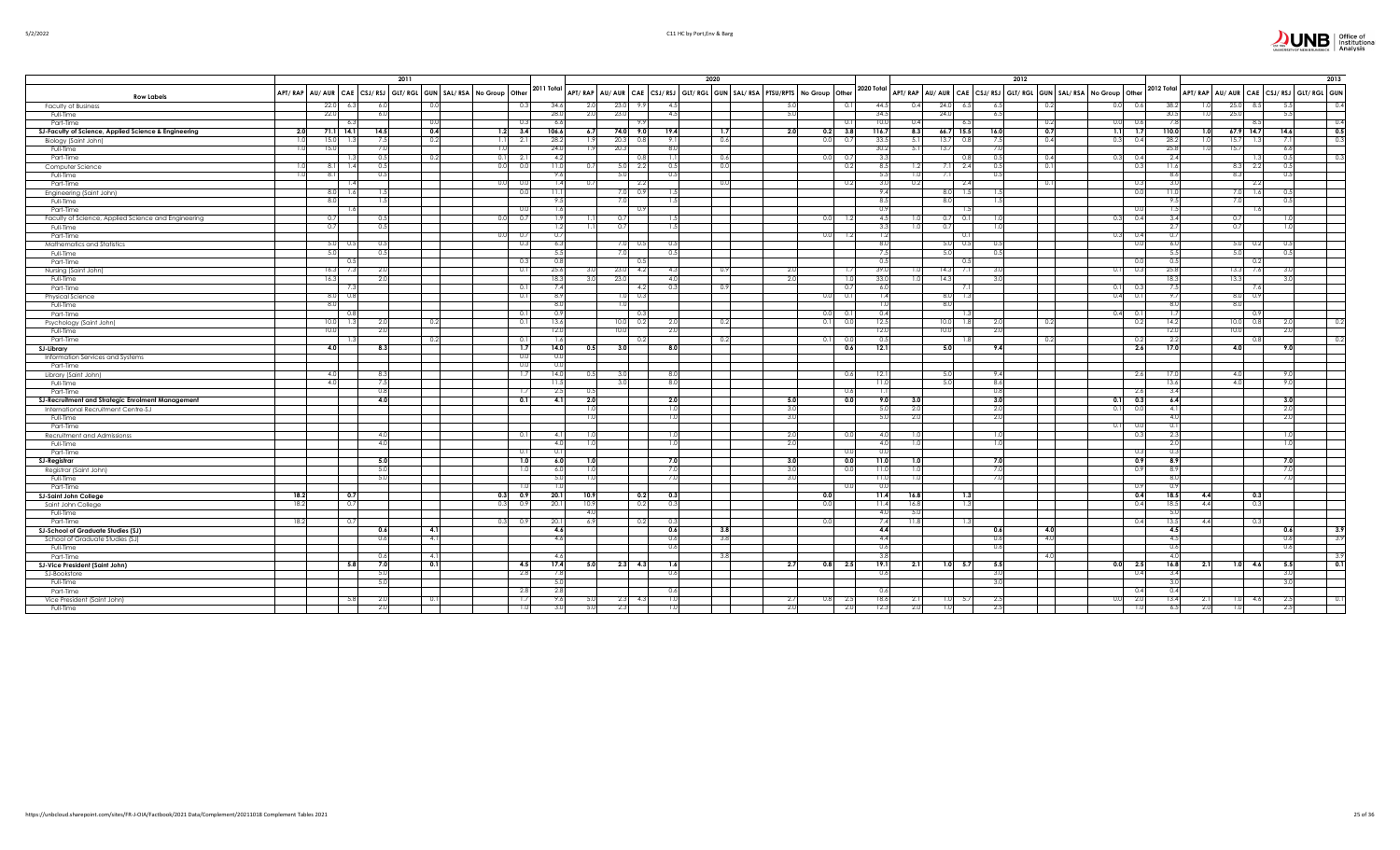

|                                                      |         |           |          |       |            |         |                 |      |             | 2014 |                                     |                |                  |            |         |
|------------------------------------------------------|---------|-----------|----------|-------|------------|---------|-----------------|------|-------------|------|-------------------------------------|----------------|------------------|------------|---------|
| <b>Row Labels</b>                                    | SAL/RSA | PTSU/RPTS | No Group | Other | 2013 Total | APT/RAP | AU/AUR          |      | CAE CSJ/RSJ |      | GLT/ RGL GUN   SAL/ RSA   PTSU/RPTS | No Group Other |                  | 2014 Total | APT/RAP |
| <b>Faculty of Business</b>                           |         | 3.0       | 0.5      | 2.9   | 46.7       | 1.0     | 19.0            | 8.2  | 6.5         |      | 3.0                                 | 2.3            | 0.3              | 40.2       |         |
| Full-Time                                            |         | 3.0       |          | 2.0   | 36.5       | 1.0     | 19 <sub>c</sub> |      | 6.5         |      | 3.0                                 | 2.0            |                  | 31.4       |         |
| Part-Time                                            |         |           | 0.5      | 0.9   | 10.2       |         |                 | 8.2  |             |      |                                     | 0.4            | 0.3              | 8.8        |         |
| SJ-Faculty of Science, Applied Science & Engineering |         | 2.0       | 2.8      | 2.2   | 105.7      | 3.7     | 55.7            | 10.2 | 19.4        | 0.6  | 3.0                                 | 0.3            | 2.9              | 95.7       |         |
| Biology (Saint John)                                 |         |           | 1.7      | 1.3   | 28.4       | 2.0     | 7.7             | 0.9  | 10.5        | 0.4  | 1.0                                 | 0.2            | 1.7              | 24.3       |         |
| Full-Time                                            |         |           | 1.0      |       | 24.3       | 2.0     | 7.7             |      | 10.0        |      | 1.0                                 |                |                  | 20.7       |         |
| Part-Time                                            |         |           | 0.7      | 1.3   | $-4.1$     |         |                 | 0.9  | 0.5         | 0.4  |                                     | 0.2            | 1.7              | 3.7        |         |
| Computer Science                                     |         |           |          |       | 11.1       |         | 5.3             | 1.2  | 0.5         |      |                                     |                | 0.0              | 7.1        |         |
| Full-Time                                            |         |           |          |       | 8.8        |         | 5.3             |      | 0.5         |      |                                     |                |                  | 5.8        |         |
| Part-Time                                            |         |           |          |       | 2.2        |         |                 | 1.2  |             |      |                                     |                | 0.0              | 1.3        |         |
| Engineering (Saint John)                             |         |           | 1.0      | 0.0   | 10.1       |         | 6.0             | 1.2  | 1.5         |      |                                     |                | 0.0              | 8.8        |         |
| Full-Time                                            |         |           | 1.0      |       | 8.5        |         | 6.0             |      | 1.5         |      |                                     |                |                  | 7.5        |         |
| Part-Time                                            |         |           |          | 0.0   | 1.6        |         |                 | 1.2  |             |      |                                     |                | 0.0              | 1.3        |         |
| Faculty of Science, Applied Science and Engineering  |         | 1.0       | 0.0      | 0.3   | 3.0        | 1.7     | 0.7             |      | 1.4         |      | 1.0                                 | 0.0            | 0.9              | 5.6        |         |
| Full-Time                                            |         | 1.0       |          |       | 2.7        | 1.0     | 0.7             |      | 0.5         |      | 1.0                                 |                |                  | 3.2        |         |
| Part-Time                                            |         |           | 0.0      | 0.3   | 0.4        | 0.7     |                 |      | 0.9         |      |                                     | 0.0            | 0.9              | 2.5        |         |
| Mathematics and Statistics                           |         |           |          | 0.0   | 5.7        |         | 4.0             | 0.7  | 0.5         |      |                                     |                |                  | 5.2        |         |
| Full-Time                                            |         |           |          |       | 5.5        |         | 4.0             |      | 0.5         |      |                                     |                |                  | 4.5        |         |
| Part-Time                                            |         |           |          | 0.0   | 0.2        |         |                 | 0.7  |             |      |                                     |                |                  | 0.7        |         |
| Nursing (Saint John)                                 |         | 1.0       | 0.1      | 0.2   | 25.1       |         | 17.0            | 4.6  | 3.0         |      | 1.0                                 |                | 0.1              | 25.7       |         |
| Full-Time                                            |         | 1.0       |          |       | 17.3       |         | 17.0            |      | 3.0         |      | 1.0                                 |                |                  | 21.0       |         |
| Part-Time                                            |         |           | 0.1      | 0.2   | 7.9        |         |                 | 4.6  |             |      |                                     |                | 0.1              | 4.7        |         |
| Physical Science                                     |         |           |          | 0.2   | 9.1        |         | 5.0             | 0.7  |             | 0.1  |                                     | 0.0            | 0.1              | 5.9        |         |
| Full-Time                                            |         |           |          |       | 8.0        |         | 5.0             |      |             |      |                                     |                |                  | 5.0        |         |
| Part-Time                                            |         |           |          | 0.2   | 1.1        |         |                 | 0.7  |             | 0.1  |                                     | 0.0            | 0.1              | 0.9        |         |
| Psychology (Saint John)                              |         |           |          | 0.2   | 13.2       |         | 10.0            | 1.0  | 2.0         | 0.1  |                                     |                | 0.0              | 13.1       |         |
| Full-Time                                            |         |           |          |       | 12.0       |         | 10 <sub>c</sub> |      | 2.0         |      |                                     |                |                  | 12.0       |         |
| Part-Time                                            |         |           |          | 0.2   | 1.2        |         |                 | 1.0  |             | 0.1  |                                     |                | 0.0              | 1.1        |         |
| <b>SJ-Library</b>                                    |         |           |          | 4.0   | 17.0       | 2.0     | 3.0             |      | 9.0         |      |                                     |                | 3.0              | 17.0       |         |
| Information Services and Systems                     |         |           |          |       |            |         |                 |      |             |      |                                     |                |                  |            |         |
| Part-Time                                            |         |           |          |       |            |         |                 |      |             |      |                                     |                |                  |            |         |
| Library (Saint John)                                 |         |           |          | 4.0   | 17.0       | 2.0     | 3.0             |      | 9.0         |      |                                     |                | 3.0              | 17.0       |         |
| Full-Time                                            |         |           |          | 0.5   | 13.5       | 2.0     | 3.0             |      | 9.0         |      |                                     |                |                  | 14.0       |         |
| Part-Time                                            |         |           |          | 3.5   | 3.5        |         |                 |      |             |      |                                     |                | 3.0              | 3.0        |         |
| SJ-Recruitment and Strategic Enrolment Management    |         |           |          | 1.4   | 4.4        | 9.0     |                 |      | 2.5         |      |                                     |                | 1.3              | 12.8       |         |
| International Recruitment Centre-SJ                  |         |           |          | 0.3   | 2.3        | 4.0     |                 |      | 1.5         |      |                                     |                | 0.2              | 5.7        |         |
| Full-Time                                            |         |           |          |       | 2.0        | 4.0     |                 |      | 1.0         |      |                                     |                |                  | 5.0        |         |
| Part-Time                                            |         |           |          | 0.3   | 0.3        |         |                 |      | 0.5         |      |                                     |                | 0.2              | 0.7        |         |
| Recruitment and Admissionss                          |         |           |          | 1.1   | 2.1        | 5.0     |                 |      | 1.0         |      |                                     |                | 1.1              | 7.1        |         |
| Full-Time                                            |         |           |          | 1.0   | 2.0        | 5.0     |                 |      | 1.0         |      |                                     |                | 1.0              | 7.0        |         |
| Part-Time                                            |         |           |          | 0.1   | 0.1        |         |                 |      |             |      |                                     |                | 0.1              | 0.1        |         |
| <b>SJ-Registrar</b>                                  |         |           |          | 1.0   | 8.0        | 1.0     |                 |      | 7.0         |      | 1.0                                 |                | $\overline{1,1}$ | 10.1       |         |
| Registrar (Saint John)                               |         |           |          | 1.0   | 8.0        | 1.0     |                 |      | 7.0         |      | 1.0                                 |                | 1.1              | 10.1       |         |
| Full-Time                                            |         |           |          |       | 7.0        | 1.0     |                 |      | 7.0         |      | 1.0                                 |                |                  | 9.0        |         |
| Part-Time                                            |         |           |          | 1.0   | 1.0        |         |                 |      |             |      |                                     |                | 1.1              | 1.1        |         |
| <b>SJ-Saint John College</b>                         |         |           |          |       | 4.7        | 18.2    |                 |      |             |      |                                     |                |                  | 18.2       | 5.6     |
| Saint John College                                   |         |           |          |       | 4.7        | 18.2    |                 |      |             |      |                                     |                |                  | 18.2       | 5.6     |
| Full-Time                                            |         |           |          |       |            | 13.0    |                 |      |             |      |                                     |                |                  | 13.0       |         |
| Part-Time                                            |         |           |          |       | 4.7        | 5.2     |                 |      |             |      |                                     |                |                  | 5.2        | 5.6     |
| <b>SJ-School of Graduate Studies (SJ)</b>            |         |           |          |       | 4.4        |         |                 |      | 0.6         | 3.7  |                                     |                |                  | 4.3        |         |
| School of Graduate Studies (SJ)                      |         |           |          |       | 4.4        |         |                 |      | 0.6         | 3.7  |                                     |                |                  | 4.3        |         |
| Full-Time                                            |         |           |          |       | 0.6        |         |                 |      | 0.6         |      |                                     |                |                  | 0.6        |         |
| Part-Time                                            |         |           |          |       | 3.9        |         |                 |      |             | 3.7  |                                     |                |                  | 3.7        |         |
| SJ-Vice President (Saint John)                       |         | 1.0       | 0.3      | 3.7   | 18.3       | 7.8     |                 | 5.9  | 4.1         | 0.0  | 5.0                                 | 1.1            | 3.3              | 27.2       | 0.2     |
| SJ-Bookstore                                         |         |           |          |       | 3.0        |         |                 |      | 2.1         |      |                                     |                |                  | 2.1        |         |
| Full-Time                                            |         |           |          |       | 3.0        |         |                 |      | 1.0         |      |                                     |                |                  | 1.0        |         |
| Part-Time                                            |         |           |          |       |            |         |                 |      | 1.1         |      |                                     |                |                  | 1.1        |         |
| Vice President (Saint John)                          |         | 1.0       | 0.3      | 3.7   | 15.3       | 7.8     |                 | 5.9  | 2.0         | 0.0  | 5.0                                 | 1.1            | 3.3              | 25.1       | 0.2     |
| Full-Time                                            |         | 1.0       |          | 1.0   | 7.5        | 7.1     |                 |      | 2.0         |      | 4.0                                 | 1.0            | 1.0              | 15.1       |         |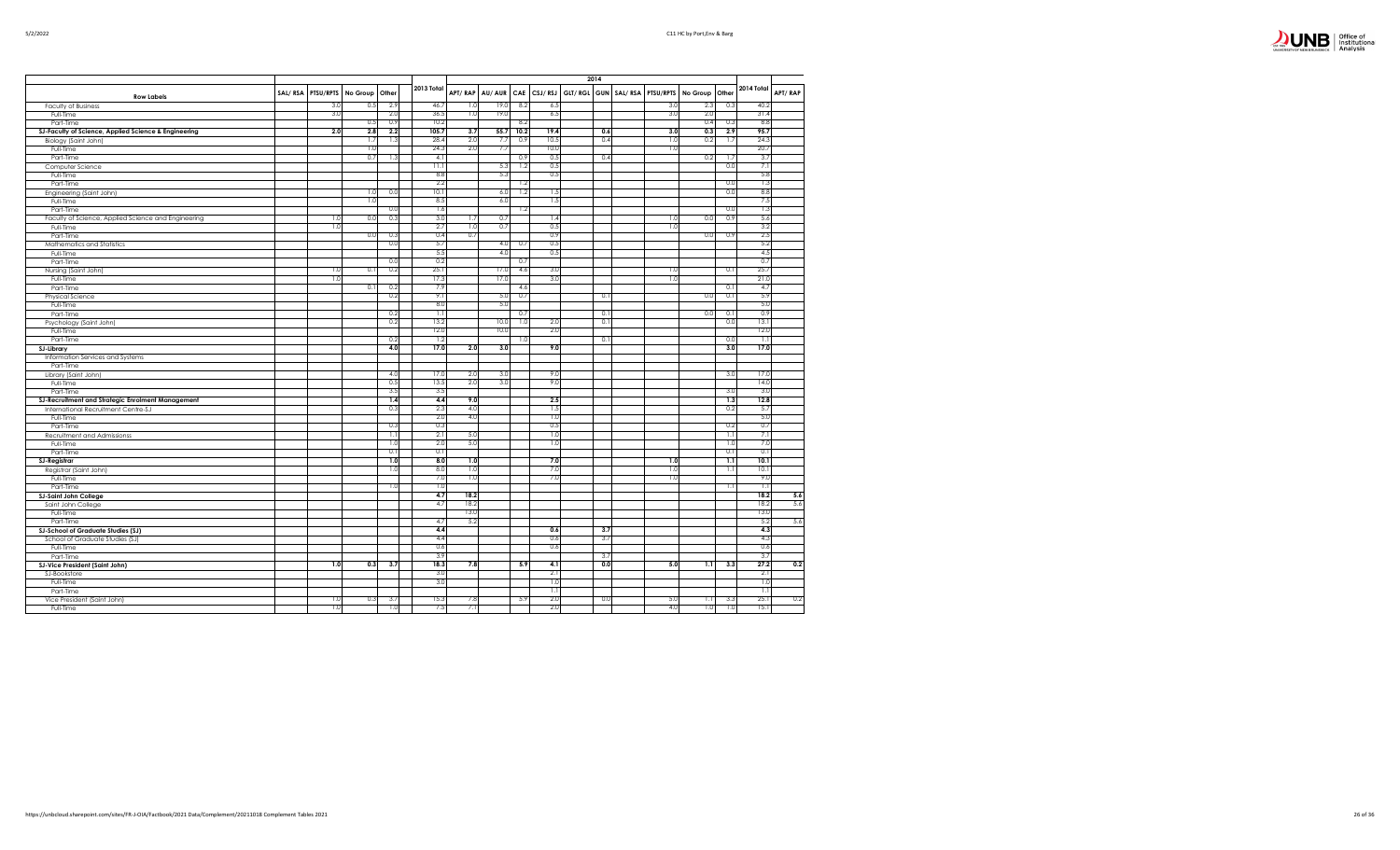|                                                      |             |            | 2015       |      |                                                                     |                  |                                                                         | 2016 |      |                         |            |             |                 |                  | 2017 |                                                                         |                         |            |      |                |                            |                          |
|------------------------------------------------------|-------------|------------|------------|------|---------------------------------------------------------------------|------------------|-------------------------------------------------------------------------|------|------|-------------------------|------------|-------------|-----------------|------------------|------|-------------------------------------------------------------------------|-------------------------|------------|------|----------------|----------------------------|--------------------------|
| <b>Row Labels</b>                                    |             |            |            |      | AU/ AUR CAE CSJ/ RSJ GLT/ RGL GUN SAL/ RSA PTSU/RPTS No Group Other | 2015 Total       | APT/RAP AU/AUR CAE CSJ/RSJ GLT/RGL GUN SAL/RSA PTSU/RPTS No Group Other |      |      |                         | 2016 Total |             |                 |                  |      | APT/RAP AU/AUR CAE CSJ/RSJ GLT/RGL GUN SAL/RSA PTSU/RPTS No Group Other |                         | 2017 Total |      |                | APT/RAP AU/AUR CAE CSJ/RSJ |                          |
| <b>Faculty of Business</b>                           | 30.0<br>6.6 | 6.5        | 0.1        | 5.6  |                                                                     | 49.9             | $28.0$ 5.<br>6.5                                                        |      | 4.2  | 1.1                     |            | 44.9        | $24.5$ 9.       | -5.              |      | 4.8                                                                     | $0.6$ 0.1               | 45.0       |      | 24.0           | 12.5                       | - 6.5                    |
| Full-Time                                            | 30.0        | 6.5        |            | 5.0  | 1.0                                                                 | 42.5             | 28.0<br>6.5                                                             |      | 4.0  | 1.0                     |            | 39.5        | 24.5            | 5.5              |      | 4.0                                                                     |                         | 34.0       |      | 24.0           |                            | 6.5                      |
| Part-Time                                            | 6.6         |            | $\Omega$ . | 0.6  | 0.11                                                                | 7.5              |                                                                         |      | 0.2  | 0.1                     |            | 5.4         | - 9             |                  |      | 0.8                                                                     | $0.6$ 0.1               | 11.0       |      |                | 12.                        |                          |
| SJ-Faculty of Science, Applied Science & Engineering | $69.7$ 15.4 | 17.1       | 0.7        | 3.0  | 1.8<br>1.91                                                         | 109.6            | 70.0 13.6<br>16.1                                                       | 0.6  | 3.0  | $1.6 - 2.1$             |            | 107.1       | 68.0 13.8       | 16.6             | 0.9  | 3.0                                                                     | $2.3$ $3.8$             | 108.4      |      | $66.0$ 16.8    |                            | 15.0                     |
| Biology (Saint John)                                 | 14.7<br>1.9 | 9.1        | 0.3        | 1.0  | 1.9<br>0.6                                                          | 29.5             | 20.0<br>8.2                                                             | 0.4  | -1.0 | 0.5<br>1.0              |            | 32.6        | $18.3$ 2.       | 9                | 0.4  |                                                                         | 2.3<br>0.6              | 33.3       |      | 15.3           | 2.4                        | 7.4                      |
| Full-Time                                            | 14.7        | 6.0        |            | 1.0  |                                                                     | 21.7             | 20.0<br>7.2                                                             |      |      |                         |            | 28.2        | 18.3            | 7.5              |      |                                                                         | 2.0                     | 28.3       |      | 15.3           |                            | 5.0                      |
| Part-Time                                            |             | -3.1       | 0.3        |      | 0.6<br>1.91                                                         | 7.8              | 1.0                                                                     | 0.4  |      | 1.0                     |            | 4.4         | - 2             |                  | 0.4  |                                                                         | 0.3 <sub>1</sub><br>0.6 | 5.0        |      |                | 2.4                        | 2.4                      |
| Computer Science                                     | $8.3$ 1.4   | 0.5        |            |      |                                                                     | 10.3             | 0.5<br>$6.0\quad 1.$                                                    |      |      | 0.0                     |            | 8.3         | $6.0\quad 1.3$  | 0.5              |      |                                                                         |                         | 8.2        |      | $6.0\qquad2.1$ |                            | 0.5                      |
| Full-Time                                            | 8.3         | 0.5        |            |      |                                                                     | 8.8              | 6.0<br>0.5                                                              |      |      |                         |            | 6.5         | 6.0             | 0.5              |      |                                                                         |                         | 6.5        |      | 6.0            |                            | 0.5                      |
| Part-Time                                            |             |            |            |      |                                                                     | $\overline{1.4}$ |                                                                         |      |      | 0.0                     |            | 1.8         |                 |                  |      |                                                                         |                         | 1.7        |      |                | - 2.                       |                          |
| Engineering (Saint John)                             | 6.0<br>-1.8 | 1.5        |            |      | 0.11                                                                | 9.4              | $6.0$ 1.<br>1.5                                                         |      |      | 0.1                     |            | 8.6         | $6.0$ 1.8       | 14               | 0.1  |                                                                         | 0.0                     | 9.4        |      | $6.0\quad 2.2$ |                            | 1.5                      |
| Full-Time                                            | 6.0         |            |            |      |                                                                     | 7.5              | 6.0<br>1.5                                                              |      |      |                         |            | 7.5         | 6.0             |                  |      |                                                                         |                         | 7.5        |      | 6.0            |                            |                          |
| Part-Time                                            |             |            |            |      | 0.11                                                                | 1.9              |                                                                         |      |      | 0.1                     |            | 1.11        |                 |                  | 0.1  |                                                                         | 0.0                     | 1.9        |      |                | - 2.                       |                          |
| Faculty of Science, Applied Science and Engineering  | $0.7\ 0.1$  | 0.5        | 0.0        | 1.0  | 0.0 0.9                                                             | 3.2              | $\Omega$<br>1.4                                                         |      | 1.0  | 0.8<br>0.01             |            | 3.3         | 0.7             | 0.6              |      | 1.0                                                                     | 2.0                     | 4.3        |      | 0.7            |                            | 0.5                      |
| Full-Time                                            | 0.7         | 0.5        |            | 1.0  |                                                                     | 2.2              | 0.5                                                                     |      |      |                         |            | 1.5         | 0.7             | 0.6              |      | 1.0                                                                     | 1.0                     | 3.2        |      | 0.7            |                            | 0.5                      |
| Part-Time                                            | 0.1         |            | 0.0        |      | 0.0<br>0.9                                                          | 1.0              | 0.9<br>- 0.                                                             |      |      | 0.0<br>0.8              |            | 1.8         | - 0.            |                  |      |                                                                         | 1.0                     | 1.1        |      |                |                            |                          |
| Mathematics and Statistics                           | 4.0<br>1.2  | 0.5        |            |      |                                                                     | 5.7              | 0.5<br>$7.0$ 1.                                                         |      |      |                         |            | 8.6         | $7.0\quad 0.$   | 0.               |      |                                                                         |                         | 8.3        |      | 7.0            | - 01                       | 0.5                      |
| Full-Time                                            | 4.0         | 0.5        |            |      |                                                                     | 4.5              | 0.5<br>7.0                                                              |      |      |                         |            | 7.5         | 7.0             | 0.5              |      |                                                                         |                         | 7.5        |      | -7.0           |                            | 0.5                      |
| Part-Time                                            | 1.2         |            |            |      |                                                                     | 1.2              |                                                                         |      |      |                         |            | 1.1         |                 |                  |      |                                                                         |                         | 0.8        |      |                |                            |                          |
| Nursing (Saint John)                                 | 20.0<br>6.9 | -3.0       | 0.4        | 1.0  | $0.0 \square$<br>0.1                                                | 31.5             | 19.06<br>3.0                                                            | 0.1  | 1.0  | 0.1<br>1.01             |            | 30.6        | $18.0$ 5.       | 3.6              |      | 2.0                                                                     | 1.11                    | 30.1       |      | 20.0           | 6.4                        | 3.6                      |
| Full-Time                                            | 20.0        | 3.0        |            | 1.0  |                                                                     | 24.0             | 19.0<br>3.0                                                             |      | -1.0 | 1.01                    |            | 24.0        | 18.0            | 3.               |      | 2.0                                                                     | 1.0                     | 24.0       |      | 20.0           |                            | 3.0                      |
|                                                      | 6.9         |            | 0.4        |      | 0 <sup>0</sup><br>0.1                                               | 7.5              | - 6.4                                                                   | 0.1  |      | 0.0<br>0.1              |            | 6.6         | - 5.            | $0.\ell$         |      |                                                                         | 0.1                     | 6.1        |      |                | -6.4                       | 0.6                      |
| Part-Time<br>Physical Science                        | $7.0$ 0.5   |            |            |      | 0.1                                                                 | 7.6              | $2.0\degree$ 0.                                                         |      |      | 0.1                     |            | 2.3         | $3.0\degree$ 0. |                  |      |                                                                         | 0.1                     | 3.3        |      | 2.0            |                            |                          |
| Full-Time                                            | 7.0         |            |            |      |                                                                     | 7.0              | 2.0                                                                     |      |      |                         |            | 2.0         | 3.0             |                  |      |                                                                         |                         | 3.0        |      | 2.0            |                            |                          |
| Part-Time                                            | 0.5         |            |            |      | 0.11                                                                | 0.6              | 0.                                                                      |      |      | 0.                      |            | 0.3         | 0.              |                  |      |                                                                         | 0.1<br>0.0              | 0.3        |      |                | $\Omega$                   |                          |
|                                                      | 9.0<br>1.5  |            | 0.1        |      | 0.0                                                                 | 12.6             | $10.0$ 1.                                                               | 0.1  |      |                         |            | 12.9        | $9.0\quad 1.$   |                  | 0.5  |                                                                         |                         | 11.6       |      |                | $-2.2$                     |                          |
| Psychology (Saint John)                              | 9.01        | 2.0<br>2.0 |            |      |                                                                     | 11.0             | 10.0<br>1.0                                                             |      |      | 0.0                     |            | 11.0        | 9.0             |                  |      |                                                                         |                         | 10.0       |      | 9.0<br>9.0     |                            |                          |
| Full-Time                                            |             |            | 0.1        |      |                                                                     | 1.6              |                                                                         |      |      |                         |            | 1.9         |                 |                  |      |                                                                         |                         | 1.6        |      |                |                            |                          |
| Part-Time                                            | 3.0         | 9.0        |            |      | 0.0<br>2.3                                                          | 14.3             | 3.0<br>9.0                                                              |      |      | 0.0<br>1.5              |            | 13.5        | 2.0             | 9.0              | 0.5  |                                                                         | 1.2                     | 12.2       |      | 3.0            | -2.                        | 7.0                      |
| <b>SJ-Library</b>                                    |             |            |            |      |                                                                     |                  |                                                                         |      |      |                         |            |             |                 |                  |      |                                                                         |                         |            |      |                |                            |                          |
| Information Services and Systems                     |             |            |            |      |                                                                     |                  |                                                                         |      |      |                         |            |             |                 |                  |      |                                                                         |                         |            |      |                |                            |                          |
| Part-Time                                            | 3.0         | 9.0        |            |      |                                                                     | 14.3             | 3.0<br>9.0                                                              |      |      |                         |            |             | 2.0             | $\overline{Q}$   |      |                                                                         |                         |            |      | -3.0           |                            |                          |
| Library (Saint John)                                 |             |            |            |      | 2.3                                                                 | 12.0             |                                                                         |      |      | 1.5                     |            | 13.5        |                 |                  |      |                                                                         | 1.2                     | 12.2       |      |                |                            | 7.0                      |
| Full-Time                                            | 3.0         | 9.0        |            |      |                                                                     |                  | 9.0                                                                     |      |      |                         |            | 12.0        | 2.0             | 9.               |      |                                                                         |                         | 11.0       |      |                |                            | 7.0                      |
| Part-Time                                            |             |            |            |      | 2.3                                                                 | 2.3<br>3.8       |                                                                         |      |      | 1.5<br>1.4              |            | 1.5<br>3.9  |                 | 2.5              |      |                                                                         | 1.2                     | 1.2<br>3.8 |      |                |                            |                          |
| SJ-Recruitment and Strategic Enrolment Management    |             | 2.5        |            |      | 1.3                                                                 |                  | 2.5                                                                     |      |      |                         |            |             |                 |                  |      |                                                                         | 1.3                     |            |      |                |                            | $-2.5$                   |
| International Recruitment Centre-SJ                  |             | -1.5       |            |      | 0.2                                                                 | 1.7              | 1.5                                                                     |      |      | 0.3                     |            | 1.8         |                 |                  |      |                                                                         | 0.2                     | 1.7        |      |                |                            | -13                      |
| Full-Time                                            |             | 1.0        |            |      |                                                                     | 1.0              | 1.0                                                                     |      |      |                         |            | 1.0         |                 |                  |      |                                                                         |                         | 1.0        |      |                |                            | ).(                      |
| Part-Time                                            |             | 0.5        |            |      | 0.2                                                                 | 0.7              | 0.5                                                                     |      |      | 0.3                     |            | 0.8         |                 | 0.               |      |                                                                         | 0.2                     | 0.7        |      |                |                            | 0.5                      |
| Recruitment and Admissionss                          |             | 1.0        |            |      | 1.1                                                                 | 2.1              | 1.0                                                                     |      |      | 1.0                     |            | 2.0         |                 | -11              |      |                                                                         | 1.0                     | 2.0        |      |                |                            | $\overline{\phantom{a}}$ |
| Full-Time                                            |             | 1.0        |            |      | 1.0                                                                 | 2.0              | 1.0                                                                     |      |      | 1.0                     |            | 2.0         |                 | $\overline{1.0}$ |      |                                                                         | 1.0                     | 2.0        |      |                |                            | $\overline{\phantom{a}}$ |
| Part-Time                                            |             |            |            |      | 0.11                                                                | 0.1              |                                                                         |      |      | 0.0                     |            | 0.0         |                 |                  |      |                                                                         | 0.0                     | 0.0        |      |                |                            |                          |
| <b>SJ-Registrar</b>                                  |             | 8.0        |            | 1.0  | 0.5                                                                 | 9.5              | 6.0                                                                     |      | 1.0  | 0.1                     |            | 7.1         |                 | 7.0              |      | 1.0                                                                     | 0.2                     | 8.2        |      |                |                            | 7.0                      |
| Registrar (Saint John)                               |             | 8.0        |            | 1.0  | 0.5                                                                 | 9.5              | 6.0                                                                     |      |      | 0.1                     |            | 7.1         |                 |                  |      |                                                                         | 0.2                     | 8.2        |      |                |                            | 7.0                      |
| Full-Time                                            |             | -8.0       |            | 1.01 |                                                                     | 9.0              | 6.0                                                                     |      | -1.0 |                         |            | 7.0         |                 |                  |      | 1.0                                                                     |                         | 8.0        |      |                |                            | 7.0                      |
| Part-Time                                            |             |            |            |      | 0.5                                                                 | 0.5              |                                                                         |      |      | 0.11                    |            | 0.11        |                 |                  |      |                                                                         | 0.2                     | 0.2        |      |                |                            |                          |
| <b>SJ-Saint John College</b>                         | 0.3         |            |            |      | 0.1                                                                 | 6.0              | $\overline{0.7}$<br>5.5                                                 |      |      | 0.0                     |            | 6.1<br>5.2  | $-1.1$          |                  |      |                                                                         | 0.0                     | 6.3        |      |                |                            |                          |
| Saint John College                                   | 0.3         |            |            |      | 0.1                                                                 | 6.0              | 5.5<br>$\overline{0}$ .                                                 |      |      | 0.0                     |            | 6.1<br>5.2  | - 1.            |                  |      |                                                                         | 0.0                     | 6.3        | -4.9 |                |                            |                          |
| Full-Time                                            |             |            |            |      |                                                                     |                  |                                                                         |      |      |                         |            |             |                 |                  |      |                                                                         |                         |            |      |                |                            |                          |
| Part-Time                                            | 0.31        |            |            |      | 0.1                                                                 | -6.C             | 5.5                                                                     |      |      | 0.0                     |            | 5.2<br>-6.1 |                 |                  |      |                                                                         | 0.0                     | -6.3       |      |                |                            |                          |
| <b>SJ-School of Graduate Studies (SJ)</b>            |             | 0.6        | 3.3        |      |                                                                     | 3.9              | 0.6                                                                     | 2.7  |      |                         |            | 3.2         |                 | 0.6              | 5.4  |                                                                         |                         | 5.9        |      |                |                            | 0.6                      |
| School of Graduate Studies (SJ)                      |             | 0.6        | 3.3        |      |                                                                     | 3.9              | 0.6                                                                     | 2.7  |      |                         |            | 3.2         |                 | 0.6              | 5.4  |                                                                         |                         | 5.9        |      |                |                            | 0.6                      |
| Full-Time                                            |             | 0.6        |            |      |                                                                     | 0.6              | 0.6                                                                     |      |      |                         |            | 0.6         |                 | 0.6              |      |                                                                         |                         | 0.6        |      |                |                            | 0.6                      |
| Part-Time                                            |             |            | 3.3        |      |                                                                     | 3.3              |                                                                         | 2.7  |      |                         |            | 2.7         |                 |                  | 5.4  |                                                                         |                         | 5.4        |      |                |                            |                          |
| SJ-Vice President (Saint John)                       | $1.0$ 4.1   | 4.1        | 0.3        | 6.0  | 3.4<br>0.9                                                          | 20.1             | 3.1                                                                     |      | 5.11 | 3.5<br>0.3              |            | 12.0        | 2.6             | 2.6              |      | 5.7                                                                     | $1.7$ 2.8               | 15.4       |      |                | 4.2                        | $\overline{1}$           |
| SJ-Bookstore                                         |             | 2.1        |            |      |                                                                     | 2.1              | 2.1                                                                     |      |      |                         |            | 2.1         |                 | 0.6              |      |                                                                         |                         | 0.6        |      |                |                            | 0.6                      |
| Full-Time                                            |             | 1.0        |            |      |                                                                     | 1.0              | 1.0                                                                     |      |      |                         |            | 1.0         |                 |                  |      |                                                                         |                         |            |      |                |                            |                          |
| Part-Time                                            |             | -1.1       |            |      |                                                                     | -1.1             | -1.1                                                                    |      |      |                         |            | -1.1        |                 | 0.6              |      |                                                                         |                         | 0.6        |      |                |                            | 0.6                      |
| Vice President (Saint John)                          | $1.0$ 4.1   | 2.0        | 0.3        | 6.0  | 0.9<br>3.4                                                          | 18.0             | 1.0                                                                     |      | 5.11 | 0.3 <sup>1</sup><br>3.5 |            | 9.9         | - 2.6           | 21               |      | 5.7                                                                     | 1.7<br>2.8              | 14.9       |      |                | -4.2                       | $\overline{1.0}$         |
| Full-Time                                            |             |            |            | 5.0  |                                                                     |                  |                                                                         |      | 4.0  | 2.0                     |            |             |                 |                  |      | 5.0                                                                     | 1.0                     |            |      |                |                            |                          |

 $\overline{\mathbf{r}}$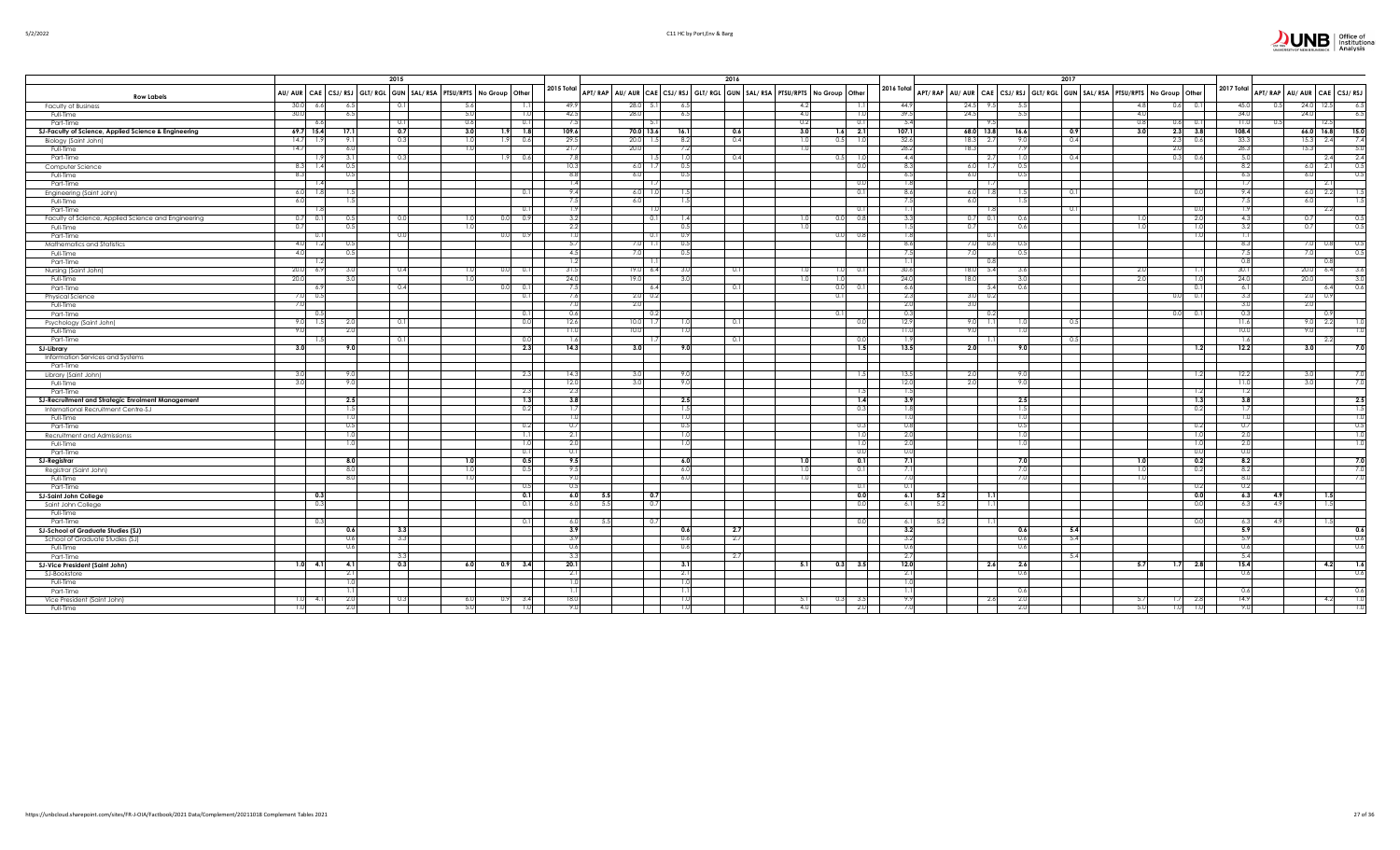|                                                      | 2018 |     |                                                        |            |     |                |         |            | 2019             |                                                                         |      |                  |            |            |     |             |                                                                         | 2021   |      |            |                |                  |
|------------------------------------------------------|------|-----|--------------------------------------------------------|------------|-----|----------------|---------|------------|------------------|-------------------------------------------------------------------------|------|------------------|------------|------------|-----|-------------|-------------------------------------------------------------------------|--------|------|------------|----------------|------------------|
|                                                      |      |     |                                                        | 2018 Total |     |                |         |            |                  |                                                                         |      |                  | 2019 Total |            |     |             |                                                                         |        |      |            |                | 2021 Total       |
| <b>Row Labels</b>                                    |      |     | GLT/ RGL GUN   SAL/ RSA   PTSU/RPTS   No Group   Other |            |     |                |         |            |                  | APT/RAP AU/AUR CAE CSJ/RSJ GLT/RGL GUN SAL/RSA PTSU/RPTS No Group Other |      |                  |            |            |     |             | APT/RAP AU/AUR CAE CSJ/RSJ GLT/RGL GUN SAL/RSA PTSU/RPTS No Group Other |        |      |            |                |                  |
| Faculty of Business                                  |      | 6.0 | 0.4                                                    | 49.8       |     | 23.5           | $\circ$ | 4.5        | 0.1              | 6.0                                                                     |      | 0.4              |            | 44.1       | 2.0 | 22.0        | 4.5<br>15.6                                                             | $\sim$ | -5.0 | 0.0        | 1.8            | 50.9             |
| Full-Time                                            |      | 6.0 |                                                        | 36.5       |     | 23.5           |         | 4.5        |                  | 6.0                                                                     |      |                  |            | 34.0       | 2.0 | 22.0        | 4.5                                                                     |        | 5.0  |            |                | 33.5             |
| Part-Time                                            |      |     | 0.4                                                    | 13.3       |     |                |         |            | 0.1              |                                                                         |      | 0.4              |            | 10.1       |     |             | 15.6                                                                    | 0.1    |      | 0.0        |                | 17.4             |
| SJ-Faculty of Science, Applied Science & Engineering | 1.1  | 5.0 | 4.0<br>0.3                                             | 108.2      | 0.6 | 69.0           | 10.6    | 14.4       | $\overline{1.1}$ | 2.0                                                                     | 4.9  | 4.4              |            | 107.0      | 6.0 | 79.0 11.1   | 17.9                                                                    | 1.4    | 3.0  | 0.8        | 2.9            | 122.1            |
| Biology (Saint John)                                 | 0.2  |     | 0.6<br>0.1                                             | 26.0       |     | 19.            |         | 6.9        | 0.1              |                                                                         | 3.0  | $\Omega$         |            | 31.2       | 1.9 | 20.3        | .8.9<br>- 2.2                                                           | 0.5    |      | 0.1        |                | 34.9             |
| Full-Time                                            |      |     |                                                        | 20.3       |     | 19.3           |         | 5.0        |                  |                                                                         | 3.01 |                  |            | 27.3       | 1.9 | 20.3        | 7.0                                                                     |        |      |            |                | 29.2             |
| Part-Time                                            | 0.2  |     | 0.6<br>0.1                                             | 5.6        |     |                |         | <b>1.5</b> | 0.1              |                                                                         | 0.0  | $\Omega$         |            | 3.9        |     |             | 2.2<br>1.9                                                              | 0.5    |      | 0.1        |                | 5.7              |
| Computer Science                                     |      |     |                                                        | 8.6        |     | -5.0           | 2.5     | 0.5        | 0.1              |                                                                         |      | 0.               |            | 8.2        |     | 5.0         | 1.8<br>0.5                                                              |        |      |            |                | 7.3              |
| Full-Time                                            |      |     |                                                        | 6.5        |     | 5.             |         | 0.5        |                  |                                                                         |      |                  |            | 5.5        |     | 5.0         | 0.5                                                                     |        |      |            |                | 5.5              |
| Part-Time                                            |      |     |                                                        | 2.1        |     |                | 2.5     |            | 0.1              |                                                                         |      | U.               |            | 2.7        |     |             | - 1.8                                                                   |        |      |            |                | 1.8              |
| Engineering (Saint John)                             | 0.0  |     |                                                        | 9.7        |     | 6.0            | 1.3     | 15         | 0.0              |                                                                         |      |                  |            | 8.8        |     | 8.0         | 0.6<br>1.5                                                              | 0.0    |      |            | 0.0            | 10.2             |
| Full-Time                                            |      |     |                                                        | 7.5        |     | 6.1            |         | 1.5        |                  |                                                                         |      |                  |            | 7.5        |     | 8.0         | 1.5                                                                     |        |      |            |                | 9.5              |
| Part-Time                                            | 0.0  |     |                                                        | 2.2        |     |                | 1.3     |            | 0.0              |                                                                         |      |                  |            | 1.3        |     |             | 0.6                                                                     | - 0.0  |      |            | 0.0            | 0.7              |
| Faculty of Science, Applied Science and Engineering  |      | 2.0 | 1.1                                                    | 4.2        |     | 0.7            | 0.1     | 0.5        |                  |                                                                         | 0.2  |                  |            | 2.7        | 2.1 | 0.7         | 1.5                                                                     | 0.0    |      | 0.1        |                | 5.4              |
| Full-Time                                            |      | 2.0 |                                                        | 3.2        |     | 0.             |         | 0.5        |                  |                                                                         |      |                  |            | 1.2        | 2.1 | 0.7         | 1.5                                                                     |        |      |            |                | 4.3              |
| Part-Time                                            |      |     | 1.1                                                    | 1.1        |     |                | 0.1     |            |                  |                                                                         | 0.2  |                  |            | 1.6        |     |             |                                                                         | 0.0    |      | 0.1        |                | $\overline{1.1}$ |
| Mathematics and Statistics                           |      |     |                                                        | 8.3        |     | 8.1            | 0.3     | 0.5        |                  |                                                                         |      |                  |            | 8.8        |     | 7.0         | 0.5                                                                     |        |      |            | 0 <sub>0</sub> | 9.0              |
| Full-Time                                            |      |     |                                                        | 7.5        |     | 81             |         | 0.5        |                  |                                                                         |      |                  |            | 8.5        |     | 7.0         | 0.5                                                                     |        |      |            |                | 7.5              |
| Part-Time                                            |      |     |                                                        | 0.8        |     |                | 0.3     |            |                  |                                                                         |      |                  |            | 0.3        |     |             | 1.5                                                                     |        |      |            | 0.C            | 1.5              |
| Nursing (Saint John)                                 | 0.6  | 3.0 | 2.1<br>0.1                                             | 35.7       | 0.6 | 19.            | 4.5     | 3.6        | 0.5              | 2.0                                                                     | 1.7  | 2.0              |            | 33.8       | 2.0 | 28.0        | 4.4<br>4.0                                                              | 0.6    | 2.0  | 0.5        | 0.2            | 41.7             |
| Full-Time                                            |      | 3.0 | 2.0                                                    | 28.0       |     | 19.            |         | 3.0        |                  | 2.0                                                                     | 1.0  |                  |            | 26.0       | 2.0 | 28.0        | 4.0                                                                     |        | 2.0  |            |                | 36.0             |
| Part-Time                                            | 0.6  |     | 0.11<br>0.1                                            | 7.7        | 0.6 |                | 4.5     | 0.6        | 0.5              |                                                                         | 0.71 |                  |            | 7.8        |     |             | 4.4                                                                     | 0.6    |      | 0.5        | 0.2            | 5.7              |
| Physical Science                                     |      |     | $^{\circ}$                                             | 3.0        |     |                | 0.3     |            |                  |                                                                         |      | 0.1              |            | 1.3        |     |             |                                                                         |        |      |            |                |                  |
| Full-Time                                            |      |     |                                                        | 2.0        |     | 1.0            |         |            |                  |                                                                         |      |                  |            | 1.0        |     |             |                                                                         |        |      |            |                |                  |
| Part-Time                                            |      |     | $\Omega$                                               | 1.0        |     |                | 0.3     |            |                  |                                                                         |      | 0(               |            | 0.3        |     |             |                                                                         |        |      |            |                |                  |
| Psychology (Saint John)                              | 0.3  |     | 0.3                                                    | 12.7       |     | 10.0           | 0.5     | 1.0        | 0.4              |                                                                         |      | 0.2              |            | 12.1       |     | 10.0<br>0.7 | 1.0                                                                     | - 0.2  | 1.0  | 0.1        | 0.7            | 13.7             |
| Full-Time                                            |      |     |                                                        | 10.0       |     | 10.0           |         | 1.0        |                  |                                                                         |      |                  |            | 11.0       |     | 10.0        | 1.0                                                                     |        | 1.0  |            |                | 12.0             |
| Part-Time                                            | 0.3  |     | 0.3                                                    | 2.7        |     |                | 0.5     |            | 0.4              |                                                                         |      | 0.2              |            | -1.1       |     |             | 0.7                                                                     | 0.2    |      | 0.1        | 0.7            | 1.7              |
| <b>SJ-Library</b>                                    |      |     | 1.2                                                    | 11.2       |     | 3.0            |         | 9.0        |                  |                                                                         |      | 1.0              |            | 13.0       | 0.5 | 4.0         | 7.0                                                                     |        |      |            | 0.7            | 12.2             |
| Information Services and Systems                     |      |     |                                                        |            |     |                |         |            |                  |                                                                         |      |                  |            |            |     |             |                                                                         |        |      |            |                |                  |
| Part-Time                                            |      |     |                                                        |            |     |                |         |            |                  |                                                                         |      |                  |            |            |     |             |                                                                         |        |      |            |                |                  |
| Library (Saint John)                                 |      |     | 1.2                                                    | 11.2       |     | 3.1            |         | 9.0        |                  |                                                                         |      | -1.0             |            | 13.0       | 0.5 | 4.0         | 7.C                                                                     |        |      |            | 0.7            | 12.2             |
| Full-Time                                            |      |     |                                                        | 10.0       |     | $\overline{3}$ |         | 9.0        |                  |                                                                         |      |                  |            | 12.0       |     | 4.0         | 7.0                                                                     |        |      |            |                | 11.0             |
| Part-Time                                            |      |     | 1.2                                                    | 1.2        |     |                |         |            |                  |                                                                         |      |                  |            | 1.0        | 0.5 |             |                                                                         |        |      |            | 0.7            | 1.2              |
| SJ-Recruitment and Strategic Enrolment Management    |      |     | 1.2                                                    | 3.7        |     |                |         | 2.5        |                  |                                                                         |      | 1.0              |            | 3.5        | 2.0 |             | 2.0                                                                     |        | 6.0  |            |                | 10.0             |
| International Recruitment Centre-SJ                  |      |     | 0.2                                                    | 1.7        |     |                |         | 1.5        |                  |                                                                         |      |                  |            | 1.5        | 1.0 |             | 1.0                                                                     |        | 4.0  |            |                | 6.0              |
| Full-Time                                            |      |     |                                                        | 1.0        |     |                |         |            |                  |                                                                         |      |                  |            | 1.0        | 1.0 |             |                                                                         |        | 4.0  |            |                | 6.0              |
| Part-Time                                            |      |     | 0.2                                                    | 0.7        |     |                |         | 0.5        |                  |                                                                         |      |                  |            | 0.5        |     |             |                                                                         |        |      |            |                |                  |
|                                                      |      |     | 1.0                                                    | 2.0        |     |                |         | 1.0        |                  |                                                                         |      |                  |            | 2.0        | 1.0 |             |                                                                         |        | 2.0  |            |                | 4.0              |
| Recruitment and Admissionss<br>Full-Time             |      |     | 1.0                                                    | 2.0        |     |                |         | 1.0        |                  |                                                                         |      | 1.0              |            | 2.0        | 1.0 |             | 1.0                                                                     |        | 2.0  |            |                | 4.0              |
|                                                      |      |     | 0.0                                                    | 0.0        |     |                |         |            |                  |                                                                         |      | $\sqrt{ }$       |            | 0.0        |     |             |                                                                         |        |      |            |                |                  |
| Part-Time                                            |      | 1.0 | 0.1                                                    | 8.1        |     |                |         | 7.0        |                  | 3.0                                                                     | 1.0  | $\overline{0.1}$ |            | 11.1       | 2.0 |             | 8.0                                                                     |        | 4.0  | 0.0        | 0.7            | 14.7             |
| SJ-Registrar                                         |      | 1.0 | 0.1                                                    | 8.1        |     |                |         | 7.0        |                  | 3.0                                                                     | 1.0  | 0.               |            | 11.1       | 2.0 |             | 8.0                                                                     |        | 4.0  | 0.0        | 0.7            | 14.7             |
| Registrar (Saint John)                               |      | 1.0 |                                                        | 8.0        |     |                |         | 7.0        |                  | 3.0                                                                     | 1.0  |                  |            | 11.0       | 2.0 |             | 8.0                                                                     |        | 4.0  |            |                | 14.0             |
| Full-Time                                            |      |     |                                                        | 0.1        |     |                |         |            |                  |                                                                         |      |                  |            |            |     |             |                                                                         |        |      |            |                | 0.7              |
| Part-Time                                            |      |     | 0.1<br>0.0                                             |            | -8. |                |         | 0.4        |                  |                                                                         | 0.0  | O.               |            | 0.1<br>8.8 | 8.6 |             | 0.3<br>0.3                                                              |        |      | 0.0<br>0.1 | 0.7            | 9.3              |
| <b>SJ-Saint John College</b>                         |      |     |                                                        | 6.5        |     |                | 0.3     |            |                  |                                                                         |      |                  |            |            |     |             |                                                                         |        |      |            |                |                  |
| Saint John College                                   |      |     | 0.0                                                    | 6.5        | 8.1 |                | 0.3     | 0.4        |                  |                                                                         | 0.0  |                  |            | 8.8        | 8.6 |             | 0.3<br>0.3                                                              |        |      | 0.1        |                | 9.3<br>3.0       |
| Full-Time                                            |      |     |                                                        |            | -8  |                |         |            |                  |                                                                         |      |                  |            |            | 3.0 |             | 0.3                                                                     |        |      |            |                |                  |
| Part-Time                                            |      |     |                                                        | 6.5        |     |                | 0.3     | 0.4        |                  |                                                                         | 0.0  |                  |            | 8.8        | 5.6 |             | 0.3                                                                     |        |      | 0.         |                | 6.3              |
| <b>SJ-School of Graduate Studies (SJ)</b>            | 3.3  |     |                                                        | 3.9        |     |                |         | 0.6        | 3.4              |                                                                         |      |                  |            | 3.9        |     |             | 0.6                                                                     | 3.6    |      |            |                | 4.1              |
| School of Graduate Studies (SJ)                      | 3.3  |     |                                                        | 3.9        |     |                |         | 0.6        | 3.4              |                                                                         |      |                  |            | 3.9        |     |             | 0.6                                                                     | 3.6    |      |            |                | 4.1              |
| Full-Time                                            |      |     |                                                        | 0.6        |     |                |         | 0.6        |                  |                                                                         |      |                  |            | 0.6        |     |             | 0.6                                                                     |        |      |            |                | 0.6              |
| Part-Time                                            | 3.3  |     |                                                        | 3.3        |     |                |         |            | 3.4              |                                                                         |      |                  |            | 3.4        |     |             |                                                                         | 3.6    |      |            |                | 3.6              |
| SJ-Vice President (Saint John)                       |      | 4.7 | 0.5<br>2.7                                             | 13.6       | 0.3 | 1.0            | 3.6     | 14         |                  | 3.7                                                                     | 0.4  | 3.3              |            | 13.9       | 6.0 | $0.5$ 2.9   | 1.0                                                                     |        | 2.7  | 0.1        | 2.0            | 15.2             |
| SJ-Bookstore                                         |      |     |                                                        | 0.6        |     |                |         | 0.6        |                  |                                                                         |      |                  |            | 0.6        |     |             |                                                                         |        |      |            |                |                  |
| Full-Time                                            |      |     |                                                        |            |     |                |         |            |                  |                                                                         |      |                  |            |            |     |             |                                                                         |        |      |            |                |                  |
| Part-Time                                            |      |     |                                                        | 0.6        |     |                |         | 0.6        |                  |                                                                         |      |                  |            | 0.6        |     |             |                                                                         |        |      |            |                |                  |
| Vice President (Saint John)                          |      | 4.7 | 0.5<br>2.7                                             | 13.1       | 0.3 |                | 3.6     |            |                  | 3.7                                                                     | 0.4  | -3.              |            | 13.4       | 6.0 | 0.5         | - 2.9                                                                   |        | 2.7  | 0.1        | 2.0            | 15.2             |
| Full-Time                                            |      | 4.0 | 1.0                                                    | 6.0        |     |                |         |            |                  | 3.0                                                                     |      | -2.1             |            | 7.0        | 6.0 | 0.5         |                                                                         |        | 2.0  |            | 1.0            | 10.5             |

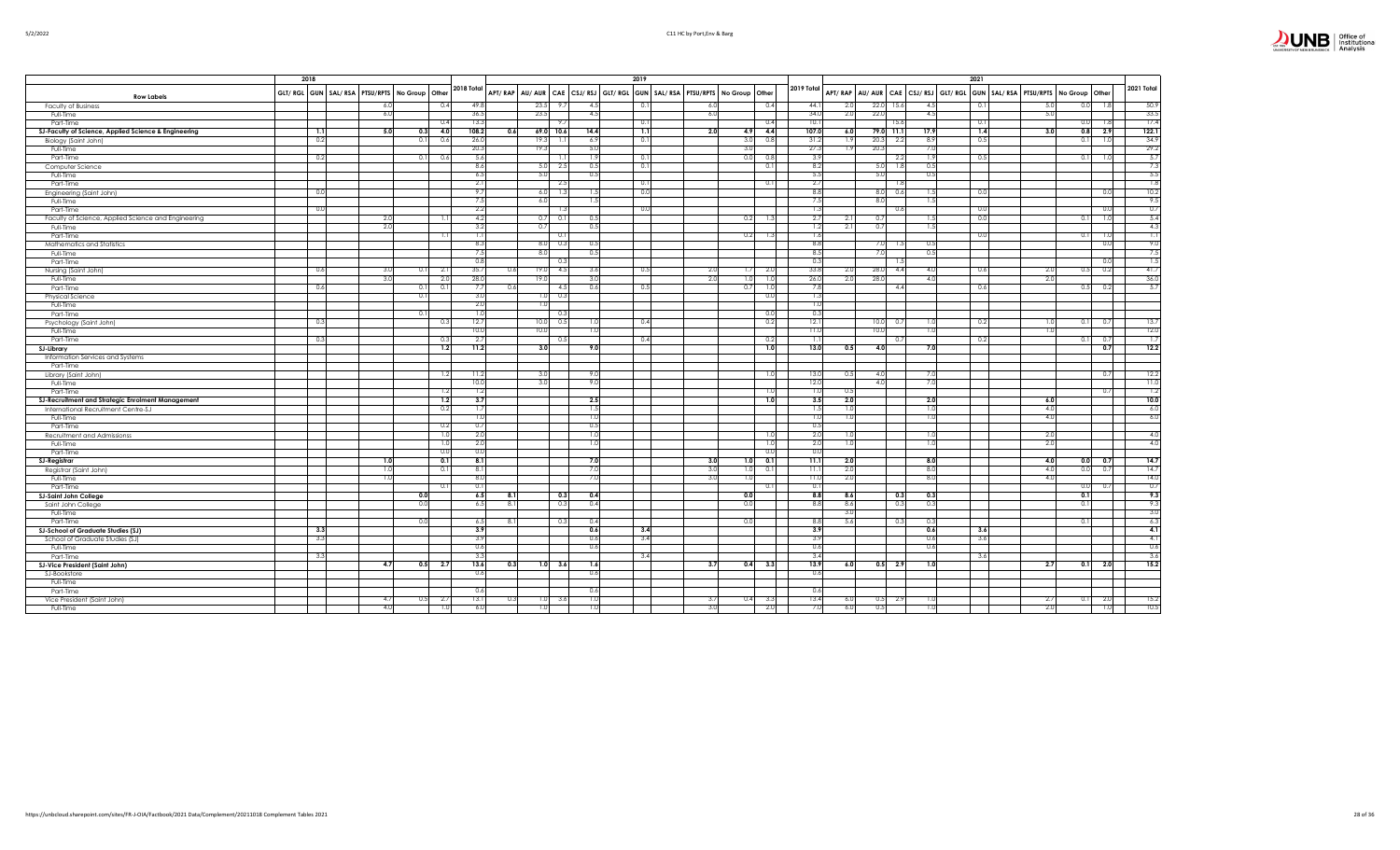|                                                                |      |           |     | 2011      |                                                                                                                                                             |                       |                         |             |     |     | 2020       |                |                |                    |              |                                                                                                                                     | 2012 |                 |                                   |                          |              |     |     |     | 2013            |
|----------------------------------------------------------------|------|-----------|-----|-----------|-------------------------------------------------------------------------------------------------------------------------------------------------------------|-----------------------|-------------------------|-------------|-----|-----|------------|----------------|----------------|--------------------|--------------|-------------------------------------------------------------------------------------------------------------------------------------|------|-----------------|-----------------------------------|--------------------------|--------------|-----|-----|-----|-----------------|
|                                                                |      |           |     |           | APT/RAP AU/AUR CAE CSJ/RSJ GLT/RGL GUN SAL/RSA NO Group Other <sup>2011 Total</sup> APT/RAP AU/AUR CAE CSJ/RSJ GLT/RGL GUN SAL/RSA PTSU/RPTS NO Group Other |                       |                         |             |     |     |            |                |                |                    |              | 2020 Total APT/ RAP AU/ AUR CAE CSJ/ RSJ GLT/ RGL GUN SAL/ RSA No Group Other 2012 Total APT/ RAP AU/ AUR CAE CSJ/ RSJ GLT/ RGL GUN |      |                 |                                   |                          |              |     |     |     |                 |
| <b>Row Labels</b><br>Part-Time                                 |      |           |     |           |                                                                                                                                                             |                       | 6.6                     |             | 4.3 |     |            |                | 0.7            | 0.8<br>0.5         | 6.3          | 5.7                                                                                                                                 |      |                 |                                   | 0.0                      | 6.9          |     |     |     |                 |
| <b>SJ-Director Student Services</b>                            |      |           |     |           |                                                                                                                                                             |                       |                         |             |     |     |            |                |                |                    |              |                                                                                                                                     |      |                 |                                   |                          |              |     |     |     |                 |
| Residence and Conference Services                              |      |           |     |           |                                                                                                                                                             |                       |                         |             |     |     |            |                |                |                    |              |                                                                                                                                     |      |                 |                                   |                          |              |     |     |     |                 |
| Full-Time<br>Part-Time                                         |      |           |     |           |                                                                                                                                                             |                       |                         |             |     |     |            |                |                |                    |              |                                                                                                                                     |      |                 |                                   |                          |              |     |     |     |                 |
| Student Services (Saint John)                                  |      |           |     |           |                                                                                                                                                             |                       |                         |             |     |     |            |                |                |                    |              |                                                                                                                                     |      |                 |                                   |                          |              |     |     |     |                 |
| Full-Time                                                      |      |           |     |           |                                                                                                                                                             |                       |                         |             |     |     |            |                |                |                    |              |                                                                                                                                     |      |                 |                                   |                          |              |     |     |     |                 |
| Part-Time                                                      |      |           |     | $1.0$ 1.3 |                                                                                                                                                             |                       |                         | 155.5       | 9.7 |     |            |                | 124.7          | 8.0 23.2           |              |                                                                                                                                     |      |                 |                                   | $10.2$ 26.2              | 217.8        | 1.5 |     |     |                 |
| University-Wide<br><b>UW-Capital Planning &amp; Operations</b> | 2.6  | 3.5       | 3.0 |           | 37.2                                                                                                                                                        | $8.3$ 23.3<br>0.0 0.2 | 80.3<br>0.3             | 3.3         |     | 1.0 | 1.0 2.5    | 40.2           | 2.0            | $0.8$ 0.4          | 365.7<br>6.5 | 131.9<br>3.5<br>1.0                                                                                                                 | 3.0  | $2.0\qquad 2.6$ | 38.4                              | 0.4                      | 1.4          |     | 4.3 | 2.4 | $2.0\qquad 2.5$ |
| Assoc Vice President (Capital Planning & Opertions)            |      |           |     |           |                                                                                                                                                             | 0.2                   | 0.2                     | 3.3         |     |     |            |                | 2.0            | 0.8<br>0.4         | 6.5          |                                                                                                                                     |      |                 |                                   | 0.4                      | 1.4          |     |     |     |                 |
| Full-Time                                                      |      |           |     |           |                                                                                                                                                             |                       |                         | 3.3         |     |     |            |                | 2.0            |                    | 5.3          | 1.0                                                                                                                                 |      |                 |                                   |                          | 1.0          |     |     |     |                 |
| Part-Time<br>Currie Centre                                     |      |           |     |           | 0.0                                                                                                                                                         | 0.2<br>0(             | 0.2<br>0.1              |             |     |     |            |                |                | 0.8<br>0.4         | 1.3          |                                                                                                                                     |      |                 |                                   | 0.4                      | 0.4          |     |     |     |                 |
| Part-Time                                                      |      |           |     |           | 0(                                                                                                                                                          | 0 <sup>0</sup>        |                         |             |     |     |            |                |                |                    |              |                                                                                                                                     |      |                 |                                   |                          |              |     |     |     |                 |
| <b>UW-Comptroller</b>                                          | 0.1  |           |     |           | 18.4<br>0.0                                                                                                                                                 | 2.7                   | 21.3                    | 15.8        |     |     |            | 18.1           | 3.0            | 0.1<br>1.7         | 38.7         | 6.5                                                                                                                                 |      |                 | 17.1                              | 0.0<br>1.7               | 25.4         | 0.3 |     |     |                 |
| Corporate Costs                                                |      |           |     |           |                                                                                                                                                             |                       |                         |             |     |     |            | $\frac{1}{2}$  |                |                    | 1.C          |                                                                                                                                     |      |                 |                                   |                          |              |     |     |     |                 |
| Full-Time                                                      |      |           |     |           |                                                                                                                                                             |                       |                         |             |     |     |            | 1.0            |                |                    | 1.0          |                                                                                                                                     |      |                 |                                   |                          |              |     |     |     |                 |
| Part-Time<br>Environmental Health & Safety Office              |      |           |     |           |                                                                                                                                                             |                       |                         |             |     |     |            |                |                |                    | 2.0          |                                                                                                                                     |      |                 |                                   |                          |              |     |     |     |                 |
| Full-Time                                                      |      |           |     |           |                                                                                                                                                             |                       |                         | 10          |     |     |            |                | 1 <sub>0</sub> |                    | 2.0          |                                                                                                                                     |      |                 |                                   |                          |              |     |     |     |                 |
| <b>Financial Services</b>                                      | 0.1  |           |     |           | 18.4<br>0.0                                                                                                                                                 | - 2.7                 | 21.3                    | 13.8        |     |     |            | 17.1           | 1.0            | 0.11<br>- 1.7      | 33.7         | - 5.5                                                                                                                               |      |                 | 17.                               | 0.01<br>- 1.7            | 24.4         |     |     |     |                 |
| Full-Time                                                      | 0.11 |           |     |           | 18.0<br>0.4                                                                                                                                                 | 1.0<br>-17            | 19 <sub>0</sub><br>-2.3 | 13.0<br>0.8 |     |     |            | 17.0<br>$-0.1$ | 1.0            | 0.11<br>- 1.7      | 31.0<br>2.7  | 5.0<br>0.5                                                                                                                          |      |                 | $\overline{17}$<br>$\overline{0}$ | 0.0<br>-1.7              | 22.0<br>2.4  |     |     |     |                 |
| Part-Time<br>Radiation Safety                                  |      |           |     |           |                                                                                                                                                             |                       |                         |             |     |     |            |                | 1.0            |                    | 1.0          |                                                                                                                                     |      |                 |                                   |                          |              |     |     |     |                 |
| Full-Time                                                      |      |           |     |           |                                                                                                                                                             |                       |                         |             |     |     |            |                | 1.0            |                    | 1.0          |                                                                                                                                     |      |                 |                                   |                          |              |     |     |     |                 |
| Risk Management                                                |      |           |     |           |                                                                                                                                                             |                       |                         | 1.0         |     |     |            |                |                |                    | 1.0          | 1.0                                                                                                                                 |      |                 |                                   |                          | 1.0          |     |     |     |                 |
| Full-Time                                                      |      |           |     |           |                                                                                                                                                             |                       |                         | 1.0         |     |     |            |                |                |                    | 1.0          | 1.0                                                                                                                                 |      |                 |                                   |                          | 1.0          |     |     |     |                 |
| Part-Time<br><b>UW-Information Technology Services</b>         | 1.0  |           |     | 1.0       | 4.8<br>0.6                                                                                                                                                  | 7.2                   | 14.7                    | 9.0         |     |     | 1.0        | 3.4            | 49.3           | 1.3                | 63.9         | 51.0                                                                                                                                |      | 2.0             | 4.8                               | $0.3$ 8.7                | 66.8         |     |     |     | 2.0             |
| Information Technology Services                                | 1.0  |           |     | 1.0       | 4.8<br>0.6                                                                                                                                                  | 7.2                   | 14.7                    | 9.0         |     |     |            | 3.4            | 49.3           | 1.3                | 63.9         | 51.0                                                                                                                                |      | 2.0             | 4.8                               | 0.3<br>8.7               | 66.8         |     |     |     | 2.0             |
| Full-Time                                                      | 1.0  |           |     | 1.0       | 4.0                                                                                                                                                         | 4.0                   | 10.0                    | 9.0         |     |     | 1.0        | 3.0            | 49.0           |                    | 62.0         | 51.0                                                                                                                                |      | 2.0             | 4.0                               | 7.0                      | 64.0         |     |     |     | 2.0             |
| Part-Time<br><b>UW-President</b>                               |      |           |     |           | 0.8<br>0.6<br>2.0                                                                                                                                           | 3.2<br>7.1            | 4.7<br>3.1              | 22.3        | 1.0 |     |            | 0.4<br>2.0     | 0.3<br>13.8    | 1.3<br>10.1<br>1.7 | 1.9<br>50.8  | 15.3                                                                                                                                |      |                 | 0.8<br>3.0                        | 0.3<br>1.7<br>0.6<br>1.4 | 2.8<br>20.2  |     |     |     |                 |
| Communications                                                 |      |           |     |           |                                                                                                                                                             |                       |                         |             |     |     |            |                |                |                    |              |                                                                                                                                     |      |                 |                                   |                          |              |     |     |     |                 |
| Full-Time                                                      |      |           |     |           |                                                                                                                                                             |                       |                         |             |     |     |            |                |                |                    |              |                                                                                                                                     |      |                 |                                   |                          |              |     |     |     |                 |
| Part-Time                                                      |      |           |     |           |                                                                                                                                                             |                       |                         |             |     |     |            |                |                |                    |              |                                                                                                                                     |      |                 |                                   |                          |              |     |     |     |                 |
| Government Relations Office<br>Full-Time                       |      |           |     |           |                                                                                                                                                             |                       |                         | 1.0<br>1.0  |     |     |            |                |                |                    | 1.0<br>1.0   | 1.0<br>1.0                                                                                                                          |      |                 |                                   |                          | 1.0<br>1.0   |     |     |     |                 |
| Human Rights Office                                            |      |           |     |           |                                                                                                                                                             |                       |                         | 2.0         |     |     |            |                | 0.3            | 0.1                | 2.3          | 1.0                                                                                                                                 |      |                 |                                   |                          | 1.0          |     |     |     |                 |
| Full-Time                                                      |      |           |     |           |                                                                                                                                                             |                       |                         | 2.0         |     |     |            |                | 0.3            |                    | 2.3          | 1.0                                                                                                                                 |      |                 |                                   |                          | 1.0          |     |     |     |                 |
| Part-Time                                                      |      |           |     |           |                                                                                                                                                             |                       |                         |             |     |     |            |                |                | 0.1                | 0.1          |                                                                                                                                     |      |                 |                                   |                          |              |     |     |     |                 |
| Integrated Recruitment & Retention<br>Full-Time                |      |           |     |           | 1.0<br>1.0                                                                                                                                                  |                       | 1.0                     | 4.0<br>4.0  |     |     |            |                | 11.0<br>11.0   | 0.1                | 15.1<br>15.0 | 9.0<br>9.0                                                                                                                          |      |                 | -2.0                              | 0.6                      | 11.6<br>11.0 |     |     |     |                 |
| Part-Time                                                      |      |           |     |           |                                                                                                                                                             |                       |                         |             |     |     |            |                |                | 0.1                | 0.1          |                                                                                                                                     |      |                 |                                   | 0.6                      | 0.6          |     |     |     |                 |
| Marketing                                                      |      |           |     |           |                                                                                                                                                             |                       |                         |             |     |     |            |                |                |                    |              |                                                                                                                                     |      |                 |                                   |                          |              |     |     |     |                 |
| Full-Time                                                      |      |           |     |           |                                                                                                                                                             |                       |                         |             |     |     |            |                |                |                    |              |                                                                                                                                     |      |                 |                                   |                          |              |     |     |     |                 |
| Part-Time<br><b>PNB</b> Initiatives                            |      |           |     |           |                                                                                                                                                             |                       |                         | 1.0         |     |     |            |                | 1.6            | - 7.9              | 10.4         |                                                                                                                                     |      |                 |                                   |                          |              |     |     |     |                 |
| Full-Time                                                      |      |           |     |           |                                                                                                                                                             |                       |                         | 1.0         |     |     |            |                | 1.0            | 6.8                | 8.8          |                                                                                                                                     |      |                 |                                   |                          |              |     |     |     |                 |
| Part-Time                                                      |      |           |     |           |                                                                                                                                                             |                       |                         |             |     |     |            |                | 0.6            | $\overline{1.1}$   | 1.6          |                                                                                                                                     |      |                 |                                   |                          |              |     |     |     |                 |
| Pond-Deshpande Centre                                          |      |           |     |           |                                                                                                                                                             |                       |                         |             |     |     |            |                | 1.0            |                    | 3.7          |                                                                                                                                     |      |                 |                                   |                          |              |     |     |     |                 |
| Full-Time<br>Part-Time                                         |      |           |     |           |                                                                                                                                                             |                       |                         | 1.0         |     |     |            |                | 1.0            | 0.0<br>0.71        | 3.0<br>0.7   |                                                                                                                                     |      |                 |                                   |                          |              |     |     |     |                 |
| President                                                      |      |           |     |           |                                                                                                                                                             |                       |                         | 4.3         |     |     |            |                |                | 2.0                | 7.3          | 3.3                                                                                                                                 |      |                 |                                   | 0.0<br>1.3               | 4.6          |     |     |     |                 |
| Full-Time                                                      |      |           |     |           |                                                                                                                                                             | 1.0                   | 1.0                     | 4.0         | 1.0 |     |            |                |                | 2.0                | 7.0          | 3.0                                                                                                                                 |      |                 |                                   |                          | 4.0          |     |     |     |                 |
| Part-Time                                                      |      |           |     |           |                                                                                                                                                             |                       |                         | 0.3         |     |     |            |                |                | 0.0                | 0.3          | 0.3                                                                                                                                 |      |                 |                                   | 0.3<br>0.0               | 0.6          |     |     |     |                 |
| President Emeritus<br>Part-Time                                |      |           |     |           |                                                                                                                                                             |                       |                         |             |     |     |            |                |                |                    |              |                                                                                                                                     |      |                 |                                   |                          |              |     |     |     |                 |
| Scholarships                                                   |      |           |     |           | 1.0                                                                                                                                                         |                       |                         |             |     |     |            | 2.0            |                |                    | 3.0          |                                                                                                                                     |      |                 |                                   |                          |              |     |     |     |                 |
| Full-Time                                                      |      |           |     |           | 1.0                                                                                                                                                         |                       | 1.0                     | 1.0         |     |     |            | 2.0            |                |                    | 3.0          |                                                                                                                                     |      |                 |                                   |                          | 1.0          |     |     |     |                 |
| <b>University Secretary</b>                                    |      |           |     |           |                                                                                                                                                             | 0.1                   | 0.1                     | 8.0         |     |     |            |                |                |                    | 8.0          | 1.0                                                                                                                                 |      |                 |                                   | 0.1                      | 1.1          |     |     |     |                 |
| Full-Time<br>Part-Time                                         |      |           |     |           |                                                                                                                                                             |                       | 01                      | 8.0         |     |     |            |                |                |                    | 8.0          | 1.0                                                                                                                                 |      |                 |                                   | 0.1                      | 1.0<br>0.1   |     |     |     |                 |
| <b>UW-School of Graduate Studies</b>                           | 0.5  | <b>20</b> |     | 1.2       | 4.0                                                                                                                                                         | 0.0                   | 7.7                     | 1.0         | 1.7 |     | 1.5        | 3.0            | 10             |                    | 8.1          | 1.0<br>1.8                                                                                                                          |      | 2.2             | 45                                | 0.5                      | 10.0         |     | 2.3 |     | 1.1             |
| School of Graduate Studies                                     | 0.5  | 2.0       |     | 1.2       | 4.0                                                                                                                                                         | 0.0                   | 7.7                     | 1.0         | 1.7 |     | 1.5        | 3.0            | 1.0            |                    | 8.1          | 1.0<br>1.8                                                                                                                          |      | 2.2             | 4.5                               | 0.5                      | 10.0         |     | 2.3 |     | T.I             |
| Full-Time                                                      |      | 2.0       |     |           | 4.0                                                                                                                                                         |                       | 6.0                     | 1.0         | 1.7 |     |            | 3.0            | 1.0            |                    | 6.7          | 1.0<br>1.8                                                                                                                          |      |                 | 4C                                |                          | 6.8          |     | 2.3 |     |                 |
| Part-Time<br><b>UW-Trust and Treasury</b>                      | 0.5  |           |     | 1.2       |                                                                                                                                                             | 00                    | 1.7                     | 2.0         |     |     | 1.5<br>0.1 | 1.8            |                |                    | 1.5<br>3.9   | 2.0                                                                                                                                 |      | 2.2             | 05<br>1.0                         | 0.5                      | 3.1<br>3.0   |     |     |     |                 |
| Admin Trust and Treasury                                       |      |           |     |           |                                                                                                                                                             |                       |                         | 2.0         |     |     |            | 1.8            |                |                    | 3.8          | 2.0                                                                                                                                 |      |                 | 1.0                               |                          | 3.0          |     |     |     |                 |
| Full-Time                                                      |      |           |     |           |                                                                                                                                                             |                       |                         | 2.0         |     |     |            | 1.0            |                |                    | 3.0          | 2.0                                                                                                                                 |      |                 |                                   |                          | 3.0          |     |     |     |                 |
| Part-Time                                                      |      |           |     |           |                                                                                                                                                             |                       |                         |             |     |     |            | 0.8            |                |                    | 0.8          |                                                                                                                                     |      |                 |                                   |                          |              |     |     |     |                 |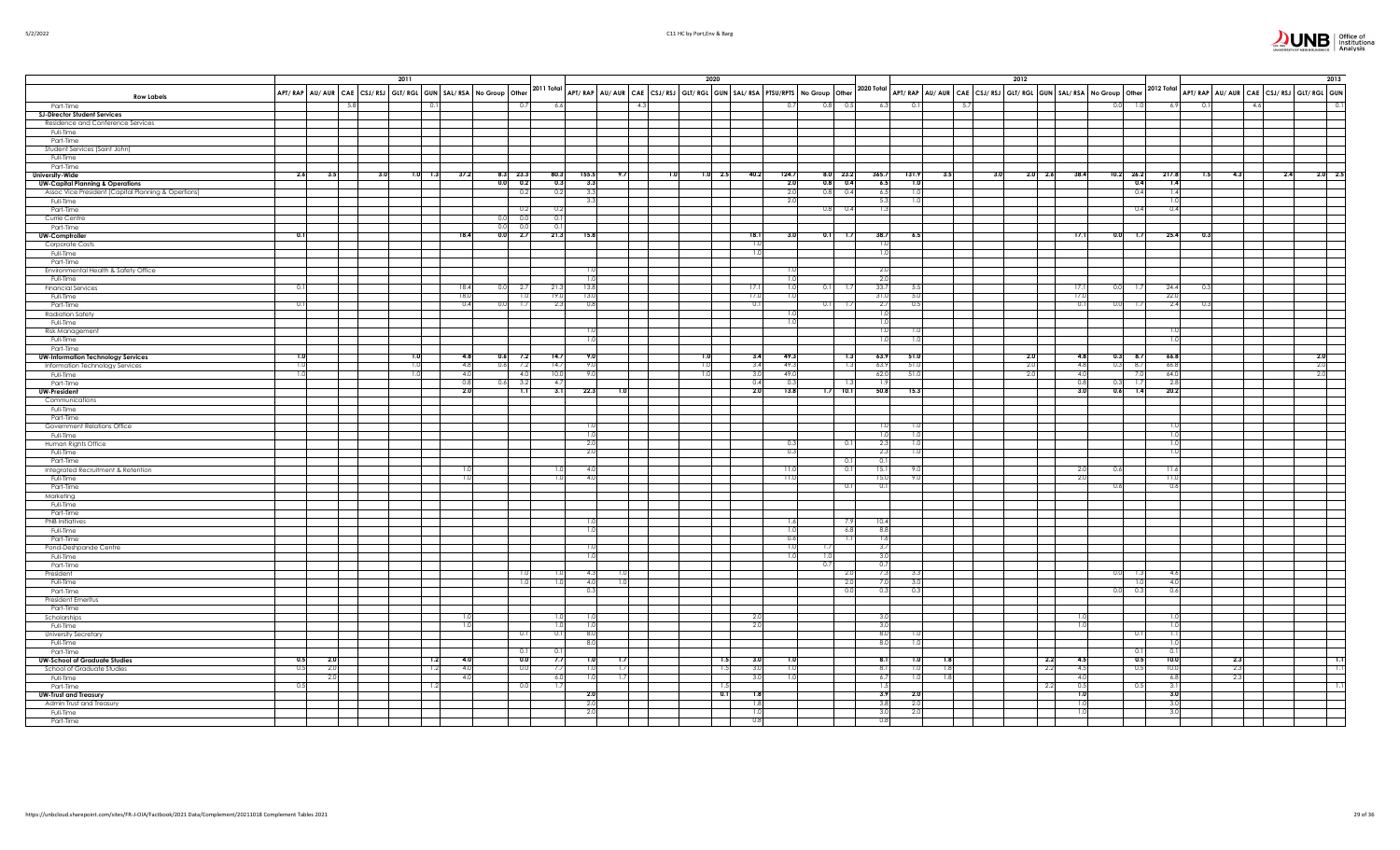| Office of<br>Institutional<br>Analysis |
|----------------------------------------|

|                                                     |            |                   |            |            |             |                  |        |            |         |             | 2014 |                 |      |                          |      |             |                  |
|-----------------------------------------------------|------------|-------------------|------------|------------|-------------|------------------|--------|------------|---------|-------------|------|-----------------|------|--------------------------|------|-------------|------------------|
|                                                     |            | SAL/RSA PTSU/RPTS | No Group   | Other      | 2013 Total  | APT/RAP          | AU/AUR | <b>CAE</b> | CSJ/RSJ | GLT/RGL GUN |      | SAL/RSA         |      | PTSU/RPTS No Group Other |      | 2014 Total  | APT/RAP          |
| <b>Row Labels</b>                                   |            |                   | 0.3        | 2.7        |             | 0.7              |        | 5.9        |         |             | 0.0  |                 | 1.0  | 0.1                      |      | 10.0        | 0.2              |
| Part-Time<br><b>SJ-Director Student Services</b>    |            |                   |            |            | 7.8         |                  |        |            |         |             |      |                 |      |                          | 2.3  |             |                  |
| Residence and Conference Services                   |            |                   |            |            |             |                  |        |            |         |             |      |                 |      |                          |      |             |                  |
| Full-Time                                           |            |                   |            |            |             |                  |        |            |         |             |      |                 |      |                          |      |             |                  |
| Part-Time                                           |            |                   |            |            |             |                  |        |            |         |             |      |                 |      |                          |      |             |                  |
| Student Services (Saint John)<br>Full-Time          |            |                   |            |            |             |                  |        |            |         |             |      |                 |      |                          |      |             |                  |
| Part-Time                                           |            |                   |            |            |             |                  |        |            |         |             |      |                 |      |                          |      |             |                  |
| <b>University-Wide</b>                              | 37.6       | 86.1              | 10.3       | 26.3       | 173.1       | 143.4            | 4.6    |            | 1.0     | 2.0         | 0.9  | 37.4            | 86.6 | 15.1                     | 26.4 | 317.5       | $\overline{1.1}$ |
| <b>UW-Capital Planning &amp; Operations</b>         |            |                   |            |            |             | 3.0              |        |            |         |             |      |                 |      |                          |      | 3.0         |                  |
| Assoc Vice President (Capital Planning & Opertions) |            |                   |            |            |             | 3.0              |        |            |         |             |      |                 |      |                          |      | 3.0         |                  |
| Full-Time                                           |            |                   |            |            |             | 3.0              |        |            |         |             |      |                 |      |                          |      | 3.0         |                  |
| Part-Time<br>Currie Centre                          |            |                   |            |            |             |                  |        |            |         |             |      |                 |      |                          |      |             |                  |
| Part-Time                                           |            |                   |            |            |             |                  |        |            |         |             |      |                 |      |                          |      |             |                  |
| <b>UW-Comptroller</b>                               | 18.3       | 1.0               | 1.0        | 1.6        | 22.2        | 15.7             |        |            |         |             |      | 17.1            | 1.0  | 0.6                      | 2.3  | 36.6        | 0.1              |
| Corporate Costs                                     |            |                   |            |            |             |                  |        |            |         |             |      |                 |      |                          |      |             |                  |
| Full-Time                                           |            |                   |            |            |             |                  |        |            |         |             |      |                 |      |                          |      |             |                  |
| Part-Time<br>Environmental Health & Safety Office   |            |                   |            |            |             | 2.0              |        |            |         |             |      |                 |      |                          |      | 2.0         |                  |
| Full-Time                                           |            |                   |            |            |             | 2.0              |        |            |         |             |      |                 |      |                          |      | 2.0         |                  |
| <b>Financial Services</b>                           | 18.3       | 1.0               | 1.0        | 1.6        | 22.2        | 12.              |        |            |         |             |      | 17.1            | 1.0  | 0.6                      | 2.3  | 33.0        | 0.1              |
| Full-Time                                           | 18.0       | 1.0               |            |            | 19.0        | 11.0             |        |            |         |             |      | 17 <sub>c</sub> | 1.0  |                          |      | 29.0        |                  |
| Part-Time                                           | 0.3        |                   | 1.0        | 1.6        | 3.2         | Τ.               |        |            |         |             |      | 0.1             |      | 0.6                      | 2.3  | 4.0         | 0.1              |
| <b>Radiation Safety</b>                             |            |                   |            |            |             |                  |        |            |         |             |      |                 |      |                          |      |             |                  |
| Full-Time                                           |            |                   |            |            |             | 1.6              |        |            |         |             |      |                 |      |                          |      | 1.6         |                  |
| Risk Management<br>Full-Time                        |            |                   |            |            |             | 1.0              |        |            |         |             |      |                 |      |                          |      | 1.0         |                  |
| Part-Time                                           |            |                   |            |            |             | 0.6              |        |            |         |             |      |                 |      |                          |      | 0.6         |                  |
| <b>UW-Information Technology Services</b>           | 3.8        | 49.8              | 0.0        | 7.7        | 63.3        | 8.0              |        |            |         | 2.0         |      | 3.8             | 50.0 | 0.0                      | 6.4  | 70.2        |                  |
| Information Technology Services                     | 3.8        | 49.8              | 0.0        | 7.7        | 63.3        | 8.0              |        |            |         | 2.0         |      | 3.8             | 50.0 | 0.0                      | 6.4  | 70.2        |                  |
| Full-Time                                           | 3.0<br>0.8 | 49.0<br>0.8       | 0.0        | 5.0<br>2.7 | 59.0<br>4.3 | 8.0              |        |            |         | 2.0         |      | 3.0<br>0.8      | 50.0 | 0.0                      | 6.4  | 63.0<br>7.2 |                  |
| Part-Time<br><b>UW-President</b>                    | 1.0        | 4.0               | 1.5        | 1.4        | 7.9         | 31.2             |        |            |         |             |      | 1.0             | 3.0  | 2.2                      | 1.7  | 39.1        |                  |
| Communications                                      |            |                   |            |            |             |                  |        |            |         |             |      |                 |      |                          |      |             |                  |
| Full-Time                                           |            |                   |            |            |             |                  |        |            |         |             |      |                 |      |                          |      |             |                  |
| Part-Time                                           |            |                   |            |            |             |                  |        |            |         |             |      |                 |      |                          |      |             |                  |
| Government Relations Office                         |            |                   |            |            |             | 1.0<br>1.0       |        |            |         |             |      |                 |      |                          |      | 1.0         |                  |
| Full-Time<br>Human Rights Office                    |            |                   |            | 0.0        | 0.0         | $\overline{1.0}$ |        |            |         |             |      |                 |      |                          | 0.0  | 1.0<br>1.0  |                  |
| Full-Time                                           |            |                   |            |            |             | 1.0              |        |            |         |             |      |                 |      |                          |      | 1.0         |                  |
| Part-Time                                           |            |                   |            | 0.0        | 0.0         |                  |        |            |         |             |      |                 |      |                          | 0.0  | 0.0         |                  |
| Integrated Recruitment & Retention                  |            | 3.0               |            |            | 3.0         | 14.0             |        |            |         |             |      |                 | 2.0  | 0.6                      |      | 16.6        |                  |
| Full-Time                                           |            | 3.0               |            |            | 3.0         | 14.0             |        |            |         |             |      |                 | 2.0  |                          |      | 16.0        |                  |
| Part-Time<br>Marketing                              |            |                   |            |            |             |                  |        |            |         |             |      |                 |      | 0.6                      |      | 0.6         |                  |
| Full-Time                                           |            |                   |            |            |             |                  |        |            |         |             |      |                 |      |                          |      |             |                  |
| Part-Time                                           |            |                   |            |            |             |                  |        |            |         |             |      |                 |      |                          |      |             |                  |
| <b>PNB</b> Initiatives                              |            |                   |            |            |             |                  |        |            |         |             |      |                 |      |                          |      |             |                  |
| Full-Time                                           |            |                   |            |            |             |                  |        |            |         |             |      |                 |      |                          |      |             |                  |
| Part-Time                                           |            |                   | 1.0        |            | 1.0         | 2.0              |        |            |         |             |      |                 |      | 1.0                      | 0.3  | 3.3         |                  |
| Pond-Deshpande Centre<br>Full-Time                  |            |                   | 1.0        |            | 1.0         | 2.0              |        |            |         |             |      |                 |      | 1.0                      |      | 3.0         |                  |
| Part-Time                                           |            |                   |            |            |             |                  |        |            |         |             |      |                 |      | 0.0                      | 0.3  | 0.3         |                  |
| President                                           |            |                   | 0.0        | 1.0        | 1.0         | 6.3              |        |            |         |             |      |                 |      | 0.7                      | 1.2  | 8.2         |                  |
| Full-Time                                           |            |                   |            | 1.0        | 1.0         | 6.0              |        |            |         |             |      |                 |      |                          | 1.0  | 7.0         |                  |
| Part-Time                                           |            |                   | 0.0<br>0.5 |            | 0.0<br>0.5  | 0.3              |        |            |         |             |      |                 |      | 0.7                      | 0.2  | 1.2         |                  |
| President Emeritus<br>Part-Time                     |            |                   | 0.5        |            | 0.5         |                  |        |            |         |             |      |                 |      |                          |      |             |                  |
| Scholarships                                        | 1.0        | π                 |            |            | 2.C         |                  |        |            |         |             |      | 1.0             | 1.0  |                          |      | 20          |                  |
| Full-Time                                           | 1.0        | 1.0               |            |            | 2.0         |                  |        |            |         |             |      | 1.0             | 1.0  |                          |      | 2.0         |                  |
| University Secretary                                |            |                   |            | 0.3        | 0.3         | 7.0              |        |            |         |             |      |                 |      |                          | 0.1  | 7.1         |                  |
| Full-Time                                           |            |                   |            |            |             | 7.0              |        |            |         |             |      |                 |      |                          |      | 7.0         |                  |
| Part-Time<br><b>UW-School of Graduate Studies</b>   | 5.5        | 1.0               |            | 0.3        | 0.3<br>9.9  | 7.0              | 1.8    |            |         |             | 0.5  | 6.5             | 1.0  |                          | 0.1  | 0.1<br>10.8 |                  |
| School of Graduate Studies                          | 5.5        | 1.0               |            |            | 9.9         | 1.0              | 1.8    |            |         |             | 0.5  | 6.5             | 1.0  |                          |      | 10.8        |                  |
| Full-Time                                           | 5.0        | 1.0               |            |            | 8.3         | 1.0              | 1.8    |            |         |             |      | 6.0             | 1.0  |                          |      | 9.8         |                  |
| Part-Time                                           | 0.5        |                   |            |            | 1.6         |                  |        |            |         |             | 0.5  | 0.5             |      |                          |      | 1.0         |                  |
| <b>UW-Trust and Treasury</b>                        | 1.0        |                   |            |            | 1.0         | 3.0              |        |            |         |             |      | 2.0             |      |                          |      | 5.0         |                  |
| Admin Trust and Treasury                            | 1.0        |                   |            |            | 1.0         | 3.0<br>3.0       |        |            |         |             |      | 2.0<br>2.0      |      |                          |      | 5.0         |                  |
| Full-Time<br>Part-Time                              | 1.0        |                   |            |            | 1.0         |                  |        |            |         |             |      |                 |      |                          |      | 5.0         |                  |
|                                                     |            |                   |            |            |             |                  |        |            |         |             |      |                 |      |                          |      |             |                  |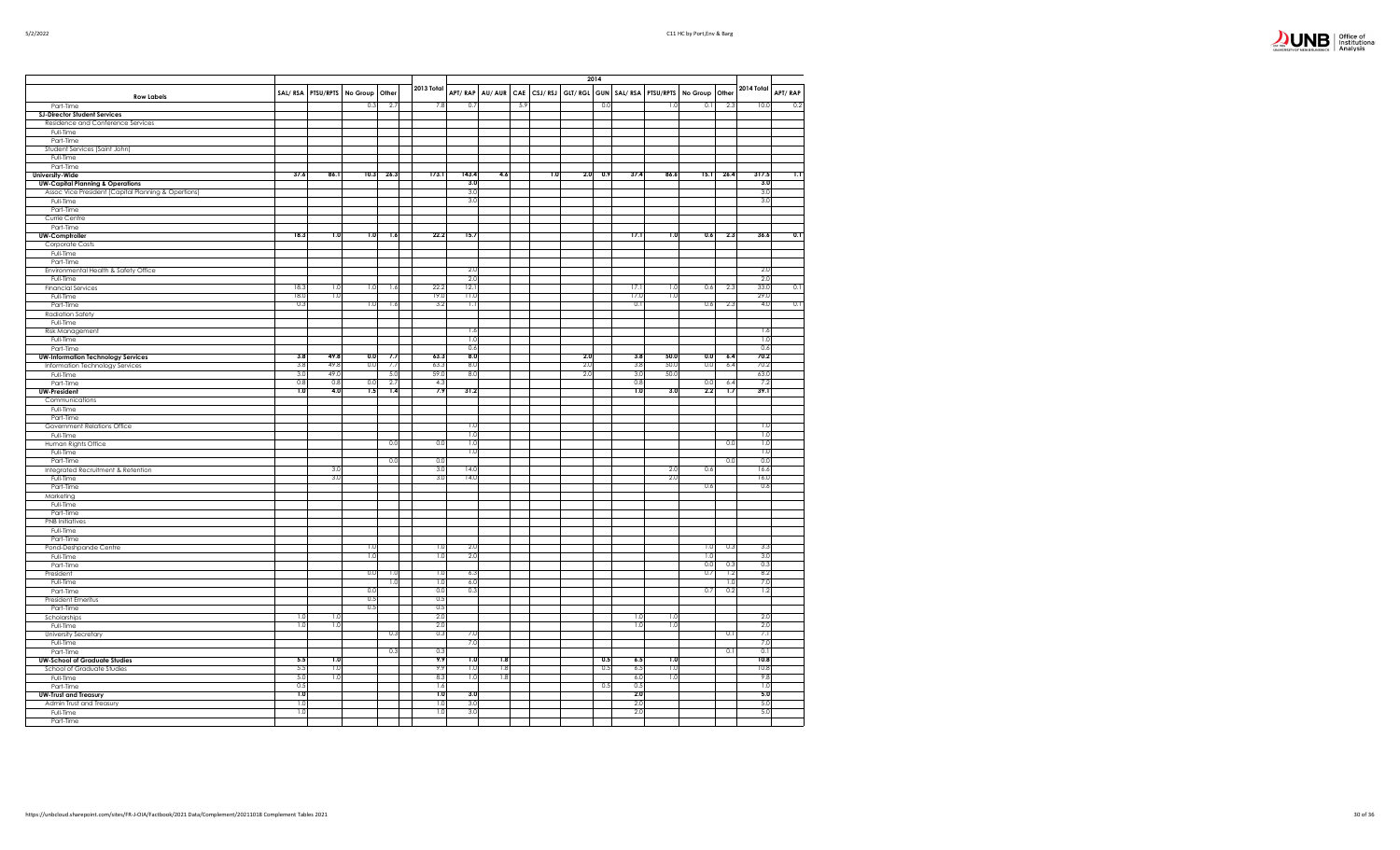|                                                                          |        |     | 2015                 |                                                                     |      |            |             |                  |     | 2016                                                                    |        |              |            |                    |              |     |     |     | 2017                                                                    |            |                   |            |                                          |  |
|--------------------------------------------------------------------------|--------|-----|----------------------|---------------------------------------------------------------------|------|------------|-------------|------------------|-----|-------------------------------------------------------------------------|--------|--------------|------------|--------------------|--------------|-----|-----|-----|-------------------------------------------------------------------------|------------|-------------------|------------|------------------------------------------|--|
| <b>Row Labels</b>                                                        |        |     |                      | AU/ AUR CAE CSJ/ RSJ GLT/ RGL GUN SAL/ RSA PTSU/RPTS No Group Other |      |            |             | 2015 Total       |     | APT/RAP AU/AUR CAE CSJ/RSJ GLT/RGL GUN SAL/RSA PTSU/RPTS No Group Other |        |              |            |                    | 2016 Total   |     |     |     | APT/RAP AU/AUR CAE CSJ/RSJ GLT/RGL GUN SAL/RSA PTSU/RPTS No Group Other |            |                   |            | 2017 Total<br>APT/RAP AU/AUR CAE CSJ/RSJ |  |
| Part-Time                                                                | $-4.1$ |     |                      | 0.3                                                                 | 1.0  | 0.9        | 2.4         | 9.0              |     |                                                                         |        | 1.1          | 0.3        | 1.5                | 2.9          |     | 2.6 |     |                                                                         | 0.7        | 0.7               | 1.8        | 5.9<br>4.2                               |  |
| <b>SJ-Director Student Services</b><br>Residence and Conference Services |        |     |                      |                                                                     |      |            |             |                  |     |                                                                         |        |              |            |                    |              |     |     |     |                                                                         |            |                   |            |                                          |  |
| Full-Time                                                                |        |     |                      |                                                                     |      |            |             |                  |     |                                                                         |        |              |            |                    |              |     |     |     |                                                                         |            |                   |            |                                          |  |
| Part-Time                                                                |        |     |                      |                                                                     |      |            |             |                  |     |                                                                         |        |              |            |                    |              |     |     |     |                                                                         |            |                   |            |                                          |  |
| Student Services (Saint John)<br>Full-Time                               |        |     |                      |                                                                     |      |            |             |                  |     |                                                                         |        |              |            |                    |              |     |     |     |                                                                         |            |                   |            |                                          |  |
| Part-Time                                                                |        |     |                      |                                                                     |      |            |             |                  |     |                                                                         |        |              |            |                    |              |     |     |     |                                                                         |            |                   |            |                                          |  |
| <b>University-Wide</b>                                                   | 7.1    | 1.0 | $2.0\frac{1}{1}$ 0.7 | 40.9                                                                | 82.6 |            | $13.7$ 24.7 | 173.8            | 1.1 | 1.8<br>$1.0$ 1.0<br>5.5                                                 | 39.1   | 85.6         |            | $17.9$ 25.6        | 178.6<br>1.0 | 6.7 |     | 1.0 | $2.0\qquad 2.4$<br>41.1                                                 | 99.6       |                   | 20.7 20.5  | 194.9<br>8.7<br>1.6                      |  |
| <b>UW-Capital Planning &amp; Operations</b>                              |        |     |                      |                                                                     |      |            |             |                  |     |                                                                         |        | 1.0          |            | 0.5                | 1.5          |     |     |     |                                                                         | 2.0        |                   | 0.0        | 2.0<br>2.0                               |  |
| Assoc Vice President (Capital Planning & Opertions)<br>Full-Time         |        |     |                      |                                                                     |      |            |             |                  |     |                                                                         |        | 1.0<br>1.0   |            | 0.5                | 1.5<br>1.0   |     |     |     |                                                                         | 2.0<br>2.0 |                   | 0.0        | 2.0                                      |  |
| Part-Time                                                                |        |     |                      |                                                                     |      |            |             |                  |     |                                                                         |        |              |            | 0.5                | 0.5          |     |     |     |                                                                         |            |                   | 0.0        | 0.0                                      |  |
| Currie Centre                                                            |        |     |                      |                                                                     |      |            |             |                  |     |                                                                         |        |              |            |                    |              |     |     |     |                                                                         |            |                   |            |                                          |  |
| Part-Time                                                                |        |     |                      | 18.6                                                                | 2.0  |            | $0.7$ 2.3   | 23.7             | 0.1 |                                                                         | 20.1   | 2.0          | 0.1        |                    | 23.9         |     |     |     | 18.0                                                                    | 2.0        | 0.2               | 2.0        | 22.3                                     |  |
| <b>UW-Comptroller</b><br>Corporate Costs                                 |        |     |                      |                                                                     |      |            |             |                  |     |                                                                         |        |              |            | 1.7                |              |     |     |     |                                                                         |            |                   |            |                                          |  |
| Full-Time                                                                |        |     |                      |                                                                     |      |            |             |                  |     |                                                                         |        |              |            |                    |              |     |     |     |                                                                         |            |                   |            |                                          |  |
| Part-Time                                                                |        |     |                      |                                                                     |      |            |             |                  |     |                                                                         |        |              |            |                    |              |     |     |     |                                                                         |            |                   |            |                                          |  |
| Environmental Health & Safety Office                                     |        |     |                      |                                                                     |      |            |             |                  |     |                                                                         |        |              |            |                    |              |     |     |     |                                                                         |            |                   |            |                                          |  |
| Full-Time<br><b>Financial Services</b>                                   |        |     |                      | 18.6                                                                | 1.0  | 0.7        | 2.3         | 22.7             |     |                                                                         | 20.1   | 1.0          | 0.1        | 1.7                | 22.9         |     |     |     | 18.0                                                                    |            | 0.2               | 2.0        | 21.3                                     |  |
| Full-Time                                                                |        |     |                      | 18.0                                                                | 1.0  |            |             | 19.0             |     |                                                                         | 20.0   | 1.0          |            |                    | 21.0         |     |     |     | 18.0                                                                    | 1.0        |                   |            | 19.0                                     |  |
| Part-Time                                                                |        |     |                      | 0.6                                                                 |      | 0.7        | 2.3         | -3.7             |     |                                                                         | 0.1    |              | 0.1        | 1.7                | 1.9          |     |     |     | 0.0                                                                     |            | 0.2               | 2.0        | 2.3                                      |  |
| <b>Radiation Safety</b>                                                  |        |     |                      |                                                                     | L.U  |            |             | 1.0              |     |                                                                         |        | 1.01         |            |                    | 1.0          |     |     |     |                                                                         |            |                   |            | 1.0                                      |  |
| Full-Time<br>Risk Management                                             |        |     |                      |                                                                     | 1.0  |            |             | 1.0              |     |                                                                         |        | 1.0          |            |                    | 1.0          |     |     |     |                                                                         |            |                   |            | 1.0                                      |  |
| Full-Time                                                                |        |     |                      |                                                                     |      |            |             |                  |     |                                                                         |        |              |            |                    |              |     |     |     |                                                                         |            |                   |            |                                          |  |
| Part-Time                                                                |        |     |                      |                                                                     |      |            |             |                  |     |                                                                         |        |              |            |                    |              |     |     |     |                                                                         |            |                   |            |                                          |  |
| <b>UW-Information Technology Services</b>                                |        |     | 2.0                  | 4.8                                                                 | 48.0 |            | 7.1         | 61.9             |     |                                                                         | 4.0    | 45.0         |            | 8.3                | 58.3         |     |     | 2.0 | 4.0                                                                     | 48.0       |                   | 6.4        | 60.4                                     |  |
| Information Technology Services                                          |        |     | 2.0                  | 4.8                                                                 | 48.0 |            |             | 61.9             |     |                                                                         | -4.0   | 45.0<br>45.0 |            | 8.3                | 58.3         |     |     | 2.0 | 4.0                                                                     | 48.0       |                   | 6.4        | 60.4                                     |  |
| Full-Time<br>Part-Time                                                   |        |     | 2.0                  | 4.0<br>0.8                                                          | 48.0 |            |             | 55.0<br>6.9      |     |                                                                         | $-4.0$ |              |            | 6.0<br>2.3         | 56.0<br>2.3  |     |     | 2.0 | 4.0                                                                     | 48.0       |                   | 4.0<br>2.4 | 58.0<br>2.4                              |  |
| <b>UW-President</b>                                                      |        |     |                      | 1.0                                                                 | 3.0  |            | 2.8         | 8.2              |     |                                                                         |        | 2.0          | 2.6        | $\overline{1.1}$   | 6.8          |     |     |     | 2.0                                                                     | 5.0        | 5.0               | 7.6        | 13.6                                     |  |
| Communications                                                           |        |     |                      |                                                                     |      |            |             |                  |     |                                                                         |        |              |            |                    |              |     |     |     |                                                                         |            |                   |            |                                          |  |
| Full-Time                                                                |        |     |                      |                                                                     |      |            |             |                  |     |                                                                         |        |              |            |                    |              |     |     |     |                                                                         |            |                   |            |                                          |  |
| Part-Time                                                                |        |     |                      |                                                                     |      |            |             |                  |     |                                                                         |        |              |            |                    |              |     |     |     |                                                                         |            |                   |            |                                          |  |
| Government Relations Office<br>Full-Time                                 |        |     |                      |                                                                     |      |            |             |                  |     |                                                                         |        |              |            |                    |              |     |     |     |                                                                         |            |                   |            |                                          |  |
| Human Rights Office                                                      |        |     |                      |                                                                     |      | 0.11       | $\Omega$    | 0.1              |     |                                                                         |        |              | 0.3        |                    | 0.3          |     |     |     |                                                                         |            | 0.2               |            | 0.2                                      |  |
| Full-Time                                                                |        |     |                      |                                                                     |      |            |             |                  |     |                                                                         |        |              |            |                    |              |     |     |     |                                                                         |            |                   |            |                                          |  |
| Part-Time                                                                |        |     |                      |                                                                     | 2.0  | 0.1        | 0.1         | 0.1<br>2.0       |     |                                                                         |        |              | 0.3<br>0.1 |                    | 0.3<br>2.1   |     |     |     |                                                                         | 5.0        | $^{\circ}$<br>0.0 |            | 0.2<br>5.2                               |  |
| Integrated Recruitment & Retention<br>Full-Time                          |        |     |                      |                                                                     | 2.0  |            |             | 2.0              |     |                                                                         |        | 2.0<br>2.0   |            |                    | 2.0          |     |     |     |                                                                         | 5.0        |                   | 0.2        | 5.0                                      |  |
| Part-Time                                                                |        |     |                      |                                                                     |      |            |             |                  |     |                                                                         |        |              | 0.1        |                    | 0.1          |     |     |     |                                                                         |            | $^{\circ}$        | 0.2        | 0.2                                      |  |
| Marketing                                                                |        |     |                      |                                                                     |      |            |             |                  |     |                                                                         |        |              |            |                    |              |     |     |     |                                                                         |            |                   |            |                                          |  |
| Full-Time                                                                |        |     |                      |                                                                     |      |            |             |                  |     |                                                                         |        |              |            |                    |              |     |     |     |                                                                         |            |                   |            |                                          |  |
| Part-Time<br><b>PNB</b> Initiatives                                      |        |     |                      |                                                                     |      |            |             |                  |     |                                                                         |        |              |            |                    |              |     |     |     |                                                                         |            |                   |            |                                          |  |
| Full-Time                                                                |        |     |                      |                                                                     |      |            |             |                  |     |                                                                         |        |              |            |                    |              |     |     |     |                                                                         |            |                   |            |                                          |  |
| Part-Time                                                                |        |     |                      |                                                                     |      |            |             |                  |     |                                                                         |        |              |            |                    |              |     |     |     |                                                                         |            |                   |            |                                          |  |
| Pond-Deshpande Centre                                                    |        |     |                      |                                                                     |      | 1.3        | 1.6         | 2.8              |     |                                                                         |        |              | 2.2        |                    | 2.2          |     |     |     |                                                                         |            | 4.8               |            | 4.8                                      |  |
| Full-Time<br>Part-Time                                                   |        |     |                      |                                                                     |      | 1.0<br>0.3 | 1.0<br>0.6  | 2.0<br>0.8       |     |                                                                         |        |              | 1.0<br>1.2 |                    | 1.0<br>1.2   |     |     |     |                                                                         |            | 3.0<br>1.8        |            | 3.0<br>1.8                               |  |
| President                                                                |        |     |                      |                                                                     |      |            | 1.1         | $\overline{1,1}$ |     |                                                                         |        |              |            | 1.0                | 1.0          |     |     |     |                                                                         |            |                   | 1.0        | 1.0                                      |  |
| Full-Time                                                                |        |     |                      |                                                                     |      |            | 1.0         | 1.0              |     |                                                                         |        |              |            | 1.0                | 1.0          |     |     |     |                                                                         |            |                   | 1.0        | 1.0                                      |  |
| Part-Time                                                                |        |     |                      |                                                                     |      |            | 0.1         | 0.1              |     |                                                                         |        |              |            |                    |              |     |     |     |                                                                         |            |                   |            |                                          |  |
| <b>President Emeritus</b>                                                |        |     |                      |                                                                     |      |            |             |                  |     |                                                                         |        |              |            |                    |              |     |     |     |                                                                         |            |                   |            |                                          |  |
| Part-Time<br>Scholarships                                                |        |     |                      | 1.01                                                                |      |            |             | 2.0              |     |                                                                         |        |              |            | <b>The Company</b> | 1.0          |     |     |     | -2.0                                                                    |            |                   |            | 2.0                                      |  |
| Full-Time                                                                |        |     |                      | 1.0                                                                 | 1.0  |            |             | 2.0              |     |                                                                         |        |              |            |                    | 1.0          |     |     |     | 2.0                                                                     |            |                   |            | 2.0                                      |  |
| <b>University Secretary</b>                                              |        |     |                      |                                                                     |      | 0.11       | 0.1         | 0.1              |     |                                                                         |        |              |            | 0.1                | 0.1          |     |     |     |                                                                         |            |                   | 0.4        | 0.4                                      |  |
| Full-Time                                                                |        |     |                      |                                                                     |      |            |             |                  |     |                                                                         |        |              |            |                    |              |     |     |     |                                                                         |            |                   |            |                                          |  |
| Part-Time                                                                | 1.8    |     |                      | 0.3<br>6.5                                                          |      | 0.11       | 0.1         | 0.1<br>8.7       |     | 0.5<br>1.2                                                              | 5.0    |              |            | 0.1                | 0.1<br>6.6   | 1.2 |     |     | 2.0                                                                     |            |                   | 0.4        | 0.4<br>9.3                               |  |
| <b>UW-School of Graduate Studies</b><br>School of Graduate Studies       | 1.8    |     |                      | 0.3<br>6.5                                                          |      |            |             | 8.7              |     | 1.2<br>0.5                                                              | -5.0   |              |            |                    | 6.6          | 1.2 |     |     | 2.0<br>6.1                                                              |            |                   |            | 9.3<br>1.7                               |  |
| Full-Time                                                                | 1.8    |     |                      | 6.0                                                                 |      |            |             | 7.8              |     | 1.2                                                                     | -5.0   |              |            |                    | 6.2          | 1.2 |     |     | 6.0                                                                     |            |                   |            | 7.2<br>1.7                               |  |
| Part-Time                                                                |        |     |                      | 0.3<br>0.5                                                          |      |            |             | 0.8              |     | 0.5                                                                     |        |              |            |                    | 0.5          |     |     |     | 2.0<br>0.1                                                              |            |                   |            | 2.1                                      |  |
| <b>UW-Trust and Treasury</b>                                             |        |     |                      | 2.0                                                                 |      |            |             | 2.0              |     |                                                                         |        |              |            |                    | 1.0          |     |     |     | 1.0                                                                     |            |                   |            | 1.0                                      |  |
| Admin Trust and Treasury<br>Full-Time                                    |        |     |                      | 2.0<br>2.0                                                          |      |            |             | 2.0<br>2.0       |     |                                                                         |        |              |            |                    | 1.0<br>1.0   |     |     |     | 1.0<br>1.0                                                              |            |                   |            | 1.0<br>1.0                               |  |
| Part-Time                                                                |        |     |                      |                                                                     |      |            |             |                  |     |                                                                         |        |              |            |                    |              |     |     |     |                                                                         |            |                   |            |                                          |  |

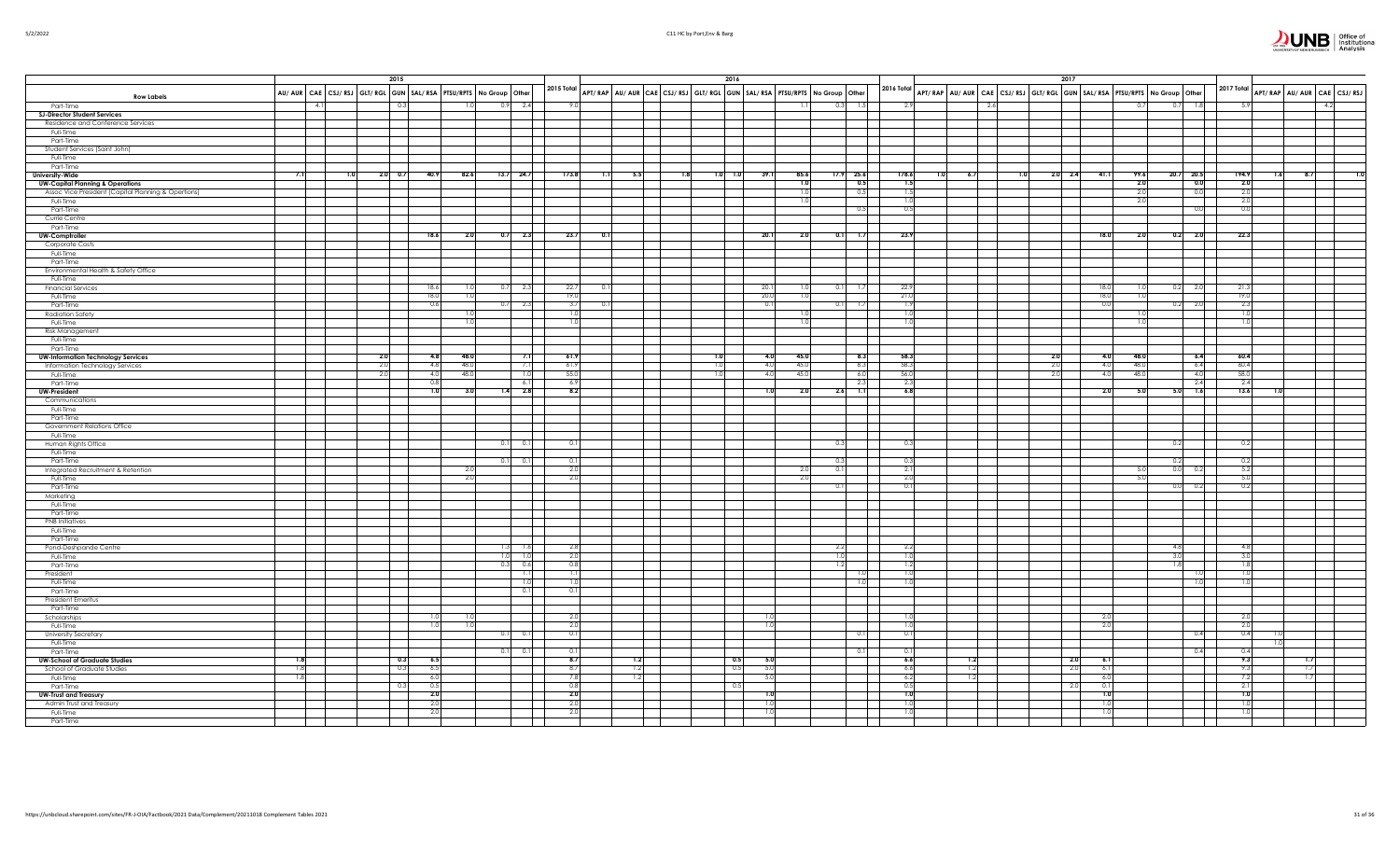|                                                     | 2018                                                   |            |            |      |           |             |     |     |     |     | 2019              |                               |                                                                                           |            |             |                |                       | 2021                                                                    |                 |            |                        |                         |
|-----------------------------------------------------|--------------------------------------------------------|------------|------------|------|-----------|-------------|-----|-----|-----|-----|-------------------|-------------------------------|-------------------------------------------------------------------------------------------|------------|-------------|----------------|-----------------------|-------------------------------------------------------------------------|-----------------|------------|------------------------|-------------------------|
|                                                     |                                                        |            |            |      |           | 2018 Total  |     |     |     |     |                   |                               |                                                                                           | 2019 Total |             |                |                       |                                                                         |                 |            |                        | 2021 Total              |
| <b>Row Labels</b>                                   | GLT/ RGL GUN   SAL/ RSA   PTSU/RPTS   No Group   Other |            |            |      |           |             |     |     |     |     |                   |                               | APT/RAP   AU/AUR   CAE   CSJ/RSJ   GLT/RGL   GUN   SAL/RSA   PTSU/RPTS   No Group   Other |            |             |                |                       | APT/RAP AU/AUR CAE CSJ/RSJ GLT/RGL GUN SAL/RSA PTSU/RPTS No Group Other |                 |            |                        |                         |
| Part-Time                                           |                                                        |            | 0.7        | 0.5  |           |             | 0.3 | 3.6 |     |     |                   | $\Omega$                      | 0.4                                                                                       |            | 6.4         |                |                       |                                                                         |                 | 0.7        | 0.1                    | $\overline{4}$          |
| <b>SJ-Director Student Services</b>                 |                                                        |            |            |      |           |             |     |     |     |     |                   |                               |                                                                                           |            |             | 3.1<br>1.0     |                       | 2.0                                                                     |                 | 9.0<br>2.0 | 2.5<br>2.6             | 19.1                    |
| Residence and Conference Services<br>Full-Time      |                                                        |            |            |      |           |             |     |     |     |     |                   |                               |                                                                                           |            |             | 1.0            |                       | 1.0<br>1.0                                                              |                 | 2.0        | 1.3                    | 5.3<br>4.0              |
| Part-Time                                           |                                                        |            |            |      |           |             |     |     |     |     |                   |                               |                                                                                           |            |             |                |                       |                                                                         |                 |            | 1.3                    | 1.3                     |
| Student Services (Saint John)                       |                                                        |            |            |      |           |             |     |     |     |     |                   |                               |                                                                                           |            |             | 2.0            |                       | 1.0                                                                     |                 | 7.0        | 2.5<br>$\overline{13}$ | 13.8                    |
| Full-Time                                           |                                                        |            |            |      |           |             |     |     |     |     |                   |                               |                                                                                           |            |             | 2.0            |                       | 1.0                                                                     |                 | 7.0        | 2.0<br>1.0             | 13.0                    |
| Part-Time                                           |                                                        |            |            |      |           |             |     |     |     |     |                   |                               |                                                                                           |            |             |                |                       |                                                                         |                 |            | 0.5<br>0.3             | 0.8                     |
| <b>University-Wide</b>                              | 2.0<br>1.9                                             | 41.2       | 103.6      | 27.4 | 21.9      | 209.2       | 2.7 | 9.7 | 1.0 |     | $1.0$ 2.3<br>44.5 | 103.1                         | $12.0$ 22.5                                                                               |            | 198.7       | 143.8          | 9.2<br>0.2            | 1.0<br>2.9                                                              | 39.0            | 124.2      | $8.2$ 22.4             | 350.7                   |
| <b>UW-Capital Planning &amp; Operations</b>         |                                                        |            | 2.0        |      | 0.4       | 2.4         |     |     |     |     |                   | $-2.1$                        | 0.5<br>0.4                                                                                |            | 3.0         | 3.3            |                       |                                                                         |                 | 3.0        | 0.1<br>0.3             | 6.6                     |
| Assoc Vice President (Capital Planning & Opertions) |                                                        |            | 2.0        |      | 0.4       | 2.4         |     |     |     |     |                   | 2.1                           | 0.5<br>0.4                                                                                |            | 3.0         | 3.3            |                       |                                                                         |                 | 3.0        | 0.1<br>0.3             | 6.6                     |
| Full-Time<br>Part-Time                              |                                                        |            | 2.0        |      | 0.4       | 2.0<br>0.4  |     |     |     |     |                   | 2.0<br>$\overline{0}$         | 0.5<br>0.4                                                                                |            | 2.0<br>1.0  | 3.3            |                       |                                                                         |                 | 3.0        | 01<br>-0.3             | 6.3<br>0.4              |
| Currie Centre                                       |                                                        |            |            |      |           |             |     |     |     |     |                   |                               |                                                                                           |            |             |                |                       |                                                                         |                 |            |                        |                         |
| Part-Time                                           |                                                        |            |            |      |           |             |     |     |     |     |                   |                               |                                                                                           |            |             |                |                       |                                                                         |                 |            |                        |                         |
| UW-Comptroller                                      |                                                        | 19.0       | 3.0        |      | $0.1$ 2.5 | 24.6        |     |     |     |     |                   | 19.0<br>3.0                   | $-2.1$<br>1.5                                                                             |            | 25.6        | 18.9           |                       |                                                                         | 21.2            | 3.0        | 1.0<br>$\overline{1}$  | 45.2                    |
| Corporate Costs                                     |                                                        | 1.0        |            |      |           | 1.0         |     |     |     |     |                   | 1.0                           | 0.3                                                                                       |            | 1.3         |                |                       |                                                                         | $\overline{10}$ |            |                        | $\overline{1.0}$        |
| Full-Time                                           |                                                        | 1.0        |            |      |           | 1.0         |     |     |     |     |                   | 1.0                           |                                                                                           |            | 1.0         |                |                       |                                                                         | 1.0             |            |                        | $\overline{1.0}$        |
| Part-Time                                           |                                                        |            |            |      |           |             |     |     |     |     |                   |                               | 0.3                                                                                       |            | 0.3         |                |                       |                                                                         |                 |            |                        |                         |
| Environmental Health & Safety Office                |                                                        |            | 1.0        |      |           | 1.0         |     |     |     |     |                   | - 1.                          |                                                                                           |            | 1.0         | -1.0           |                       |                                                                         |                 | 1.0        |                        | 2.0                     |
| Full-Time                                           |                                                        | 18.0       | 1.0<br>1.0 |      | 2.5       | 1.0<br>21.6 |     |     |     |     |                   | $\overline{1}$<br>18.0<br>-1. | 1.3                                                                                       |            | 1.0<br>22.4 | -1.0<br>16.9   |                       |                                                                         | 20.2            | 1.0        | 1.0                    | 2.0<br>40.2             |
| <b>Financial Services</b><br>Full-Time              |                                                        | 18.0       | 1.0        | 0.1  |           | 19.0        |     |     |     |     |                   | 18.0                          | 1.0                                                                                       | 2.1        | 20.0        | 16.0           |                       |                                                                         | 20.0            |            | 1.0                    | 38.0                    |
| Part-Time                                           |                                                        |            |            | 0.1  | -2.5      | 2.6         |     |     |     |     |                   |                               | 0.3<br>2.1                                                                                |            | 2.4         | 0.9            |                       |                                                                         | 0.2             |            | 0.0                    | 2.2                     |
| <b>Radiation Safety</b>                             |                                                        |            |            |      |           | 1.0         |     |     |     |     |                   |                               |                                                                                           |            | 1.0         |                |                       |                                                                         |                 |            |                        | 1.0                     |
| Full-Time                                           |                                                        |            | 1.0        |      |           | 1.0         |     |     |     |     |                   | 11                            |                                                                                           |            | 1.0         |                |                       |                                                                         |                 | 1.0        |                        | $\overline{1.0}$        |
| Risk Management                                     |                                                        |            |            |      |           |             |     |     |     |     |                   |                               |                                                                                           |            |             | 1.0            |                       |                                                                         |                 |            |                        | $\overline{1.0}$        |
| Full-Time                                           |                                                        |            |            |      |           |             |     |     |     |     |                   |                               |                                                                                           |            |             | 1.0            |                       |                                                                         |                 |            |                        | $\overline{1.0}$        |
| Part-Time                                           | 2.0                                                    | 3.0        | 46.0       | 0.5  | 6.0       | 57.5        |     |     |     | 1.0 |                   | 46.3<br>4.8                   | 0.0<br>$-5.3$                                                                             |            | 57.4        | 9.0            |                       |                                                                         | 2.0             | 47.0       | 7.7                    | 59.7                    |
| <b>UW-Information Technology Services</b>           | 2.0                                                    | 3.0        | 46.0       | 0.5  | 6.0       | 57.5        |     |     |     | 1.0 |                   | 4.8<br>46.3                   | 0.0<br>5.3                                                                                |            | 57.4        | 9.0            |                       |                                                                         | 2.0             | 47.0       | 1.7                    | 59.7                    |
| Information Technology Services<br>Full-Time        | 2.0                                                    | 3.0        | 46.0       |      | 4.0       | 55.0        |     |     |     | 1.0 |                   | 4.0<br>46.0                   | 3.0                                                                                       |            | 54.0        | 9.0            |                       |                                                                         | 2.0             | 47.0       |                        | 58.0                    |
| Part-Time                                           | 0.0                                                    |            |            | 0.5  | 2.0       | 2.5         |     |     |     | 0.0 |                   | 0.8<br>0.3                    | 0.0<br>2.3                                                                                |            | 3.4         |                |                       |                                                                         |                 |            | ТJ                     | 1.7                     |
| <b>UW-President</b>                                 |                                                        | 1.0        | 7.0        | 1.7  | 1.5       | 12.2        |     | 1.0 |     |     | 0.0               | 2.0<br>7.0                    | 2.3<br>3.1                                                                                |            | 15.5        | 41.8           |                       |                                                                         | 2.0             | 14.3       | 2.0<br>8.3             | 68.4                    |
| Communications                                      |                                                        |            |            |      |           |             |     |     |     |     |                   |                               |                                                                                           |            |             | 7.5            |                       |                                                                         |                 |            |                        | - 7.5                   |
| Full-Time                                           |                                                        |            |            |      |           |             |     |     |     |     |                   |                               |                                                                                           |            |             | 7.0            |                       |                                                                         |                 |            |                        | 7.0                     |
| Part-Time                                           |                                                        |            |            |      |           |             |     |     |     |     |                   |                               |                                                                                           |            |             | 0.5            |                       |                                                                         |                 |            |                        | 0.5                     |
| Government Relations Office                         |                                                        |            |            |      |           |             |     |     |     |     |                   |                               |                                                                                           |            |             | 1.0            |                       |                                                                         |                 |            |                        | $\overline{1.0}$        |
| Full-Time                                           |                                                        |            |            |      |           |             |     |     |     |     |                   |                               | 0.6                                                                                       |            |             | 1.0<br>2.0     |                       |                                                                         |                 | 0.3        |                        | $\overline{1.0}$<br>2.3 |
| Human Rights Office<br>Full-Time                    |                                                        |            |            |      |           |             |     |     |     |     |                   |                               |                                                                                           |            | 0.6         | 2.0            |                       |                                                                         |                 | 0.3        |                        | 2.3                     |
| Part-Time                                           |                                                        |            |            |      |           |             |     |     |     |     |                   |                               | 0.6                                                                                       |            | 0.6         |                |                       |                                                                         |                 |            |                        |                         |
| Integrated Recruitment & Retention                  |                                                        |            | 6.0        |      | 0.3       | 6.3         |     |     |     |     |                   | - 5.0                         | 0.3                                                                                       |            | 5.3         | 4.0            |                       |                                                                         |                 | 12.0       |                        | 16.0                    |
| Full-Time                                           |                                                        |            | 6.0        |      |           | 6.0         |     |     |     |     |                   | 5.0                           |                                                                                           |            | 5.0         | 4.0            |                       |                                                                         |                 | 12.0       |                        | 16.0                    |
| Part-Time                                           |                                                        |            |            |      | 0.3       | 0.3         |     |     |     |     |                   |                               | 0.3                                                                                       |            | 0.3         |                |                       |                                                                         |                 |            |                        |                         |
| Marketing                                           |                                                        |            |            |      |           |             |     |     |     |     |                   |                               |                                                                                           |            |             | 10.8           |                       |                                                                         |                 |            |                        | 10.8                    |
| Full-Time                                           |                                                        |            |            |      |           |             |     |     |     |     |                   |                               |                                                                                           |            |             | 10.0           |                       |                                                                         |                 |            |                        | 10.0                    |
| Part-Time                                           |                                                        |            |            |      |           |             |     |     |     |     |                   |                               | 0(                                                                                        |            | 1.0         | 0.8<br>1.6     |                       |                                                                         |                 | 2.C        | 1.0                    | 0.8<br>11.9             |
| <b>PNB</b> Initiatives<br>Full-Time                 |                                                        |            |            |      |           |             |     |     |     |     |                   | ТJ                            |                                                                                           |            | 1.0         | $\overline{1}$ |                       |                                                                         |                 | 2.0        | 1.0<br>48              | 8.8                     |
| Part-Time                                           |                                                        |            |            |      |           |             |     |     |     |     |                   |                               | 0(                                                                                        |            | 0.0         | 0.6            |                       |                                                                         |                 |            | 2.6                    | 3.1                     |
| Pond-Deshpande Centre                               |                                                        |            | 1.0        | -1.7 |           | 2.7         |     |     |     |     |                   | Ð                             | 0.8<br>1.7                                                                                |            | 3.5         | 1.0            |                       |                                                                         |                 |            | 1.0                    | $-2.0$                  |
| Full-Time                                           |                                                        |            | 1.0        | 1.0  |           | 2.0         |     |     |     |     |                   | $\overline{\phantom{a}}$ 1.0  | 1.0                                                                                       |            | 2.0         | 1.0            |                       |                                                                         |                 |            | 1.0                    | 2.0                     |
| Part-Time                                           |                                                        |            |            | 0.7  |           | 0.7         |     |     |     |     |                   |                               | 0.7<br>0.8                                                                                |            | 1.5         |                |                       |                                                                         |                 |            |                        |                         |
| President                                           |                                                        |            |            |      | 1.1       | 1.1         |     | 1.0 |     |     | 0.0               |                               | 2.0                                                                                       |            | 3.0         | 7.5            |                       |                                                                         |                 |            |                        | 8.9                     |
| Full-Time                                           |                                                        |            |            |      | 1.0       | 1.0         |     | 1.0 |     |     |                   |                               | 2.0                                                                                       |            | 3.0         | 7.0            |                       |                                                                         |                 |            | 1.0                    | 8.0                     |
| Part-Time                                           |                                                        |            |            |      | 0.1       | 0.1         |     |     |     |     | 0.0               |                               | 0.0                                                                                       |            | 0.0         | 0.9            |                       |                                                                         |                 |            |                        | 0.9                     |
| <b>President Emeritus</b>                           |                                                        |            |            |      |           |             |     |     |     |     |                   |                               |                                                                                           |            |             |                |                       |                                                                         |                 |            |                        |                         |
| Part-Time<br>Scholarships                           |                                                        | 10         |            |      |           | 1.0         |     |     |     |     |                   | 2.0                           |                                                                                           |            | -2.0        | 1.0            |                       |                                                                         | 2.0             |            |                        | -3.0                    |
| Full-Time                                           |                                                        | 1.0        |            |      |           | 1.0         |     |     |     |     |                   | 2.0                           |                                                                                           |            | 2.0         | 1.0            |                       |                                                                         | 2.0             |            |                        | 3.0                     |
| University Secretary                                |                                                        |            |            |      | 0.1       | 1.1         |     |     |     |     |                   |                               |                                                                                           |            |             | 5.0            |                       |                                                                         |                 |            |                        | 5.0                     |
| Full-Time                                           |                                                        |            |            |      |           | 1.0         |     |     |     |     |                   |                               |                                                                                           |            |             | 5.0            |                       |                                                                         |                 |            |                        | - 5.0                   |
| Part-Time                                           |                                                        |            |            |      | 0.1       | 0.1         |     |     |     |     |                   |                               |                                                                                           |            |             |                |                       |                                                                         |                 |            |                        |                         |
| <b>UW-School of Graduate Studies</b>                | 1.3                                                    | 6.2        |            |      |           | 9.2         |     | 1.7 |     |     | 1.2               | 6.2                           |                                                                                           |            | 9.1         | 1.0            | 0.2<br>1.7            | 2.3                                                                     | 5.0             | 1.0        | 0.1                    | 11.2                    |
| School of Graduate Studies                          | 1.3                                                    | 6.2        |            |      |           | 9.2         |     | 1.7 |     |     | 1.2               | 6.2                           |                                                                                           |            | 9.1         | 1.0            | 0.2<br>$\overline{1}$ | 2.3                                                                     | 5.0             | 1.0        | 0.1                    | 11.2                    |
| Full-Time<br>Part-Time                              |                                                        | 6.0<br>0.2 |            |      |           | 7.7<br>1.5  |     | 1.7 |     |     |                   | 6.0<br>0.2                    |                                                                                           |            | 7.7<br>1.5  | 1.0            | $\overline{1}$ .      | 2.3                                                                     | 5.0             | 1.0        | 0.1                    | 8.7<br>2.5              |
| <b>UW-Trust and Treasury</b>                        | 1.3                                                    | 1.0        |            |      | 0.2       | 1.2         |     |     |     |     | 1.2<br>0.2        | 1.0                           | 0.3                                                                                       |            | 1.5         | 2.0            | 0.2                   | 0.0                                                                     | 1.8             |            | 0.2                    | 4.0                     |
| Admin Trust and Treasury                            |                                                        | 1.0        |            |      | 0.2       | 1.2         |     |     |     |     |                   | 1.0                           | 0.3                                                                                       |            | 1.3         | 2.0            |                       |                                                                         | 1.8             |            | 0.2                    | 3.9                     |
| Full-Time                                           |                                                        | 1.0        |            |      |           | 1.0         |     |     |     |     |                   | 1.0                           |                                                                                           |            | 1.0         | 2.0            |                       |                                                                         | 1.0             |            |                        | 3.0                     |
| Part-Time                                           |                                                        |            |            |      | 0.2       | 0.2         |     |     |     |     |                   |                               | 0.3                                                                                       |            | 0.3         |                |                       |                                                                         | 0.8             |            | 0.2                    | 0.9                     |

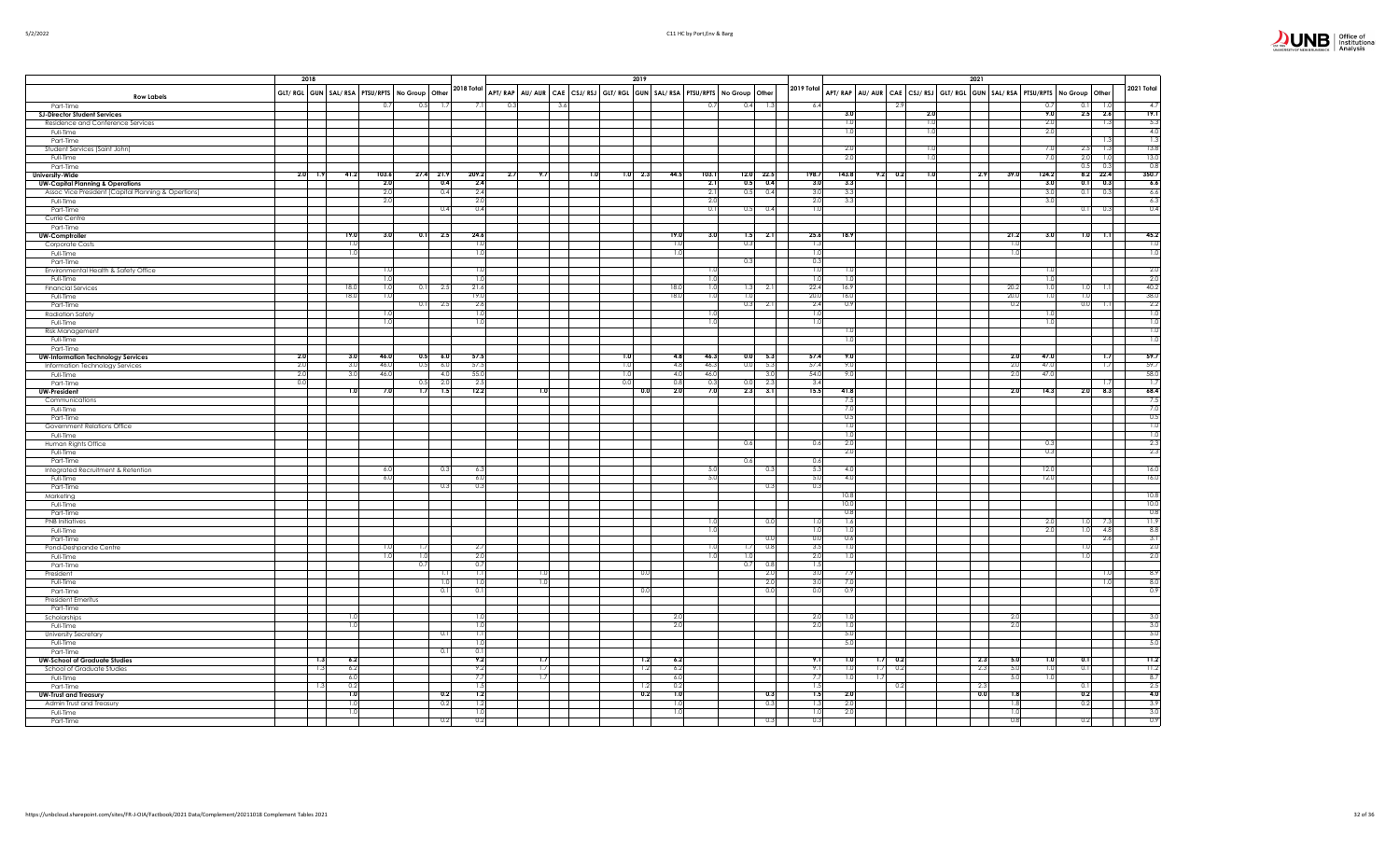

|                                                         | 2011 |     |  |      |                                                               |              |     |              |       |             | 2020             |                                                                                                                                                                                                               |      |              |            |                  |                                                                                                                                                                     | 2012             |            |      |       |             |                    |                         |      | 2013                                   |            |
|---------------------------------------------------------|------|-----|--|------|---------------------------------------------------------------|--------------|-----|--------------|-------|-------------|------------------|---------------------------------------------------------------------------------------------------------------------------------------------------------------------------------------------------------------|------|--------------|------------|------------------|---------------------------------------------------------------------------------------------------------------------------------------------------------------------|------------------|------------|------|-------|-------------|--------------------|-------------------------|------|----------------------------------------|------------|
|                                                         |      |     |  |      | APT/RAP AU/AUR CAE CSJ/RSJ GLT/RGL GUN SAL/RSA No Group Other |              |     | $2011$ Total |       |             |                  | $\frac{1}{2}$ APT/ RAP $\left $ AU/ AUR $\right $ CAE $\left $ CSJ/ RSJ $\right $ GIT/ RGL $\left $ GUN $\right $ SAL/ RSA $\left $ PTSU/RPTS $\right $ No Group $\left $ Other $\right $ 2020 Total $\left $ |      |              |            |                  | $\frac{1}{2}$ APT/ RAP $\vert$ AU/ AUR $\vert$ CAE $\vert$ CSJ/ RSJ $\vert$ GLT/ RGL $\vert$ GUN $\vert$ SAL/ RSA $\vert$ No Group $\vert$ Other $\vert$ 2012 Total |                  |            |      |       |             |                    |                         |      | APT/RAP AU/AUR CAE CSJ/RSJ GLT/RGL GUN |            |
| <b>Row Labels</b>                                       |      |     |  |      |                                                               |              |     |              |       |             |                  |                                                                                                                                                                                                               |      |              |            |                  |                                                                                                                                                                     |                  |            |      |       |             |                    |                         |      |                                        |            |
| Trust and Treasury                                      |      |     |  |      |                                                               |              |     |              |       |             |                  | 0.1<br>0.1                                                                                                                                                                                                    |      |              |            |                  |                                                                                                                                                                     |                  |            |      |       |             |                    |                         |      |                                        |            |
| Part-Time                                               |      |     |  |      |                                                               |              |     |              |       |             |                  |                                                                                                                                                                                                               |      |              |            |                  |                                                                                                                                                                     |                  |            |      |       |             |                    |                         |      |                                        |            |
| <b>UW-Vice-President (Administration &amp; Finance)</b> |      |     |  |      |                                                               |              |     |              | 28.9  |             |                  |                                                                                                                                                                                                               |      |              | 1.2        | 30.1             | 6.5                                                                                                                                                                 |                  |            |      |       | 1.0<br>0.11 | 7.6                |                         |      |                                        |            |
| Human Resources & Organizational Development            |      |     |  |      |                                                               |              |     |              | 17.5  |             |                  |                                                                                                                                                                                                               |      |              |            | 17.9             | 4.0                                                                                                                                                                 |                  |            |      |       | 0.1         | -4.1               |                         |      |                                        |            |
| Full-Time                                               |      |     |  |      |                                                               |              |     |              |       |             |                  |                                                                                                                                                                                                               |      |              |            | 17.0             | 40                                                                                                                                                                  |                  |            |      |       |             |                    |                         |      |                                        |            |
| Part-Time                                               |      |     |  |      |                                                               |              |     |              |       |             |                  |                                                                                                                                                                                                               |      |              |            |                  |                                                                                                                                                                     |                  |            |      |       |             |                    |                         |      |                                        |            |
| Resource Planning & Budgeting                           |      |     |  |      |                                                               |              |     |              |       |             |                  |                                                                                                                                                                                                               |      |              |            | 10.2             | 2.5                                                                                                                                                                 |                  |            |      |       |             |                    |                         |      |                                        |            |
| Full-Time                                               |      |     |  |      |                                                               |              |     |              |       |             |                  |                                                                                                                                                                                                               |      |              |            |                  | 2.5                                                                                                                                                                 |                  |            |      |       |             | つち                 |                         |      |                                        |            |
| Part-Time                                               |      |     |  |      |                                                               |              |     |              |       |             |                  |                                                                                                                                                                                                               |      |              | 0.2        | 0.2              |                                                                                                                                                                     |                  |            |      |       | 0.O         |                    |                         |      |                                        |            |
| Vice President (Finance & Corporate Services)           |      |     |  |      |                                                               |              |     |              |       |             |                  |                                                                                                                                                                                                               |      |              |            | 2.0              |                                                                                                                                                                     |                  |            |      |       |             |                    |                         |      |                                        |            |
| Full-Time                                               |      |     |  |      |                                                               |              |     |              |       |             |                  |                                                                                                                                                                                                               |      |              |            | $\overline{2.0}$ |                                                                                                                                                                     |                  |            |      |       |             |                    |                         |      |                                        |            |
| <b>UW-Vice-President (Advancement)</b>                  |      |     |  |      | 6.1                                                           | 6.0          |     | 12.8         | 52.   |             |                  |                                                                                                                                                                                                               | -6.0 |              | 3.4        | 64.5             | 17.8                                                                                                                                                                |                  |            |      | 6.0   | 6.9<br>1.4  | 32.1               |                         |      |                                        |            |
| Alumni                                                  |      |     |  |      |                                                               |              | 0.0 | 1.0          |       |             |                  |                                                                                                                                                                                                               | 1.0  |              | 0.0        | 8.0              | 3.5                                                                                                                                                                 |                  |            |      | 1.U   |             | 4.5                | -1.01                   |      |                                        |            |
| Full-Time                                               |      |     |  |      |                                                               |              |     |              |       |             |                  |                                                                                                                                                                                                               |      |              |            |                  | 3.0                                                                                                                                                                 |                  |            |      |       |             | 4.0                |                         |      |                                        |            |
| Part-Time                                               |      |     |  |      |                                                               |              |     |              |       |             |                  |                                                                                                                                                                                                               |      |              |            |                  | 0.5                                                                                                                                                                 |                  |            |      |       |             |                    |                         |      |                                        |            |
| Communications                                          |      |     |  |      |                                                               |              | 0.4 | 1.51         |       |             |                  |                                                                                                                                                                                                               |      |              |            |                  | 3.0                                                                                                                                                                 |                  |            |      |       | 0.11<br>0.2 | 4.2                |                         |      |                                        |            |
| Full-Time                                               |      |     |  |      |                                                               |              |     |              |       |             |                  |                                                                                                                                                                                                               |      |              |            |                  | 3.0                                                                                                                                                                 |                  |            |      |       |             | 40                 |                         |      |                                        |            |
| Part-Time                                               |      |     |  |      |                                                               | $0.1$ 0.4    |     | 0.5          | -0.5  |             |                  |                                                                                                                                                                                                               |      |              |            | 0.5              |                                                                                                                                                                     |                  |            |      |       | $0.1$ 0.2   | 0.2                |                         |      |                                        |            |
| Development & Donor Relations                           |      |     |  |      |                                                               |              | 4.4 | 8.5          | 22.5  |             |                  |                                                                                                                                                                                                               | 5.0  | 0.5          | - 2.4      | 30.4             | 10.0                                                                                                                                                                |                  |            |      |       | 5.6<br>0.91 | 20.5               |                         |      |                                        |            |
| Full-Time                                               |      |     |  |      |                                                               |              |     | 4 N          | -21.  |             |                  |                                                                                                                                                                                                               | -5.0 |              |            | 26.8             | 10.0                                                                                                                                                                |                  |            |      |       |             | 15.                |                         |      |                                        |            |
| Part-Time                                               |      |     |  |      |                                                               | 4.4          |     | 4.5          |       |             |                  |                                                                                                                                                                                                               |      | 0.5          | 2.4        | 3.6              |                                                                                                                                                                     |                  |            |      |       | 4.6<br>0.91 |                    |                         |      |                                        |            |
| G Wallace F McCain Institute for Business Leadership    |      |     |  |      |                                                               |              |     |              |       |             |                  |                                                                                                                                                                                                               |      |              |            | 2.0              | -1.0                                                                                                                                                                |                  |            |      |       |             |                    |                         |      |                                        |            |
| Full-Time                                               |      |     |  |      |                                                               |              |     |              |       |             |                  |                                                                                                                                                                                                               |      |              |            |                  |                                                                                                                                                                     |                  |            |      |       |             |                    |                         |      |                                        |            |
| Part-Time                                               |      |     |  |      |                                                               |              |     |              |       |             |                  |                                                                                                                                                                                                               |      |              |            |                  |                                                                                                                                                                     |                  |            |      |       |             |                    |                         |      |                                        |            |
| Marketing                                               |      |     |  |      |                                                               |              |     |              | -113  |             |                  |                                                                                                                                                                                                               |      |              |            | - 11.8           |                                                                                                                                                                     |                  |            |      |       |             |                    |                         |      |                                        |            |
| Full-Time                                               |      |     |  |      |                                                               |              |     |              | -11.  |             |                  |                                                                                                                                                                                                               |      |              |            | 11.0             |                                                                                                                                                                     |                  |            |      |       |             |                    |                         |      |                                        |            |
| Part-Time                                               |      |     |  |      |                                                               |              |     |              | 0.8   |             |                  |                                                                                                                                                                                                               |      |              |            | 0.8              |                                                                                                                                                                     |                  |            |      |       |             |                    |                         |      |                                        |            |
| Vice President (Advancement) Office                     |      |     |  |      |                                                               | 0.6          |     |              |       |             |                  |                                                                                                                                                                                                               |      | 0.81         |            | 4.5              | -0.3                                                                                                                                                                |                  |            |      |       | 0.51        |                    | 0.2                     |      |                                        |            |
| Full-Time                                               |      |     |  |      |                                                               |              |     |              |       |             |                  |                                                                                                                                                                                                               |      |              |            |                  |                                                                                                                                                                     |                  |            |      |       |             |                    |                         |      |                                        |            |
| Part-Time                                               |      |     |  |      |                                                               | 0.61         |     | 0.8          |       |             |                  |                                                                                                                                                                                                               |      |              |            | 15               | - 0.3                                                                                                                                                               |                  |            |      |       | 0.5L        |                    | 0.2                     |      |                                        |            |
| <b>UW-Vice-President (Research)</b>                     | 1.OL | 1.5 |  | 3.0  | 0.11<br>2.0                                                   | $6.8$ 5.0    |     | 19.5         | 20.6  |             | 10               | 1.0 <sub>l</sub>                                                                                                                                                                                              | 6.0  | 54.6<br>4.1  | 5.1        | 99.3             | 30.8<br>1.7                                                                                                                                                         | 3.0              |            | 0.41 | 2.0   | $7.8$ 5.6   | 51.3               |                         | 2.OI | 2.4                                    | $-1.4$     |
| Animal Care                                             |      |     |  |      |                                                               |              |     |              |       |             |                  |                                                                                                                                                                                                               |      |              | 0.0        |                  |                                                                                                                                                                     |                  |            |      |       |             |                    |                         |      |                                        |            |
| Part-Time                                               |      |     |  |      |                                                               |              |     |              |       |             |                  |                                                                                                                                                                                                               |      |              |            |                  |                                                                                                                                                                     |                  |            |      |       |             |                    |                         |      |                                        |            |
| <b>Bio-Medical Engineering</b>                          |      |     |  |      |                                                               |              | 0.6 | 3.2          |       |             |                  |                                                                                                                                                                                                               | 2.0  | 10.5         |            | 14.8             | 12.8                                                                                                                                                                |                  |            |      |       |             | 15.6               |                         |      |                                        |            |
| Full-Time                                               |      |     |  |      |                                                               |              |     | 2.5          |       |             |                  |                                                                                                                                                                                                               | 2.0  | 10.0         |            | 14.0             | 12.0                                                                                                                                                                |                  |            |      |       |             | 14.5               |                         | 1.0  |                                        |            |
| Part-Time                                               |      |     |  |      |                                                               | 0.1          | 0.6 | 0.7          |       |             |                  |                                                                                                                                                                                                               |      | 0.8          |            |                  | 0.8                                                                                                                                                                 |                  |            |      |       |             |                    |                         |      |                                        | $\Omega$   |
| Info Security Centre Excellence                         |      |     |  |      |                                                               |              |     |              |       |             |                  | 0.0                                                                                                                                                                                                           |      | -6.0<br>0.81 | 0.8        | 11.6             | 0.2                                                                                                                                                                 |                  |            |      |       | 0.7         | n 9                |                         |      |                                        |            |
| Full-Time                                               |      |     |  |      |                                                               |              |     |              |       |             |                  |                                                                                                                                                                                                               |      | -6.0         |            | 10.8             | 0.2                                                                                                                                                                 |                  |            |      |       |             |                    |                         |      |                                        |            |
| Part-Time                                               |      |     |  |      |                                                               |              |     |              |       |             |                  | 0.0                                                                                                                                                                                                           |      | 0.8          |            |                  |                                                                                                                                                                     |                  |            |      |       |             |                    |                         |      |                                        |            |
| Vice President (Research)                               | 1.0  |     |  | -3.0 | 0.11<br>-1.0                                                  | $6.8$ 4.4    |     | 16.3         | 18.6  |             | 1.01             | 0.9                                                                                                                                                                                                           | 4.0  | 37.8         | $3.3$ 4.3  | 72.8             | 18.0                                                                                                                                                                | 3.0 <sub>l</sub> |            | 0.4  | 1.0   | 4.6<br>7.8I | 34.8               |                         |      | 2.4                                    |            |
| Full-Time                                               |      |     |  | -3.0 |                                                               | 4.0<br>- 2.C |     | 11.0         | 18.0  |             | 1.0 <sub>1</sub> |                                                                                                                                                                                                               | 4.0  | 37.0<br>2.2  | 2.8        | 67.9             | 17.6                                                                                                                                                                | 3.0              |            |      |       | 4.0<br>5.0  | 30.6               |                         |      | 2.4                                    |            |
| Part-Time                                               |      |     |  |      |                                                               | $2.8$ 2.4    |     | 5.3          | 0.6   |             |                  | 0.9                                                                                                                                                                                                           |      | 1.11<br>0.8  |            | -4.9             | 0.4                                                                                                                                                                 |                  |            |      |       | 0.6<br>2.8  | -4.2               |                         |      |                                        |            |
| <b>Grand Total</b>                                      | 41.8 |     |  |      | 647.8 137.7 71.5 135.7 42.9 220.9                             | 55.4 144.3   |     | 1,498.0      | 308.5 | 587.2 116.4 |                  | 65.8 113.9 47.3<br>188.6                                                                                                                                                                                      |      | 385.0        | 84.4 115.0 | 2,012.0          | 424.0 630.5 128.4                                                                                                                                                   | 72.3             | 134.6 54.4 |      | 220.8 |             | 73.8 150.9 1,889.7 | $15.5$ 621.9 129.2 72.2 |      |                                        | 132.7 47.6 |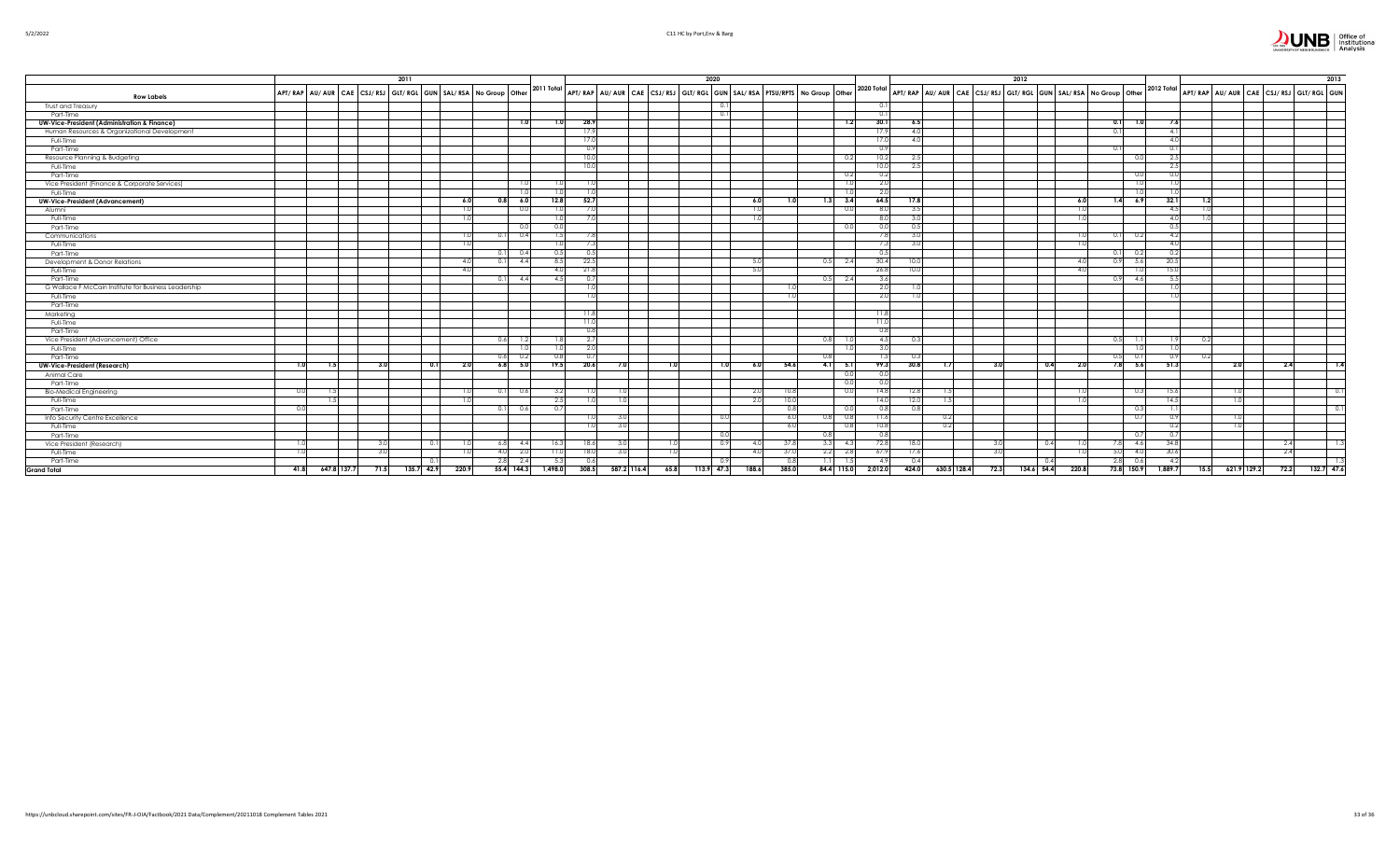| Office of<br>Institutional |
|----------------------------|
| Analysis                   |

|                                                         |       |                   |                |                |            |       |             |      | 2014       |       |                                                                         |     |            |            |                          |
|---------------------------------------------------------|-------|-------------------|----------------|----------------|------------|-------|-------------|------|------------|-------|-------------------------------------------------------------------------|-----|------------|------------|--------------------------|
|                                                         |       | SAL/RSA PTSU/RPTS | No Group Other |                | 2013 Total |       |             |      |            |       | APT/RAP AU/AUR CAE CSJ/RSJ GLT/RGL GUN SAL/RSA PTSU/RPTS No Group Other |     |            | 2014 Total | APT/RAP                  |
| <b>Row Labels</b>                                       |       |                   |                |                |            |       |             |      |            |       |                                                                         |     |            |            |                          |
| <b>Trust and Treasury</b>                               |       |                   |                |                |            |       |             |      |            |       |                                                                         |     |            |            |                          |
| Part-Time                                               |       |                   |                |                |            |       |             |      |            |       |                                                                         |     |            |            |                          |
| <b>UW-Vice-President (Administration &amp; Finance)</b> |       |                   | 1.0            | 1.0            | 2.0        | 24.0  |             |      |            |       |                                                                         | 1.0 | 2.0        | 27.1       |                          |
| Human Resources & Organizational Development            |       |                   | 1.0            |                | 1.0        | 17.0  |             |      |            |       |                                                                         | 1.0 |            | 18.0       |                          |
| Full-Time                                               |       |                   | 1.0            |                | 1.0        | 17.0  |             |      |            |       |                                                                         | 1.0 |            | 18.0       |                          |
| Part-Time                                               |       |                   |                |                |            |       |             |      |            |       |                                                                         |     |            |            |                          |
| Resource Planning & Budgeting                           |       |                   |                |                |            | 6.0   |             |      |            |       |                                                                         | 0.0 | 0.0        | 6.1        |                          |
| Full-Time                                               |       |                   |                |                |            | 6.0   |             |      |            |       |                                                                         |     |            | 6.0        |                          |
| Part-Time                                               |       |                   |                |                |            |       |             |      |            |       |                                                                         | 0.0 | 0.0        | 0.1        |                          |
| Vice President (Finance & Corporate Services)           |       |                   |                | 1.0            | 1.0        | 1.0   |             |      |            |       |                                                                         |     | 2.0        | 3.0        |                          |
| Full-Time                                               |       |                   |                | 1.0            | 1.0        | 1.0   |             |      |            |       |                                                                         |     | 2.0        | 3.0        |                          |
| <b>UW-Vice-President (Advancement)</b>                  | 6.0   | 1.0               | 1.1            | 7.5            | 16.9       | 48.5  |             |      |            | 5.0   | 1.0                                                                     | 2.6 | 7.8        | 65.0       | 1.0                      |
| Alumni                                                  | 1.0   |                   |                | 0.4            | 2.4        | 6.0   |             |      |            | 1.0   |                                                                         | 2.0 | 0.4        | 9.4        | $\overline{\phantom{a}}$ |
| Full-Time                                               | 1.0   |                   |                |                | 2.0        | 6.0   |             |      |            | 1.0   |                                                                         | 2.0 |            | 9.0        | 1.0                      |
| Part-Time                                               |       |                   |                | 0.4            | 0.4        |       |             |      |            |       |                                                                         |     | 0.4        | 0.4        |                          |
| Communications                                          | 1.0   |                   |                | 0.2            | 1.2        | 10.3  |             |      |            |       |                                                                         |     | 1.0        | 11.3       |                          |
| Full-Time                                               | 1.0   |                   |                |                | 1.0        | 9.0   |             |      |            |       |                                                                         |     | 1.0        | 10.0       |                          |
| Part-Time                                               |       |                   |                | 0.2            | 0.2        | 1.3   |             |      |            |       |                                                                         |     |            | 1.3        |                          |
| Development & Donor Relations                           | 4.0   |                   | 1.1            | 5.8            | 11.0       | 26.5  |             |      |            | 4.0   |                                                                         | 0.6 | 5.5        | 36.6       |                          |
| Full-Time                                               | 4.0   |                   |                | 2.0            | 6.0        | 26.0  |             |      |            | 4.0   |                                                                         |     | 1.0        | 31.0       |                          |
| Part-Time                                               |       |                   | 1.1            | 3.8            | 5.0        | 0.5   |             |      |            |       |                                                                         | 0.6 | 4.5        | 5.6        |                          |
| G Wallace F McCain Institute for Business Leadership    |       | 1.0               |                | 0.0            | 1.0        | 3.0   |             |      |            |       | 1.0                                                                     |     |            | 4.0        |                          |
| Full-Time                                               |       | 1.0               |                |                | 1.0        | 3.0   |             |      |            |       | 1.0                                                                     |     |            | 4.0        |                          |
| Part-Time                                               |       |                   |                | 0.0            | 0.0        |       |             |      |            |       |                                                                         |     |            |            |                          |
| Marketing                                               |       |                   |                |                |            |       |             |      |            |       |                                                                         |     |            |            |                          |
| Full-Time                                               |       |                   |                |                |            |       |             |      |            |       |                                                                         |     |            |            |                          |
| Part-Time                                               |       |                   |                |                |            |       |             |      |            |       |                                                                         |     |            |            |                          |
| Vice President (Advancement) Office                     |       |                   |                | 1.1            | 1.3        | 2.7   |             |      |            |       |                                                                         |     | 1.0        | 3.7        |                          |
| Full-Time                                               |       |                   |                | 1.0            | 1.0        | 2.0   |             |      |            |       |                                                                         |     | 1.0        | 3.0        |                          |
| Part-Time                                               |       |                   |                | 0.1            | 0.3        | 0.7   |             |      |            |       |                                                                         |     |            | 0.7        |                          |
| <b>UW-Vice-President (Research)</b>                     | 2.0   | 29.3              | 5.7            | 7.1            | 49.9       | 9.0   | 2.8         | 1.0  | 0.4        | 2.0   | 30.6                                                                    | 8.6 | 6.2        | 60.6       |                          |
| Animal Care                                             |       |                   |                |                |            |       |             |      |            |       |                                                                         |     |            |            |                          |
| Part-Time                                               |       |                   |                |                |            |       |             |      |            |       |                                                                         |     |            |            |                          |
| <b>Bio-Medical Engineering</b>                          | 1.0   | 9.8               |                | 0.0            | 11.9       |       | 1.0         |      |            | 1.0   | 7.8                                                                     | 2.2 | 1.4        | 13.4       |                          |
| Full-Time                                               | 1.0   | 9.0               |                |                | 11.0       |       | 1.0         |      |            | 1.0   | 7.0                                                                     | 1.0 | 1.0        | 11.0       |                          |
| Part-Time                                               |       | 0.8               |                | 0.0            | 0.9        |       |             |      |            |       | 0.8                                                                     | 1.2 | 0.4        | 2.4        |                          |
|                                                         |       |                   | 0.6            | 2.1            | 3.6        |       |             |      |            |       | 2.0                                                                     |     | 2.0        | 4.0        |                          |
| Info Security Centre Excellence                         |       |                   |                | 2.0            | 3.0        |       |             |      |            |       | 2.0                                                                     |     | 2.0        | 4.0        |                          |
| Full-Time                                               |       |                   |                |                |            |       |             |      |            |       |                                                                         |     |            |            |                          |
| Part-Time                                               |       |                   | 0.6            | 0.1            | 0.6        |       |             |      |            |       |                                                                         |     |            |            |                          |
| Vice President (Research)                               | 1.0   | 19.5              | 5.1            | 5.0            | 34.4       | 9.0   | 1.8         | 1.0  | 0.4        | 1.0   | 20.8                                                                    | 6.3 | 2.9        | 43.2       |                          |
| Full-Time                                               | 1.0   | 18.7              | 3.0            | 3.0            | 28.1       | 9.0   | 1.8         | 1.0  |            | 1.0   | 20.0                                                                    | 5.0 | 2.0        | 39.8       |                          |
| Part-Time                                               |       | 0.8               | 2.1            | 2.0            | 6.3        |       |             |      | 0.4        |       | 0.8                                                                     | 1.4 | 0.9        | 3.5        |                          |
| <b>Grand Total</b>                                      | 219.4 | 291.6             |                | 79.2 164.1 0.8 | 1,774.1    | 340.9 | 495.5 124.3 | 76.0 | 134.8 48.0 | 222.9 | 344.6                                                                   |     | 87.8 151.3 | 2.026.0    | 9.0                      |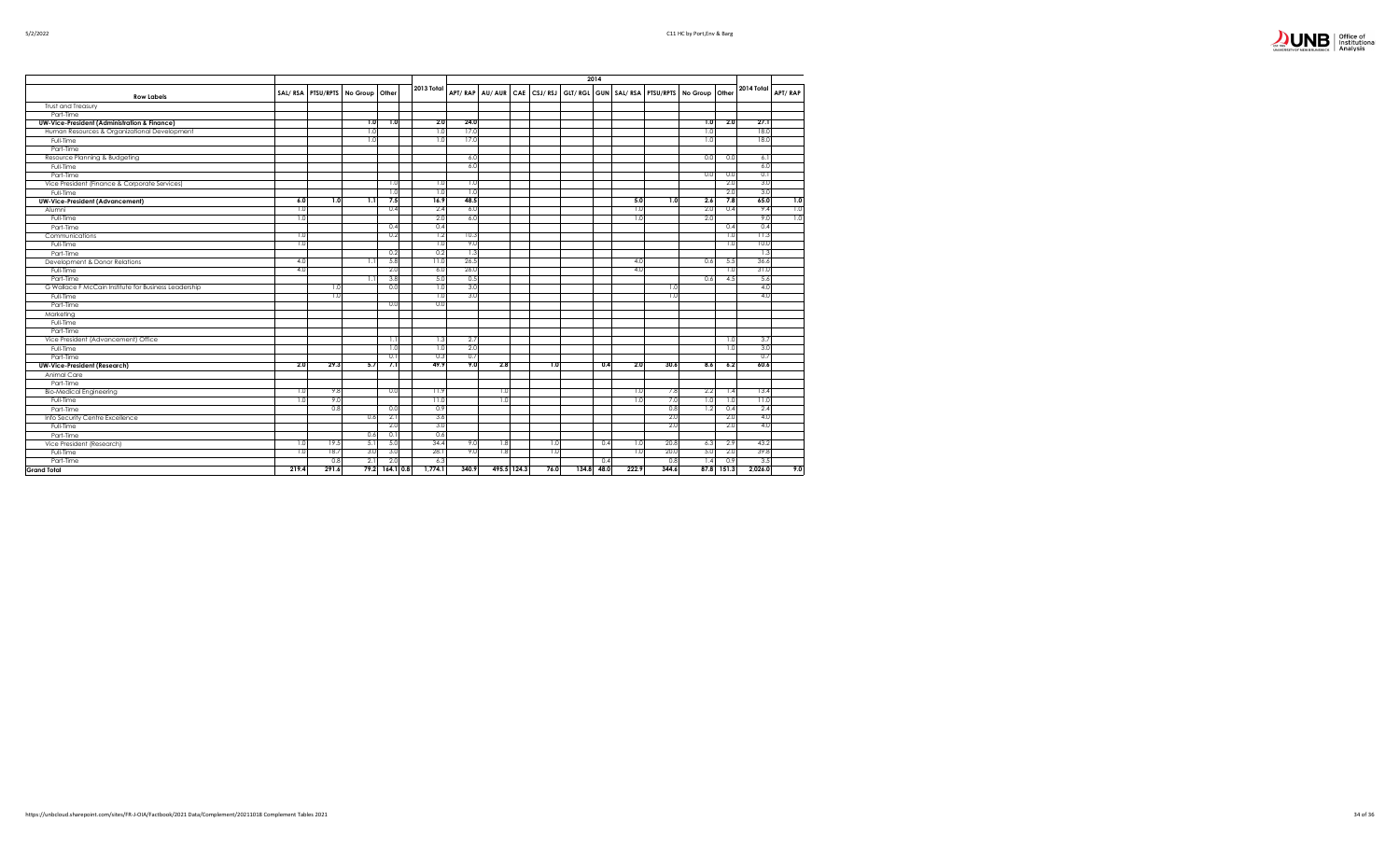

|                                                         | 2015 |                                                                                     |            |       |                        |                  |                                                                         | 2016 |            |       |                  |           |                          | 2017              |                                                                          |       |               |                                                                                           |                            |      |
|---------------------------------------------------------|------|-------------------------------------------------------------------------------------|------------|-------|------------------------|------------------|-------------------------------------------------------------------------|------|------------|-------|------------------|-----------|--------------------------|-------------------|--------------------------------------------------------------------------|-------|---------------|-------------------------------------------------------------------------------------------|----------------------------|------|
| <b>Row Labels</b>                                       |      | AU/ AUR   CAE   CSJ/ RSJ   GLT/ RGL   GUN   SAL/ RSA   PTSU/RPTS   No Group   Other |            |       |                        | 2015 Total       | APT/RAP AU/AUR CAE CSJ/RSJ GLT/RGL GUN SAL/RSA PTSU/RPTS No Group Other |      |            |       |                  |           | 2016 Total               |                   | APT/RAP AU/ AUR CAE CSJ/RSJ GLT/RGL GUN SAL/RSA PTSU/RPTS No Group Other |       |               | 2017 Total                                                                                | APT/RAP AU/AUR CAE CSJ/RSJ |      |
| Trust and Treasury                                      |      |                                                                                     |            |       |                        |                  |                                                                         |      |            |       |                  |           |                          |                   |                                                                          |       |               |                                                                                           |                            |      |
| Part-Time                                               |      |                                                                                     |            |       |                        |                  |                                                                         |      |            |       |                  |           |                          |                   |                                                                          |       |               |                                                                                           |                            |      |
| <b>UW-Vice-President (Administration &amp; Finance)</b> |      |                                                                                     |            |       | 1.1                    | 1.1              |                                                                         |      |            | 1.0   |                  | $0.4$ 1.1 | 2.4                      |                   |                                                                          |       | $0.8$ 1.0     | າ ຂ                                                                                       | 0.6                        |      |
| Human Resources & Organizational Development            |      |                                                                                     |            |       | 0.1                    | 0.1              |                                                                         |      |            |       | 0.4              | 0.1       | 1.4                      |                   |                                                                          |       | 0.8           |                                                                                           | 0.6                        |      |
| Full-Time                                               |      |                                                                                     |            |       |                        |                  |                                                                         |      |            |       |                  |           |                          |                   |                                                                          |       |               |                                                                                           |                            |      |
| Part-Time                                               |      |                                                                                     |            |       |                        |                  |                                                                         |      |            |       |                  | 0.11      |                          |                   |                                                                          |       |               |                                                                                           | 0.6                        |      |
| Resource Planning & Budgeting                           |      |                                                                                     |            |       |                        |                  |                                                                         |      |            |       |                  |           |                          |                   |                                                                          |       |               |                                                                                           |                            |      |
| Full-Time                                               |      |                                                                                     |            |       |                        |                  |                                                                         |      |            |       |                  |           |                          |                   |                                                                          |       |               |                                                                                           |                            |      |
| Part-Time                                               |      |                                                                                     |            |       |                        |                  |                                                                         |      |            |       |                  |           |                          |                   |                                                                          |       |               |                                                                                           |                            |      |
| Vice President (Finance & Corporate Services)           |      |                                                                                     |            |       |                        |                  |                                                                         |      |            |       |                  | 1.0       |                          |                   |                                                                          |       | $-1$          |                                                                                           |                            |      |
| Full-Time                                               |      |                                                                                     |            |       |                        | 1.0              |                                                                         |      |            |       |                  |           |                          |                   |                                                                          |       |               |                                                                                           |                            |      |
| <b>UW-Vice-President (Advancement)</b>                  |      |                                                                                     | 5.0        |       | 8.3                    | 18.1             |                                                                         |      |            |       | 3.3 <sub>1</sub> | 5.0       | 15.2                     |                   | 5.0                                                                      |       | 4.8<br>2.0    | 13.                                                                                       |                            |      |
| Alumni                                                  |      |                                                                                     |            |       | 1.01<br>0.4            | 3.4              |                                                                         |      |            |       |                  | 0.3       | 1.3                      |                   | 1.0                                                                      |       | 0.3           |                                                                                           |                            |      |
| Full-Time                                               |      |                                                                                     |            |       |                        |                  |                                                                         |      |            |       |                  |           |                          |                   |                                                                          |       |               |                                                                                           |                            |      |
| Part-Time                                               |      |                                                                                     |            |       | 0.4                    | 0.4              |                                                                         |      |            |       |                  | 0.31      | 0.3                      |                   |                                                                          |       |               |                                                                                           |                            |      |
| Communications                                          |      |                                                                                     |            |       |                        |                  |                                                                         |      |            |       | 1.4              | 0.0       |                          |                   |                                                                          |       |               |                                                                                           |                            |      |
| Full-Time                                               |      |                                                                                     |            |       |                        |                  |                                                                         |      |            |       |                  |           |                          |                   |                                                                          |       | 1.0           |                                                                                           |                            |      |
| Part-Time                                               |      |                                                                                     |            |       |                        |                  |                                                                         |      |            |       | 0.4              | 0.01      |                          |                   |                                                                          |       |               |                                                                                           |                            |      |
| Development & Donor Relations                           |      |                                                                                     | - 4.0      |       | 4.8                    | 9.5              |                                                                         |      |            |       | 0.7              | 3.5       | 8.21                     |                   | -4.0                                                                     |       | 0.71<br>-3.61 |                                                                                           |                            |      |
| Full-Time                                               |      |                                                                                     | -4.0       |       |                        | 4.0              |                                                                         |      |            |       |                  |           | 4.0                      |                   | 4.0                                                                      |       |               |                                                                                           |                            |      |
| Part-Time                                               |      |                                                                                     |            |       | -4.8                   | 5.5              |                                                                         |      |            |       | 0.7              | 3.5       | 4.2                      |                   |                                                                          |       | $0.7$ 3.6     | -4.3                                                                                      |                            |      |
| G Wallace F McCain Institute for Business Leadership    |      |                                                                                     |            |       |                        | 2.0              |                                                                         |      |            |       |                  | 0.2       | 1.2                      |                   |                                                                          |       |               |                                                                                           |                            |      |
| Full-Time                                               |      |                                                                                     |            |       |                        |                  |                                                                         |      |            |       |                  |           |                          |                   |                                                                          |       |               |                                                                                           |                            |      |
| Part-Time                                               |      |                                                                                     |            |       |                        |                  |                                                                         |      |            |       |                  | 0.2       | 0.2                      |                   |                                                                          |       |               |                                                                                           |                            |      |
| Marketing                                               |      |                                                                                     |            |       |                        |                  |                                                                         |      |            |       |                  |           |                          |                   |                                                                          |       |               |                                                                                           |                            |      |
| Full-Time                                               |      |                                                                                     |            |       |                        |                  |                                                                         |      |            |       |                  |           |                          |                   |                                                                          |       |               |                                                                                           |                            |      |
| Part-Time                                               |      |                                                                                     |            |       |                        |                  |                                                                         |      |            |       | $\Omega$         |           | $\Omega$                 |                   |                                                                          |       |               |                                                                                           |                            |      |
| Vice President (Advancement) Office                     |      |                                                                                     |            |       |                        |                  |                                                                         |      |            |       |                  | 1.01      |                          |                   |                                                                          |       |               |                                                                                           |                            |      |
| Full-Time                                               |      |                                                                                     |            |       |                        |                  |                                                                         |      |            |       |                  | 1.01      |                          |                   |                                                                          |       |               |                                                                                           |                            |      |
| Part-Time                                               |      |                                                                                     |            |       |                        |                  |                                                                         |      |            |       |                  |           |                          |                   |                                                                          |       |               |                                                                                           |                            |      |
| <b>UW-Vice-President (Research)</b>                     | 5.3  |                                                                                     | 0.4<br>3.0 | 27.6  | 3.1<br>9.8             | 50.3             | 4.3                                                                     | 1.8  | 0.5<br>3.0 | 33.6  | 11.6             | 8.1       | 62.9                     | 5.5               | 0.4<br>5.0                                                               | 40.6  | 12.7<br>4.6   | 69.7                                                                                      |                            |      |
| Animal Care                                             |      |                                                                                     |            |       |                        |                  |                                                                         |      |            |       |                  |           |                          |                   |                                                                          |       | 0.11          |                                                                                           |                            |      |
| Part-Time                                               |      |                                                                                     |            |       |                        |                  |                                                                         |      |            |       |                  |           |                          |                   |                                                                          |       | 0.11          |                                                                                           |                            |      |
| <b>Bio-Medical Engineering</b>                          | 2.5  |                                                                                     |            |       |                        | 14.9             |                                                                         |      | 0.1        | 8.8   |                  | 0.1       | 12.5                     |                   | 2.0                                                                      | 6.8   | 0.6           |                                                                                           |                            |      |
| Full-Time                                               | 2.5  |                                                                                     |            |       | 2.0                    | 13.5             | 1.5                                                                     |      |            | 8.C   |                  |           | 11.5                     | 1.5               | 2.0                                                                      | 6.0   |               |                                                                                           | 1.0                        |      |
| Part-Time                                               |      |                                                                                     |            |       |                        | $\overline{1.4}$ |                                                                         |      | 0.1        |       |                  | 0.11      |                          |                   |                                                                          |       | 0.6           |                                                                                           |                            |      |
| Info Security Centre Excellence                         |      |                                                                                     |            |       | 0.6                    | 2.6              |                                                                         |      |            |       |                  | -1.11     | 3.9                      | -3.0              |                                                                          | 9.0   | 0.6           | 14.6                                                                                      |                            |      |
| Full-Time                                               |      |                                                                                     |            |       |                        | 20               |                                                                         |      |            |       |                  |           |                          | 3 C               |                                                                          |       |               | 14                                                                                        |                            |      |
| Part-Time                                               |      |                                                                                     |            |       | 0.6                    | 0.6              |                                                                         |      |            |       | 0.8              | 1.1       | 1.9                      |                   |                                                                          |       | 0.6           | 0.6                                                                                       |                            |      |
| Vice President (Research)                               | 2.8  |                                                                                     |            | 17.8  |                        | 32.9             |                                                                         |      | 0.5        | 23.8  | 9.8              | 6.9       | 46.5                     | . L . L           | 0.4<br>.Z.O                                                              | 24.8  | 11.4          | 43.8                                                                                      | 4.0                        |      |
| Full-Time                                               | 2.8  |                                                                                     |            | 17.0  | 4.0                    | 27.8             |                                                                         | -1.8 |            | 23.0  |                  | 5.0       | 42.6                     | 1.0               | -2.0                                                                     | 24.0  | 10.0<br>- 2.  | 40.C                                                                                      | 4.0                        |      |
| Part-Time                                               |      |                                                                                     |            |       |                        | 5.1              |                                                                         |      | 0.5        | 0.8   | 0.81             |           | 4.0                      |                   | 0.4                                                                      |       | 1.4           |                                                                                           |                            |      |
| <b>Grand Total</b>                                      |      | $621.5$ 118.8 74.7 131.5 45.6 223.0                                                 |            | 341.9 | 87.1 143.4 0.4 1,797.0 |                  | $12.6$ 612.1 90.0 65.5 130.4 45.2 217.7                                 |      |            | 345.0 |                  |           | $75.2$ 149.1 0.1 1,743.0 | $9.9$ 607.0 115.9 | $63.7$ 130.7 84.5<br>215.4                                               | 331.1 |               | $\begin{array}{ c c c c c c c c } \hline 92.1 & 137.7 & 0.4 & 1.788.5 \hline \end{array}$ | $12.5$ 602.0 159.8         | 61.0 |